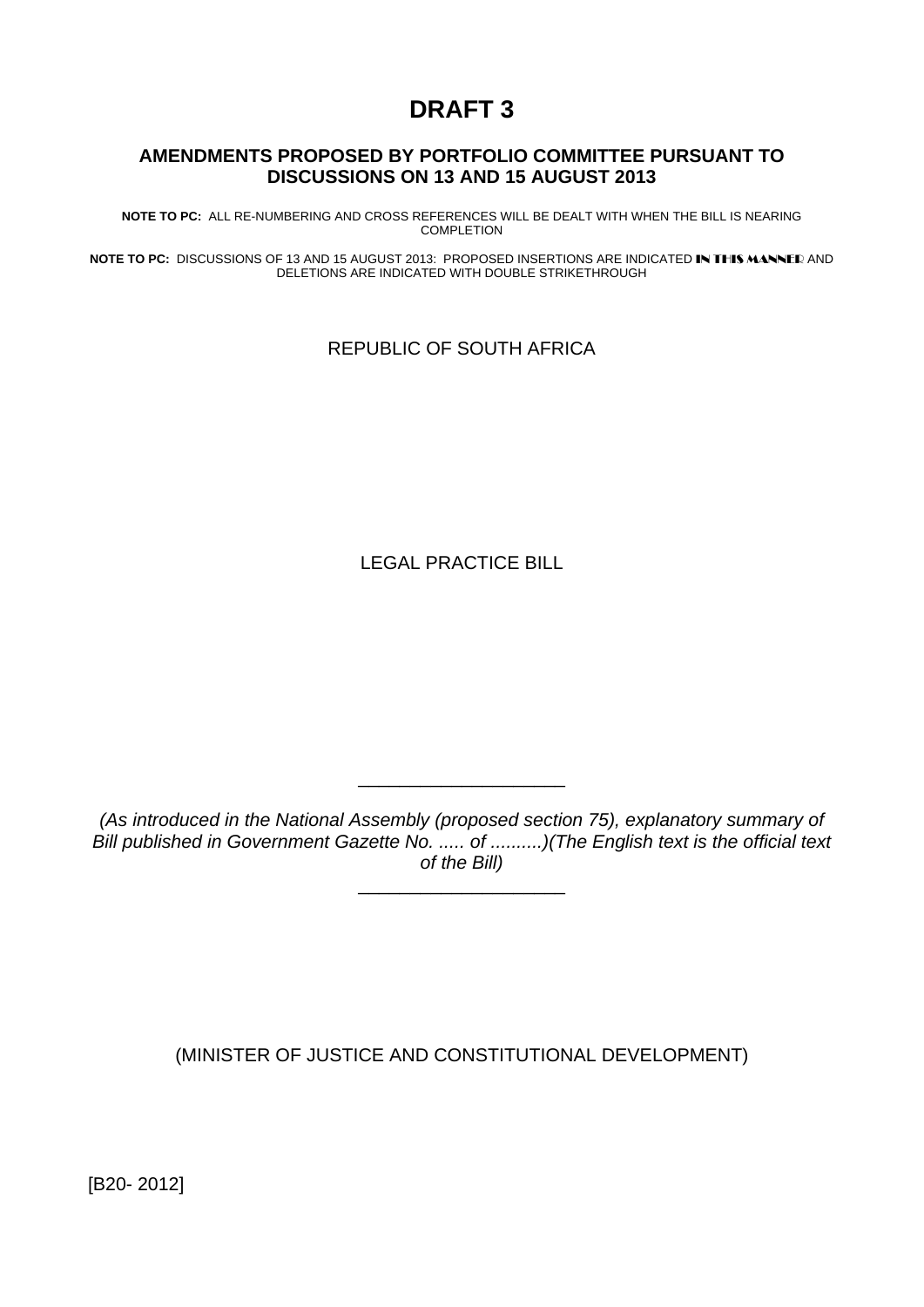011210nb

**BILL** 

**To provide a legislative framework for the transformation and restructuring of the legal profession in line with constitutional imperatives so as to facilitate and enhance an independent legal profession that reflects the diversity and broad**<sup>1</sup> **demographics of the Republic;**<sup>2</sup> **to provide for the establishment, powers and functions of a single South African Legal Practice Council and Regional Councils in order to regulate the affairs of legal practitioners and to set norms and standards; to provide for the admission and enrolment [and registration]**<sup>3</sup> **of legal practitioners; to regulate the professional conduct of legal practitioners so as to ensure accountable conduct; to provide for the establishment of an Office of a Legal Services Ombud and for the appointment, powers and functions of a Legal Services Ombud; to provide for [an Attorneys]a Legal Practitioners'**<sup>4</sup> **Fidelity Fund and [an Attorneys Fidelity Fund]a Board of Control for the Fidelity Fund;**<sup>5</sup>  **to provide for the establishment, powers and functions of a Transitional South African Legal Practice Council; and to provide for matters connected therewith.** 

#### **Preamble**

**WHEREAS** section 22 of the Bill of Rights of the Constitution establishes the right to freedom of trade, occupation and profession, and provides that the practice of a trade, occupation or profession may be regulated by law;

#### **AND BEARING IN MIND THAT—**

- the legal profession is regulated by different laws which apply in different parts of the national territory and, as a result thereof, is fragmented and divided;
- \* access to**[affordable]**<sup>6</sup> legal services is not a reality for most South Africans;
- \* the legal profession is not representative of the broad**<sup>7</sup>** demographics of South Africa;
- \* entry into the legal profession is, in some respects, dependent on compliance with outdated, unnecessary, and overly restrictive prescripts;
- \* access to the legal **[services]**profession is limited/restricted;**<sup>8</sup>**

#### **ALTERNATIVE OPTION:**

opportunities for entry into the legal profession are restricted in terms of the current legislative framework;**<sup>9</sup>**

#### **AND IN ORDER TO—**

 $\overline{a}$ 

provide a legislative framework for the transformation and restructuring of the legal

**<sup>1</sup>** As suggested by Ms Smuts on 24 July 2013 for further consideration by the PC.

<sup>&</sup>lt;sup>2</sup> The PC requested the Department to give effect to LASA's proposal in respect of the long title but not to use the word "strong" legal profession.

**<sup>3</sup>** See footnote at heading of clause 30.

<sup>&</sup>lt;sup>4</sup>On 24 July the PC agreed that "Legal Practitioners Fidelity Fund" must have an apostrophe after "Practitioners", which has been done throughout the Bill.

<sup>&</sup>lt;sup>5</sup>The PC requested the Department to consider a revised name for the Attorneys Fidelity Fund in view of the proposal that advocates can take briefs directly from members of the public.

<sup>&</sup>lt;sup>6</sup>In some comments the question was raised what is "affordable" and "affordable" for who?.For consideration of the PC.

**<sup>7</sup>** As suggested by Ms Smuts on 24 July 2013 for further consideration by the PC.

**<sup>8</sup>** On 24 July the PC requested the Dept to consider an alternative for the last bullet.

<sup>&</sup>lt;sup>9</sup> On 24 July the PC requested the Dept to consider an alternative for the last bullet.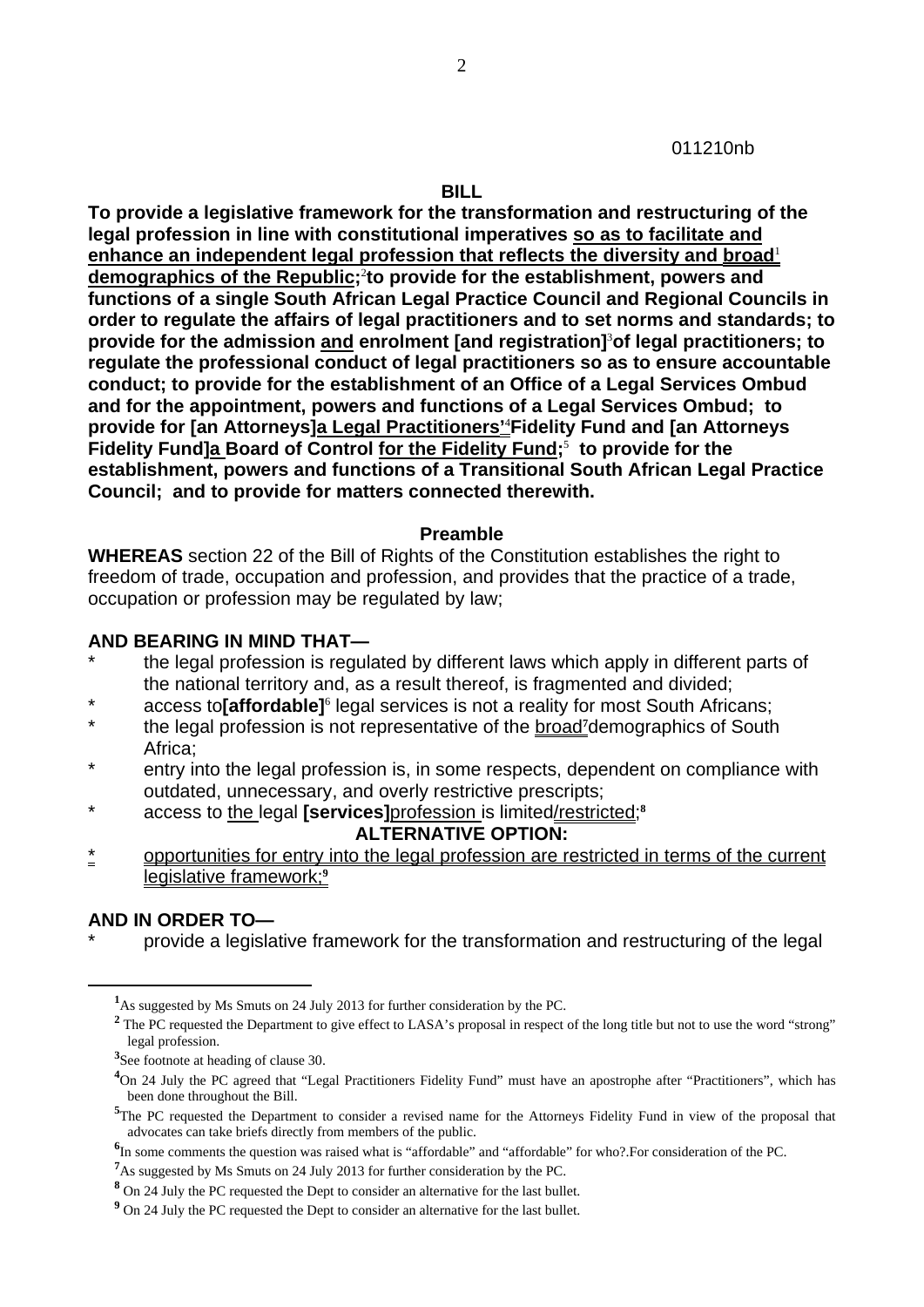profession into a **[unified]** profession which is representative of the Republic's broad<sup>10</sup>demographics under a single regulatory body;<sup>11</sup>

- \* ensure that the values underpinning the Constitution are embraced and that the rule of law is upheld;
- \* ensure that legal services are **[affordable and within the reach of the citizenry]**accessible;**<sup>12</sup>**
- \* regulate the legal profession, in the public interest, by means of a single statute;
- remove any unnecessary or artificial<sup>13</sup>barriers for entry into the legal profession;
- \* strengthen the independence of the legal profession; and
- \* ensure the accountability of the legal profession to the public.

**[BE IT THEREFORE ENACTED by the]**Parliament of the Republic of South Africa enacts as follows:—

# **TABLE OF CONTENTS**

*Sections* 

#### **CHAPTER 1 DEFINITIONS, APPLICATION AND PURPOSE OF ACT**

- 1. Definitions
- 2. Application of Act
- 3. Purpose of Act

# **CHAPTER 2**

# **SOUTH AFRICAN LEGAL PRACTICE COUNCIL**

# *Part 1*

# *Establishment, powers and functions of South African Legal Practice Council*

- 4. Establishment of Council
- 5. Objects of Council
- 6. Powers and functions of Council
- 7. Composition of Council
- 8. Membership of Council
- 9. Chairperson and Deputy Chairperson
- 10. Term of office
- 11. Termination of office
- 12. **[Vacation of]**Removal from office
- 13. Filling of vacancies
- 14. Dissolution of Council

#### *Part 2 Operation of Council*

- 15. Meetings of Council
- 16. Quorum and procedure at meetings of Council
- 17. Decisions of Council

- 18. Committees of Council
- 19. Executive officer and employees of Council

**<sup>10</sup>**As suggested by Ms Smuts on 24 July 2013 for further consideration by the PC.

**<sup>11</sup>**Adv Holomisa raised the question whether the Bill proposes a unified profession or a single/unified regulatory body that represents both the attorneys' and advocates' professions. The PC requested the Department to consider this nuance and adapt the Bill accordingly for consideration by the PC.

<sup>&</sup>lt;sup>12</sup>A question was raised during public hearings as to the meaning of "citizenry". It might be appropriate to remove this phrase. For the PC's consideration.

**<sup>13</sup>**As suggested by UNISA and LSSA and agreed to by the PC.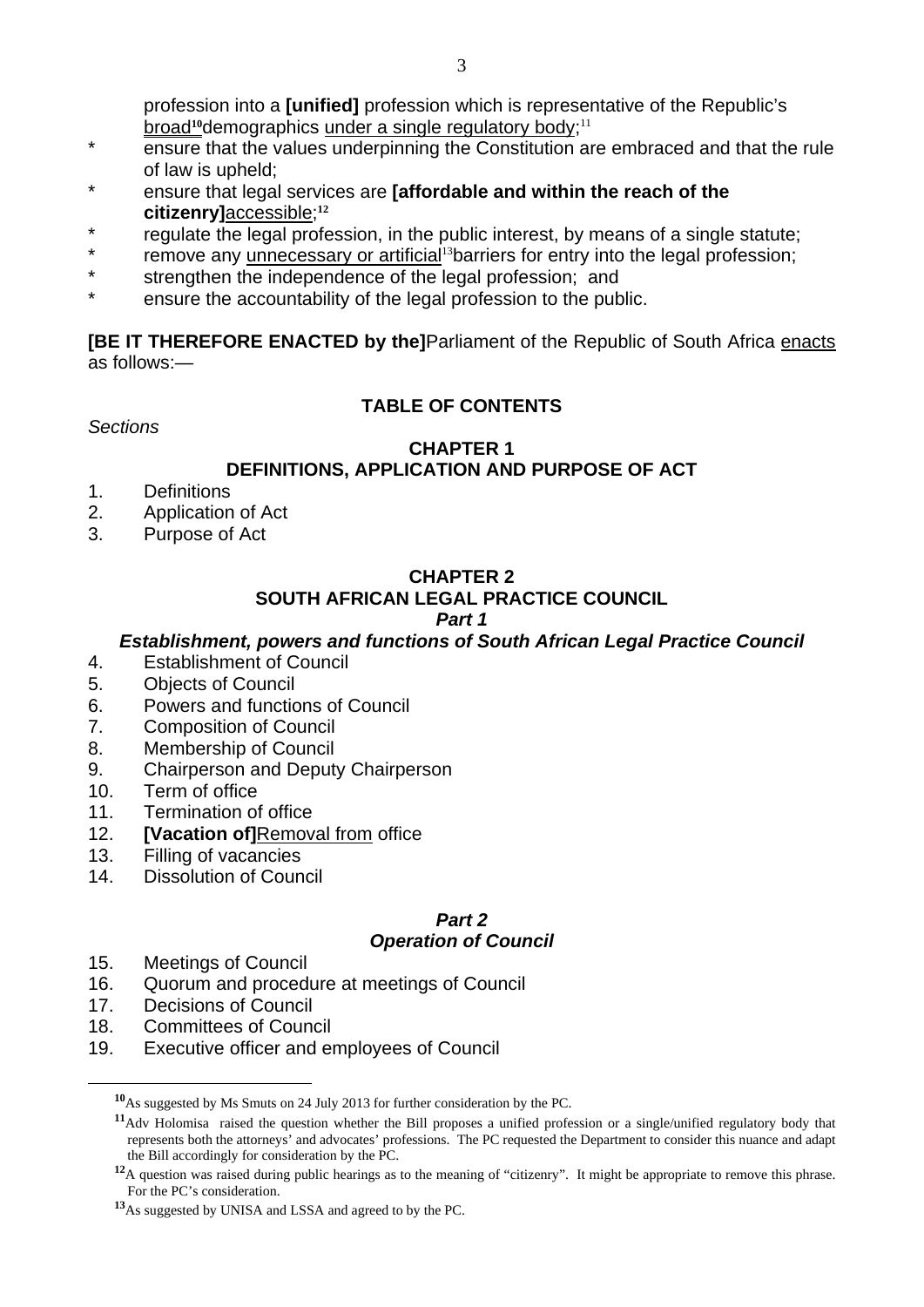- 20. Executive committee of Council
- 21. Delegation of powers and assignment of functions of Council
- 22. Finances, expenditure and accountability of Council
- 23. Establishment of Regional Councils

### **CHAPTER 3**

### **REGULATION OF LEGAL PRACTITIONERS AND CANDIDATE LEGAL PRACTITIONERS**<sup>14</sup>

- 24. Admission and enrolment
- 25. Right of appearance
- 26. Minimum legal qualifications and practical vocational training
- 27. Practical vocational training
- 28. Assessment of practical vocational training
- 29. **[Prescription of c]**Community service
- 30. **[Registration]**Enrolment with Council
- 31. Cancellation and suspension of **[registration]**enrolment
- 32. Conversion of **[registration]**enrolment
- 33. Authority to render legal services
- 34. Forms of legal practice
- 35. Fee structure of legal practitioners, juristic entities and justice centres

#### **CHAPTER 4**

### **PROFESSIONAL CONDUCT AND ESTABLISHMENT OF DISCIPLINARY BODIES**

- 36. Code of conduct
- 37. Establishment of disciplinary bodies
- 38. Procedure for dealing with complaints of misconduct
- 39. Disciplinary hearing
- 40. Proceedings after disciplinary hearing and remedial action
- 41. Review by Legal Services Ombud
- 42. Appeal against decision of disciplinary committee
- 43. Monitoring by Legal Services Ombud
- 44. Urgent legal proceedings
- 45. Powers of High Court

#### **CHAPTER 5 LEGAL SERVICES OMBUD**

- 46. Establishment of Office of Legal Services Ombud
- 47. Objects of Ombud
- 48. Appointment and independence of Ombud
- 49. Powers and functions of Ombud
- 50. Remuneration and other terms and conditions of employment of Ombud
- 51. Removal from office and filling of vacancies
- 52. Staff, finances and accountability of Office of Legal Services Ombud
- 53. Annual report

#### **CHAPTER 6**

# **[ATTORNEYS] LEGAL PRACTITIONERS' FIDELITY FUND**

### *Part 1*

### *Establishment of Fund and founding provisions*

- 54. Continued existence of **[Attorneys]**Legal Practitioners' Fidelity Fund
- 55. Revenue of Fund
- 56. Liability of Fund

 $\overline{a}$ 

57. Limitation of liability of Fund

<sup>&</sup>lt;sup>14</sup>The Department raises the question whether this insertion should not be included? See also comments of LASA in respect of definition of "legal practitioner"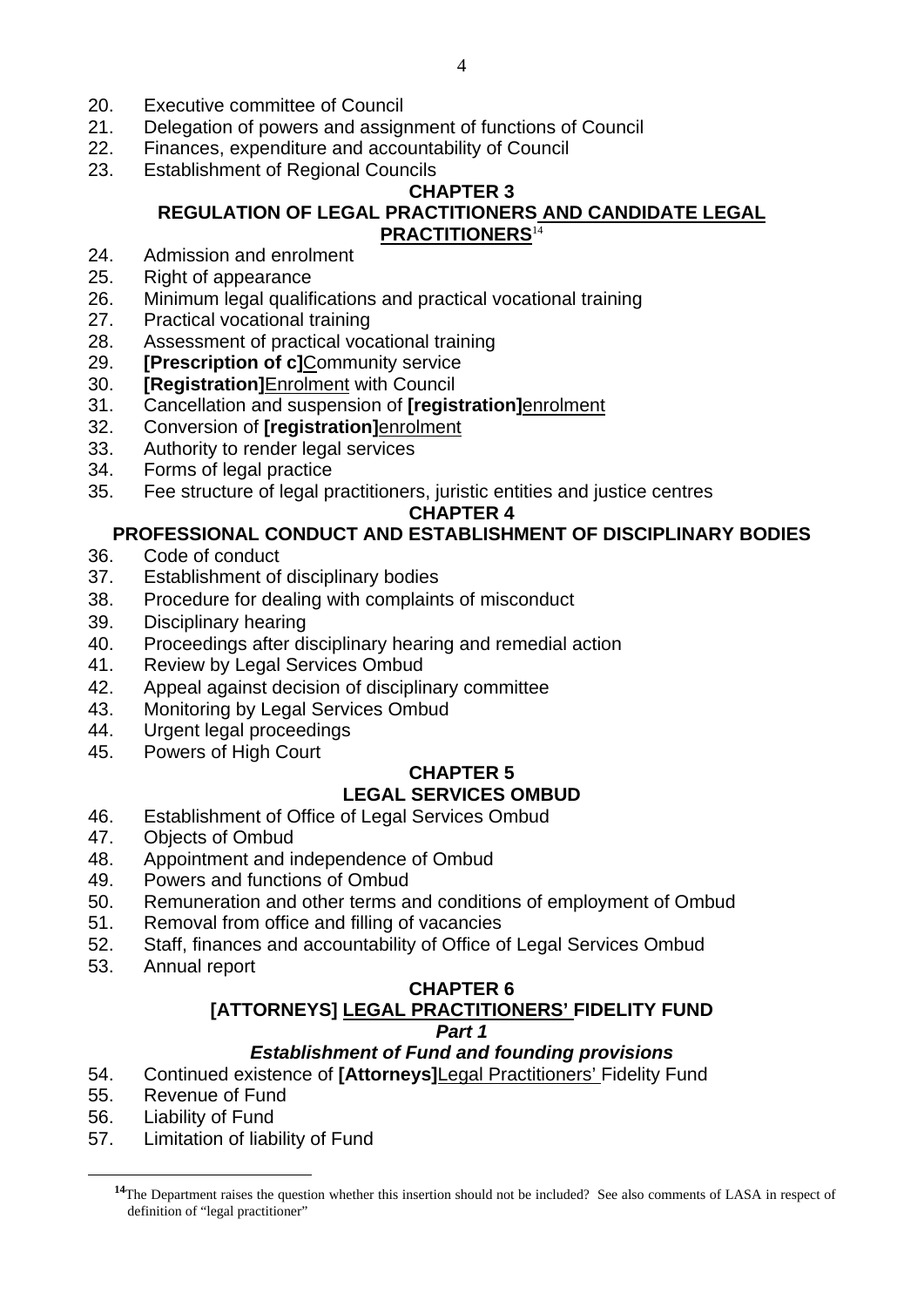- 58. Purpose and application of Fund
- 59. **[Attorneys]**Legal Practitioners' Fidelity Fund Account
- 60. Financial year of Fund
- 61. Fund exempt from certain tax and insurance laws

# *Part 2*

# *Operation of Fund*

- 62. Establishment of Board
- 63. Composition of Board
- 64. Powers and functions of Board
- 65. Qualification for membership of Board
- 66. Appointment of chairperson and deputy chairperson of Board
- 67. Vacancies in Board
- 68. Term of office of members of Board

### **68A Termination of office**

- 69. **[Vacation of]**Removal from office
- 70. Meetings and resolutions of Board
- 71. Committees of Board
- 72. Certificate in respect of liabilities of Fund and investment of money in Fund
- 73. Annual review by actuary
- 74. Contributions to Fund by **[attorneys]**legal practitioners
- 75. Audit
- 76. Re-insurance
- 77. Provision of insurance cover and suretyships

#### *Part 3*

# *Claims against Fund*

- 78. Procedure for instituting claims against Fund
- 79. Actions against Fund
- 80. Subrogation
- 81. Claims against future revenue of Fund
- 82. Indemnification in respect of certain acts
- 83. Preservation and disposal of records and documents in possession of Board

### **CHAPTER 7 HANDLING OF TRUST MONIES**

- 84. Obligations of**[attorney]**legal practitioner relating to handling of trust monies
- 85. Application for and issue of Fidelity Fund certificates
- 86. Trust accounts
- 87. Accounting
- 88. Trust money and trust property of trust account practice
- 89. Court may prohibit operation of trust account
- 90. Appointment of *curator bonis* in respect of trust accounts
- 91. Rights of banks in respect of trust accounts

### **CHAPTER 8 GENERAL PROVISIONS**

- 92. Recovery of costs by attorneys rendering free legal services
- 93. Offences and penalties

### **CHAPTER 9 REGULATIONS AND RULES**

94. Regulations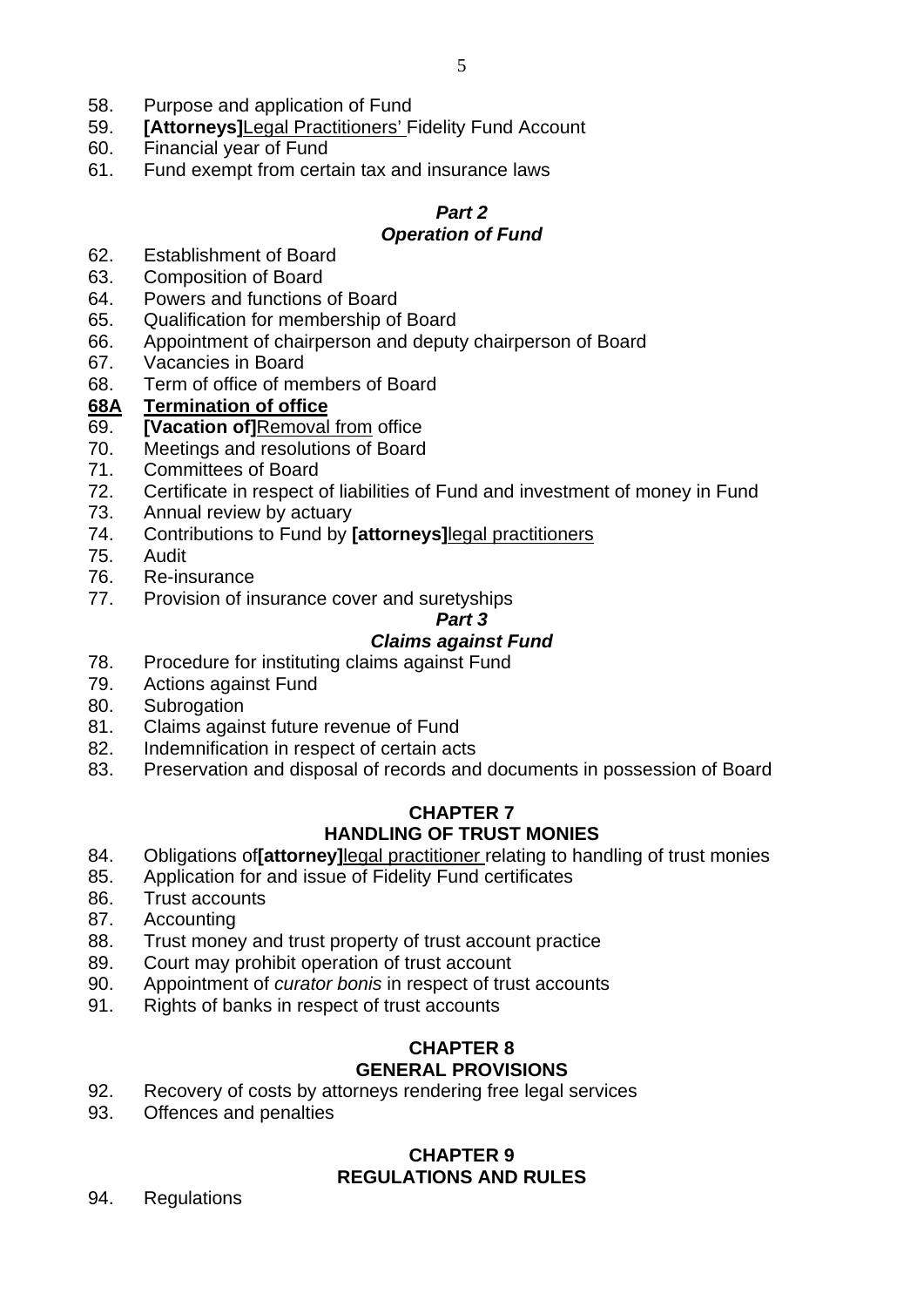95. Rules

# **CHAPTER 10 TRANSITIONAL PROVISIONS**

#### *Part 1*

- 96. Transitional South African Legal Practice Council
- 97. Terms of reference of Transitional Council
- 98. Powers and functions of Transitional Council
- 99. Membership of Transitional Council
- 100. Chairperson and deputy chairperson

### 100A. Term of office

- 101. Termination of office
- 102. **[Vacation of]**Removal from office
- 103. Filling of vacancies
- 104. Meetings of Transitional Council
- 105. Quorum and procedure at meetings of Transitional Council
- 106. Decisions of Transitional Council
- 107. Finances, expenditure and accountability of Transitional Council

### *Part 2*

108. Rules and regulations

### *Part 3*

- 109. Abolition of Fidelity Funds of former TBVC States and transfer of assets, rights, liabilities and obligations to**[Attorneys]**Legal Practitioners' Fidelity Fund
- 110. Transitional provisions in relation to existing Attorneys Fidelity Fund Boards of **Control**
- 111. Transitional provisions in relation to qualifications
- 112. Transitional provisions relating to Fidelity Fund certificates
- 113. Existing advocates, attorneys, conveyancers and notaries
- 114. Persons entitled to be admitted and enrolled as advocates, attorneys, conveyancers or notaries
- 115. Pending proceedings
- 116. Transitional provisions relating to existing law societies and voluntary associations of advocates
- 117. Interpretation of certain references in laws

### *Part 4*

- 118. Repeal and amendment of laws and savings
- 119. Short title and commencement

### **SCHEDULE**

Laws repealed or amended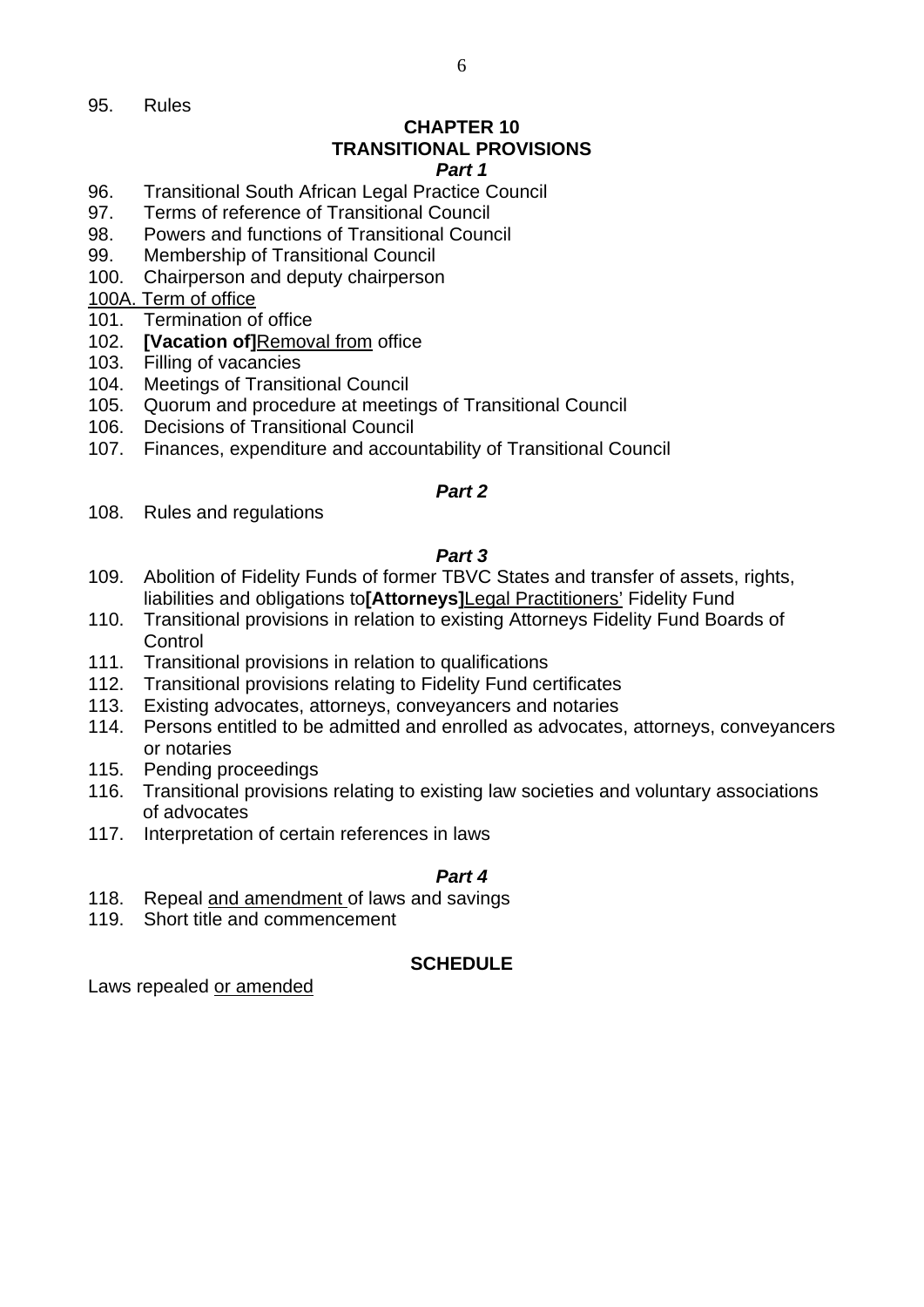### **CHAPTER 1 DEFINITIONS, APPLICATION AND PURPOSE OF ACT**

#### **Definitions**

**1.** In this Act, unless the context otherwise indicates—

**"Admission of Advocates Act"** means the Admission of Advocates Act, 1964 (Act No. 74 of 1964);

**"advocate"** means a legal practitioner **[practising without a Fidelity Fund certificate]**who is admitted and enrolled as such under this Act; **<sup>15</sup>**

**"appeal tribunal"** means an appeal tribunal established in terms of section **[37(6)]**42<sup>16</sup>; **"assessment"** means the process under which it is determined whether a candidate legal practitioner has successfully attained the level of competence referred to in section 28; **"attorney"** means a legal practitioner **[practicing with a Fidelity Fund certificate]**who is admitted and enrolled as such under this Act; **<sup>17</sup>**

**"Attorneys Act"** means the Attorneys Act, 1979(Act No. 53 of 1979);

**"Auditor-General"** means the person appointed as the Auditor-General in terms of section 193 of the Constitution;

**"bank"** means a bank as defined in section 1 of the Banks Act, 1990 (Act No. 94 of 1990), and registered, otherwise than provisionally, or regarded as having been registered as a bank in terms of Chapter III of that Act;

**"Board"** means the **[Attorneys]**Legal Practitioners' Fidelity Fund Board established in terms of section 62;

**"candidate attorney"** means a person undergoing practical vocational training with the view to being admitted and enrolled as an attorney;

**"candidate legal practitioner"** means a person undergoing practical vocational training, either as a candidate attorney or as a pupil;

**["Charter" means the Legal Services Sector Charter as adopted by the legal profession of the Republic and the Minister in December 2007;]**<sup>1819</sup>

**"code of conduct"** means a written code setting out rules and standards relating to ethics, conduct and practice for legal practitioners and its enforcement through the Council and its structures, which may contain different provisions for advocates and attorneys and different provisions for different categories of legal practitioners;

**"conveyancer"** means any attorney who is admitted and enrolled**[registered and enrolled]**<sup>20</sup> to practise as a conveyancer in terms of this Act**[or a person referred to in the definition of "conveyancer" in section 102(1) of the Deeds Registries Act, 1937 (Act No. 47 of 1937)]**; 21

**"Council"** means the South African Legal Practice Council established in terms of section 4;

**"court"** means any court in the Republic as defined in section 166 of the Constitution;

 $\overline{a}$ 

**<sup>19</sup>**On 24 July the PC indicated that this issue must be flagged.

**<sup>15</sup>**As agreed to by PC on the basis of comments on LSSA in respect of this definition, but without a reference to the Admission of Advocates Act, 1964, as suggested by LSSA, because this is dealt with in the transitional provisions: see clause 113.

**<sup>16</sup>**See clause 42 and footnotes in that regard.

<sup>&</sup>lt;sup>17</sup>As agreed to by PC on the basis of comments on LSSA in respect of this definition, but without a reference to the Attorney Act, 1979, as suggested by LSSA, because this is dealt with in the transitional provisions: see clause 113.

**<sup>18</sup>**The status of the Charter in the Bill was questioned in the PC,

**<sup>20</sup>**Clause 24(2) provides that a "High Court must admit to practise and authorise to be enrolled as a legal practitioner, convveyancer or notary ...."

**<sup>21</sup>**As agreed to by PC on the basis of comments on LSSA in respect of this definition. Also see consequential amendment in this regard in the Schedule to the Bill, with the inclusion of an amendment to the Deeds Registries Act, 1937.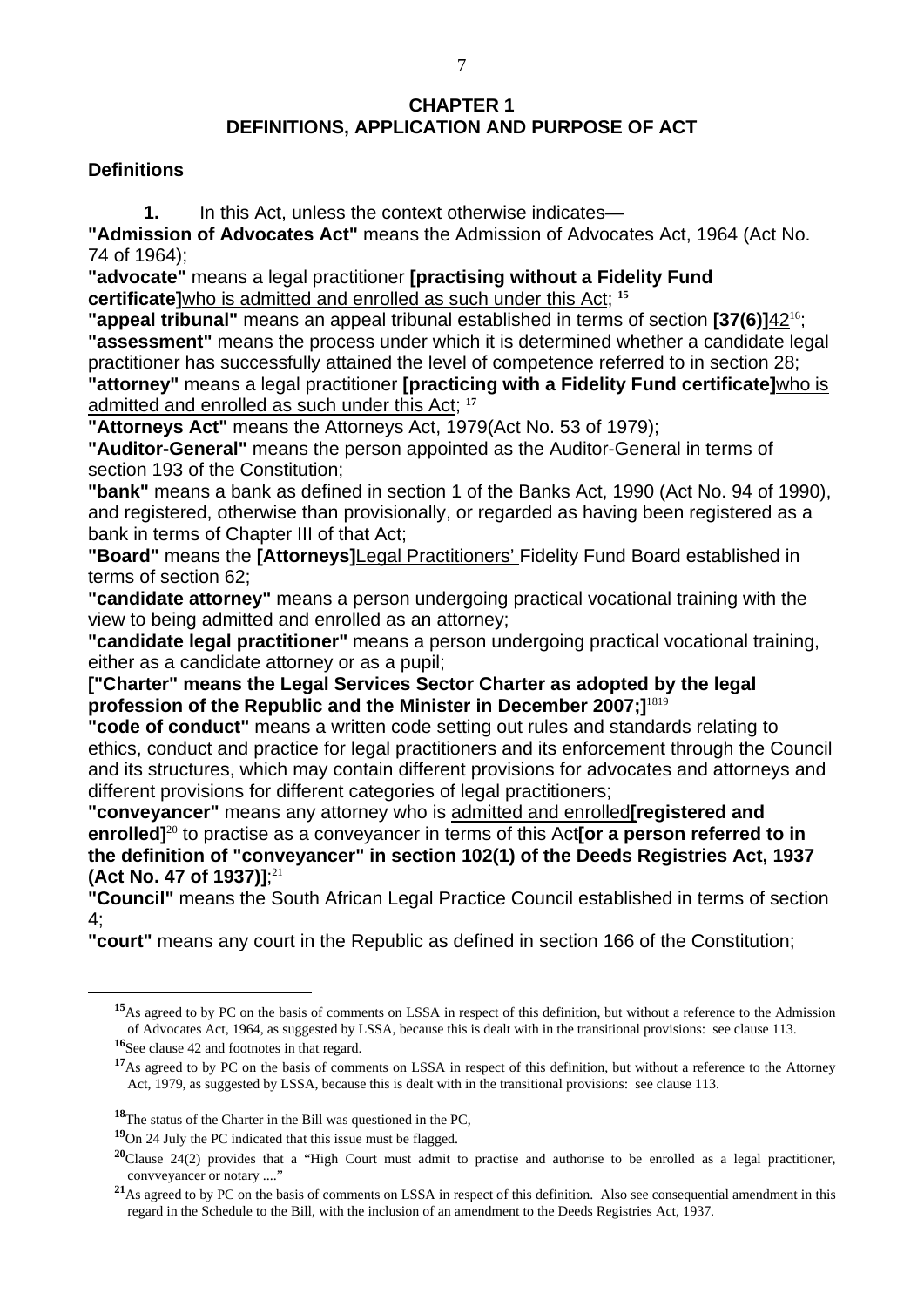### **["day" means an ordinary day;]**<sup>22</sup>

**"Department"** means the Department of Justice and Constitutional Development; **"disciplinary body"** means—

- *(a)* an investigating committee;
- *(b)* a disciplinary committee; or
- *(c)* an appeal tribunal,

as the case may be;

 $\overline{a}$ 

**"Director-General"** means the Director-General of the Department;

**"Fidelity Fund certificate"** means the certificate referred to in section 85;

**"financial year"** means the financial year of the Fund referred to in section 60;

**"Fund"** means the **[Attorneys]**Legal Practitioners' Fidelity Fund<sup>23</sup> referred to in section 54; **"High Court"** means the High Court of South Africa established by section 6 of the Superior Courts Act, 2013, or, if the context indicates otherwise, the Division thereof having jurisdiction;**<sup>24</sup>**

**"justice centre"** means an office of Legal Aid South Africa and includes a satellite office; **"law clinic"** means—

- *(a)* a centre for the practical legal education of students in the faculty of law at a university in the Republic; or
- *(b)* a law centre controlled by, or which is, a non-profit making organisation,

which, subject to section 34(8), provides legal services to the public free of charge;<sup>25</sup> **"Legal Aid South Africa"** means the Legal Aid Board established in terms of section 2 of the Legal Aid Act, 1969 (Act No. 22 of 1969);

**"legal practitioner"** means an advocate or attorney**[registered]**admitted and enrolled as such in terms of sections  $24$  and  $30$ , respectively;<sup>26</sup>

**"LLB degree"** means a Bachelor of Laws, also referred to/known as a degree of *baccalaureus legum*, referred to in section 26;<sup>27</sup>

**"magistrates' court"** means a regional court or a district court established in terms of the Magistrates' Courts Act, 1944 (Act No. 32 of 1944);

**"Master"** means a Master of the High Court **[acting within the powers conferred upon him or her by law]**; **28**

**"Minister"** means the Minister of Justice and Constitutional Development;

**"notary"** means any attorney who is admitted and enrolled **[registered and enrolled]** to practise as a notary in terms of this Act;**<sup>29</sup>**

**"Ombud"** means the person appointed by the President as a Legal Services Ombud in terms of section 48;

**<sup>22</sup>**As agreed to by PC in light of comments of LASA and R Naidoo, because "day" is already defined in the Interpretation Act, 1957.

<sup>&</sup>lt;sup>23</sup>The PC requested the Department to consider a revised name for the Attorneys Fidelity Fund in view of the proposal that advocates can take briefs directly from members of the public.

<sup>&</sup>lt;sup>24</sup>The question is raised whether the Bill should not take into account the recent approval of the Superior Courts Bill by Parliament. For the PC's consideration and guidance.

<sup>&</sup>lt;sup>25</sup>PC agreed to await the input of SAHRC on definition of "law clinic". During the public hearings on the Bill, the SAHRC indicated that this definition should be extended to include the SAHRC.

<sup>&</sup>lt;sup>26</sup>LASA suggests that this definition should be extended to include candidate legal practitioners. The Department raises the question whether clause 2 should not rather be extended. A candidate legal practitioner, in our opinion, is not a fully fledged legal practitioner. See Department's proposal in respect of clause 2.

<sup>&</sup>lt;sup>27</sup>A proposal of the Department for consideration by the PC. See also clause 26(1)(a) of the Bill in respect of which the PC requested the Department to make certain that, in addition to the current 4 year undergraduate LLB degree contained in the Bill, the Bill also includes the possibility of a person who does a BA LLB, B Com LLB, BSc LLB, etc which some universities offer, the duration of which is normally 5 years if the undergraduate degree contains certain prescribed law subjects with the view to the LLB.

**<sup>28</sup>**As agreed to by PC on the basis of comments on LSSA in respect of this definition.

**<sup>29</sup>**Clause 24(2) provides that a "High Court must admit to practise and authorise to be enrolled as a legal practitioner, convveyancer or notary ...."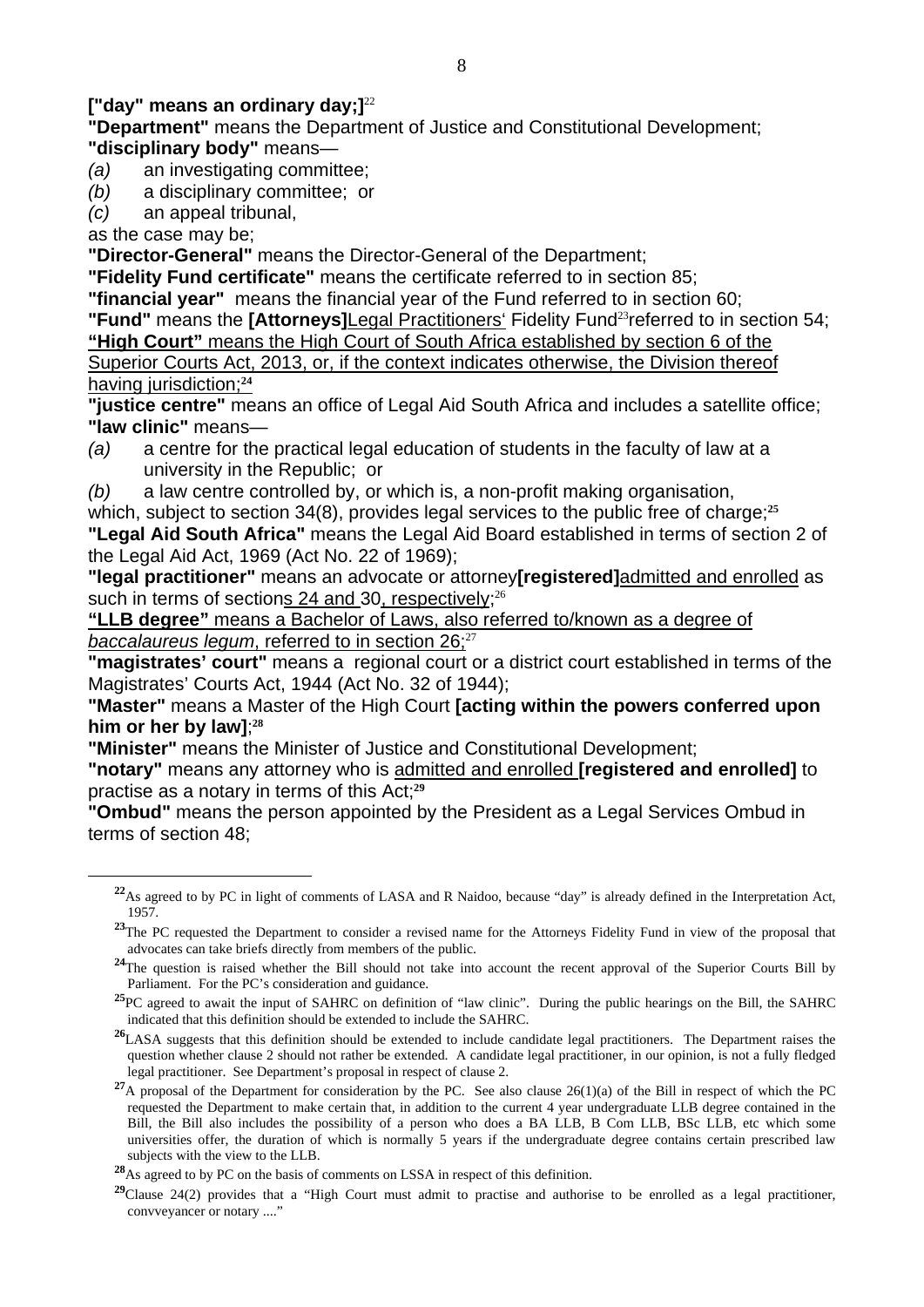**"practical vocational training"** means training required in terms of this Act to qualify as a candidate attorney or pupil in order to be admitted and enrolled as an attorney or advocate;

**"prescribed"** means prescribed by regulation and **"prescribe"** has a corresponding meaning;

**"pupil"** means a person undergoing practical vocational training with a view to being admitted and enrolled as an advocate;

**"Regional Council"** means a Regional Council referred to in section 23;

**"Roll"** means the Roll of Legal Practitioners referred to in section 30(3);

**"rules"** means the rules of the Council;

**"this Act"** includes any regulation, rule or notice made or issued in terms of this Act; and **"trust account practice"** means a practice conducted by –

*(a)* one or more attorneys who are; or

*(b)* an advocate referred to in section 34(2)*(b)* who is,**<sup>30</sup>**

in terms of this Act, required to hold a Fidelity Fund certificate.

### **Application of Act**

**2.** This Act is applicable to all legal practitioners and all candidate legal practitioners.<sup>31</sup>

### **Purpose of Act**

- **3.** The purpose of this Act is to—
- *(a)* provide a legislative framework for the transformation and restructuring of the legal profession that embraces the values underpinning the Constitution and ensures that the rule of law is upheld;**<sup>32</sup>**
- *(b)* broaden access to justice by putting in place—
	- (i) a**[structure]**mechanism**33** to determine fees chargeable by legal practitioners for legal services rendered **[that are affordable and within the reach of the citizenry]**; **34**
	- (ii) measures to provide for the rendering of community service by candidate legal practitioners and practising legal practitioners; and**<sup>35</sup>**
	- (iii) measures that provide equal opportunities for all aspirant legal practitioners in order to have a legal profession that reflects the broad**36** demographics of the Republic;
- *(c)* create a single unified statutory body**37**to regulate the affairs of all legal practitioners and all candidate legal practitioners in pursuit of the goal of **[a unified,]**an<sup>38</sup> accountable, efficient and independent legal profession;
- *(d)* protect and promote the public interest;

**<sup>30</sup>**See clause 34(2)(b) which deals with advocates taking briefs directly from the public.

**<sup>31</sup>**The Department raises the question whether this insertion should not be included? See also comments of LASA in respect of definition of "legal practitioner".

**<sup>32</sup>**As suggested by the GCB in respect of clause 3(a) and tentatively agreed to by PC. The whole issue of a fee structure to stand over.

**<sup>33</sup>**See option of Department in respect of clause 35 regarding fees.

**<sup>34</sup>**The comments of the GCB in respect of clause 3(b)(i) to stand over.

**<sup>35</sup>**The comments of the GCB in respect of clause 3(b)(ii) to stand over.

**<sup>36</sup>**As suggested by Ms Smuts on 24 July 2013 for further consideration by the PC.

**<sup>37</sup>**Refer to remarks of Adv Holomisa in this regard: Is it a unified profession or a unified regulatory body? GCB suggests that the word "unified" be deleted. The matter to stand over.

**<sup>38</sup>**Refer to remarks of AdvHolomisa in this regard: Is it a unified profession or a unified regulatory body? GCB suggests that the word "unified" be deleted. The matter to stand over. PC, however, requested the Department to consider this.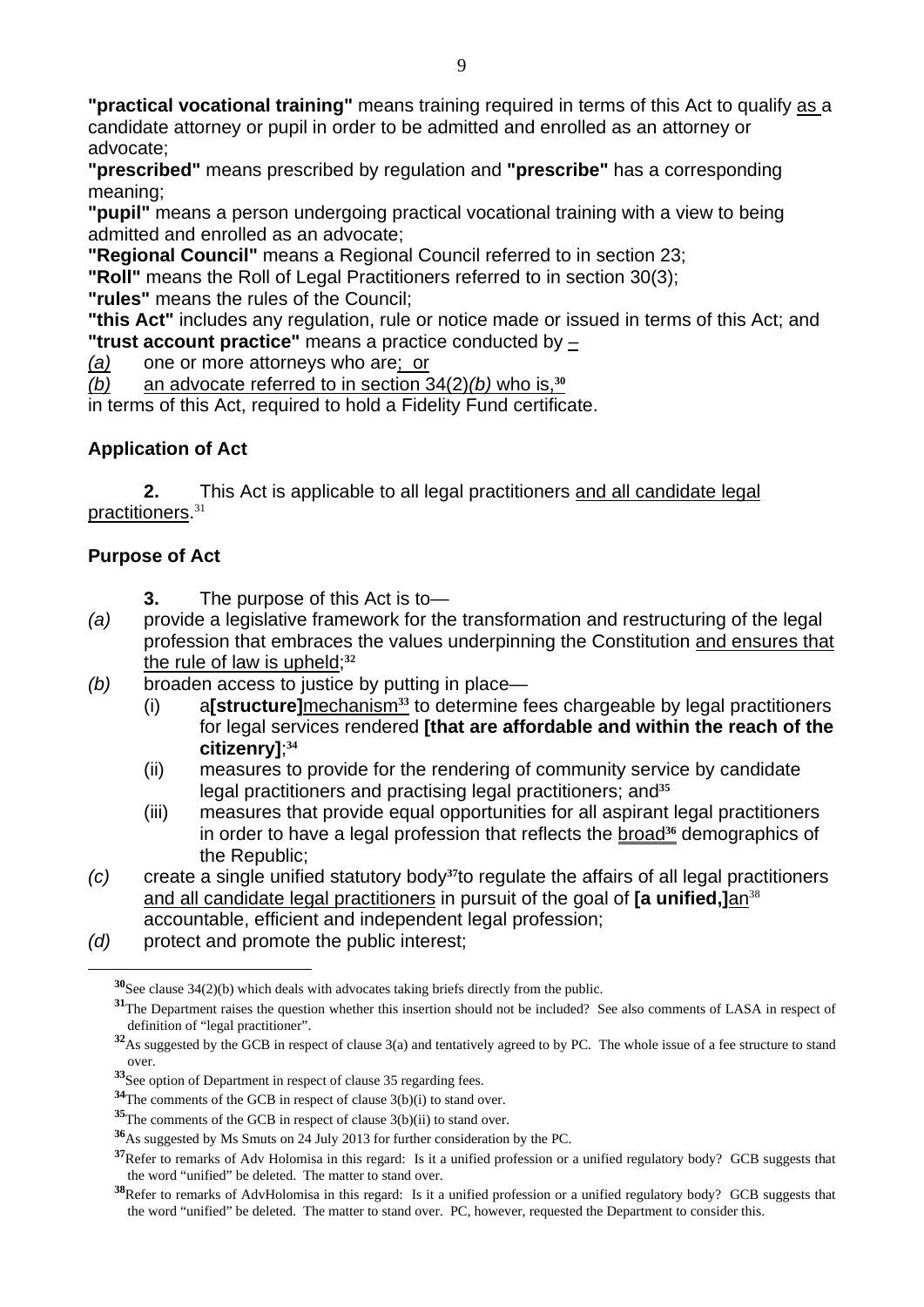- *(e)* provide for the establishment of an Office of Legal Services Ombud;
- *(f)* provide a fair, effective, efficient and transparent procedure for the resolution of complaints against legal practitioners and candidate legal practitioners; and
- *(g)* create a framework for the—
	- (i) development and maintenance of appropriate professional and ethical norms and standards for the rendering of legal services by legal practitioners and candidate legal practitioners;
	- (ii) regulation of the admission and enrolment of legal practitioners; and
	- (iii) development of adequate training programmes for legal practitioners and candidate legal practitioners.

#### **CHAPTER 2 SOUTH AFRICAN LEGAL PRACTICE COUNCIL**  *Part 1*

### *Establishment, powers and functions of South African Legal Practice Council*

#### **Establishment of Council**

 **4.** The South African Legal Practice Council is hereby established as a body corporate with full legal capacity, and exercises jurisdiction over all legal practitioners and candidate legal practitioners as contemplated in this Act.

### **Objects of Council**

- **5.** The objects of the Council are to—
- *(a)* facilitate the realisation of the goal of a transformed and restructured legal profession that is **[unified,]**<sup>39</sup> accountable, efficient and independent;
- *(b)* ensure that fees charged by legal practitioners for legal services rendered are reasonable and promote access to legal services, thereby enhancing access to justice; **<sup>40</sup>**
- *(c)* promote and protect the public interest;
- *(d)* regulate all legal practitioners and all candidate legal practitioners;
- *(e)* preserve and uphold the independence of the legal profession;
- *(f)* enhance and maintain the integrity and status of the legal profession;
- *(g)* determine**41**, enhance and maintain appropriate standards of professional practice and ethical conduct of all legal practitioners and all candidate legal practitioners;
- *(h)* promote high standards of legal education and training, and compulsory postqualification professional development;
- *(i)* promote access to the legal profession in pursuit of a legal profession that reflects the broad**42**demographics of the Republic;
- *(j)* ensure accessible and sustainable training of law graduates aspiring to be admitted and enrolled as legal practitioners;
- *(k)* uphold and advance the rule of law, the administration of justice, and the Constitution of the Republic;
- *[(l)* **implement the Charter;]**<sup>43</sup>and

**<sup>39</sup>**Refer to remarks of AdvHolomisa in this regard: Is it a unified profession or a unified regulatory body? GCB suggests that the word "unified" be deleted. The matter to stand over. PC, however, requested the Department to consider this. **<sup>40</sup>**For consideration by the PC.

**<sup>41</sup>**GCB suggests that the word "determine" should be replaced with the word "monitor". PC indicated this must stand over. **<sup>42</sup>**As suggested by Ms Smuts on 24 July 2013 for further consideration by the PC.

**<sup>43</sup>**The status of the Charter in the Bill was questioned in the PC,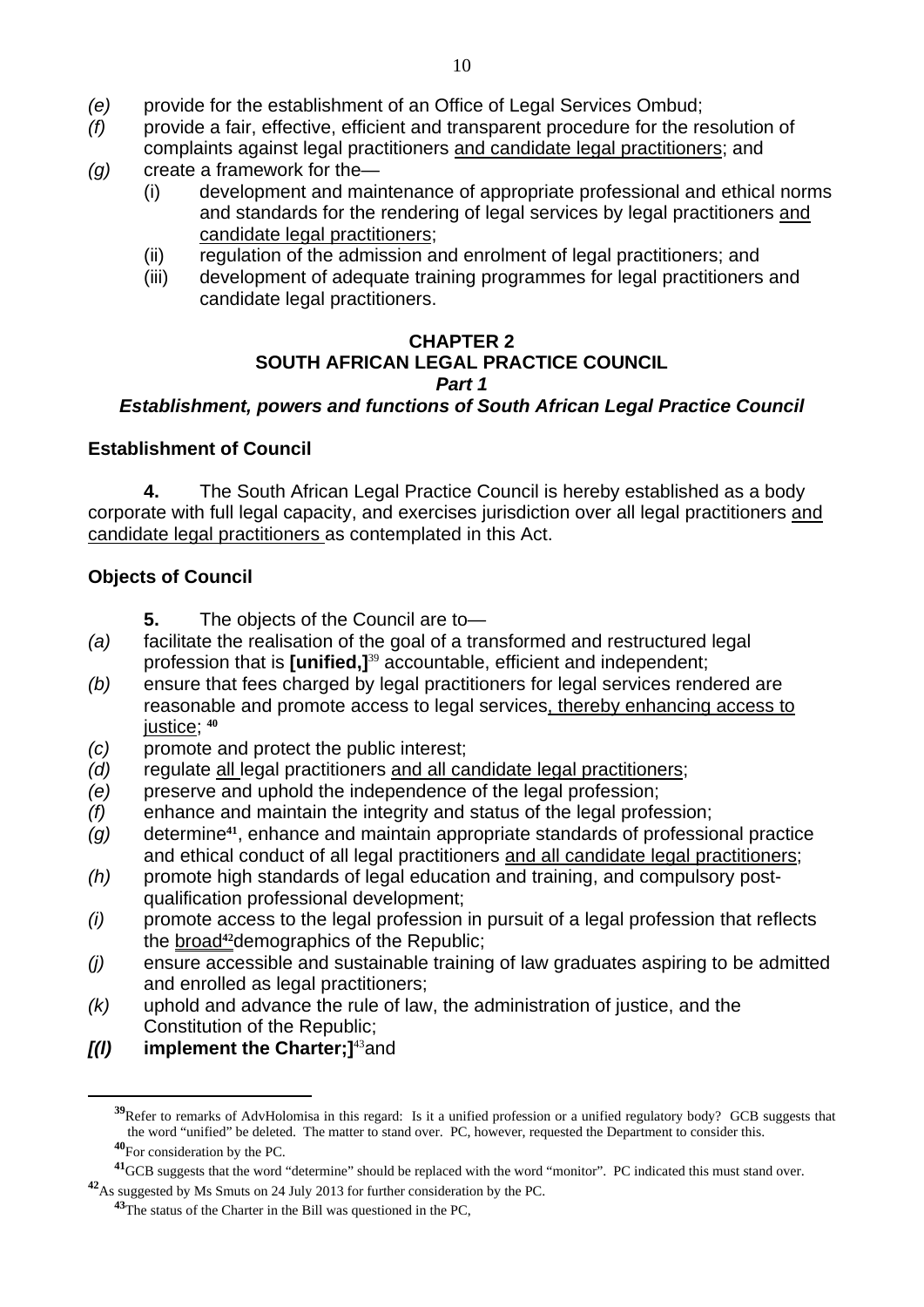*(m)* give effect to the provisions of this Act in order to achieve the purpose of this Act, as set out in section 3<sup>44</sup>

#### **Powers and functions of Council**

 **6.** (1) The Council must do all that is necessary or expedient to achieve its objects referred to in section 5, and may, having due regard to the Constitution, applicable legislation and the inputs of the Ombud and Parliament—

- *(a)* acquire or hire movable or immovable property;
- *(b)* develop, hypothecate, let, sell or otherwise dispose of its movable or immovable property;
- *(c)* make donations and grants in support of projects related to its objects;
- *[(d)* perform any act in respect of**[negotiable instruments or the electronic transfer of moneys]**relating to its financial affairs as may be necessary;]**<sup>4546</sup>**
- *(e)* institute or defend legal proceedings on behalf of the Council;
- *(f)* impose monetary penalties;
- *(g)* invest Council funds;

- *(h)* borrow or raise money;
- *(i)* insure against any risk;
- *(j)* delegate any of its powers and functions to its committees or Regional Councils, subject to any conditions it may impose, which delegation does not—
	- (i) divest the Council of the power or function so delegated; and
	- (ii) preclude the Council from varying or setting aside any decision made under a delegation;
- *(k)* develop**47** norms and standards to guide the conduct of legal practitioners, candidate legal practitioners and the legal profession;
- *(l)* advise the Minister with regard to matters concerning the legal profession and legal practice;
- *(m)* provide financial support to organisations or institutions providing legal education and training including legal education and training for purposes of compulsory postqualification professional development, with the object of enhancing the standards of legal services and increasing access to justice;
- *(n)* provide financial support to legal practitioners, organisations or institutions for the purposes of providing work-place training opportunities for candidate legal practitionersin deserving cases, including the payment of stipends to pupils;**<sup>4849</sup>**
- *(o)* provide financial support to non-profit organisations and institutions promoting access to justice for poor people;

**<sup>44</sup>** LSSA suggests that clause 5 should also include a reference "to promote the interests of the legal profession, subject to the overriding interests of the public". Ms Smuts indicated that there should be a clear distinction between regulatory functions "trade union" functions. PC indicated this is to stand over.

**<sup>45</sup>**As suggested by UNISA in respect of clause 6(1)(d) and supported by the PC. However, the question has been raised by the State Law Advisers whether paragraph (d) should not be deleted since clause 6(1)(r) and (t) would address this? For guidance by the PC.

**<sup>46</sup>**On 24 July 2013 the PC suggested that this paragraph be retained. It is covers all acts relating to the Council's financial affairs, in addition to what is already specified in clause 6.

<sup>&</sup>lt;sup>47</sup>GCB suggests that the word "determine" should be replaced with the word "monitor". PC indicated this must stand over.

**<sup>48</sup>** Mr Jeffery suggested that the Council must also be empowered to facilitate/enable the payment of stipends/remuneration to pupils, who are currently not paid at all while they do pupilage. It is suggested for consideration by the PC that this be addressed in clause 27 as suggested in that clause or in clause 94(1)(b).

<sup>&</sup>lt;sup>49</sup> On 24 July the Pc suggested that the payment of stipends/remuneration should be dealt with in clause 27, dealing with practical vocational training. Mr Swart also suggested the deletion of the words: "in deserving cases".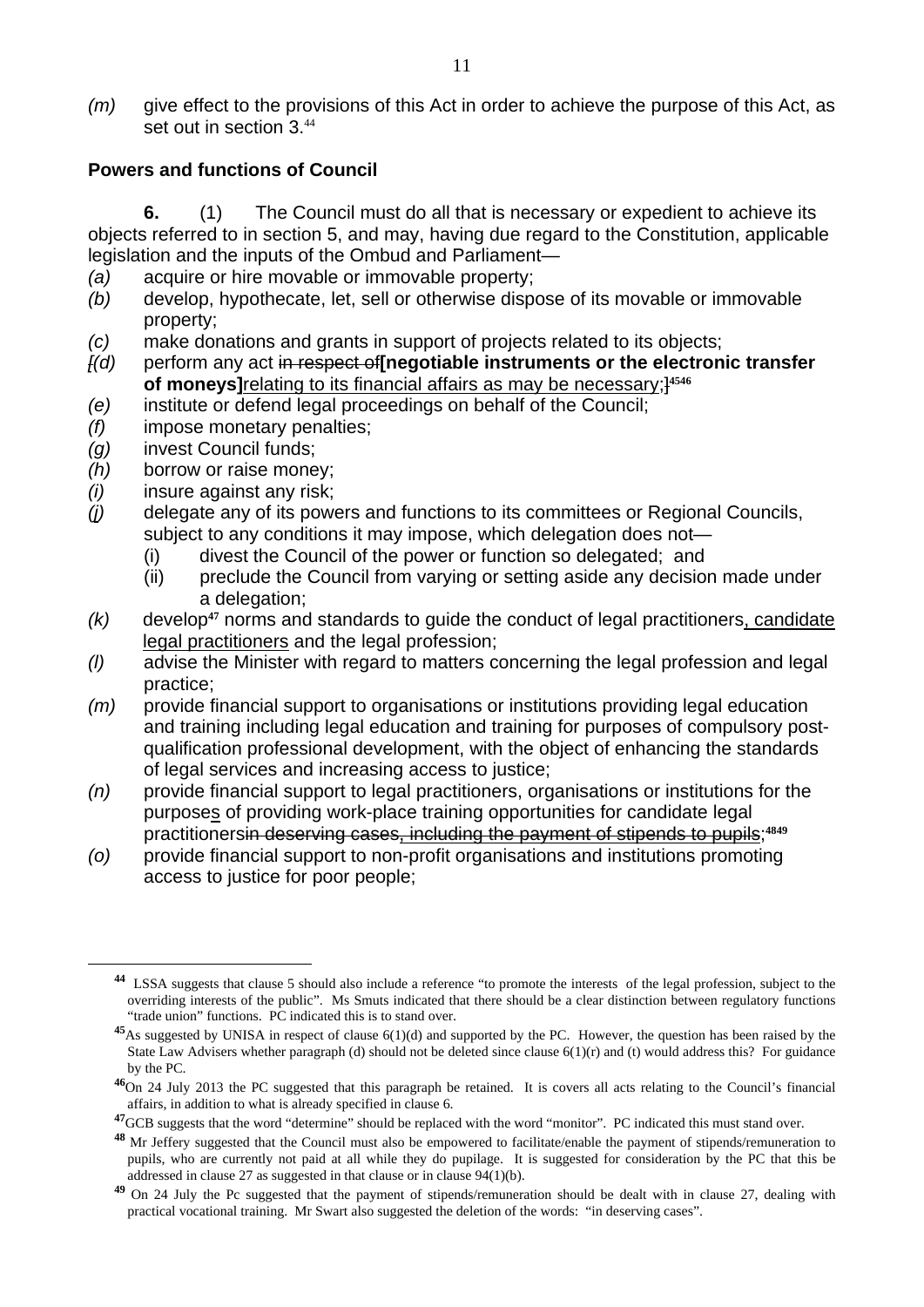- *[(p)* **consider and grant bursaries and loans [to students, candidate legal practitioners and legal practitioners for the purpose of legal education and research;]**<sup>50</sup>
- *(q)* pay for services rendered at the request of the Council with the object of enhancing the professional standards of legal practitioners;
- *(r)* do all things necessary for the proper and effective performance of its functions or the exercise of its powers;
- (*s*) pay out of pocket expenses to Council members; and
- *(t)* do all things necessary for, or conducive to the attainment of the objects of the Council**[and the Charter]51**, as may be prescribed.

# **ALTERNATIVE OPTION FOR SUBCLAUSE (1):**<sup>52</sup>

(1) The Council must do all that is necessary or expedient In order to achieve its objects referred to in section 5, and may, having due regard to the Constitution, applicable legislation and the inputs of the Ombud and Parliament, the Council—

- *(a)* may acquire or hire movable or immovable property;
- *(b)* may develop, hypothecate, let, sell or otherwise dispose of its movable or immovable property;
- *(c)* may make donations and grants in support of projects related to itsobjects;
- *[(d)* may perform any act in respect of**[negotiable instruments or the electronic transfer of moneys]**relating to its financial affairs as may be necessary;]**<sup>5354</sup>**
- *(e)* may institute or defend legal proceedings on behalf of the Council;
- *(f)* may impose monetary penalties;
- *(g)* may invest Council funds;

- *(h)* may borrow or raise money;
- *(i)* may insure against any risk;
- *(j)* may delegate any of its powers and functions to its committees or Regional Councils, subject to any conditions it may impose, which delegation does not—
	- (i) divest the Council of the power or function so delegated; and
	- (ii) preclude the Council from varying or setting aside any decision made under a delegation;
- *(k)* must develop**55** norms and standards to guide the conduct of legal practitioners, candidate legal practitioners and the legal profession;
- *(l)* must advise the Minister with regard to matters concerning the legal profession and legal practice;
- *(m)* may provide financial support to organisations or institutions providing legal education and training including legal education and training for purposes of compulsory post-qualification professional development, with the object of enhancing the standards of legal services and increasing access to justice;
- *(n)* may provide financial support to legal practitioners, organisations or institutions for the purposes of providing work-place training opportunities for candidate legal practitioners in deserving cases, including the payment of stipends to pupils;**<sup>5657</sup>**

**<sup>50</sup>**AFF suggests that this function should remain with the Fund and should not be a responsibility of the Council. See clause 58 as a consequential amendment.

**<sup>51</sup>**PC indicated that the status of the Charter in the Bill should stand over.

**<sup>52</sup>**On 24 July the PC raised the question whether clause 6(1) should not indicate clearly what the Council "must" do and what the Council "may" do, particularly in light of financial considerations, for instance clause 6(1)(m) and (n).

**<sup>53</sup>**As suggested by UNISA in respect of clause 6(1)(d) and supported by the PC. However, the question has been raised by the State Law Advisers whether paragraph (d) should not be deleted since clause 6(1)(r) and (t) would address this? For guidance by the PC.

**<sup>54</sup>**On 24 July 2013 the PC suggested that this paragraph be retained. It is covers all acts relating to the Council's financial affairs, in addition to what is already specified in clause 6.

**<sup>55</sup>**GCB suggests that the word "determine" should be replaced with the word "monitor". PC indicated this must stand over.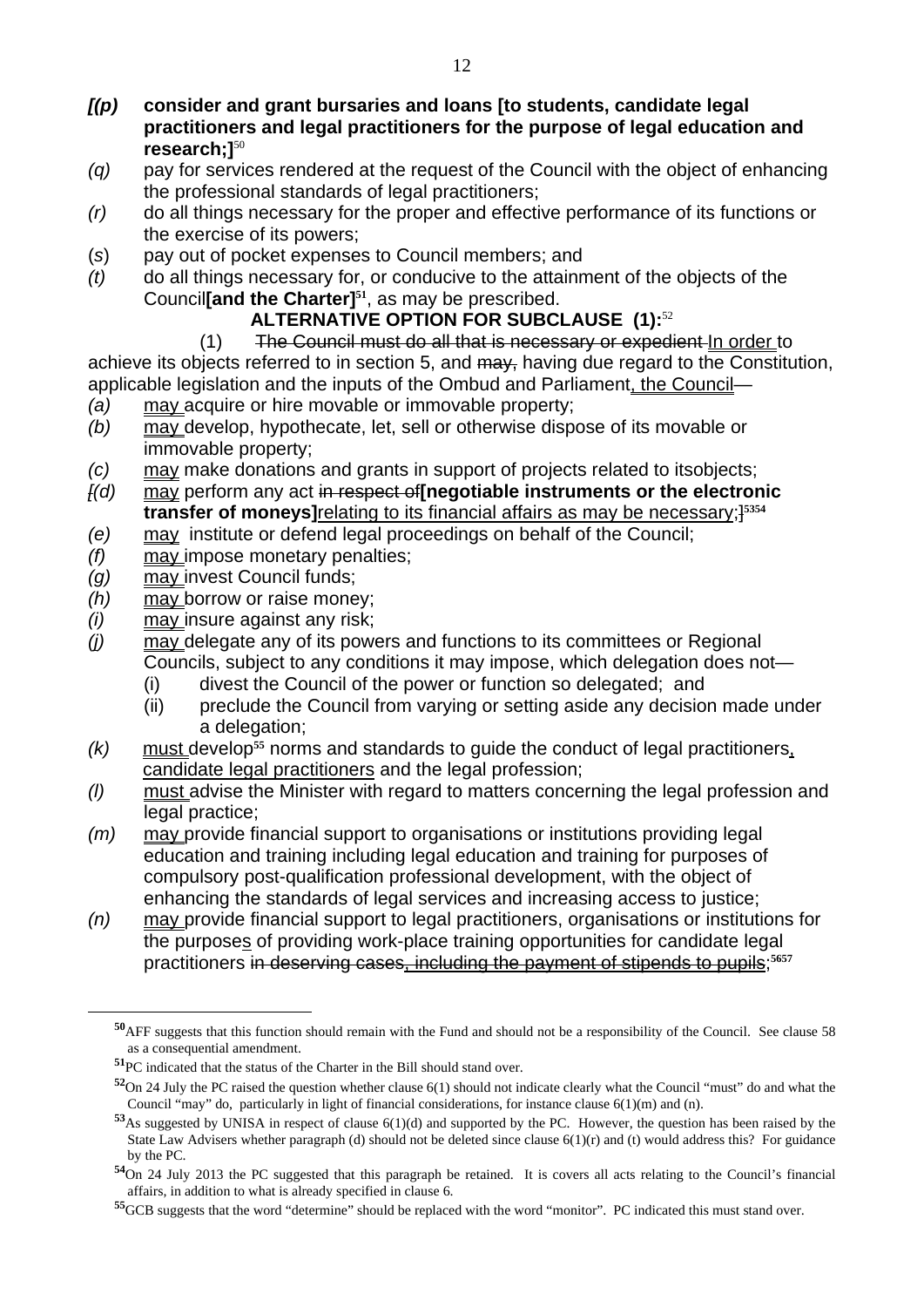- *(o)* may provide financial support to non-profit organisations and institutions promoting access to justice for poor people;
- *[(p)* **consider and grant bursaries and loans [to students, candidate legal practitioners and legal practitioners for the purposes of legal education and research;]**<sup>58</sup>
- *(q)* may pay for services rendered at the request of the Council with the object of enhancing the professional standards of legal practitioners;
- *(r)* must do all things necessary for the proper and effective performance of its functions or the exercise of its powers;
- (*s*) must pay out of pocket expenses to Council members; and
- *(t)* must do all things necessary for, or conducive to the attainment of the objects of the Council **[and the Charter]59**, as may be prescribed.**<sup>60</sup>**
	- (2) The Council, in order to perform its functions properly—
- *(a)* must employ an executive officer and such officials or staff as may be necessary to enable it to carry out its functions and determine the remuneration and other conditions of service of its officials and staff;
- *(b)* may establish, promote, arrange, administer or assist in the establishment, promotion, arrangement or administration of insurance, medical-aid, pension, provident or benevolent schemes for the benefit of its officials and staff and the dependants of such officials and staff;
- *(c)* may conclude agreements with any person or organisation for the performance of any particular act or particular work or the rendering of particular services for the purposes of furthering the objects of the Council;
- *(d)* may enter into contracts in connection with the performance of its functions or the exercise of its powers;
- *(e)* may pay an honorarium or an allowance to any person to cover expenses reasonably incurred by him or her in connection with any act performed on the request of the Council or in terms of its directions on behalf of or for the benefit of the Council and the furtherance of its objects;
- *[(f)* **may enter into deeds of suretyship to the satisfaction of the Master in order to provide security on behalf of a legal practitioner in respect of work done by such legal practitioner—** 
	- **(i) as an executor in the estate of a deceased person;**
	- **(ii) as a trustee or liquidator in an insolvent estate;**
	- **(iii) as a curator to the person or property in the case of a person who is unable to manage his or her own affairs; or**
	- **(iv) in any other similar capacity or by any other person in such capacity where a legal practitioner acts on behalf of the person concerned: 1<sup>61</sup>and**
- *(g)* may publish or cause to be published periodicals, pamphlets and other printed material for the benefit of legal practitioners or the public.
	- (3) The Council must, subject to this Act—
- *(a)* **[register and]**enrol a duly admitted legal practitioner as such; and

**<sup>56</sup>** Mr Jeffery suggested that the Council must also be empowered to facilitate/enable the payment of stipends/remuneration to pupils, who are currently not paid at all while they do pupilage. It is suggested for consideration by the PC that this be addressed in clause 27 as suggested in that clause or in clause  $94(1)(b)$ .

**<sup>57</sup>** On 24 July the Pc suggested that the payment of stipends/remuneration should be dealt with in clause 27, dealing with practical vocational training. Mr Swart also suggested the deletion of the words: "in deserving cases".

**<sup>58</sup>**AFF suggests that this function should remain with the Fund and should not be a responsibility of the Council. See clause 58 as a consequential amendment.

**<sup>59</sup>**PC indicated that the status of the Charter in the Bill should stand over.

**<sup>60</sup>** On 13 Aug the PC requested that this paragraph be deleted as it is a duplication of the beginning of (1)

**<sup>61</sup>**AFF points out this is currently a responsibility of the Board, as set out in section 40A of the Attorneys Act, 1979 and is also duplicated in clause 77(3) of the Bill and should therefore be deleted. PC agreed.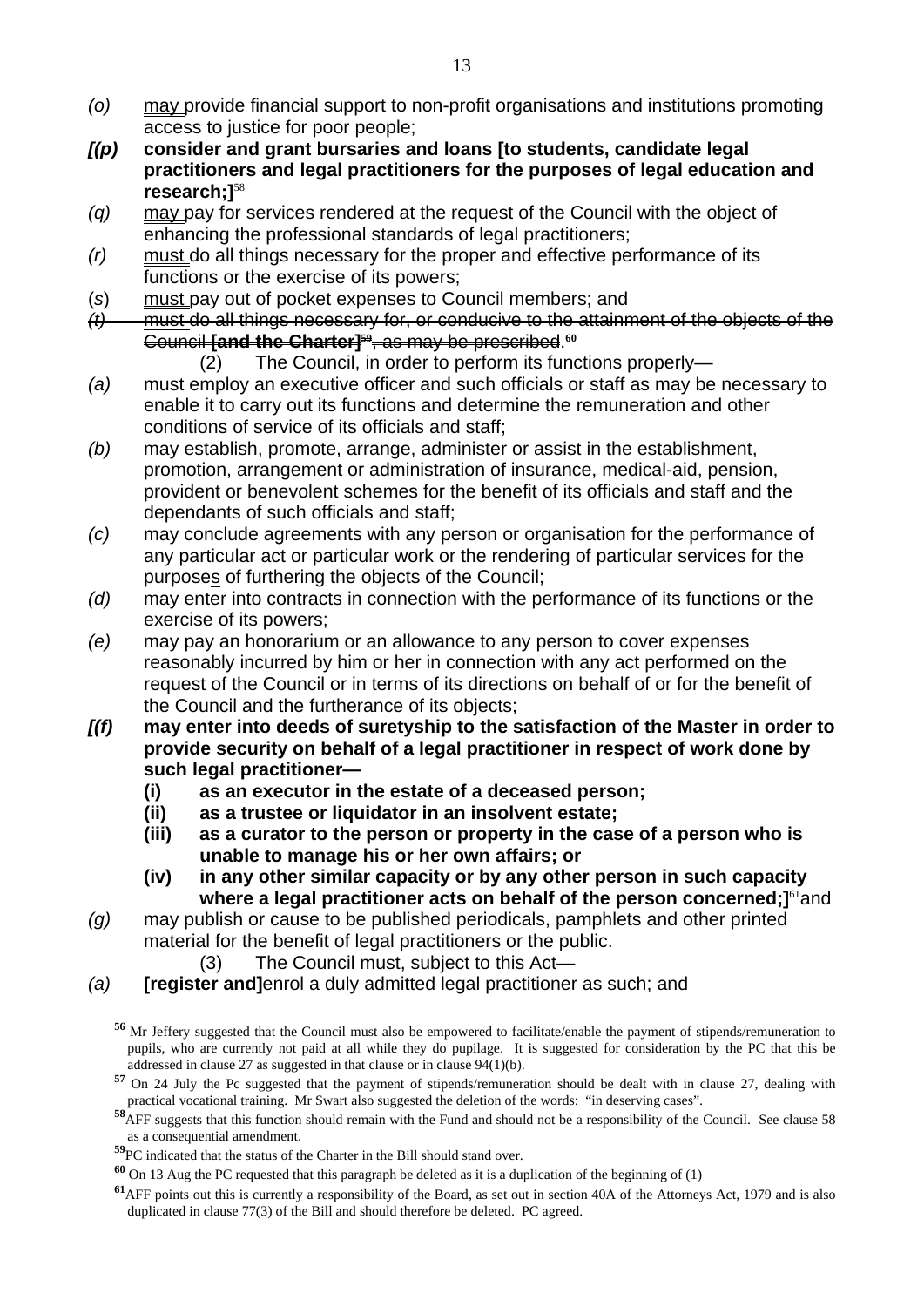- *(b)* keep a Roll of **[registered]**legal practitioners and decide on—
	- (i) the form of the certificates and the Roll to be kept;
	- (ii) the maintenance of the Roll or issuing of certificates; and
	- (iii) the reviewing of the Roll and the manner in which alterations may be made to the Roll.

 (4) The Council must, in the rules, with regard to fees and charges which are payable to the Council, determine—

- *(a)* application fees as provided for in this Act;
- *(b)* annual fees, or portion thereof, in respect of a part of a year, payable to the Council by**[attorneys]**legal practitioners<sup>62</sup>for Fidelity Fund certificates: Provided that any determination made in terms of this paragraph must be made in consultation with the Board: $63$
- *(c)* annual fees payable by all legal practitioners who are admitted and enrolled in terms of section 24(1) as practising legal practitioners;
- *(d)* the date on which any fee is payable;
- (*e*) the fees, or portion thereof, payable in respect of any examination conducted by the Council or on behalf of the Council; and
- *(f)* any other fee or charge it considers necessary, as contemplated in this Act.<sup>64</sup>
	- (5) The Council, with regard to education in law and legal practice

generally —

- *(a)* may, subject to sections 5 and 7 of the Higher Education Act, 1997 (Act No. 101 of 1997), conduct visits to any educational institution which has a department, school or faculty of law;
- *(b)* may advise the Council on Higher Education established in terms of the Higher Education Act, 1997, regarding matters relevant to education in law, including the desirability of including in the LLB curriculum a form of community service to be undertaken by all law students;**<sup>65</sup>**
- *(c)* may consult with the South African Qualifications Authority established by the National Qualifications Framework Act, 2008 (Act No. 67 of 2008), or any structure established by it, to determine competency standards for the purposes of registration;
- *(d)* may conduct any examination for the purpose of practical vocational training;
- *(e)* may determine, after consultation with relevant role-players and legal practitioners in general, conditions relating to the nature and extent of continuing education and training, including compulsory post-qualification professional development;
- *(f)* must, in the prescribed manner, create a mechanism to—
	- (i) provide proper, appropriate and **[transformational]66** legal education and training, having due regard to our inherited legacy and new constitutional dispensation; and
	- (ii) offer legal education and training to aspiring and newly appointed legal practitioners, as well as continued training for experienced legal practitioners;
- *(g)* may accredit training institutions that offer—

**<sup>62</sup>**The PC requested the Department to amend the Bill where necessary to give effect to the proposal that advocates can take briefs directly from members of the public for consideration by the PC.

**<sup>63</sup>**As suggested by the AFF and agreed to by PC. (See also clause 22(1)(b).

**<sup>64</sup>**In accordance with proposal of R Naidoo in respect of clause 6(4)(f), for consideration by PC.

**<sup>&</sup>lt;sup>65</sup>Ms Roopram briefed the PC on 25 July on a recent panel discussion which she attended relating to community service by law** students at universities and the importance expressed there for law students to undergo some form of community service during their LLB studies. The question was raised whether a provision could not be included some where in the Bill in terms of which this sentiment finds expression. For the PC's consideration.

**<sup>66</sup>**It was suggested that the word "transformational" could be deleted because transformation features in the Preamble and clauses 3 and 5.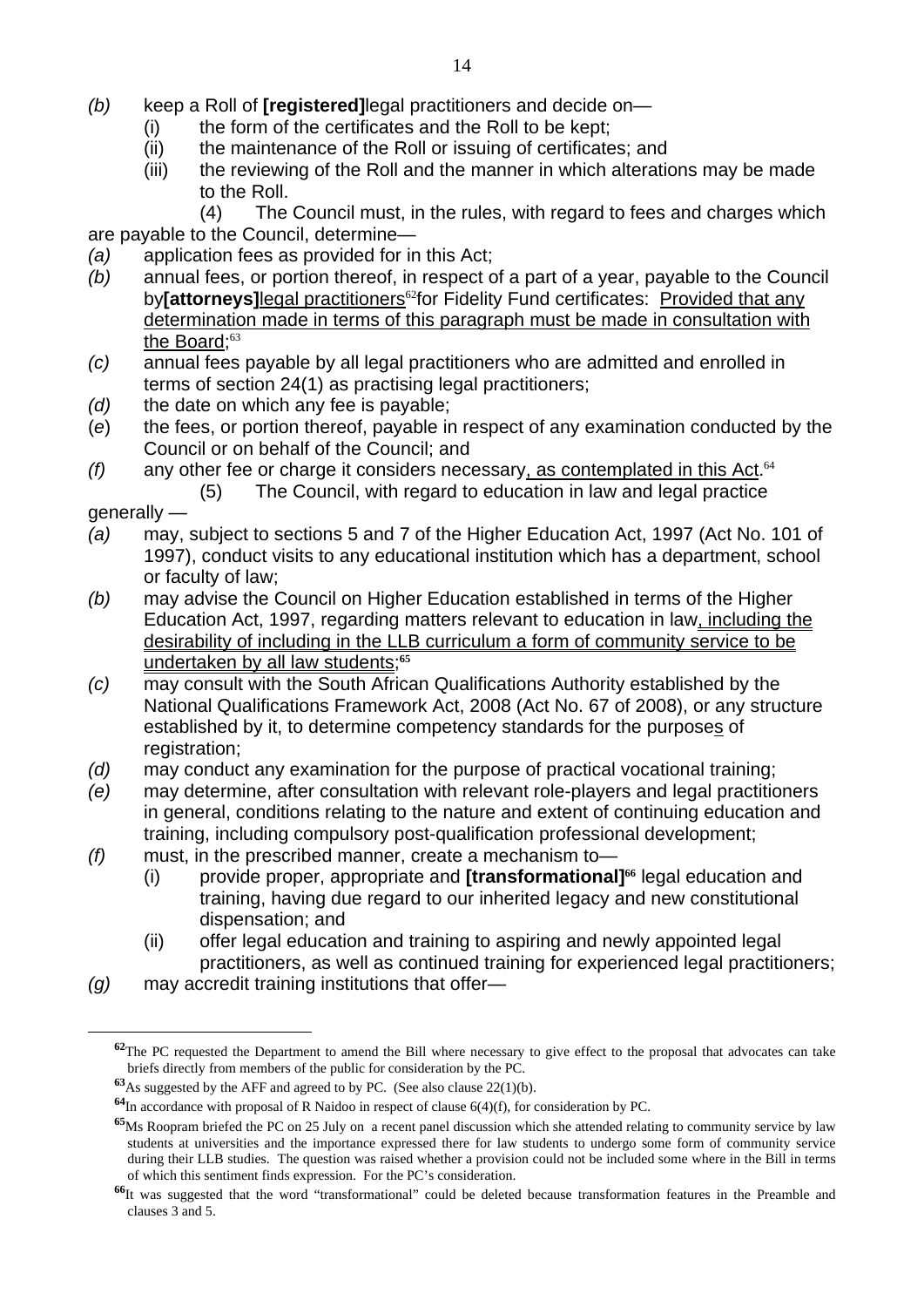- (i) practical vocational training courses which contribute towards the qualification of legal practitioners and candidate legal practitioners; and
- (ii) and compulsory post-qualification professional development;
- *(h)* must report annually to the Minister on—
	- (i) the number of new law graduates **[registered]**enrolled with the Council;
	- (ii) the effectiveness of the training requirements for entry into the profession; and
	- (iii) measures adopted to enhance entry into the profession, including the remuneration of candidate legal practitioners and continuing legal education to develop skills of legal practitioners,

to make recommendations to the Minister regarding legislative and other interventions to improve access to the profession and access to justice broadly; and

*(i)* must, at the request of the Minister, advise the Minister on multi-disciplinary legal practices which the Minister may consider for the purpose of developing policies and legislative and other interventions in respect of multi-disciplinary legal practices.

# **Composition of Council**<sup>67</sup>

- **7.** (1) The Council consists of the following members:**<sup>68</sup>**
- *(a)* 16 legal practitioners, comprising of**69** 10 practising attorneys and six practicing advocates, elected in accordance with **[a]**the procedure **[determined by the Council in terms of the rules]**prescribed by the Minister –
	- (i) in terms of section 97(1)*(a)*(i); or
	- (ii) in terms of this section, in consultation with the Council, if the procedure referred to in subparagraph (i) requires revision any time after the commencement of Chapter 2;**<sup>70</sup>**
- *(b)* **[one]**two teachers of law<sup>71</sup>**[or legal academic nominated]**, one designated by **[law teachers, legal academics or organisations representing law teachers or legal academics]**the South African Law Deans Association and the other designated by the Society of Law Teachers of Southern Africa;<sup>72</sup> **<sup>73</sup> <sup>74</sup>**
- *(c)* subject to subsection (3),three fit and proper persons**[appointed]**designated by the Minister, who, in the opinion of the Minister and by virtue of their knowledge and experience, are able to assist the Council in achieving its objects;**[and]**
- *(d)* one person **[nominated]**designated by Legal Aid South Africa; and

**<sup>67</sup>**The PC flagged clause 7 in its entirety and comments thereon, but did make some preliminary proposals for the Department to work on, for consideration by the PC, as reflected in the clause.

**<sup>68</sup>** Ms Smuts has suggested that there should be parity between advocates and attorneys: pended for further discussion.

**<sup>69</sup>** Technical deletion proposed by Ms Schaefer on 15 Aug

**<sup>70</sup>**For consideration by the PC.

**<sup>71</sup>**The question was raised whether more than one teacher of law should not be designated.

<sup>&</sup>lt;sup>72</sup>This provision is in line with section  $178(1)(g)$  of the Constitution, dealing with the composition of the Judicial Service Commission, as far as teachers of law is concerned. Section 7(1)(k) of the SAJEI Act refers to the SA Law Deans Association. This is also in line with the proposal of the LSSA in respect of clause  $7(1)(b)$ . The PC also raised the question whether members of the Council should be "designated" or "nominated". Section 178 of the Constitution dealing the composition of the Judicial Service Commission is again relevant. Where "nomination" is used in section 178, an appointment must then be made. Where "designation" is used, no appointment is made. It is therefore suggested that the term "designation" be used throughout in clause 7 to allay any concern of another functionary having a role to play in the eventual appointment of Council members.

**<sup>73</sup>**On 24 July the PC indicated that one of the law teachers should be designated by the law deans of SA universities and that the other should come from the ranks of law teachers.

**<sup>74</sup>**On 1 August the PC, because of the uncertainty regarding the status of the Society of Law Teachers of Southern Africa, requested that it be deleted. PC still to decide on whether 1 or 2 teachers of law.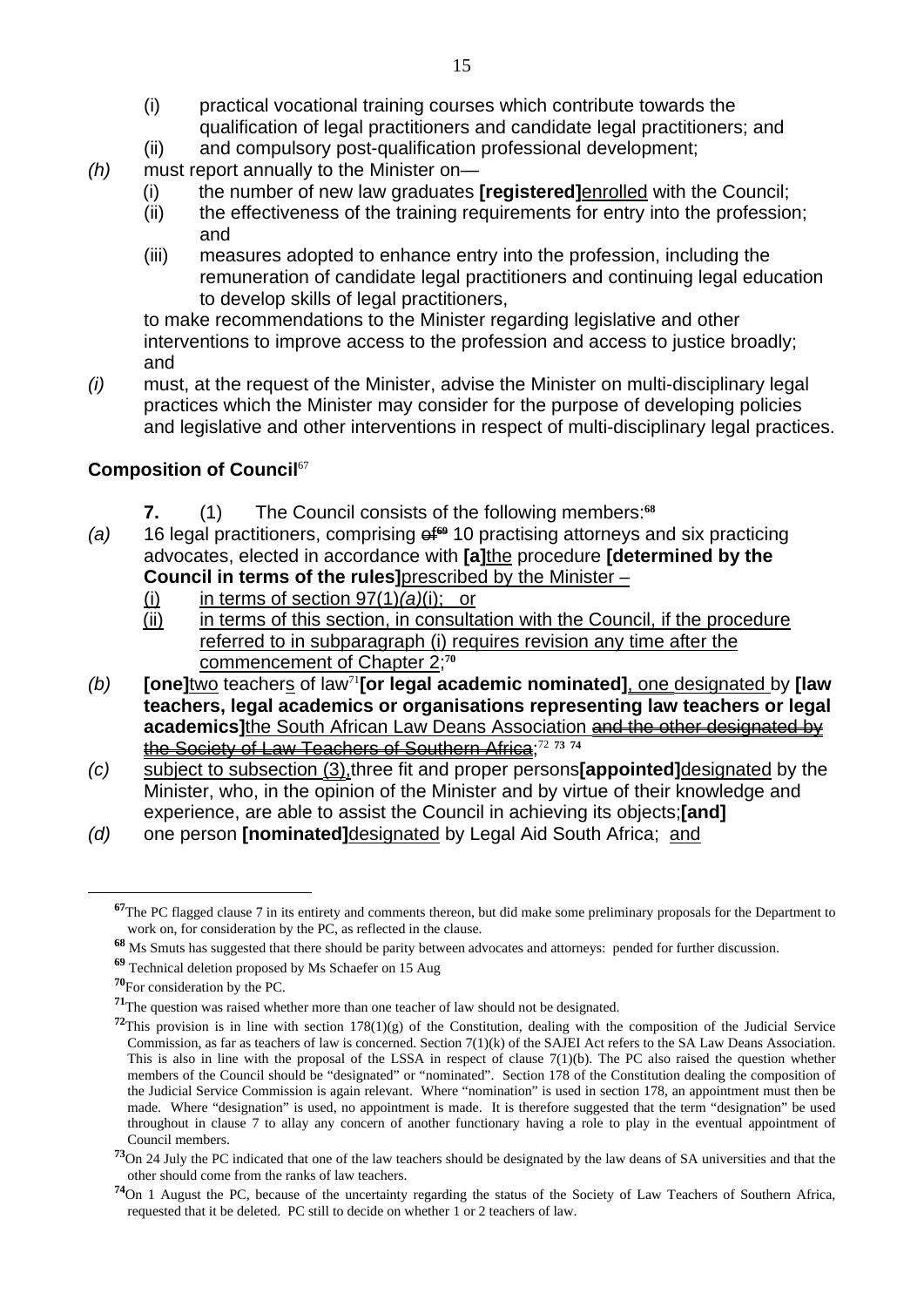# *(e)* one person designated by the Board, who may not be a legal practitioner**75**. 76

 (2) In constituting the Council as provided for in subsection (1), consideration must be given to—

- *(a)* the objects of the Council;
- *(b)* achieving representivity with regard to—
	- (i) race;
	- (ii) gender; and
	- (iii) disability;
- *(c)* ensuring adequate regional representation when making a nomination in respect of subsection (1)*(a)*; and
- *(d)* ensuring that the members of the Council, amongst them, have experience in and knowledge of—
	- (i) the provision of legal services;
	- (ii) the principles promoting access to justice;
	- (iii) legal education and training;
	- (iv) consumer affairs;
	- (v) civil and criminal proceedings and the functioning of the courts and tribunals in general;
	- (vi) the maintenance of professional standards of persons who provide legal services; and
	- (vii) the handling of complaints.

#### **ALTERNATIVE OPTION FOR SUBCLAUSE (2)(Now subclauses (2) & (3):**

(2) The need for the Council to reflect broadly the racial and gender

composition of South Africa must be considered when the Council is constituted in terms of this section.**<sup>77</sup>**

When constituting the Council the following factors must, as far as is practicable, be taken into account:

- *(a)* the racial and gender composition of South Africa;**<sup>79</sup>**
- *(b)* the objects of the Council;
- *(c)* representation of persons with disabilities;
- *(d)* regional representation; and
- *(e)* experience and knowledge of
	- (i) the provision of legal services:
	- (ii) the principles of promoting access to justice;
	- (iii) legal education and training;
	- (iv) consumer affairs;

- (v) civil and criminal proceedings and the functioning of the courts and tribunals in general:
- (vi) the maintenance of professional standards of persons who provide legal services;
- (vii) the handling of complaints; and
- (viii) anti-competitive practices and/or competition law.<sup>80</sup>

**<sup>75</sup>**On 1 August the PC instructed that the Board's nominee should be left open.

**<sup>76</sup>**The PC requested the Department to consider the inclusion of a representative of the Board of AFF, as provided for in the TC in clause  $96(1)(e)$ . It might be appropriate that the Board's appointee should not be a legal practitioner. For the PC's consideration and guidance. If all the proposals of the PC are accepted, the Council will consist of 23 members which will facilitate decision-making in the sense that there will not be an even number of members.

**<sup>77</sup>**This provision is similar to section 174(2) of the Constitution, dealing with the appointment of judicial officers.

**<sup>78</sup>**For consideration by the PC in the light of the concerns raised that the current subclause (2) might give rise to unnecessary obstacles in constituting the Council and also give rise to unnecessary legal challenges.

**<sup>79</sup>**On 1 August the PC suggested that subclause (2) should be incorporated into this subclause.

**<sup>80</sup>**The PC raised the question whether provision should also not be made for the inclusion of a person with experience in competition law.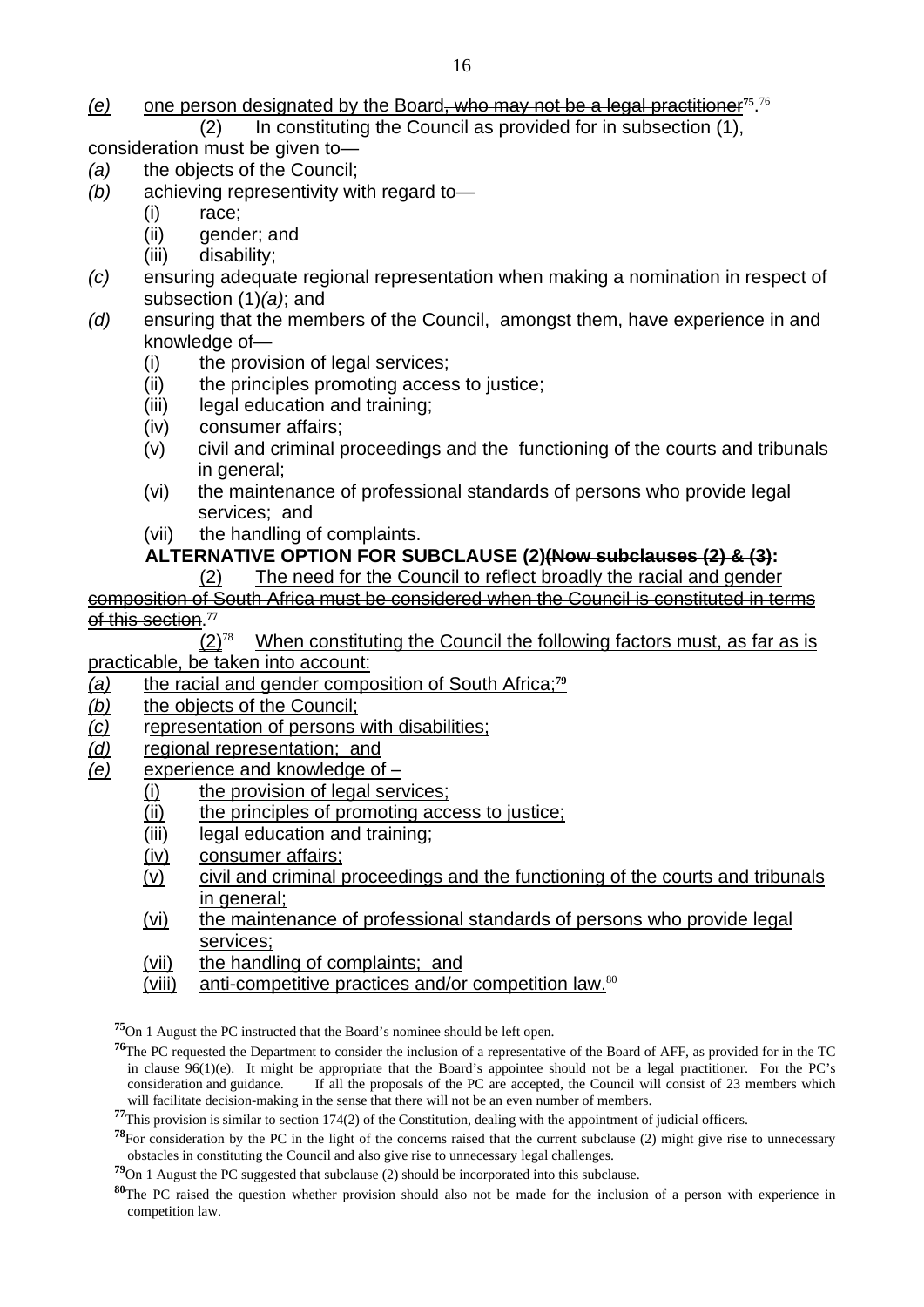member of the Council if he or she—

- *(a)* is a public servant;
- *(b)* is a member of Parliament, any provincial legislature or any municipal council; or
- *(c)* is an office-bearer or employee of any party, movement or organisation of a partypolitical nature.

# **Membership of Council**

- **8.** (1) A member of the Council must—
- *(a)* be a South African citizen;
- *(b)* be a fit and proper person; and
- *(c)* subscribe to the objects of the Council.

 (2) The following persons are disqualified from becoming or remaining members of the Council:

- *(a)* An unrehabilitated insolvent;
- *(b)* a person declared to be of unsound mind by a court of the Republic;
- *(c)* a person who has been convicted in a court of first instance**82**of an offence and sentenced to more than 12 months' imprisonment without the option of a fine, either in the Republic, or outside the Republic if the conduct constituting the offence would have been an offence in the Republic, other than a conviction for an offence committed prior to 27 April 1994 associated with political objectives;

# **ALTERNATIVE OPTION TO PARAGRAPH (c):**

*(c)* a person who has been convicted of an offence and sentenced to more than 12 months' imprisonment without the option of a fine, either in the Republic, or outside the Republic if the conduct constituting the offence would have been an offence in the Republic, other than a conviction for an offence committed prior to 27 April 1994 associated with political objectives, but no one may be regarded as having been sentenced until an appeal against the conviction or sentence has been determined, or until the time for an appeal has expired: Provided that a disqualification under this paragraph lapses five years after the sentence has been completed;**<sup>83</sup>**

# **FURTHER ALTERNATIVE OPTION TO PARAGRAPH (c):**

*(c)* a person who has been convicted in a court of first instance**84**of an offence and sentenced to more than 12 months' imprisonment without the option of a fine, either in the Republic, or outside the Republic if the conduct constituting the offence would have been an offence in the Republic, other than a conviction for an offence committed prior to 27 April 1994 associated with political objectives: Provided that if the person in question lodges an appeal against the conviction or sentence, he or she may/must be suspended from office by the Council as contemplated in section 12, pending the outcome of the appeal/until the appeal has been determined: Provided further that he or she may be replaced by the designating body, or in the case of a member referred to in section 7(1)(*a*), elected in terms of the procedure referred to in that section;**<sup>85</sup>**

**<sup>81</sup>**Although the entire clause 7 has been held in abeyance for further discussion, the proposal by the Department in its Response document, namely to include a provision similar to section 6 of the ICASA Act, 2000, is included for consideration pending further discussions on this clause.

**<sup>82</sup>**On 24 July the PC requested to stipulate the conviction must be in a court of first instance since appeal procedures could take longer than the 3 year terms of office of the members. Department to address the PC on this.

<sup>83&</sup>lt;sub>An</sub> option discussed by the PC on 1 August. It is the same as section 106(1)(e) of the Constitution which applies in the case of members of Parliament.

**<sup>84</sup>**On 24 July the PC requested to stipulate the conviction must be in a court of first instance since appeal procedures could take longer than the 3 year terms of office of the members. Department to address the PC on this.

**<sup>85</sup>**For consideration by the PC in line with discussions on 1 August.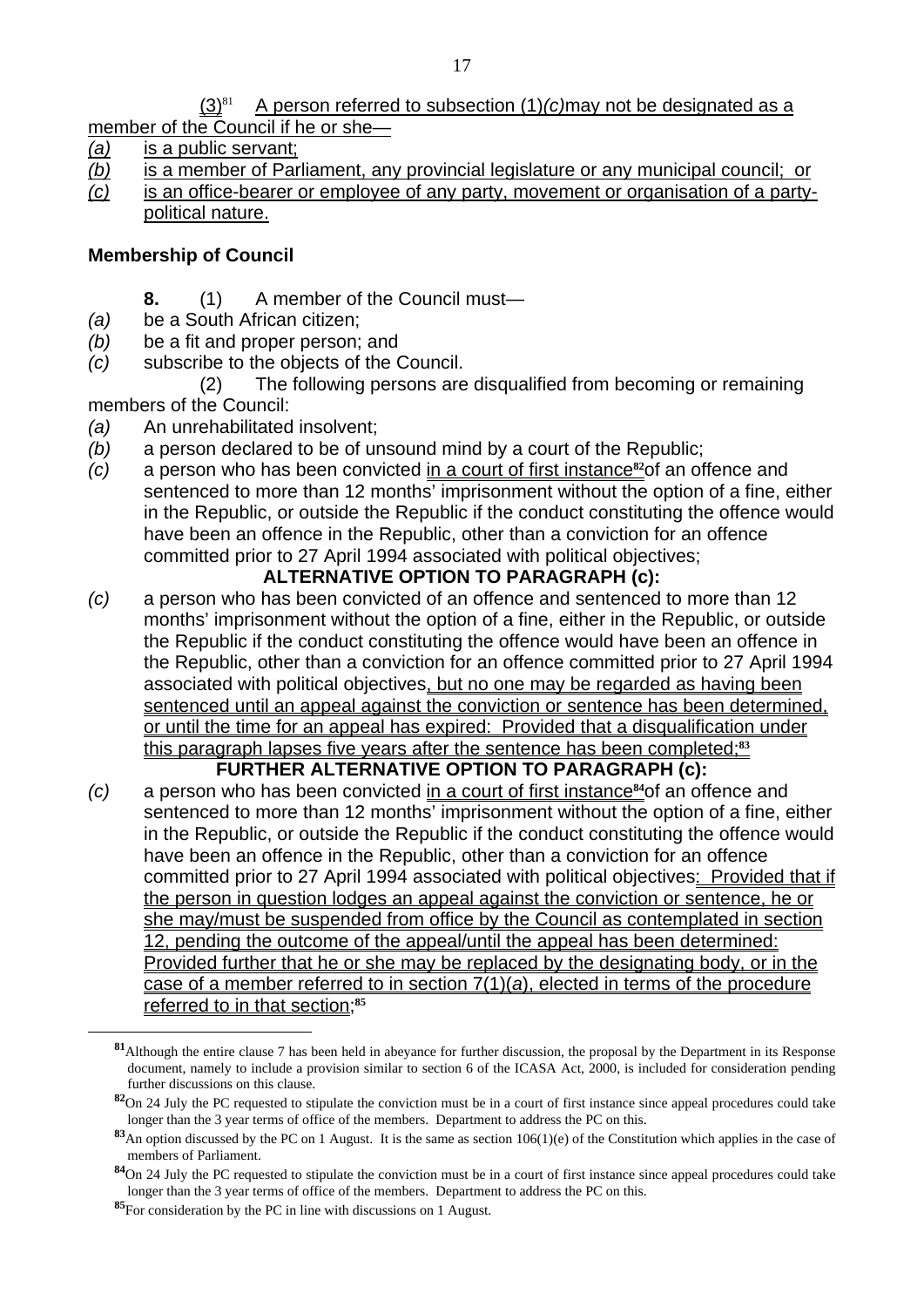*(e)* a member of the Board or any of its committees.

### **Chairperson and deputy chairperson of Council**<sup>87</sup>

**9.** (1) At the first meeting of the Council, the members of the Council must elect and appoint a chairperson and deputy chairperson from among themselves. **ALTERNATIVE TO SUBCLAUSE (1):** 

 (1) *(a)* At the first meeting of the Council, the members of the Council must, subject to paragraphs*(b) and (c)*, elect and appoint a legal practitioner referred to in section 7(1)*(a)* as chairperson and another as deputy chairperson from among themselves.

 *(b)* If the chairperson is elected and appointed in terms of paragraph *(a)* from the ranks of the attorneys referred to in section 7(1)*(a)*, the deputy chairperson must be elected and appointed from the ranks of the advocates referred to in section 7(1)*(a)* and *vice versa*.

 *(c)* When the term of office of the chairperson and deputy chairperson expires as contemplated in subsection (2), and a new chairperson and deputy chairperson are elected and appointed, consideration must be given to electing and appointing a chairperson from the ranks of the advocates referred to in section 7(1)*(a)* if the previous chairperson was elected and appointed from the ranks of attorneys referred to in section 7(1)*(a)* and *vice versa*. **8889**

**FURTHER ALTERNATIVE TO SUBCLAUSE (1) AS DISCUSSED ON 31 JULY 2013:**  (1) *(a)* At the first meeting of the Council, the members of the Council must, subject to paragraph *(b*, elect and appoint a chairperson and deputy chairperson from among themselves.

 *(b)* If the chairperson is elected and appointed in terms of paragraph *(a)* from the ranks of the attorneys referred to in section 7(1)*(a)*, the deputy chairperson must be elected and appointed from the ranks of the advocates referred to in section 7(1)*(a)*and *vice versa*.

 (2) The chairperson and the deputy chairperson hold office for a period of three years from the date of their election and may be re-elected and re-appointed<sup>90</sup>for one further term, unless such chairperson or deputy chairperson resigns or ceases to be a member of the Council.

 (3) The deputy chairperson must, if the chairperson is absent or is for any reason unable to act as chairperson, perform all the functions and exercise all the powers of the chairperson.

 (4) If both the chairperson and deputy chairperson are absent from any meeting, the members present must elect a person from among themselves to preside at that meeting and the person so presiding must, during that meeting and until the

**<sup>86</sup>**Consequential amendment flowing from clause 12 for the PC's consideration.

**<sup>87</sup>**Technical proposal for PC's consideration in interests of uniformity. See clause 66 dealing with chairperson and deputy chairperson of the Board.

**<sup>88</sup>**Proposal of Ms Smut to the effect that if the chairperson comes from the ranks of the attorneys, the deputy chairperson must then come from the ranks of the advocates and *vice versa*. The implications of this suggestion is that the chairperson and deputy chairperson must come from the ranks of the legal practitioners contemplated in clause  $7(1)(a)$ , while the original version allows the chairperson and deputy chairperson to be elected from any of the members of the Council. For consideration by the PC.

**<sup>89</sup>**On 1 August the PC indicated its preference for the further alternative option, in terms of which members of the Council are free to elect a chairperson and deputy chairperson from among themselves but if they do decide to appoint a chairperson from the ranks of attorneys, the deputy chairperson must be selected from the ranks of advocates and vice versa.

**<sup>90</sup>**Technical proposal for the PC's consideration.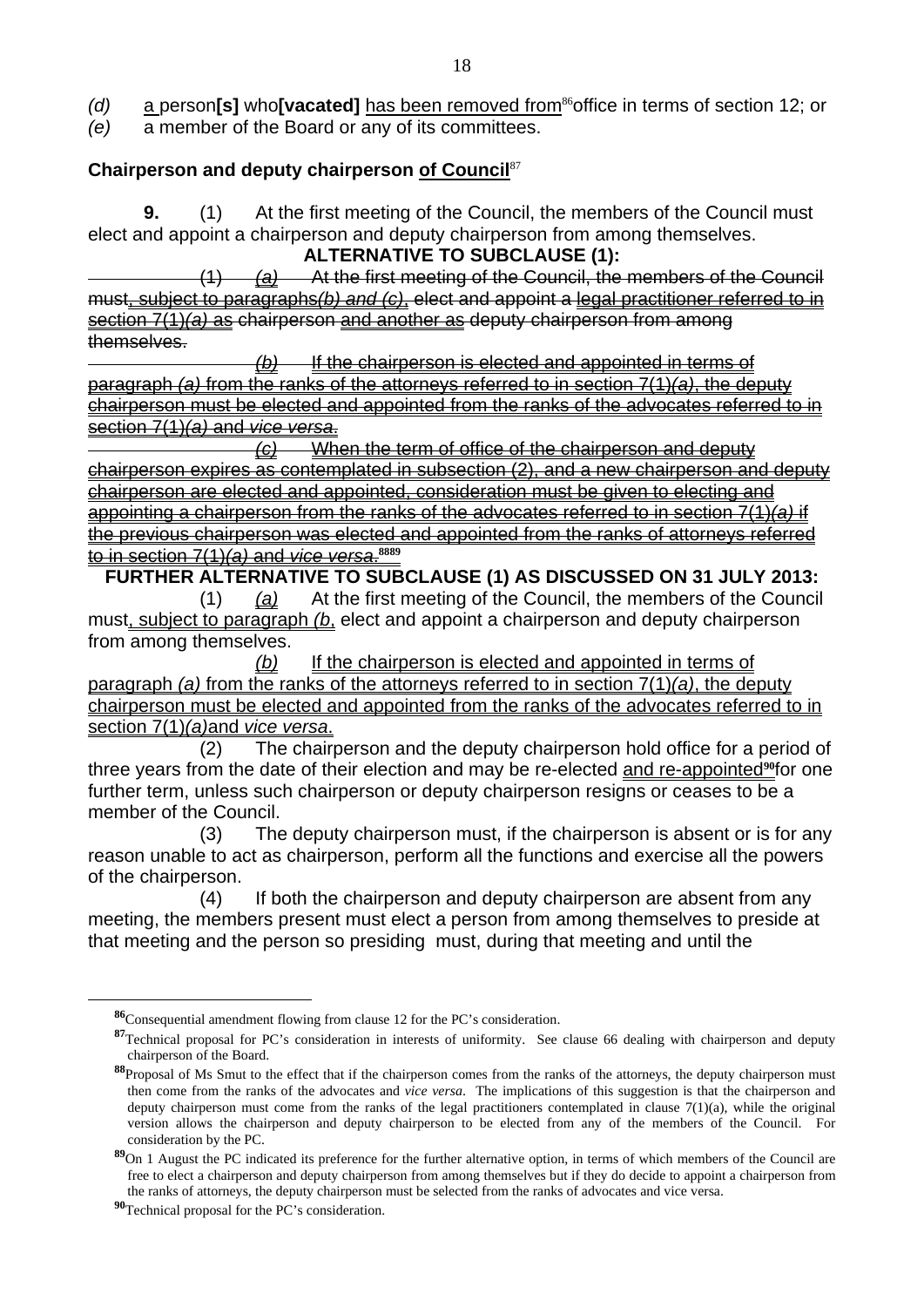chairperson or deputy chairperson resumes duty, perform all the functions and exercise all the powers of the chairperson.

 (5) If both the chairperson and deputy chairperson have been given leave of absence, the members of the Council must elect a person from among themselves to act as chairperson until the chairperson or deputy chairperson resumes duty or **[vacates]**is removed from office in terms of section 12.

 (6) If the office of chairperson or deputy chairperson becomes vacant, the members of the Council must, at the first meeting thereafter or as soon as **[may be convenient]** possible thereafter**91**, elect from among themselves a new chairperson or deputy chairperson, as the case may be, taking into account the provisions of subsection (1)*(b)* and *(c)*. **92**

 (7) A chairperson and deputy chairperson may vacate office as such, without relinquishing his or her membership of the Council, unless his or her membership has been terminated in accordance with section 11.

### **Term of office of members of Council**<sup>93</sup>

**10.** A member of the Council holds office for a term of three vears<sup>94</sup>, but may **[be re-appointed at the end of that term]** serve as a member for one further term if he or she is again so elected or designated, as the case may be.**<sup>95</sup>**

# **Termination of office**

- **11.** (1) A person ceases to be a member of the Council when that person—
- *(a)* is no longer eligible in terms of section 8 to be a member;
- *(b)* resigns; **[or]**

 $\overline{a}$ 

- *(c)* **[vacates his or her]** is removed from<sup>96</sup>office in terms of section 12;
- *(d)* in the case of a legal practitioner referred to in section 7(1)*(a)*, ceases to be a practising legal practitioner, for whatever reason; or  $97$
- *(e)* is appointed as a judicial officer.<sup>98</sup>

 (2) A member may resign after giving at least three months' written notice to the Council, but the Council may, on good cause shown, accept a shorter period.

# **[Vacation of] Removal from<sup>99</sup> office**

**<sup>91</sup>**Aligned with clause 100(6) for the PC's consideration.

**<sup>92</sup>**A possible consequential amendment to alternative option to subclause (1).

**<sup>93</sup>**See clause 68: Technical alignment for the PC's consideration.

<sup>&</sup>lt;sup>94</sup>The PC requested the Department to find out how long members of law societies hold office currently and to look at other statutory bodies in this regard. The various law societies have different periods but it would seem as if the general rule is a maximum of two terms of approximately 3 years. In terms of the Auditing Profession Act, 2005, members of the Regulatory Board hold office for a period of 2 years which is renewable once. In terms of the Engineering Profession Act, 2000, members of the Council hold office for a period of 4 years which is renewable once. In terms of the Architectural Profession Act, 2000, members of the Council hold office for a period of 4 years which is renewable once. In terms of the Health Professions Act, 1974, members of the Council hold office for a period of 5 years which is renewable once. In terms of the ICASA Act, 2000, members hold office for a period of 4 years which is renewable once.

**<sup>95</sup>**Adapted in accordance with comments of LSSA in respect of clause 10 and agreed to by the PC.

**<sup>96</sup>**Consequential amendment flowing from clause 12.

**<sup>97</sup>**Pursuant to the comments of UNISA in respect of clause 12.

**<sup>98</sup>**Adapted in accordance with comments of C Erasmus in respect of clause 11 and agreed to by the PC.

<sup>&</sup>lt;sup>99</sup>In light of PC's queries regarding this provision and other similar provisions in the Bill, namely clauses 69 and 102, dealing with vacation of office from AFF Board and TC, respectively, the question arises whether it would not be more appropriate for the heading of the clauses to be "Removal from office"? Removal from office is moreover referred to in subclauses (2) and (4). The PC also requested the Department to look at other similar provisions in respect of other statutory bodies. Ms Louw has the information in question which the PC can be briefed on.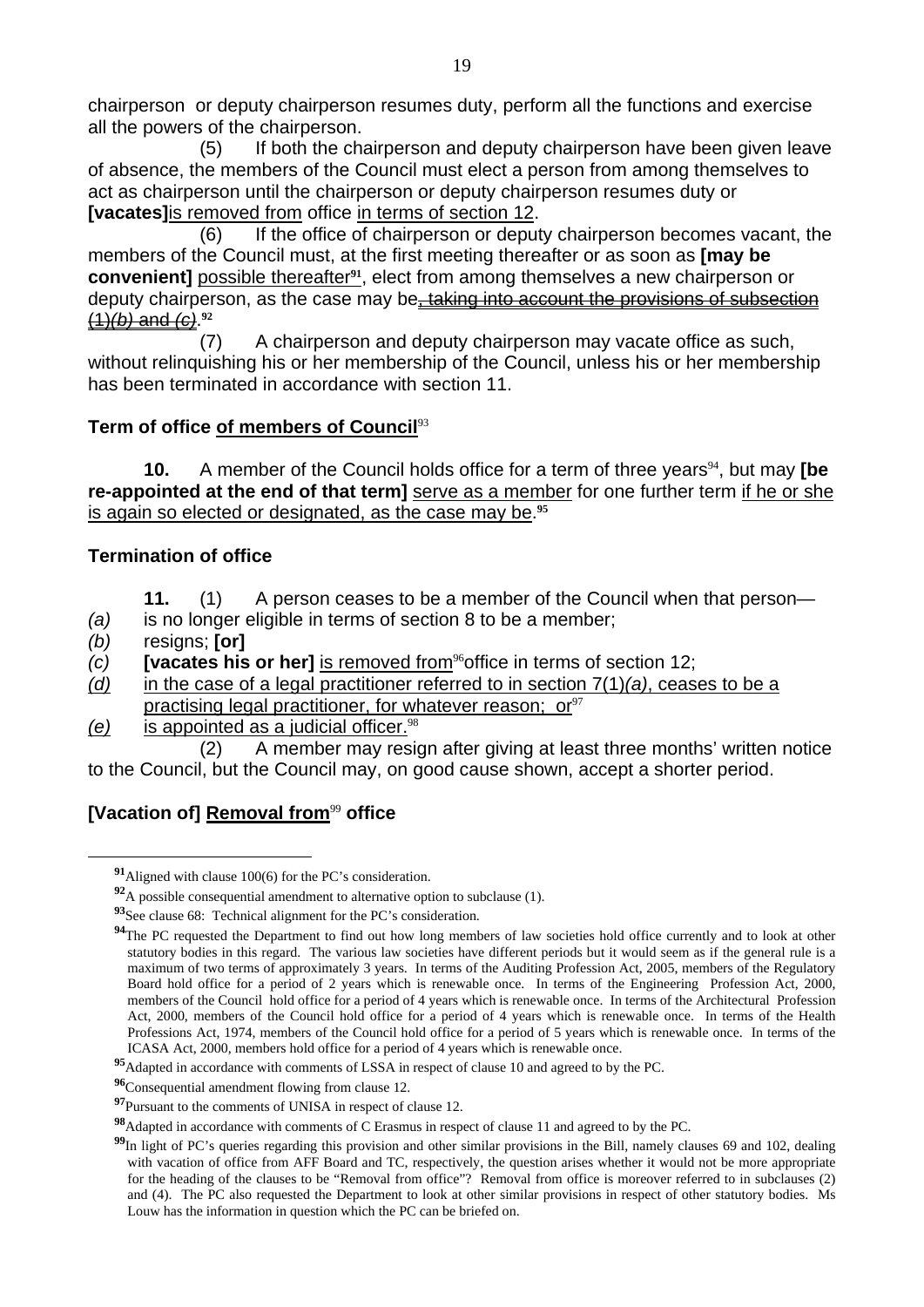**12.** (1) **[A member of the]** The Council **[must vacate]**may remove a member of the Council from **[his or her]** office on account of—

- *(a)* a conviction for finding by a disciplinary committee in terms of section 40 of any serious misconduct/offence as set out in the code of conduct contemplated in section 36 on the part of a legal practitioner under Chapter 4 of this Act or a conviction for any offence which, in the opinion of the Council, debars him or her from serving as a member of the Council;**<sup>100</sup>**
- *(b)* incapacity or incompetency which, in the opinion of the Council, debars him or her from serving as a member of the Council;
- *(c)* absence from three consecutive meetings of the Council without the permission of the chairperson, except on good cause shown;
- *(d)* a request by the body which or person who **[nominated,]** elected or **[appointed**] designated that member in terms of section 7, on good cause shown by the body or person in question;

# *ALTERNATIVE TO PARAGRAPH (d):*

- *(d)* a request by the body which or person who **[nominated,]** elected or **Fappointed** Idesignated that member in terms of section 7, on good cause shown by the body or person in question, upon confirmation thereof as soon as practicably possible**101**by the High Court Ombud;**102103**or
- *(e)* his or her becoming disqualified to remain as a member of the Council as contemplated in section 8(2).**<sup>104</sup>**
- *(e)* engaging in any activity that, in the opinion of the Council, undermines the integrity of the Council; or**<sup>105</sup>**
- *(f)* the sequestration of his or her estate.**<sup>106</sup>**

 (2) If the Council has commenced proceedings for the removal of a member, it may suspend that member from office.

 (3) A member who is suspended from office may not perform or exercise any of the powers or functions of that office or receive any allowances.

 (4) The Council must follow due process of law if it intends to remove or suspend**107**a member from office, as determined by the Council in the rules.**<sup>108</sup>**

# **[Filling of v] Vacancies in Council and filling thereof**<sup>109</sup>

**<sup>100</sup>**On 1 August the PC agreed that, in the case of misconduct, it can only be misconduct by a member of the Council who is a legal practitioner and not other members of the Council. The PC also agreed that the wording relating to the commission of an offence should be removed from the paragraph as this is already dealt with in clause 8.

**<sup>101</sup>**As suggested by the PC on 1 August.

**<sup>102</sup>**The PC requested that an option be developed in terms of which a person can only be removed from office at the instigation of the body that designated that person with the intervention of the court. Similar wording is found in the Firearms Control Act. For the PC's consideration.

**<sup>103</sup>**On 24 July the PC suggested that the confirmation should come from the Ombud rather than the court.

**<sup>104</sup>**Clause 8, dealing with the disqualifications for becoming or remaining a member of the Council, makes a cross-reference to clause 12, dealing with removal from office. The question is then raised whether clause 12 should not similarly make a crossreference to clause 8? For the PC's consideration.

**<sup>105</sup>**On 31 July the PC indicated that paragraph (e) should be deleted in this clause and elsewhere in the Bill because there is already provision for a councillor to be removed on account of conviction for an offence or a finding of misconduct.

**<sup>106</sup>**On 24 July the PC pointed out that the sequestration of a member's estate is already addressed in clause 8(2)(a)

**<sup>107</sup>**For consideration of the PC after discussions on 1 August.

**<sup>108</sup>**The PC raised the question whether the processes to be followed in removing a member should not be spelt out, possibly in subordinate legislation. It is proposed that internal processes of this nature be spelt out in rules to be made by the Council. Alternatively, they could be dealt with in regulations. This would entail a consequential insertion in clause 95 dealing with rules that the Council may make.

**<sup>109</sup>**See clause 67: The Department suggests an alignment with the wording,, for the PC's consideration: technical amendments.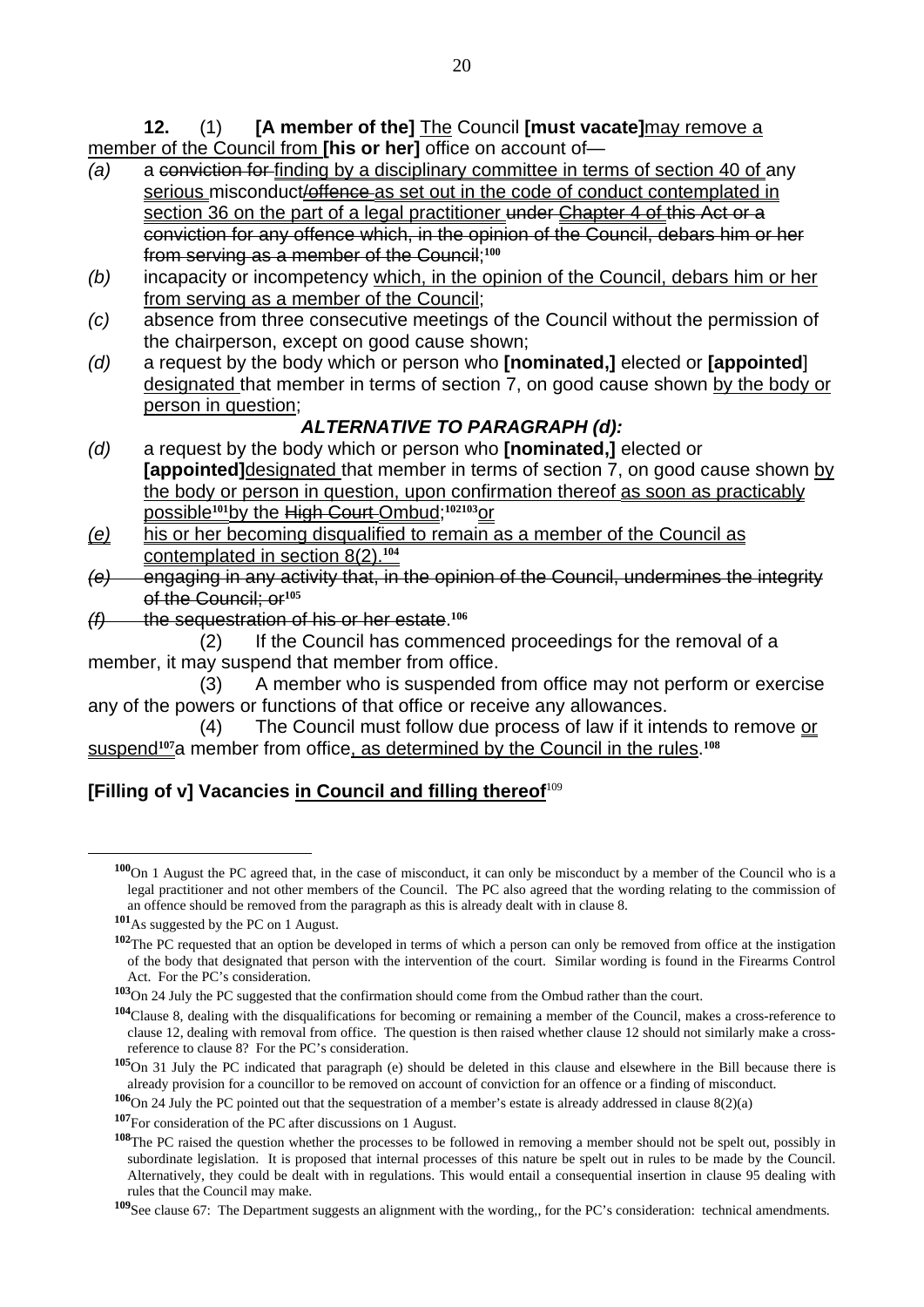**13.**<sup>110</sup> (1) A vacancy in the Council occurs when—

- *(a)* the term of office of a member expires or terminates as contemplated in section 11<sup>111</sup>;
- *(b)* a member dies;
- *(c)* a member**[vacates his or her]**is removed from**112** office as contemplated in section 12; or
- *(d)* the resignation of a member takes effect.**<sup>113</sup>**

 (2) A vacancy must be filled as soon as practicably possible in accordance with the **[procedure referred to in**] provisions of<sup>114</sup> section 7.

# **Dissolution of Council**<sup>115</sup>

 **14.** (1) The Minister may dissolve the Council if the Minister, on good cause shown, loses confidence in the ability of the Council to perform its functions effectively and efficiently or on any reasonable grounds.

(2) The Minister may dissolve the Council only after having—

*(a)* provided the Council with reasons for losing confidence in its abilities;

- *(b)* given the Council a reasonable opportunity to respond to those reasons; and
- *(c)* afforded the Council a hearing on any submissions received.

 (3) The Minister must, before dissolving the Council in terms of this section, appoint a judge discharged from active service in terms section 3 of the Judges' Remuneration and Conditions of Employment Act, 2001 (Act No. 47 of 2001), to conduct an investigation and make recommendations to the Minister.

 (4) *(a)* If the Minister dissolves the Council, the Minister must, having regard to the provisions of section 7, appoint an interim Council, consisting of at least seven persons.

 *(b)* The interim Council must be appointed within 21 days after the dissolution of the Council and must be appointed for a period determined by the Minister, which period may not exceed six months.

 (5) *(a)* The Minister must from among the members of the interim Council designate a chairperson of the interim Council.

 *(b)* The interim Council must elect a deputy chairperson from among its members and the deputy chairperson holds office for such period as the interim Council may determine at the time of his or her election.

 (6) The chairperson of the interim Council may, at any time of his or her own accord, or must, at the written request of not fewer than five members, convene a special meeting of the interim Council.

 (7) Five members of the interim Council form a quorum for a meeting of the interim Council.

 (8) Sections 15, 16, 17, 18, and 19 apply with the necessary changes required by the context in respect of the interim Council.

# *ALTERNATIVE OPTION: CLAUSE 14(1) TO (3)*

**14.** (1) If the Minister loses confidence in the ability of the Council to perform its functions effectively and efficiently, the Minister must—

**NB110**The question is raised whether the filling of vacancies is limited for the unexpired portion of the term or will a vacancy be filled for a new 3 year period as provided for in clause 10? For the PC's guidance. This question also relates to all the other similar clauses.

**<sup>111</sup>**A proposal by the Department for consideration by the PC.

**<sup>112</sup>**Consequential amendment flowing from clause 12.

**<sup>113</sup>**Ms Schaefer raised a query regarding this paragraph.

**<sup>114</sup>**A proposal by the Department for consideration by the PC.

**<sup>115</sup>**On 25 July and 1 August the PC flagged the entire clause 14 dealing with the dissolution of the Council.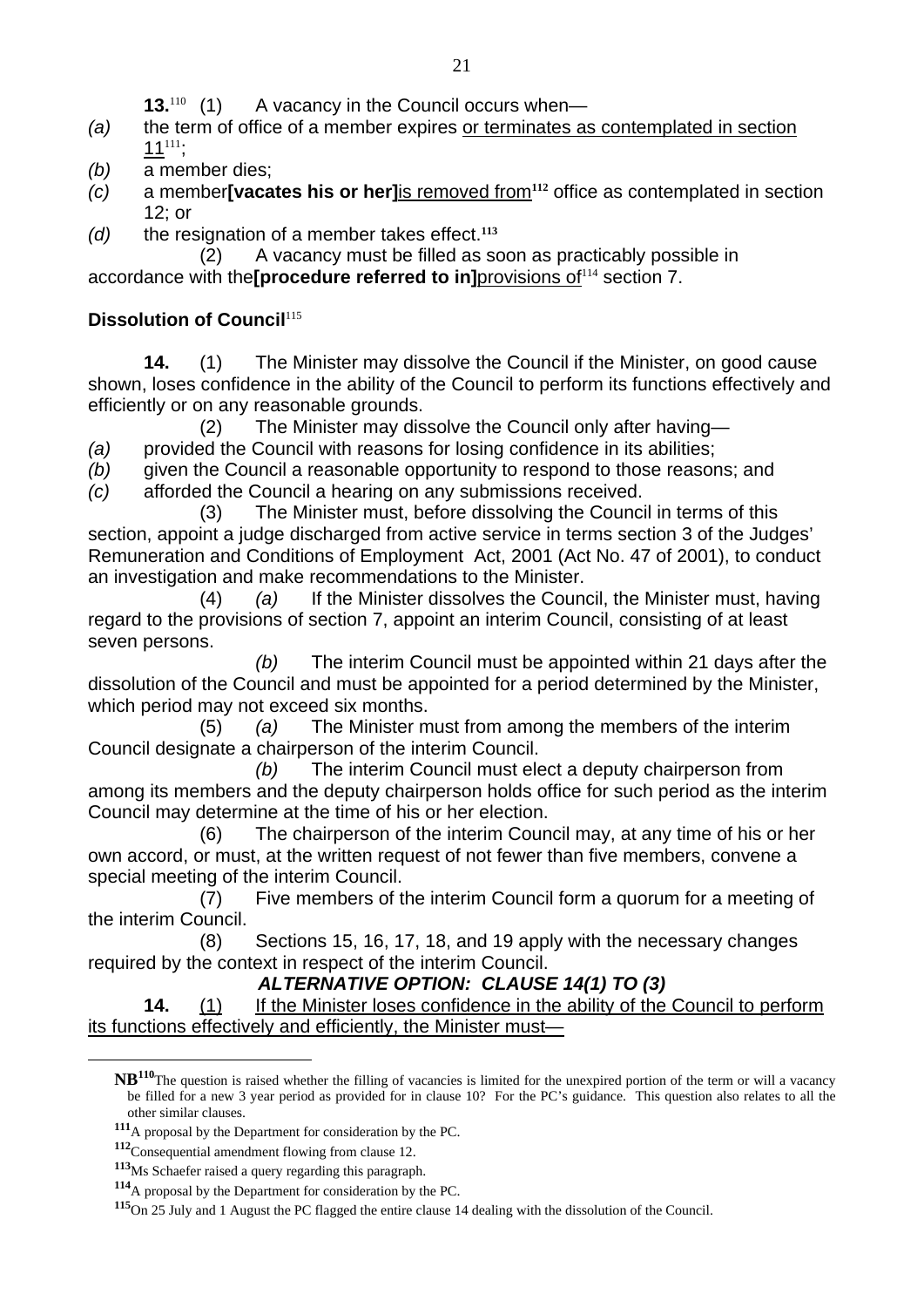(*a*) provide the Council with reasons for losing confidence in its abilities;

(*b*) give the Council a reasonable opportunity to respond to those reasons; and

(*c*) afford the Council a hearing on any submissions received.

 (2) If, after taking the steps provided for in subsection (1), the Minister still does not have confidence in the ability of the Council to perform its functions effectively and efficiently, he or she must request the Ombud to conduct an investigation and make recommendations to him or her.

 (3) If, after receiving the recommendations from the Ombud as contemplated in subsection (2), the Minister still does not have confidence in the ability of the Council to perform its functions effectively and efficiently, the Minister may approach the High Court with an application for an order that empowers the Minister to dissolve the Council.

# *Part 2*

# *Operation of Council*

# **Meetings of Council**

**15.** (1) The Council must hold at least four meetings in each year at venues to be determined by the Council and may, in addition, hold any further meetings as the Council may determine.

 (2) The Council must meet as soon as practicable after the appointment of its members.

# **Quorum and procedure at meetings of Council**

**16.** (1) The majority of the members of the Council constitutes a quorum at any meeting of the Council.

 (2) The Council must in the rules determine a procedure for convening meetings and the procedure for the conduct of meetings.

(3) The Council must keep a record of its proceedings.

# **Decisions of Council** <sup>116</sup>

**17.** (1) A decision of the majority of the members of the Council constitutes a decision of the Council.

 (2) In the event of a deadlock in the voting the chairperson has a casting vote in addition to a deliberative vote.

# **Committees of Council**

- **18.** (1) The Council may—
- *(a)* establish one or more committees, consisting of—
	- (i) members of the Council only; or
	- (ii) members of the Council and any other $117$ suitable persons except employees of the Council,

**<sup>116</sup>**The PC requested that this clause be held in abeyance for further discussions, especially in light of GCB's comments on the provision that advocates should have a veto right in respect of matters peculiar to advocates.

**<sup>117</sup>**Adapted pursuant to LSSA comments on clause 18(1)(a)(ii).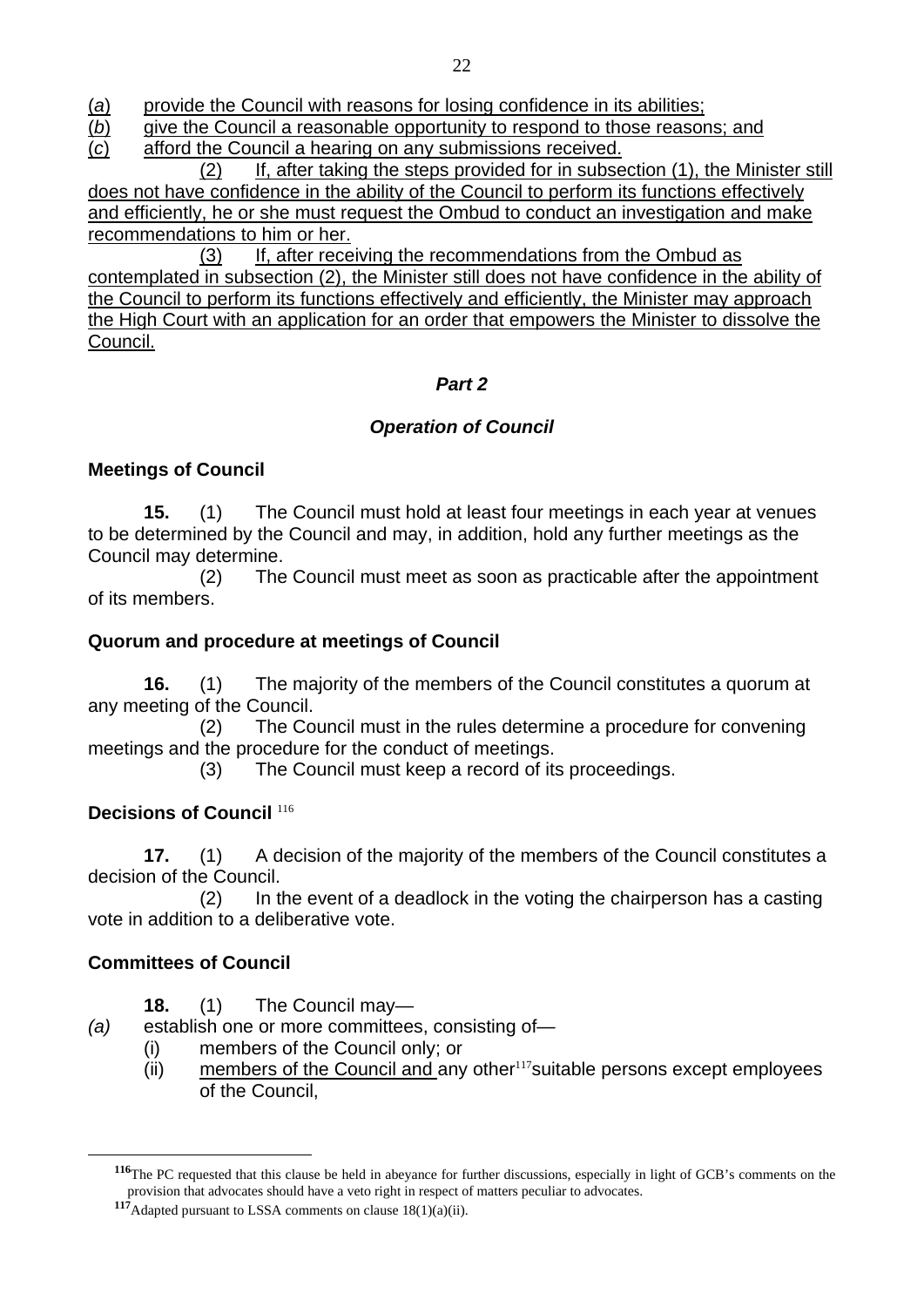to assist the Council in the exercise of its powers and performance of its functions; and

- *(b)* dissolve a committee at any time.
	- (2) The Council—
- *(a)* must determine the powers and functions of a committee;
- *(b)* must appoint a member of a committee as chairperson of such committee;
- *(c)* may, after complying with due process of law, remove a member of a committee at any time; and
- *(d)* may determine a committee's procedure.

 (3) The Council must, in the rules, determine the procedure for the conduct of meetings of a committee.

# **ALTERNATIVE ADDITION:**<sup>118</sup>

 (4) *(a)* The Council must establish the following standing committees for the duration of the Council's term to assist it in the exercise of its powers and performance of its functions as set out in sections 6(1)*(k)* and *(l)* and (5)*(d)*, *(e)*, *(f)* and *(g)*:

- (i) A standing committee, consisting of any of the 10 attorneys referred to in section 7(1)*(a)* to deal with matters relating exclusively to the attorneys' profession; and
- (ii) a standing committee consisting of any of the six advocates referred to in section 7(1)*(a)*to deal with matters relating exclusively to the advocates' profession*.*

 *(b)* No other committee referred to in this section may deal with the matters contemplated in paragraph *(a)* and the Council may not delegate any such matter in terms of section 21 to any other person or committee.

 *(c)* The decisions and recommendations of the standing committees must be implemented by the Council, except when the Council, with a supporting vote of at least two thirds/ 75 percent of its members, decides otherwise and the Council's alternative decisions and recommendations on the matters in question are approved by the Ombud, in which event the alternative decisions and recommendations must be implemented.

# **Executive officer and employees of Council**

**19.** (1) The Council must appoint an executive officer for the Council, who is the accounting officer of the Council.

 (2) The executive officer must, in addition to such function as may be assigned to him or her in terms of this Act—

- *(a)* perform or exercise any powers and functions assigned to him or her by the Council;
- *(b)* supervise the employees of the Council; and
- *(c)* account for the assets and liabilities of the Council.

 (3) The Council may appoint any other employees it deems necessary to assist the executive officer in the performance of his or her functions.

 (4) The procedure for the appointment of the executive officer and other employees of the Council must be determined by the Council in terms of the rules.

 (5) The Council must have due regard to representivity with reference to race, gender and disability when appointing the executive officer and other employees.

# **ALTERNATIVE OPTION**

 (5) The need for the staff of the Council to reflect broadly the racial and gender composition of South Africa must, as far as is practicable,**119**be considered when

**<sup>118</sup>**This option is to give effect to Ms Smuts' proposal regarding a two chamber structure at the national level as discussed on 31 July in the PC.

**<sup>119</sup>**In line with the discussions of the PC on 31 July and 1 August.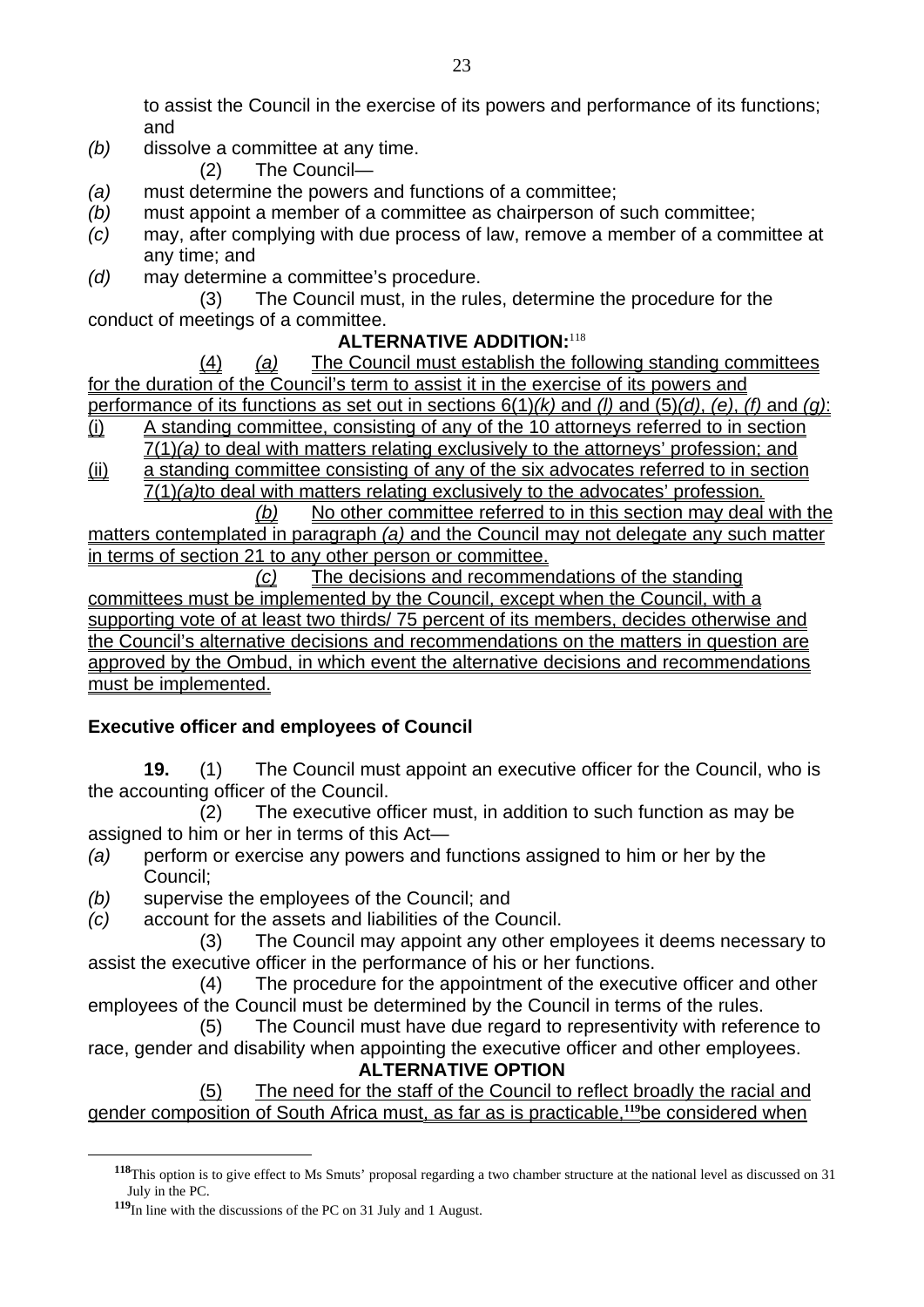the executive officer and other employees of the Council are appointed in terms of this section.<sup>120</sup>

 (6) The Council must, in the rules, determine the conditions of service of the executive officer and the other employees of the Council.

# **Executive committee of Council**

**20.** (1) The Council must establish an executive committee and determine its powers and functions in the rules.

(2) The executive committee consists of—

*(a)* the chairperson and deputy chairperson of the Council; and

*(b)* four five**121**other members appointed by the Council.**<sup>122</sup>**

 (3) The Council must have due regard to representivity with reference to race, gender, disability, attorneys, advocates and regional representation, when establishing an executive committee.

# **ALTERNATIVE OPTION**

(3) The need for the executive committee to reflect broadly –

*(a)* the racial and gender composition of South Africa; and

*(b)* representation of attorneys and advocates, as well as regional representation, must, as far as is practicable,<sup>123</sup> be considered when the executive committee is established in terms of subsection (1).**<sup>124</sup>**

 (4) The executive committee is responsible for the day to day functioning and administration of the Council in between meetings of the Council.

 (5) The Council may direct the executive committee to perform such tasks as executive committee considers appropriate.

 (6) A member of the executive committee holds office for so long as he or she is a member of the Council, unless he or she is removed as a member of the executive committee by the Council, or until his or her membership of the Council terminates in terms of this Act.

 (7) *(a)* The chairperson of the Council is *ex officio* chairperson of the executive committee.

 *(b)* The Council must, from among members of the executive committee members, designate a **[chairperson and]**deputy chairperson of the executive  $committee.<sup>125</sup>$ 

 *(b)* The deputy chairperson of the Council is *ex officio* deputy chairperson of the executive committee.**<sup>126</sup>**

 (8) The executive committee may meet as often as it deems necessary and dispose of its business in the manner it considers appropriate.

**<sup>120</sup>**The PC requested the Department to reconsider this provision and all other similar provisions in the Bill to ensure uniformity and to address concerns raised that the current subclause (5) might give rise to unnecessary obstacles in constituting the Council and also give rise to unnecessary legal challenges.

**<sup>121</sup>**On 25 July the PC suggested that the number of members of the executive committee should be 5, in addition to the chairperson and deputy chairperson.

**<sup>122</sup>**The LSSA argues that the Council should have the authority to determine the size and composition of the executive committee. The PC requested the Department to look at other similar provisions where executive committees are established. Ms Louw has the information in question which the PC can be briefed on.

**<sup>123</sup>**In line with discussions of the PC on 31 July and 1 August.

**<sup>124</sup>**The PC requested the Department to reconsider this provision and all other similar provisions in the Bill to ensure uniformity and to address concerns raised that the current subclause (3) might give rise to unnecessary obstacles in constituting the Council and also give rise to unnecessary legal challenges. It is modelled along the lines of section 174(2) of the Constitution.

**<sup>125</sup>**Adapted in accordance with the proposal by the LSSA in respect of clause 20(7) and agreed to by the PC.

**<sup>126</sup>**On 25 July the PC suggested that the deputy chairperson of the Council should also ex official be deputy chairperson of the executive committee.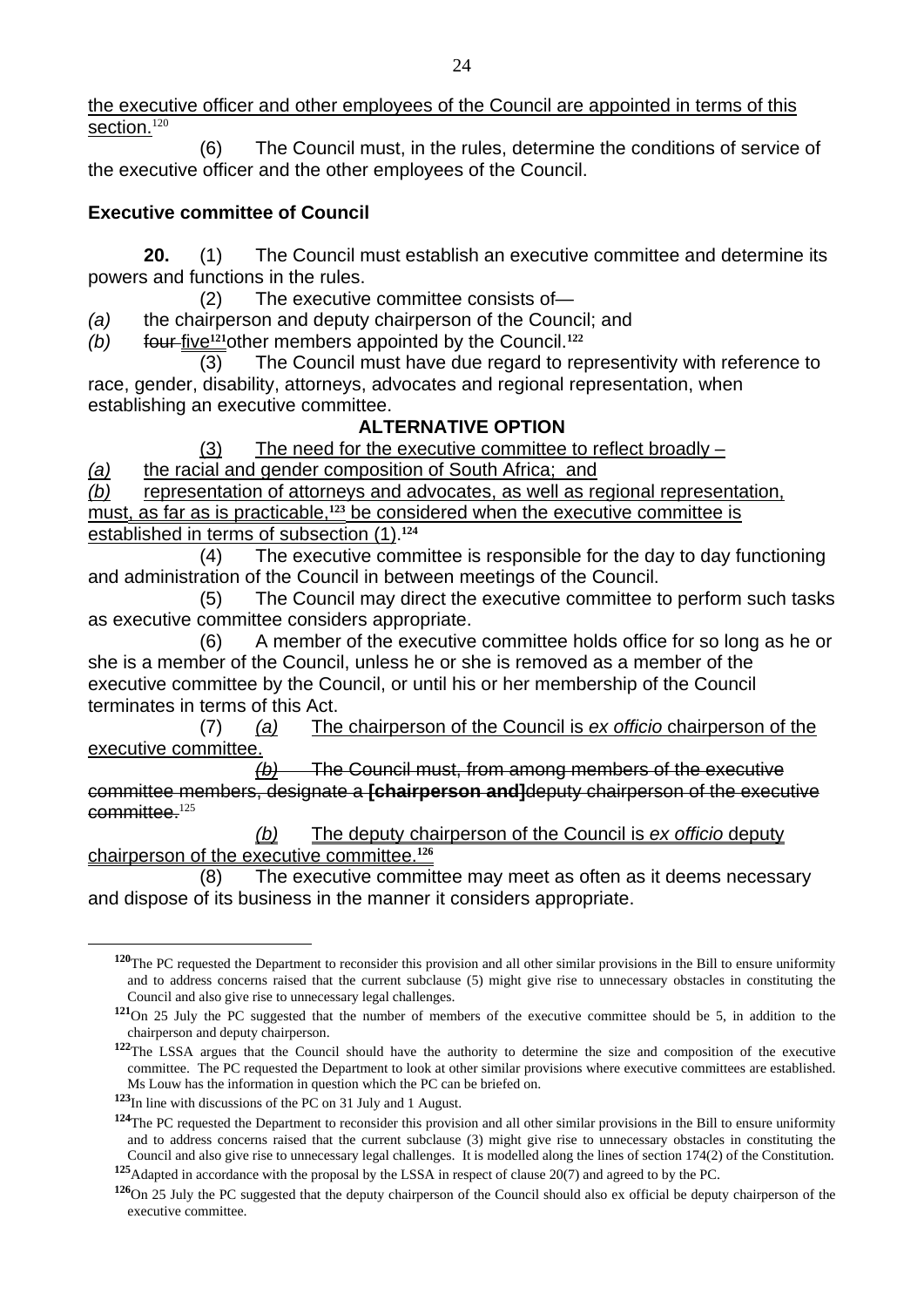(9) *(a)* The majority of the members of the executive committee constitutes a quorum at any of its meetings. *(b)* The executive committee must determine a procedure in the rules for convening meetings and the procedure for the conduct of meetings. *(c)* The executive committee must keep a record of its proceedings. *(d)* A decision of the majority of the members present at a meeting constitutes the decision of the executive committee. *(e)* In the event of a deadlock in the voting the chairperson has a casting vote in addition to a deliberative vote.**<sup>127</sup>**

# **Delegation of powers and assignment of functions of Council<sup>128</sup>**

**21.** (1) The Council may resolve to delegate **[in writing]**<sup>129</sup>any of its powers or assign any of its functions to—

- *(a)* a member of the Council;
- *(b)* a committee of the Council;
- *(c)* the executive committee; **[or]**
- *(d)* a Regional Council; or
- *(e)* the executive officer or an employee of the Council.<sup>130</sup>
	- (2) A delegation or assignment in terms of subsection (1)—
- *(a)* is subject to any conditions and directions as the Council may impose; and
- *(b)* does not divest the Council of the responsibility for the exercise of the power or the performance of the duty or function.

 (3) The Council may confirm, vary or revoke any decision taken in consequence of a delegation or assignment, but no variation or revocation of a decision may detract from any rights that may have accrued as a result of the decision.

### **Finances, expenditure and accountability of Council**

- **22.** (1) The funds of the Council consist of—
- *(a)* fees, including subscription fees payable in terms of this Act;
- *(b)* an annual appropriation made by the Fund, the amount of which is determined by the Board after/in $^{131}$  consultation with the Council; and
- *(c)* any other monies received by the Council in terms of this Act or accruing to the Council from any other source.
	- (2) Expenditure incidental to the exercise of the powers or the

performance of the functions of the Council in terms of this Act or any other law must be defrayed from the funds of the Council.

- (3) The executive officer—
- *(a)* must deposit all monies received by the Council with a bank approved by the Council;
- *(b)* may invest any monies of the Council which are not required for immediate use with a bank approved by the Council or in such other manner as the Council may determine in the rules;

**<sup>130</sup>**As suggested by the LSSA and agreed to by the PC.

**<sup>127</sup>**On 25 July the PC requested the insertion of provisions to regulate decision-making in the executive committee.

**<sup>128</sup>**The LSSA was of the view that a delegation should be able to be further delegated. The PC was of the view that this is inappropriate in light of maxim *delegatus delegare not potest*.

**<sup>129</sup>**As suggested by the PC. The resolution will necessarily be in writing.

**<sup>131</sup>**See also clause 6(4)(b).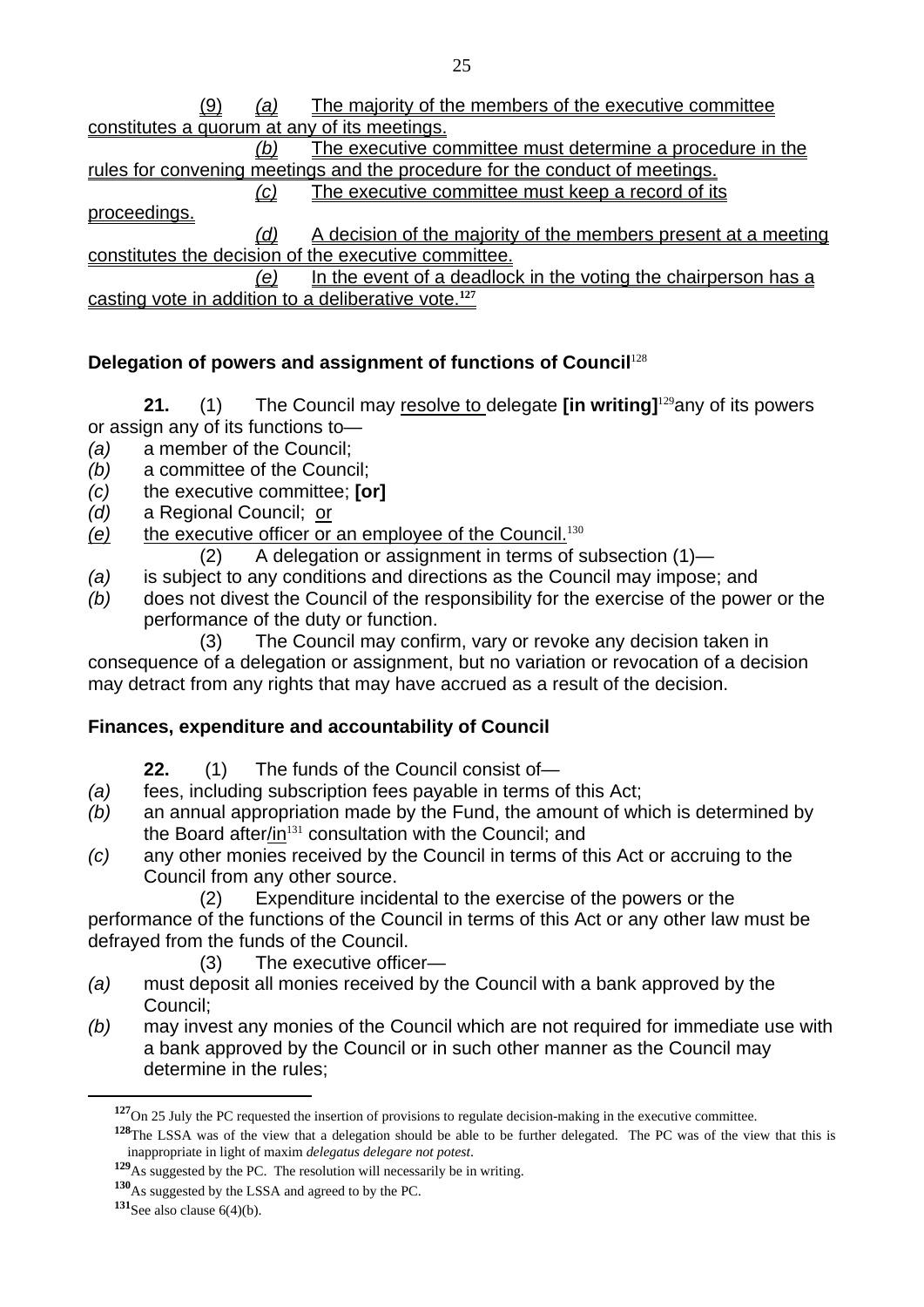- *(c)* is charged with the responsibility of accounting for money received or paid out for or on account of the Council; and
- *(d)* must cause the necessary accounting and other related records to be kept, including proper records of all the assets and liabilities of the Council.

 (4) The records referred to in subsection (3)*(d)* must be audited by a registered accountant and auditor appointed by the Council.

# **Establishment of Regional Councils**<sup>132 133</sup>

**23.** (1) The Council must, subject to subsection (2), establish Regional Councils and may delegate to the Regional Councils such powers and functions which, in the interest of the legal profession are better performed at regional level.

(2) *(a)* The Council must establish at least three/four Regional Councils and the following factors must be taken into account:

- (i) There may not be more than one Regional Council per province;
- (ii) the location of the seats of the Divisions of the High Court;
- (iii) the efficient attainment of the Council's objects;

(iv) availability of resources, cost-effectiveness and feasibility;

- (v) the interests of legal practitioners and candidate legal practitioners;
- (vi) regional needs, interests and sensitivities; and
- (vii) the interests of the public.

*(b)* The Minister must prescribe the areas of jurisdiction of Regional Councils **[after]**in<sup>134</sup>consultation with the Council, if the areas of jurisdiction of Regional Councils require revision any time after the commencement of Chapter 2.

 (3) The Regional Councils must carry out any powers and functions as may be determined by the Council or set out in this Act.

 (4) Regional Councils must be elected in accordance with a procedure determined by the Council in the rules.

- (5) Regional Councils must be constituted**[—**
- *(a)]* in such a manner so as to reflect the composition proportion of attorneys and advocates of in the Council as far as legal practitioners are concerned**135[; and**
- *(b)* **by taking into account the following factors:** 
	- **(i) The efficient attainment of the Council's objects;**
	- **(ii) cost effectiveness;**
	- **(iii) the interests of legal practitioners;**
	- **(iv) regional needs, interests and sensitivities;**
	- **(v) availability of resources; and**
	- **(vi) the interests of the public]**.

#### (6)**136** A Regional Council may establish one or more committees to assist it in the exercise of its powers and performance of its functions.

**<sup>132</sup>**The PC flagged clause 23 in its entirety and comments thereon, but did make some preliminary proposals for the Department to work on, for consideration by the PC, as reflected in the clause, for instance that there may not be more than one Regional Council per province.

**<sup>133</sup>**On 25 July the PC again flagged this clause.

<sup>134&</sup>lt;sub>It is suggested that regulations in this regard must be made in consultation with the profession and provision should be made</sub> for a deadlock-breaking mechanism: see clause 94.

**<sup>135</sup>**Pursuant to Mr Daya's suggestion in the PC on 1 August that this aspect be clarified.

**<sup>136</sup>**The PC on 1 August requested provision for committees at the regional councils, and also for committees that deal with specific attorneys or advocates own affairs.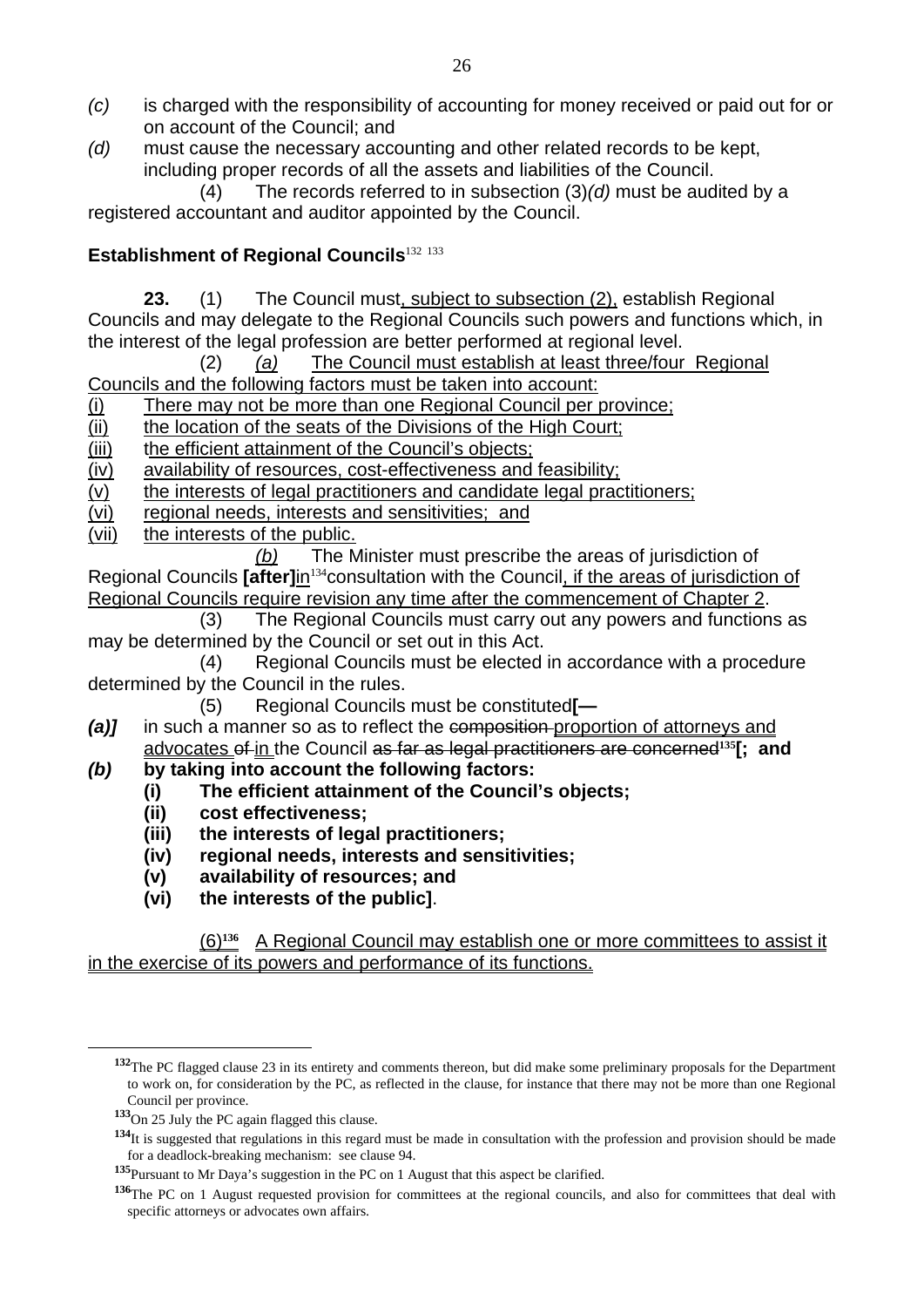(7) A committee contemplated in subsection (6) may consist of only attorneys or only advocates to deal with matters relating exclusively to the attorneys' or advocates' professions, respectively.

#### **CHAPTER 3**

### **REGULATION OF LEGAL PRACTITIONERS AND CANDIDATE LEGAL PRACTITIONERS**<sup>137</sup>

#### **Admission and enrolment**

**24.** (1) A person may only practise as a legal practitioner if he or she is admitted and enrolled to practise as such in terms of this Act.

(2) [A] **The<sup>138</sup>** High Court must admit to practise and authorise to be enrolled as a legal practitioner, conveyancer or notary or any person who, upon application, satisfies the court that he or she—

- *(a)* is duly qualified as set out in section 26;
- *(b)* is a—
	- (i) South African citizen; or
	- (ii) permanent resident in the Republic;
- *(c)* is a fit and proper person to be so admitted; and
- *(d)* has served a copy of the application on the Council, containing the information as determined in the rules within the time period determined in the rules.
- (3) The Minister may, **[after]** in<sup>139</sup> after**140** consultation with the Council, make regulations in respect of admission and enrolment to—
- *(a)* determine the right of appearance of foreign legal practitioners to appear in courts in the Republic and to practise as legal practitioners in the Republic; and
- *(b)* give effect to any reciprocal international agreement to which the Republic is a party, regulating—
	- (i) the provision of legal services by foreign legal practitioners; or
	- (ii) the admission and enrolment of foreign legal practitioners.  $\div$
- *(c)* if it is in the public interest, permit a person or category of persons concerned, to expeditiously commence practising as a legal practitioner by virtue of his or her academic qualifications or professional experience.<sup>141</sup>**<sup>142</sup>**

#### (4) if it is in the public interest,143 The Minister may in**<sup>144</sup>** consultation with the Council, permit a person or category of persons concerned, to expeditiously commence practising as a legal practitioner by virtue of his or her academic qualifications or professional experience.

**<sup>137</sup>**The Department raises the question whether this insertion should not be included? See also comments of LASA in respect of definition of "legal practitioner"

**<sup>138</sup>**See proposed new definition of High Court.

**<sup>139</sup>**See revised clause 94.

**<sup>140</sup>** On 13 Aug the PC decided this must be "after consultation"

**<sup>141</sup>**With regard to Legalwise's comments in respect of clause 24(3)(c), namely that corporate lawyers should be allowed to appear in court, the PC requested research on the position of corporate lawyers acting for their employers in other jurisdictions, esp USA and USA.

**<sup>142</sup>** On 15 Aug the PC requested that (c) be made "in consultation" and a separate subclause (4)

**<sup>143</sup>** On 15 Aug the PC requested that these words be deleted as it is unclear what it means

**<sup>144</sup>** On 15 Aug the PC decided this must be "In consultation".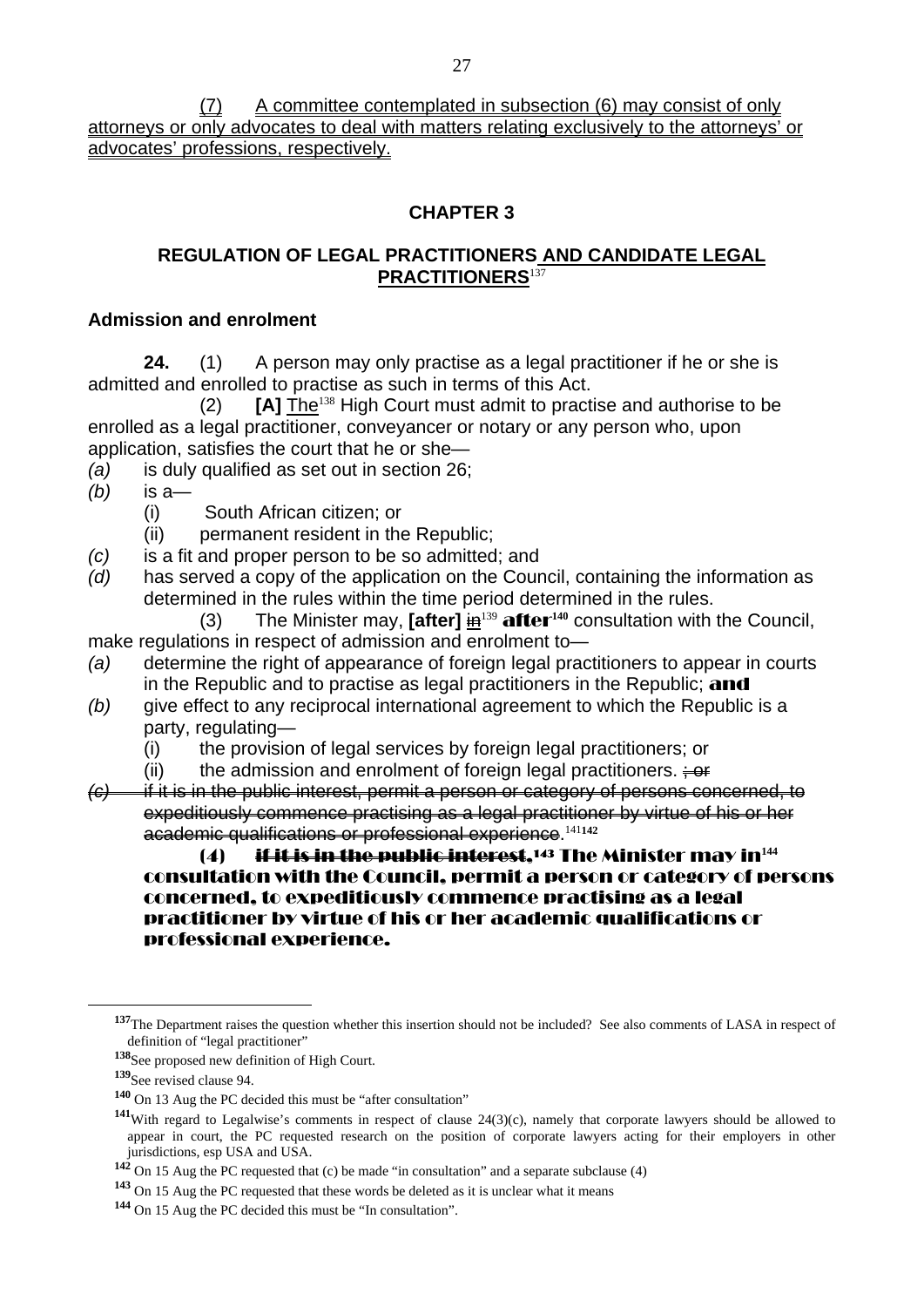#### **Right of appearance**<sup>145</sup>**of legal practitioners and candidate legal practitioners**<sup>146</sup>

**25.** (1) Any person who has been admitted and enrolled to practise as a legal practitioner in terms of this Act, is entitled to practise throughout the Republic, unless his or her name has been ordered to be struck off the Roll or he or she is subject to an order suspending him or her from practising.

 (2) A legal practitioner, whether practising as an advocate or an attorney, has the right to appear on behalf of any person in any court in the Republic or before any board, tribunal or similar institution<sup>147</sup>, subject to subsections (3) and (4).<sup>148</sup>

 (3) An attorney who wishes to appear in the High Court, the Supreme Court of Appeal or the Constitutional Court on behalf of any person must apply to the registrar of the Division of the High Court in which he or she was admitted and enrolled as an attorney for a prescribed certificate to the effect that the applicant has the right to appear in the High Court, the Supreme Court of Appeal or the Constitutional Court and which the registrar must issue if he or she is satisfied that the attorney-

- *(a)* has been practising as an attorney or has been performing community service as an attorney at any law clinic as provided for under the Attorneys Act, 1979, for a continuous period of not less than three years: Provided that this period may be reduced in accordance with rules made by the Council if the attorney has undergone a trial advocacy training programme approved by the Council as set out in the Rules;
- *(b)* is in possession on an LLB degree; and
- *(c)* has not had his or her name struck off the Roll or has not been suspended from practice or that there are no proceedings pending to strike the applicant's name from the Roll or to suspend him or her; or
- *(d)* has gained appropriate relevant experience, as may be prescribed by the Minister in/after **149** consultation the Council, if the attorney complies with paragraph *(c)*.

(4) *(a)* An attorney wishing to apply for a certificate contemplated in subsection (3) must serve a copy of the application on the Council, containing the information as determined in the rules within the time period determined in the rules.<sup>150</sup> *(b)* A registrar of a Division of the High Court who issues a

certificate referred to in subsection (3) must immediately submit a certified copy thereof to the Council.

**<sup>145</sup>**The PC raised the question whether the current legislative arrangement pertaining to attorneys contained in the Right of Appearance in Courts Act, 1995, and their right to appear in all courts should not, to an extent, be retained. This Act provides that an attorney may not appear in the "Supreme Court" (High Courts and Supreme Court of Appeal) and the Constitutional Court, subject to the following: The attorney must have an LLB degree and must have practised as an attorney for at least 3 years. An attorney who wishes to obtain the right of appearance in the Superior Courts must apply to the registrar of the relevant High Court. If the registrar is satisfied that the attorney complies with the statutory requirement, the registrar must issue a certificate. The PC was of the provisional view that, because the focus of training for attorneys differs to that for advocates, in that advocates focus on court work and advocacy, it might be appropriate to retain the current framework. The amendments in this clause give effect to this and are for the PC's consideration.

**<sup>146</sup>**Ms Adams raised the question whether the right of appearance of candidate legal practitioners should also not be specifically addressed in the Bill. The PC was of the provisional view that the current statutory arrangement in respect of candidate attorneys should possibly be retained. This could be done in respect of candidate attorneys but not in respect of pupils since there is no statutory basis for them at present. It is, however, pointed out that clause 94(1)(h) of the Bill requires the Minster to make regulations relating to "the right of appearance of candidate legal practitioners in court or another institution.". In keeping with the PC's request, see proposed clause 25(5).

**<sup>147</sup>** A proposal of the Department for the PC's consideration: See section 8(1) of the Attorneys Act, 1979.

**<sup>148</sup>**With regard to ESKOM's comments in respect of clause 25, namely that corporate lawyers should be allowed to appear in court, the PC requested research on the position of corporate lawyers acting for their employers in other jurisdictions, esp USA and USA.

**<sup>149</sup>** On 15 Aug the PC decided this must be done "in consultation"

**<sup>150</sup>**See also proposed consequential amendment to clause 30(3).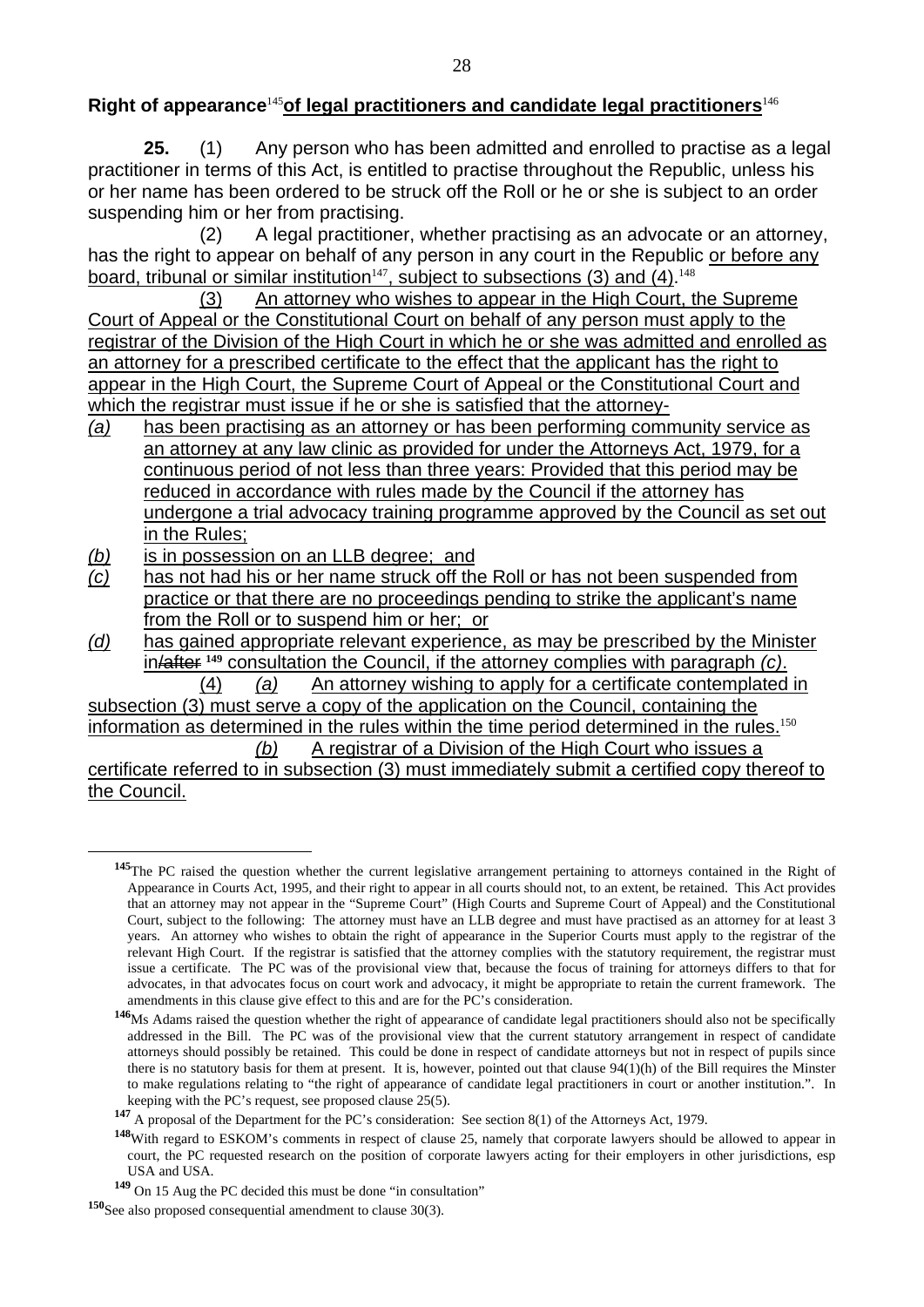(5) *(a)* A candidate attorney is, subject to paragraph *(b)*, entitled to

appear –

 $\overline{a}$ 

(i) in any court, other than the High Court, the Supreme Court of Appeal or the Constitutional Court; and

(ii) before any board, tribunal or similar institution on behalf of any person,

instead of and on behalf of the person under whose supervision he or she is undergoing his or her practical vocational training.

 *(b)* A candidate attorney may only appear in a regional division established under section 2 of the Magistrates' Courts Act, 1944 (Act No.32 of 1944), as contemplated in paragraph *(a)* if he or she has previously practised as an advocate for at least one year or has undergone at least one year of practical vocational training.**<sup>151</sup>**

# **Minimum qualifications and practical vocational training**

**26.** (1) A person qualifies to be admitted and enrolled as a legal practitioner, if that person has—

- *[(a)* **satisfied all the requirements for** 
	- **(i) the degree of** *baccalaureus legum* **of any university in the Republic after pursuing for that degree a course of study of not less than four years***;* **or**
	- **(ii) a law degree obtained in a foreign country, which is equivalent to the**  *baccalaureus legum* **and recognised by the South African Qualifications Authority established by the National Qualifications Framework Act, 2008 (Act No. 67 of 2008)]**;
- *(a)* satisfied all the requirements for the LLB degree obtained at any university registered in the Republic, after pursuing for that degree –
	- (i) a course of study of not less than four years; or
	- (ii) a course of study of not less than five years if the LLB degree is preceded by a bachelor's degree other than the LLB degree, as determined in the rules of the university in question and approved by the Council; or
- *(b)* satisfied all the requirements for a law degree obtained in a foreign country, which is equivalent to the LLB degree and recognised by the South African Qualifications Authority established by the National Qualifications Framework Act, 2008 (Act No. 67 of 2008):<sup>152</sup> and

### *[(b)](c)*undergone all the practical vocational training requirements as a candidate legal practitioner, including -

- (i) community service as contemplated in section 29,**153**prescribed by the Minister**154**; and
- (ii) a legal practice management course for candidate legal practitioners who intend to practise as attorneys or as advocates referred to in section 34(2)*(b)*; **155** and

*[(c)](d)*passed a competency based examination or assessment for candidate legal practitioners as may be determined in the rules.

**<sup>151</sup>**On 25 July the PC flagged the issues of right of appearance of attorneys in the superior courts and the right of appearance of candidate legal practitioners in courts.

**<sup>152</sup>** The PC requested the Department to make certain that, in addition to the current 4 year undergraduate LLB degree contained in the Bill, the Bill also includes the possibility of a person who does a BA LLB, B Com LLB, BSc LLB, etc which some universities offer, the duration of which is normally 5 years if the undergraduate degree contains certain prescribed law subjects with the view to the LLB. See also proposed new definition of "LLB degree" in clause 1.

**<sup>153</sup>**On 25 July the PC flagged this issue since it relates to community service, in respect of which the matter was flagged.

**<sup>154</sup>** On 15 Aug the PC decided this must be done "in consultation" with the Council

**<sup>155</sup>** Transferred from clause 85(1)(b) as suggested by the PC on 1 August.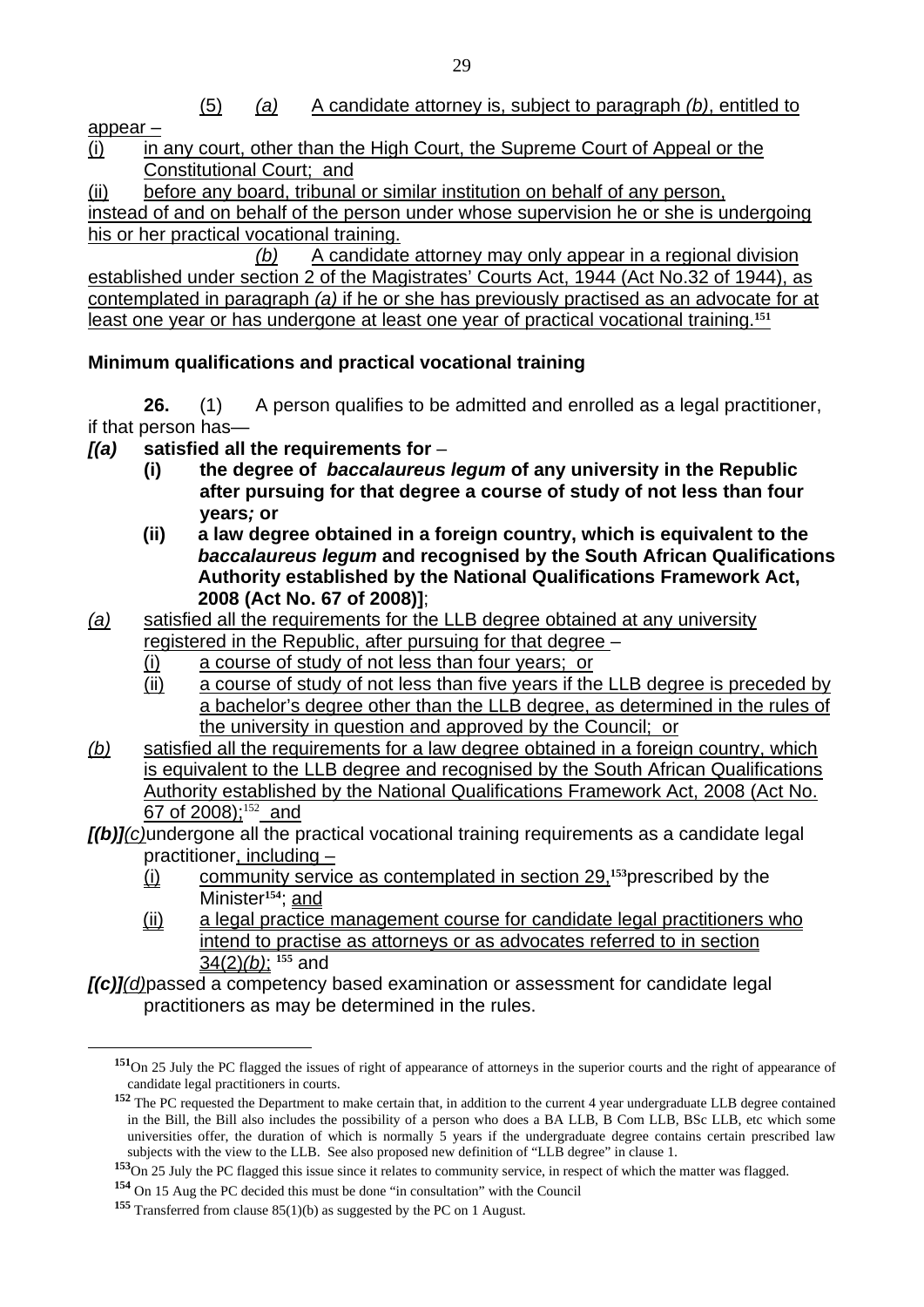(2) An attorney qualifies to be enrolled as a conveyancer, if he or she has passed a competency based examination or assessment of conveyancers as determined in the rules by the Council.

 (3) An attorney qualifies to be enrolled as a notary, if he or she has passed a competency based examination or assessment for notaries as determined in the rules by the Council.

# **Practical vocational training**

**27.** (1) The Council must in the rules, determine the minimum conditions and procedures for the registration and administration of practical vocational training, including a mechanism to deal with the payment of stipends or allowances to pupils.**<sup>156</sup>**

 (2) The rules contemplated in subsection (1) must regulate the payment of remuneration, allowances or stipends to all candidate legal practitioners, including the minimum amount payable.**<sup>157</sup>**

### **Assessment of practical vocational training**

**28.** (1) The Council must in the rules, determine a procedure and issue directions pertaining to the assessment of persons undergoing practical vocational training.

 (2) The purpose of assessment in terms of subsection (1) is to establish whether, in the opinion of the Council, the person has attained an adequate level of competence as determined in the rules, for admission and enrolment as a legal practitioner.

 (3) The assessment referred to in subsection (1) must be carried out by the Council or an appropriate institution or organisation engaged by the Council to conduct the assessment on its behalf.

(4) The Council must in the rules, determine the criteria for a person, institution, organisation or association to qualify to conduct an assessment in terms of this section.

# **[Prescription of c] Community service**

**29.** (1) The Minister must, in**158** consultation with the Council, prescribe the requirements for community service from a date to be determined by the Minister, and such requirements may include—

- *(a)* community service as a component of practical vocational training by candidate legal practitioners; or
- *(b)* a minimum period of recurring community service by legal practitioners upon which continued **[registration]** enrolment as a legal practitioner is dependent.

(2) For the purposes of this section, "community service" includes service

#### involving—

 $\overline{a}$ 

*(a)* the delivery of free legal services to the public in terms of an agreement between the candidate legal practitioner or the legal practitioner with a community based organisation, trade union or non- governmental organisation;

**<sup>156</sup>**Mr Jeffery suggested that the Council must be empowered in clause 6 to facilitate/enable the payment of stipends/remuneration to pupils, who are currently not paid at all while they do pupilage. It is suggested for consideration by the PC that this be addressed in clause 27 as suggested here or clause 94. For the PC's consideration.

**<sup>157</sup>**On 25 July the PC requested the insertion of a provision which will make it compulsory for the Council to regulate the payment of candidate legal practitioners and set a minimum amount payable.

**<sup>158</sup>** On 15 Aug the PC decided this must be in consultation with the Council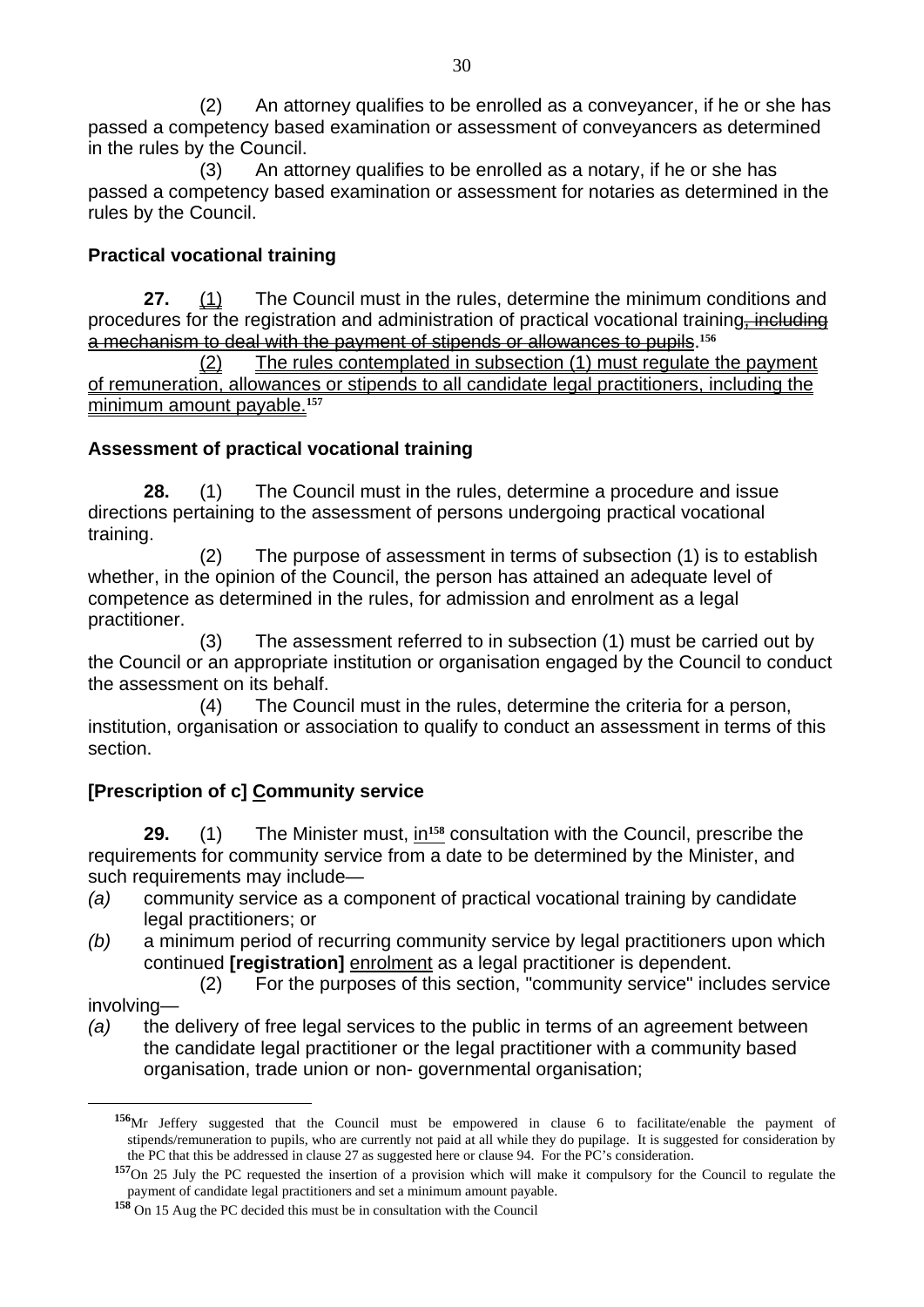- *(b)* the provision of legal education and training on behalf of the Council, or on behalf of an academic institution or non-governmental organisation approved by the Council;
- *(c)* service as a judicial officer, including as a commissioner in the small claims court;
- *(d)* service to the State, approved by the Minister after consultation with the Council;
- *(e)* service on regulatory structures established or recognised in terms of this Act;
- *(f)* any other service as may be determined by the Council in the rules; or
- *(g)* any other service which the candidate legal practitioner or the legal practitioner may want to perform with the approval of the Minister.

#### **ALTERNATIVE OPTION:**

### **[Prescription of c] Community service**

**29. [(1)]** *(a)* The Minister must, **[after]**in**159** consultation with the Council, prescribe **[the requirements for]** make regulations relating to community service **[from a date to be determined by the Minister, and such requirements may include—** 

- *(a)* **community service]**as a component of practical vocational training by candidate legal practitioners, not exceeding two/three months<sup>160</sup>**[**;**or**
- *(b)* **a minimum period of recurring community service by legal practitioners upon which continued registration as a legal practitioner is dependent.**

**(2) For the purposes of this section, "community service" includes service involving—** 

- *(a)* **the delivery of free legal services to the public in terms of an agreement between the candidate legal practitioner or the legal practitioner with a community based organisation, trade union or non- governmental organisation;**
- *(b)* **the provision of legal education and training on behalf of the Council, or on behalf of an academic institution or non-governmental organisation approved by the Council;**
- *(c)* **service as a judicial officer, including as a commissioner in the small claims court;**
- *(d)* **service to the State, approved by the Minister after consultation with the Council;**
- *(e)* **service on regulatory structures established or recognised in terms of this Act;**
- *(f)* **any other service as may be determined by the Council in the rules; or**
- *(g)* **any other service which the candidate legal practitioner or the legal practitioner may want to perform with the approval of the Minister.]**  *(b)* The Minister must, on the advice of the Council, make

regulations relating to community service by legal practitioners.

#### **FURTHER ALTERNATIVE OPTION:**

#### **Community service<sup>161</sup>**

**29.** (1) The Council must make rules/The Minister must, in/after consultation with the Council, make regulations<sup>162</sup> regulating community service to be carried out/done/rendered performed**163**by –

**<sup>159</sup>** On 15 Aug the PC decided this must be done "in consultation"

**<sup>160</sup>**This might be too long..

**<sup>161</sup>**On 25 July the PC requested a further option regarding community service in terms of which the Council must make rules regulating community service which is to the benefit of both the legal profession and the community at large, taking into account that candidate legal practitioners are not able to deal with all legal services, in the public interest.

**<sup>162</sup>**The original clause provides for regulations and not rules in this regard. The question is raised whether this crucial aspect relating to access to justice and where the State will play an important role because community service will, in many instances, be carried out in State institutions, should not be done by way of regulations rather than in the rules? For the PC's guidance.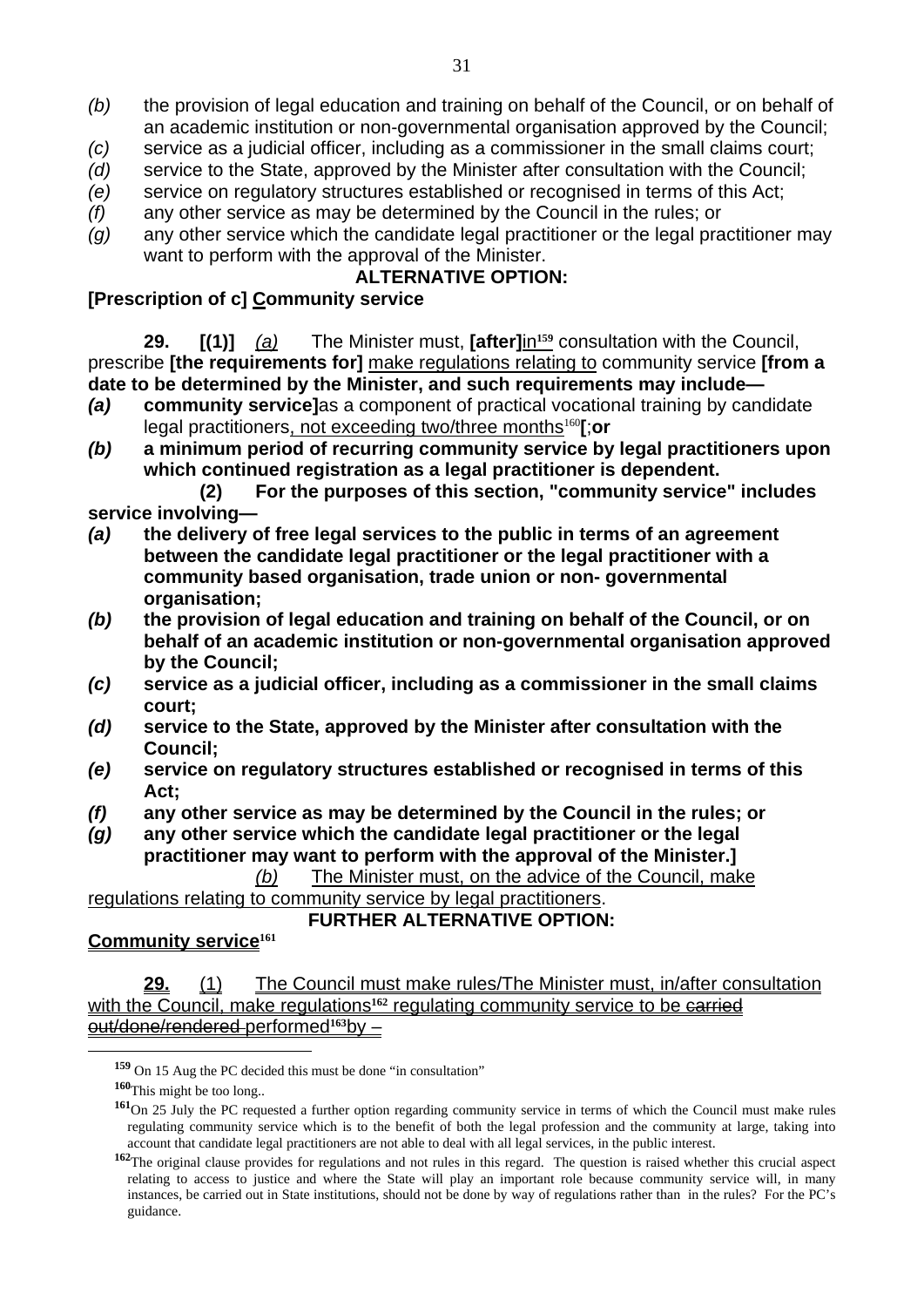- *(a)* all candidate legal practitioners as a compulsory component of practical vocational training; and
- *(b)* all practising legal practitioners, upon which their continued enrolment as a legal practitioner is dependent.

 (2) *(a)* The rules may set out different minimum periods of community service as contemplated in subsection (1)*(a)* and *(b)*, which may be carried out/done/rendered performed either on a continuous basis or intermittently, as circumstances may dictate.

 *(b)* In the case of candidate legal practitioners the rules must regulate the supervision of the candidate legal practitioner in question which must be carried out/done/rendered performed either -

*(a)* under the supervision of an admitted and enrolled legal practitioner; or

*(b)* under the supervision of another relevant functionary as set out in the rules, as circumstances may dictate.

 (3) *(a)* The rules regulating community service, in the case of candidate legal practitioners, must take into account the public interest, bearing in mind that candidate legal practitioners are not admitted and enrolled legal practitioners.

 *(b)* Community service for the purposes of this section may include, but is not limited, to the following:

- *(a)* Service in the State, approved by the Minister after consultation with the Council **[, for instance in a maintenance office as a maintenance officer or maintenance investigator, clerk of court or assistant in a small claims court]**;
- *(b)* service in an institution supporting constitutional democracy, with the concurrence of the institution in question;
- *(c)* research in respect of any matter;
- *(d)* service as a judicial officer in the case of legal practitioners, including as a commissioner in the small claims court;
- *(e)* the provision of legal education and training on behalf of the Council, or on behalf of an academic institution or non-governmental organisation;
- *(f)* any other service as may be determined by the Council; or
- *(g)* any other service which the candidate legal practitioner or the legal practitioner may want to perform with the approval of the Minister/Council.;
- $(n)$  service in an institution established by Chapter 9 of the Constitution of the Republic of South Africa, 1996.**<sup>164</sup>**
	- (4) For purposes of this section "community service" -
- *(a)* must be construed as the rendering of legal services generally; or

*(b)* in the case of candidate legal practitioners, must be construed as the rendering of legal services generally or the rendering of quasi-judicial legal services, as may be appropriate,

must be construed as the rendering of legal services which promotes access to justice and benefits, not only vulnerable members of the community/society, but also aspirant legal practitioners and legal practitioners, in the interests of the legal profession.

 (5) The Council may, on application and on good cause shown, exempt any candidate legal practitioner or legal practitioner from carrying out/doing/rendering performing community service, as set out in the rules/regulations.**<sup>165</sup>**

### **[Registration]Enrolment with Council**<sup>166</sup>

**<sup>163</sup>**As suggested by the PC on 1 August.

**<sup>164</sup>** Insertion proposed by the Department for the PC's consideration.

**<sup>165</sup>** After discussions in the PC on 1 August, this alternative option has been simplified. For consideration by the PC.

**<sup>166</sup>**The question is raised whether this heading is technically correct, that is whether it deals with "registration" or "enrolment". Clause 24(2) provides that a High Court "must admit to practise and **authorise** to be enrolled as a legal practitioner,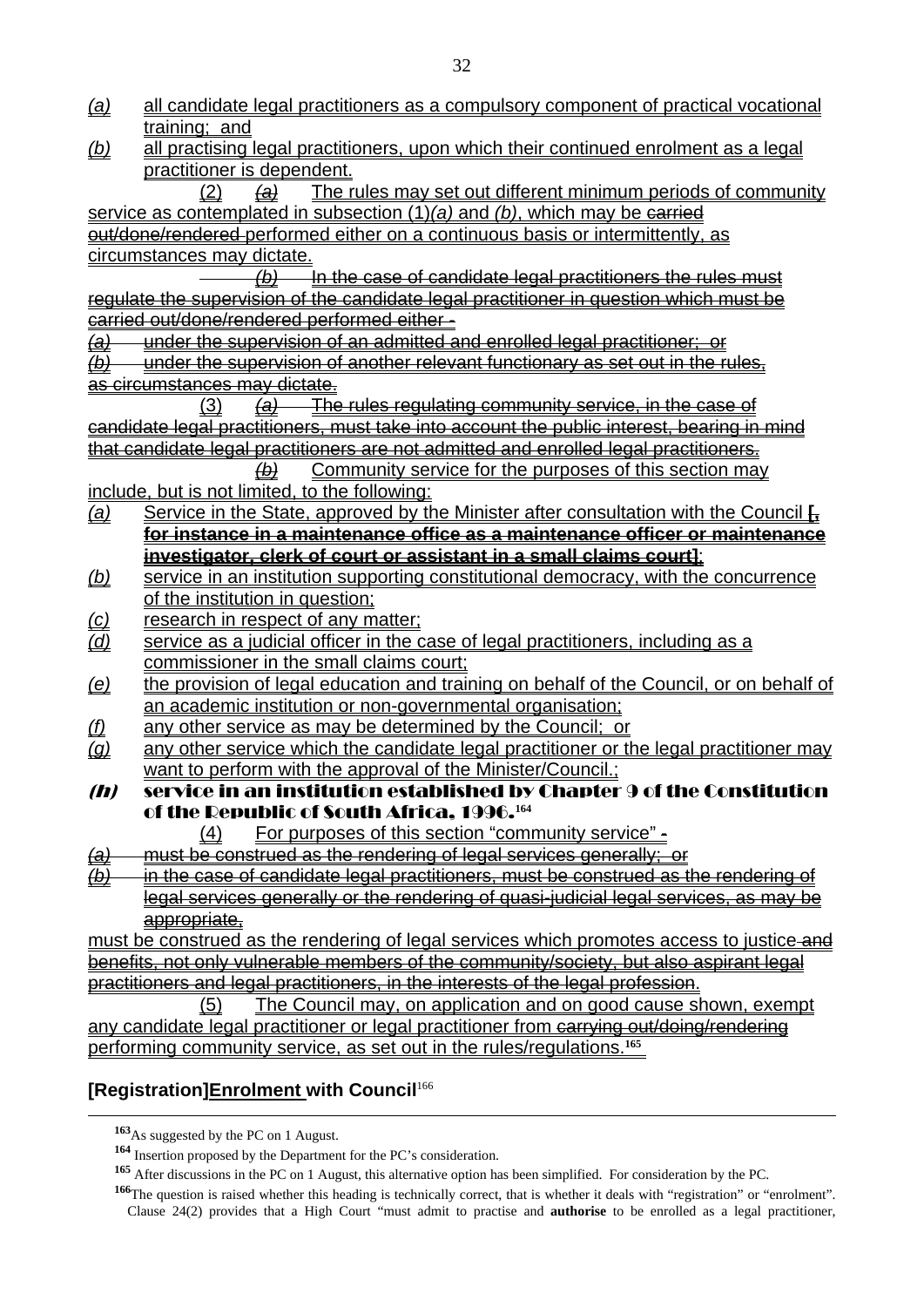**30.** (1) *(a)* A person duly admitted by the High Court and authorised to be enrolled to practise as a legal practitioner must apply to the Council in the manner determined in the rules, for **[registration and for enrolling]**the enrolment of his or her name on the Roll.

*(b)* The application referred to in paragraph (*a*) must—

- (i) be accompanied by the fee determined in the rules;
- (ii) indicate whether the applicant intends to practise as an attorney or an advocate and, in the case of an advocate, whether he or she intends practising with or without a Fidelity Fund certificate; and
- (iii) be submitted to the Council in the manner determined in the rules through the Regional Council where the legal practitioner intends to practise.

 (2) The Council must enrol the applicant as an attorney, advocate, notary or conveyancer, as the case may be, if he or she complies with the provisions of this Act.

- (3) The Council must keep a Roll of Legal Practitioners, as determined in the rules, which must reflect—
- *(a)* the particulars of practising and non-practising legal practitioners and, in the case of advocates, whether they practise with or without a Fidelity Fund certificate;
- *(b)* the name of every person admitted as a legal practitioner in terms of this Act and the particulars of the order of court in terms of which he or she was admitted;
- *(c)* the name of every person readmitted as a legal practitioner and the particulars of the order of court in terms of which he or she was readmitted;
- *(d)* the names of all persons who were admitted and enrolled as legal practitioners before the commencement of this Act, and the particulars of the orders of court admitting them;
- *(e)* the particulars of any order of court in terms of which any legal practitioner has been suspended, whether the order was made before or after the commencement of this Act, or particulars of any court order in terms of which the name of any such person has been ordered to be struck off the Roll; **[and]**
- *(eA)* any conversion of enrolment as contemplated in section 32;**<sup>167</sup>**
- *(f)* any amendment or endorsement against the enrolment of a legal practitioner as contemplated in section 40(3)*(a)*(v); and
- *(g)* the particulars of every attorney who has been issued with a certificate relating to right of appearance in the High Court, the Supreme Court of Appeal and the Constitutional Court referred to in section 25(3).<sup>168</sup>
	- (4) Any document issued by the Council in terms of which it is certified
- that—
- *(a)* a person has been admitted and enrolled to practise as a legal practitioner;
- *(b)* a person has been readmitted to practise as a legal practitioner;
- *(c)* a person has been suspended from practice as a legal practitioner; or
- *(d)* the name of a person has been struck off the Roll,

conveyancer, notary or any persons who satisfies the court .....". Further, should clause  $30(1)(a)$  not rather speak to "enrolment" than "registration"? See also clause 30(2) which refers to "enrol". Depending on the PC's view in this regard, consequential amendments would be required throughout the Bill which would still have to be done. At present, in terms of the Attorneys Act, 1979, enrolment takes place at the court where the person is admitted. See sections 15, 20 and 21. The Bill, on the other hand, envisages the court admitting a person as a legal practitioner and authorising him or her to be enrolled, which enrolment seems to take place at the Council in terms of clause 30, rather than at the court which is currently the position. Similarly, section 3 of the Admission of Advocates Act, 1964, provides that a court "shall admit to practise and authorise to be enrolled as an advocate any person who upon application ... satisfies the court that ...". In the case of advocates, the enrolment currently takes place in the Department since the Director-General: Justice and Constitutional Development is responsible for the roll of advocates. (See section 8 of this Act.)

**<sup>167</sup>**On 25 July the PC requested the insertion of a provision to provide in the Roll for a situation where a legal practitioners converts his or her enrolment as provided for in clause 32.

**<sup>168</sup>**Consequential amendment to clause 25(3) for the PC's consideration.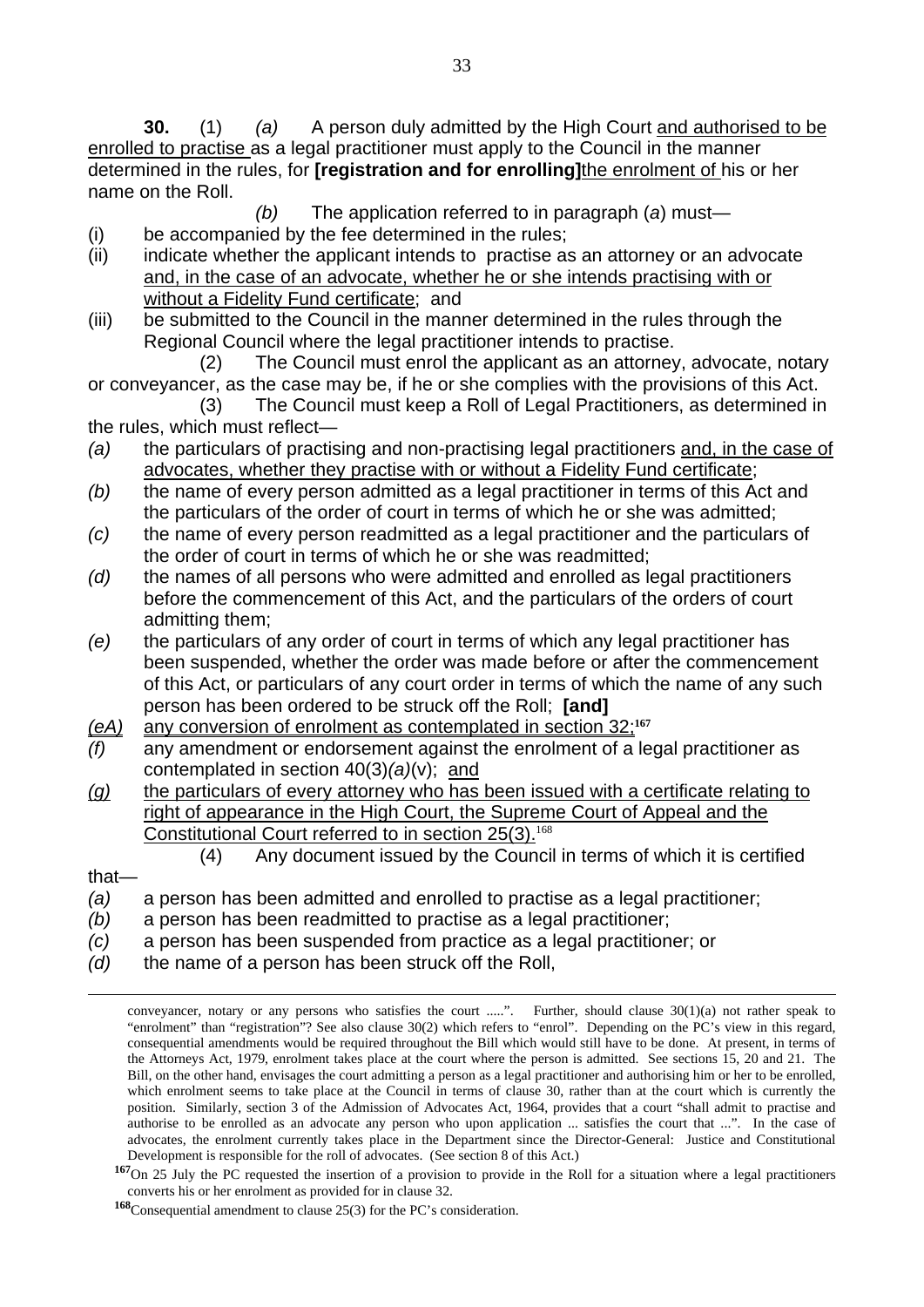is, on its mere production, *prima facie* proof of the facts stated therein.

- (5) The registrar of the High Court which makes an order—
- *(a)* admitting and authorising a person to practise and be enrolled as a legal practitioner;
- *(b)* readmitting and authorising a person to practise and be enrolled as a legal practitioner; or
- *(c)* that the name of a person be struck off the Roll or that suspends a person from practice as a legal practitioner under this Act or any other law,

must immediately, after the making of that order, forward a certified copy thereof to the Council through the Regional Council having jurisdiction.

- (6) The Roll referred to in subsection (3) must be –
- *(a)* published on the website of the Council;
- *(b)* updated every month by the Council; and
- *(c)* available for inspection by members of the public during business hours of the Council and Regional Councils.<sup>169</sup>

# **Cancellation and suspension of [registration] enrolment**

**31.** (1) *(a)* The Council must cancel or suspend the **[registration]**  enrolment of a legal practitioner if**[—** 

*(a)]* **[a]** the High Court orders that his or her name be struck off the Roll or that he or she be suspended from practice**[; or** 

*(b)] (b)* The Council may cancel or suspend the enrolment of a legal practitioner if he or she has erroneously been **[registered]** enrolled, or has been **[registered]** enrolled on information that is subsequently proved to be false.

 (2) The Council must, before cancellation or suspension of **[registration]** enrolment of a legal practitioner in the case of subsection (1)*(b)*, notify such legal practitioner and give him or her an opportunity to be heard.**<sup>170</sup>**

 (3) The Council must, as determined in the rules, notify the person referred to in subsection (1) of the cancellation or suspension of **[registration**] enrolment.

 (4) The Council must, at the written request of any **[registered]** enrolled legal practitioner, cancel his or her **[registration]** enrolment and remove his or her name from the Roll or from the Roll of practising legal practitioners, as indicated by the legal practitioner in question,**171** but where an investigation into any alleged improper conduct by that person is in progress or is to be held, the **[registration]** enrolment may not be cancelled until the investigation has been concluded.

 (5) Despite the cancellation or suspension of the **[registration]** enrolment of a person in terms of this section, that person remains liable for any fee, arrears or penalty imposed by the Council for the period that he or she was **[registered]** enrolled.

# **Conversion of [registration] enrolment**

**<sup>169</sup>**The PC requested the Department to include provisions which facilitate access to the Roll, either by way of access on the Council's website or by way of publication in the Gazette, taking into consideration practical and financial implications. Department to revert on the Gazette approach. Enquiries from the Government Printer indicate that the cost per page to publish in the Gazette is approximately R600. The financial implications would be considerable if this approach is adopted. It can be mentioned that register of debt collectors is made available on the website of the Council for Debt Collectors in terms of the Debt Collectors Act, 1998.

**<sup>170</sup>** In line with the comments of the LSSA in respect of clause 31(2), the PC suggested that clause 31(2) should only be applicable to clause 31(1)(b).

**<sup>171</sup>**On 25 July the PC requested that provision be made for the removal of a practitioner's name from the roll of practising legal practitioners to that of non-practising legal practitioners.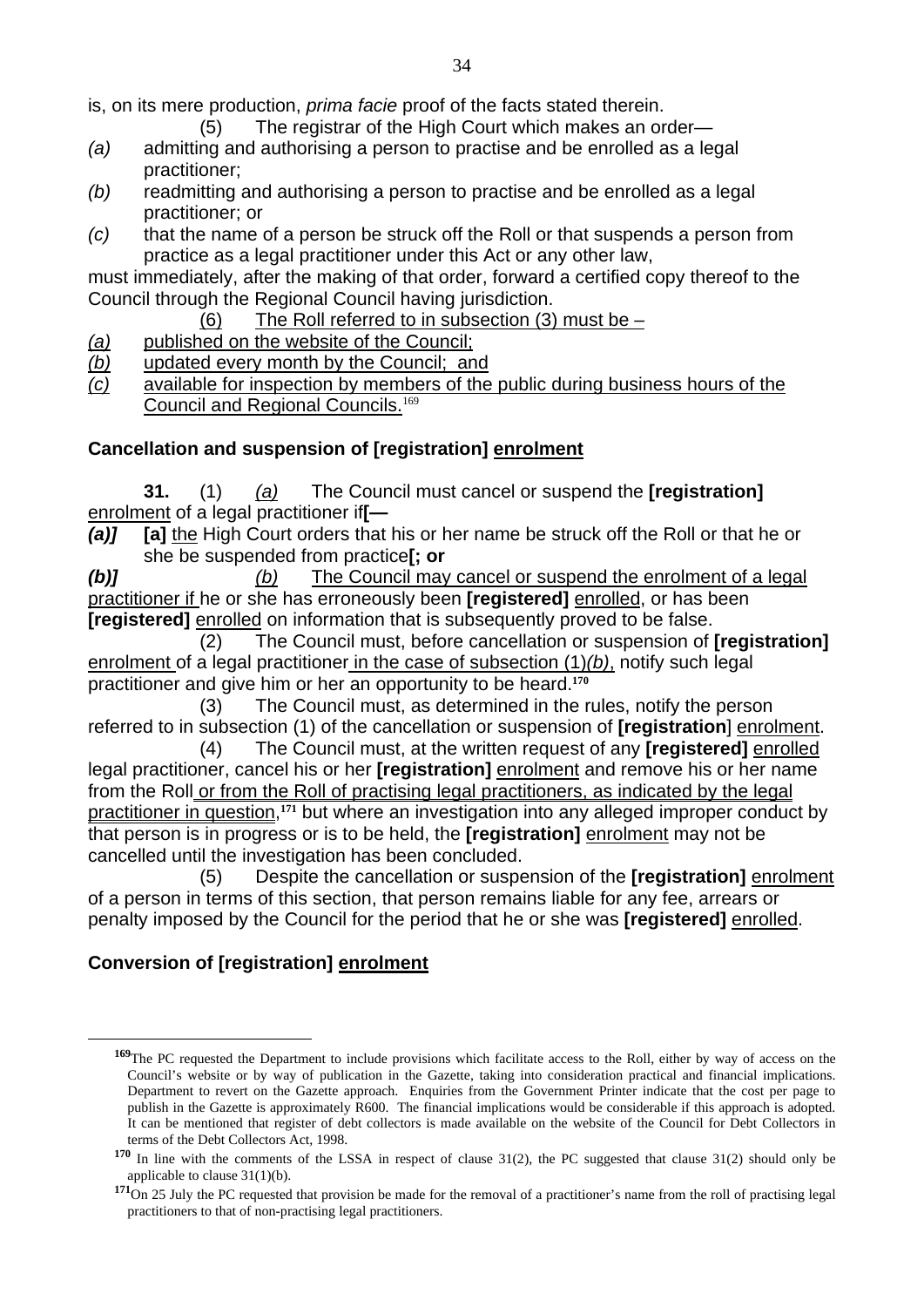**32.** (1) A legal practitioner may, at any time, as determined in the rules and upon payment of the fee determined by the Council in the rules, apply to the Council to convert his or her **[registration]** enrolment as an attorney to that of an advocate and *vice versa*.

 (2) The Council may impose any conditions as it considers appropriate to give effect to the conversion and the provisions of this Act relating to **[registration]**  enrolment.

 (3) The Council may make rules setting out the circumstances under which a legal practitioner can apply for the conversion of his or her **[registration]**  enrolment and any requirements such legal practitioner must comply with.

### **Authority to render legal services**<sup>172</sup>

**33.** (1) Subject to any other law no person other than a legal practitioner who has been admitted and enrolled as such in terms of this Act may, in expectation of any fee, commission, gain or reward—

- *(a)* appear in any court of law or tribunal in which only legal practitioners are entitled to appear; or
- *(b)* draw up or execute any instruments or documents relating to or required or intended for use in any action, suit or other proceedings in a court of civil or criminal jurisdiction within the Republic.

 (2) No person other than a legal practitioner may hold himself or herself out as a legal practitioner or make any representation or use any type or description indicating or implying that he or she is a legal practitioner.

 (3) No person may in expectation of any fee, commission, gain or reward, directly or indirectly, <sup>173</sup> perform any act or render any service which in terms of any other law may only be done by an advocate, attorney, conveyancer or notary, unless that person is an advocate, attorney, conveyancer or notary, as the case may be.

(4) A legal practitioner who is struck off the Roll or suspended from practice may not—

- *(a)* render services as a legal practitioner directly or indirectly for his or her own account, or in partnership, or association with any other person, or as a member of a legal practice; or
- *(b)* be employed by, or otherwise be engaged, in a legal practice without the prior written consent of the Council, which consent may not be unreasonably withheld, and such consent may be granted on such terms and conditions as the Council may determine.

(5)**174** Any person who contravenes the provisions of this section is guilty of an offence and is liable on conviction to a fine or to imprisonment for a period not exceeding two years or to both such fine and imprisonment.

# **Forms of legal practice**

 $\overline{a}$ 

**34.** (1) An attorney may render legal services in expectation of any fee **[determined in accordance with this Act]**, commission, gain, or reward as contemplated in this Act or any other applicable law, $175$  upon receipt of a request directly from the public for that service.

**<sup>172</sup>**The PC indicated that in its eventual report to the NA reference should be made to the comments of the Competition Commission regarding the inclusion of paralegals in the Bill as well as in-house lawyers and estate agents.

**<sup>173</sup>**Adapted in accordance with the comments of the LSSA in respect of clause 33(3) and agreed to by the PC.

**<sup>174</sup>**On 31 July the PC indicated that all offences in the Bill should be consolidated in one clause, clause 93.

**<sup>175</sup>**As requested by the PC to cover contingency fee agreements in terms of the Contingency Fees Act.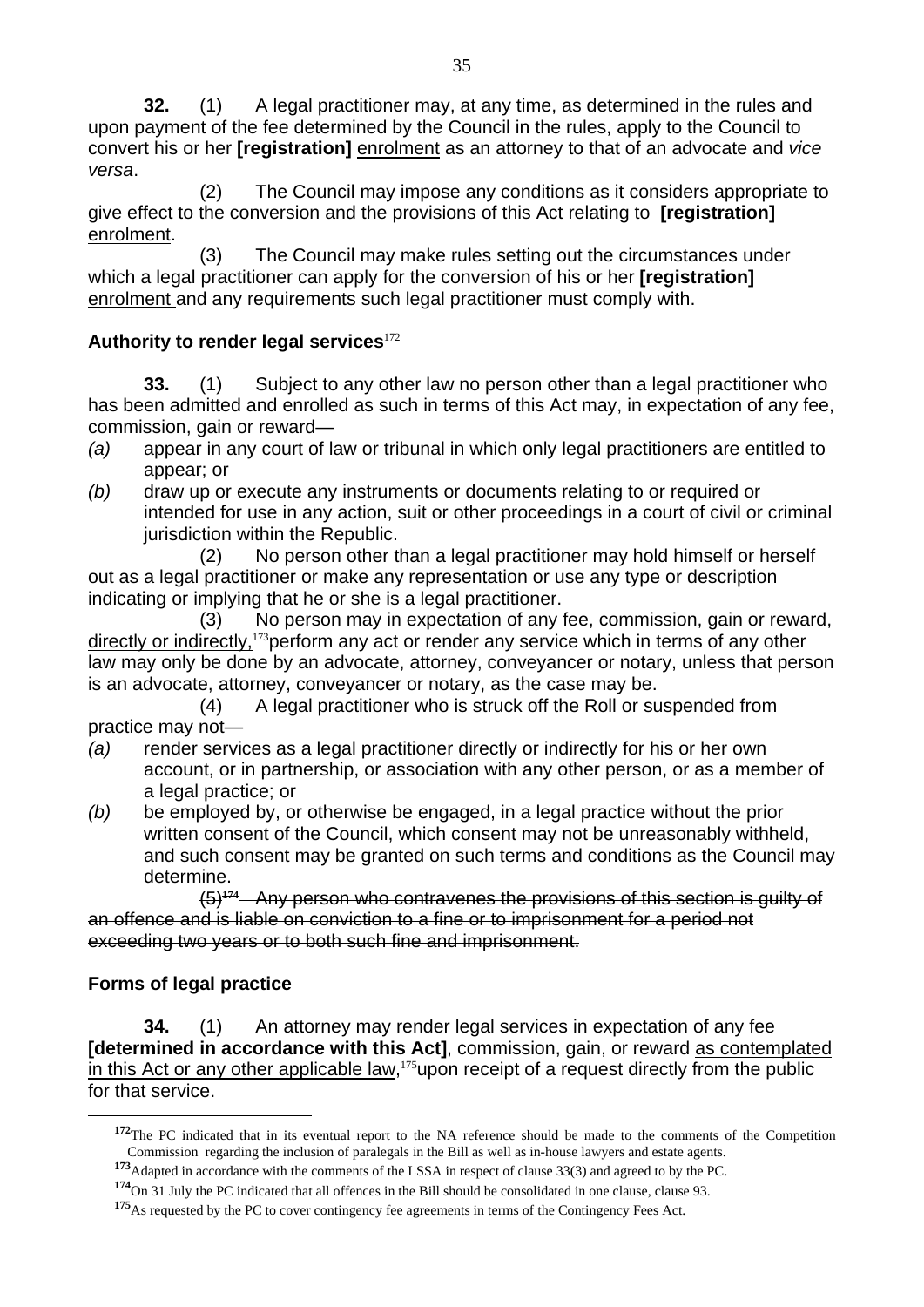(2) *(a)* An advocate may render legal services in expectation of a fee, commission, gain or reward **[determined in accordance with this]** as contemplated in this Act or any other applicable law-

*[(a)]*(i) upon receipt of a brief from an attorney; or

**[(b)]**(ii)upon receipt of a request directly from a member of the public or from a justice centre<sup>176</sup>for that service, subject to paragraph *(b)***[: Provided that such request complies with any regulation that the Minister may make after consultation with the Council]**.

 *(b)* An advocate contemplated in paragraph *(a)*(ii) may only render those legal services rendered by advocates before the commencement of this Act as determined by the Council in the rules,  $177$  if he or she –

- (i) is in possession of a Fidelity Fund certificate and conducts his or her practice in accordance with the relevant provisions of Chapter 7, with particular reference to sections 84, 85, 86 and 87;
- (ii) has complied with the regulations that the Minister must make in consultation with the Council and Board, jointly, relating to the acceptance of briefs directly from members of the public; and **<sup>178</sup>**
- (iii) has notified the Council thereof in terms of section 30(1)*(b)*(ii).**<sup>179</sup> ALTERNATIVE**ADDITION**:**

 *(c)* An advocate may render legal services in criminal or civil **<sup>180</sup>** matters**181**in expectation of a fee, commission, gain or reward as contemplated in this Act or any other applicable law upon receipt of a request directly from a justice centre for that service, in which event the provisions of paragraph *(b)* do not apply.<sup>182183</sup>

**<sup>176</sup>**A justice centre is defined in clause 1 as an office of Legal Aid South Africa, including a satellite office thereof. This insertion is at the request of LASA which requests that LASA be exempted from the requirement of an attorney having to brief an advocate in criminal matters, which, it points out, reflects current practice. LASA points out that the briefing attorneys must be in court together with the advocates briefed which gives rise to practical challenges. A further option in this regard is to possibly insert a new paragraph (c) in subclause (2) to deal with this request. See proposed new paragraph (c) for consideration.

**<sup>177</sup>**See clause 56(b) and (c): When looking at clause 56 and the other clauses relating to the Fund and its liability, the question arose whether advocates should be able to be executors of deceased and insolvent estates, for instance? In other words, should the proposal that advocates be allowed to take direct briefs lead to the conclusion that they can also render legal services which, to date, was the exclusive preserve of attorneys. While the position of conveyancers and notaries is clear in the Bill, namely that only attorneys who can practise as such, the question does arise regarding other work which is traditionally done by attorneys. This is not an aspect discussed in the PC and the PC's guidance is sought when this proposal was considered.

**<sup>178</sup>** On 15 Aug the PC requested that this paragraph be deleted

<sup>&</sup>lt;sup>179</sup>The PC requested the Department to insert a provision in terms of which advocates may take briefs directly from the public if they are in possession of a Fidelity Fund certificate and if they comply with regulations that the Minister **must** make in consultation with the Council (and Board?) jointly in this regard. Numerous consequential amendments will be required in this regard, as indicated along the way.

**<sup>180</sup>** On 15 Aug the PC, at Ms Schaefer's instance requested that info must be requested from LASA why they don't act as instructing attorney in criminal cases too. LASA responded: "In civil matters, there is a lot of work that is done by the attorney and an advocate is usually only engaged at specific stages but mostly for trial." LASA also indicated that "it will not hurt to include *civil* as it then would permit is to instruct directly in civil matters where circumstances may be different and it only entails attending to the trial work."

**<sup>181</sup>**Ms Adams pointed out that LASA's request for an exemption in this regard is only in respect of criminal matters. The Department undertook to confirm with LASA. LASA indicated that they act as the instructing attorney in civil cases.

**<sup>182</sup>**A justice centre is defined in clause 1 as an office of Legal Aid South Africa, including a satellite office thereof. This insertion is at the request of LASA which requests that LASA be exempted from the requirement of an attorney having to brief an advocate in criminal matters, which, it points out, reflects current practice. LASA points out that the briefing attorneys must be in court together with the advocates briefed, which gives rise to practical challenges. A further option in this regard is to possibly insert a new paragraph (c) in subclause (2) to deal with this request. See proposed new paragraph (c) for consideration. This option does not require the advocate briefed by LASA to comply with paragraph (b), namely to have a Fidelity Fund certificate, etc.

**<sup>183</sup>**On 25 July Mr Swart raised the question whether this exemption should not also be extended to the State Attorney. The Department indicated provisionally that State Attorneys should brief advocates but would revert on the matter.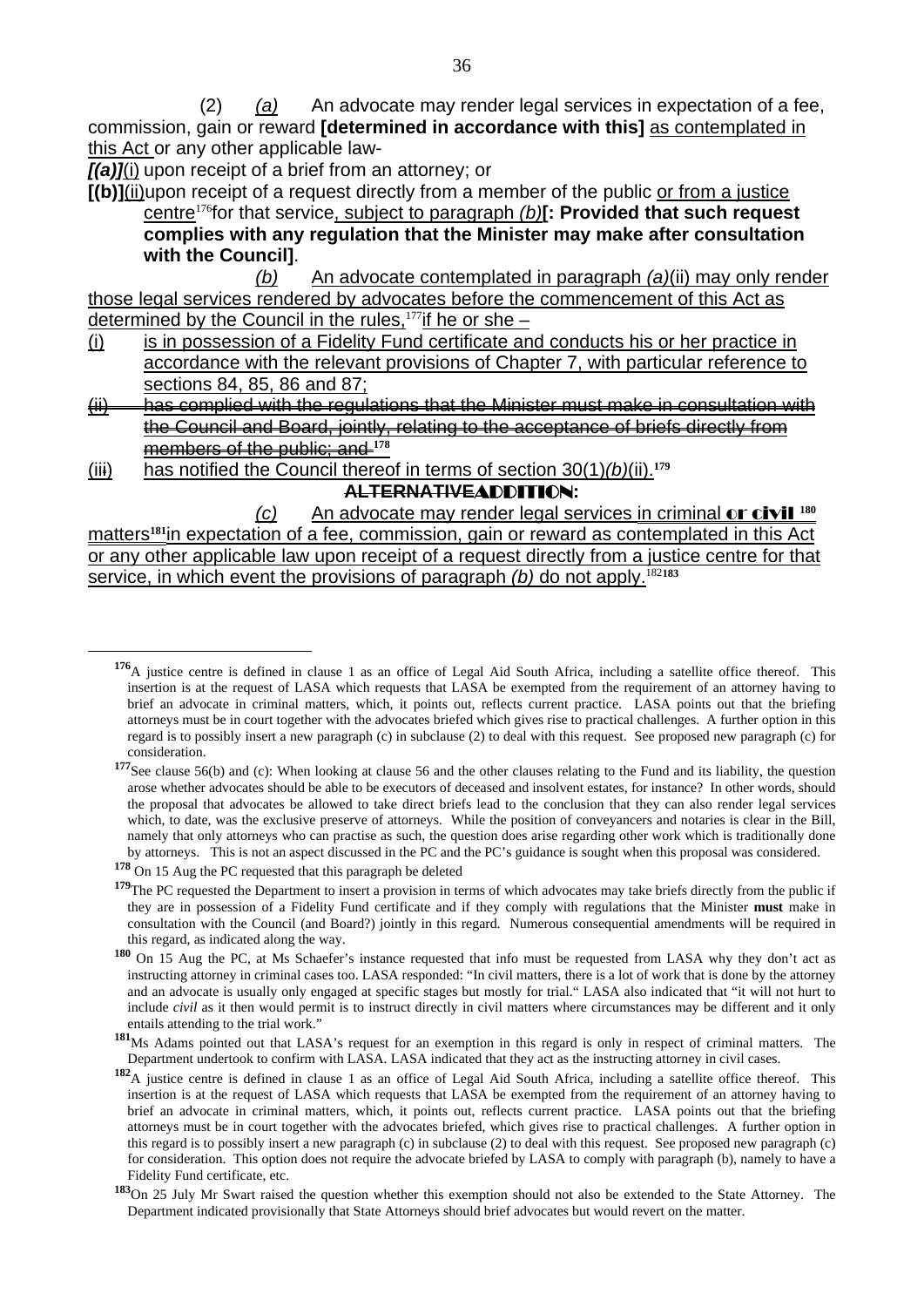(3)**184** The Council must determine make**185** rules relating to the briefing of

advocates–

- *(a)* by attorneys; and
- *(b)* directly by members of the public;
- (c) directly by justice centres.**<sup>186</sup> <sup>187</sup>**
- *(d)* and instruction of attorneys**<sup>188</sup>**

#### (4) The Council must make rules relating to the instruction of attorneys. 189**190**

- $(4)(5)$  Attorneys may only practise—
- *(a)* for their own account;
- *(b)* as part of a commercial juristic entity referred to in subsection (6) and as such, may only make over to, share or divide any portion of their professional fee whether by way of partnership, commission, allowance, or otherwise with an attorney;
- *(c)* as part of a non-profit juristic entity established in terms of subsection (7);
- $(d)$  as part of a law clinic established in terms of subsection  $(8)$ :<sup>191</sup>
- *[(d)](e)*as part of Legal Aid South Africa; or

*[(e)]<sup>(f)</sup>* as an attorney in the full time employment of the State or the South African

Human Rights Commission referred to in Chapter 9 of the Constitution of the Republic of South Africa, 1996. **192**

- (5 6) Advocates may only practise—
- *(a)* for their own account and as such may not make over to, share or divide any portion of their professional fee whether by way of partnership, commission, allowance or otherwise;
- *(b)* as part of a non-profit juristic entity established in terms of subsection (7);
- *(c)* as part of a law clinic established in terms of subsection (8):<sup>193</sup>

#### *[(c)](d)*as part of Legal Aid South Africa or the South African Human Rights Commission**194**;

- *[(d)* **at a public interest legal centre;]**<sup>195</sup> or
- *(e)* as a State Advocate.

 $\overline{a}$ 

 (6) A commercial juristic entity may be established to conduct a legal practice provided that, in terms of its founding documents—

- *(a)* its shareholding, partnership or membership as the case may be, is comprised exclusively of attorneys;
- *(b)* provision is made for legal services to be rendered only by or under the supervision of admitted and enrolled attorneys; and

**<sup>184</sup>**On 25 July the PC asked about the intention of this subclause, especially because the Minister must also make regulations in this regard in terms of clause  $34(2)(b)(ii)$ .

**<sup>185</sup>** Technical proposal for the PC's consideration

**<sup>186</sup>**On 25 July the PC requested the insertion of a provision to include briefing of advocates directly by LASA.

**<sup>187</sup>** On 15 Aug the PC requested that it must be enquired from LASA whether this is necessary in the light of clause 34(2)(c). LASA indicated this paragraph (c) can fall away

**<sup>188</sup>** On 15 Aug the PC requested that (d) become a separate subclause (4)

**<sup>189</sup>**A proposal by the Department for consideration by the PC, in accordance, to some extent, with the comments of the GCB in respect of clause 34(3).

**<sup>190</sup>** On 15 Aug the PC requested that (d) become a separate subclause (4)

<sup>&</sup>lt;sup>191</sup>The PC requested the Department to include in subclauses (4) and (5), a reference to a law clinic established in terms of subclause (8). See also comment of Wits Law Clinic in respect of clause 34(4).

**<sup>192</sup>** On 14 August the HRC indicated that they want their lawyers to have the right of appearance.

**<sup>193</sup>**The PC requested the Department to include in subclauses (4) and (5), a reference to a law clinic established in terms of subclause (8).

**<sup>194</sup>** On 14 August the HRC indicated that they want their lawyers to have the right of appearance.

**<sup>195</sup>**The PC suggested that this paragraph be deleted.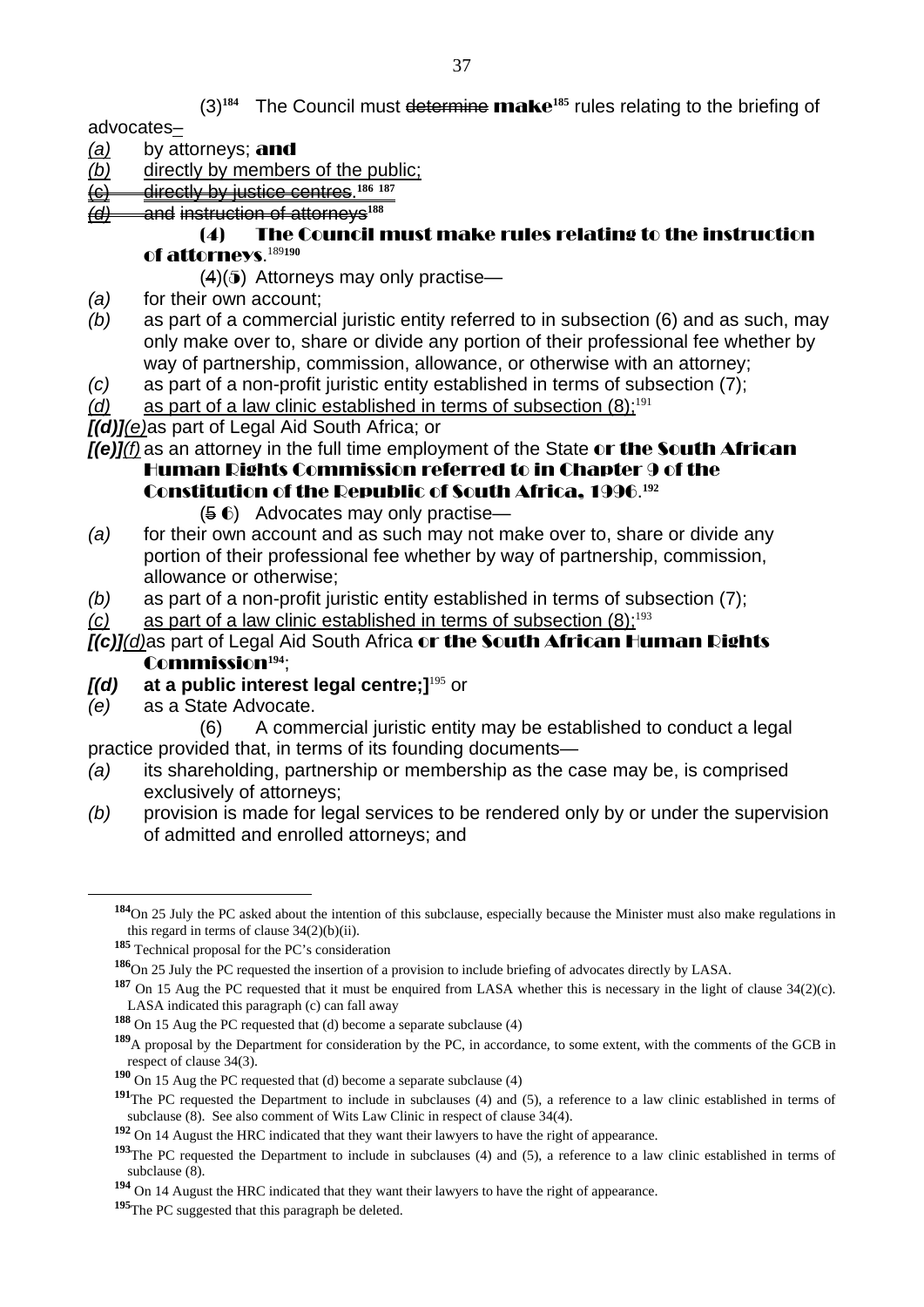- *(c)* all present and past shareholders, partners or members, as the case may be, are liable jointly and severally together with the commercial juristic entity for-
	- (i) the debts and liabilities of the commercial juristic entity as are or were contracted during their period of office; and
	- (ii) in respect of any theft committed during their period of office. (7)<sup>196</sup> A law clinic may be established by a non-profit juristic entity**[may be**

**established]** to conduct a legal practice provided that, in terms of its founding documents—

- *(a)* its chairperson and the majority of members of its governing body is comprised **[exclusively]** of legal practitioners in accordance with rules determined by the Council:<sup>197</sup>
- *(b)* provision is made for legal services to be rendered only by or under the supervision of admitted and enrolled legal practitioners;
- *(c)* provision is made for at least one person in its employ to be an attorney;
- *(d)* it may not make over to, share or divide any portion of its professional fee whether by way of partnership, commission, allowance or otherwise;
- *(e)* its income and property is not distributable to its members or governors except as reasonable compensation for services rendered; and
- *(f)* upon its winding-up,**[or]** dissolution or voluntary deregistration**198**, any asset remaining after all liabilities have been met, are transferred to another non-profit organisation having similar objectives to it.

 (8) A law clinic may be established by any university in the Republic provided that—

- *(a)* it is constituted and governed as part of the faculty of law at that university;
- *(b)* all legal services at the law clinic are rendered by a legal practitioner or rendered under the supervision of such a person;
- *(c)* the legal services rendered by it are accessible to the public;
- *(d)* the legal services rendered by it must be rendered to the recipient of such service free of charge, except that the law clinic may recover any amounts actually disbursed on behalf of the recipient of the service;
- *(e)* it may not undertake work in connection with the administration or liquidation or distribution of the estate of any deceased or insolvent person, mentally ill person or any person under any other legal disability, or the judicial management/business rescue or the liquidation of a company, nor in relation to the transfer or mortgaging of immovable property, nor in relation to the lodging or processing of claims under the Road Accidents Fund Act,1996 (Act No. 56 of 1996),**199** or any amendment thereof or such other work as the Council may determine in the rules;
- *(f)* its income and property is not distributable to its governors or employees, except as reasonable compensation for services rendered; **[and]**
- *(g)* it may not make over to, share or divide any portion of its professional fee whether by way of partnership, commission, allowance or otherwise; and

**<sup>196</sup>**LSSA argues that the charging of fees should not be permitted in the case of non-profit juristic entities. The PC's guidance is requested.

<sup>&</sup>lt;sup>197</sup>The PC suggested that consideration be given to relaxing the current rule in this regard by allowing a non-profit juristic entity to operate even if not all its members of its governing body are not legal practitioners. The PC flagged this for further consideration.

**<sup>198</sup>**In terms of the Non – Profit Organisations Act, 1997, another manner in which a non-profit entity can be dissolved is by way of voluntary deregistration.

**<sup>199</sup>**This Act is in the process of being repealed.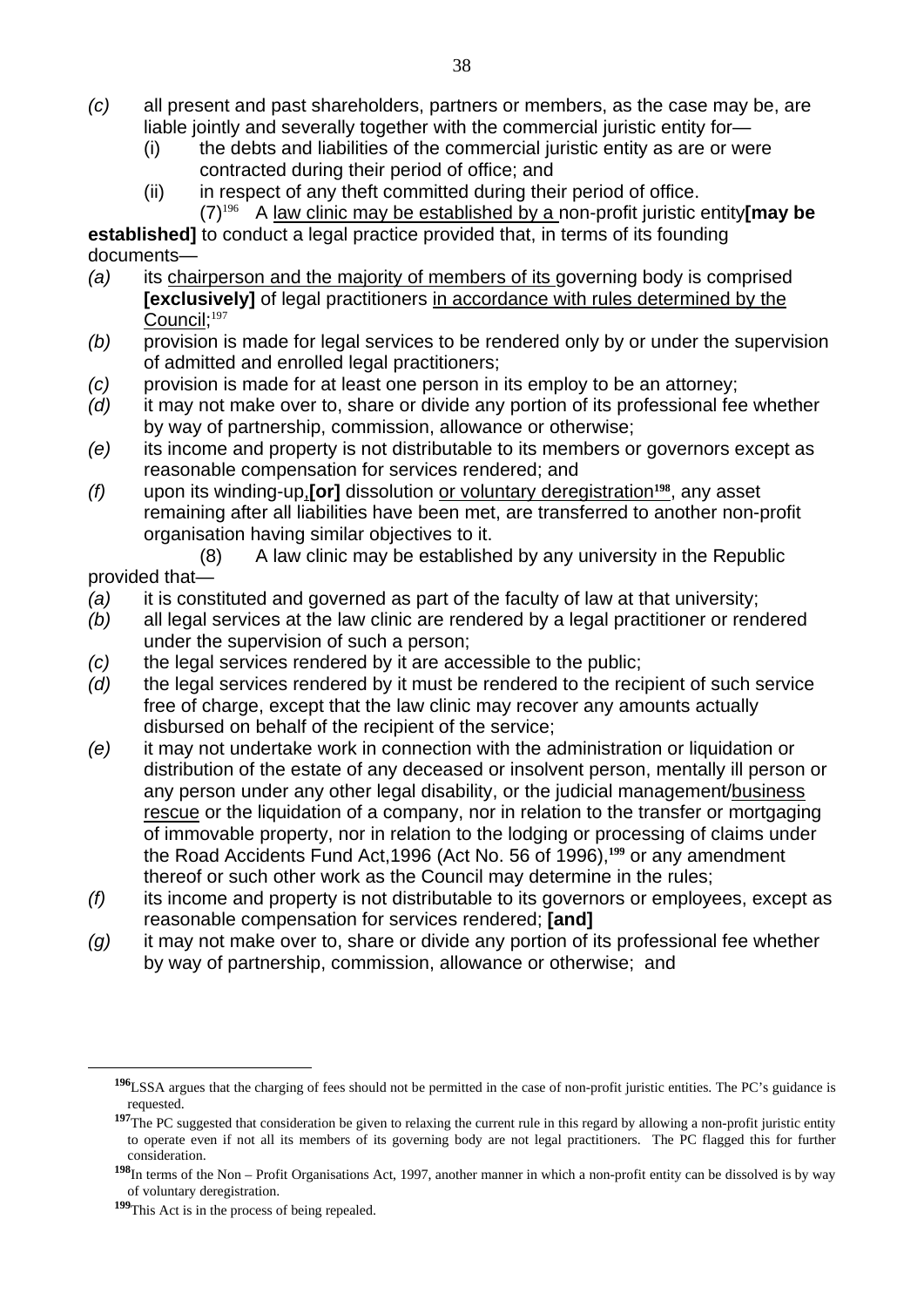*(h)* it complies with the requirements determined by the Council in the rules, for purposes of engaging candidate legal practitioners.**<sup>200</sup>**

 (9)**201** The Minister may/must, after/in consultation with the Council and the Board, prescribe—

*(a)* a framework for the creation and recognition of limited liability legal practices; and *(b)* the terms and conditions applicable to such practices.**<sup>202</sup>**

 (10) Any legal practitioner/person who contravenes any of the provisions of this section is guilty of an offence and is liable on conviction to a fine or to imprisonment for a period not exceeding two years or to both such fine and imprisonment.<sup>203</sup>**<sup>204</sup>**

 (11) The Council must, within 2/3 years after the commencement of Chapter 2 of this Act, investigate and make recommendations to the Minister on–

*<sup>205</sup>(a)* the creation of other forms of legal practice, including -

- (i) limited liability legal practices;
- (ii) multi-disciplinary practices; and
- *(b)* the statutory recognition of paralegals,

taking into account best international practices, the public interest and the interests of the legal profession, with the view to legislative and other interventions in order to improve access to the legal profession and access to justice generally.<sup>206</sup>

#### **Fees [structure] of legal practitioners, juristic entities and justice centres**<sup>207</sup>

**35.** A legal practitioner, juristic entity or Legal Aid South Africa may only charge fees in respect of legal services as—

- *(a)* are in accordance with the fees **[structure determined]** as may be prescribed in terms of this Act, taking into account—
	- (i) the importance, significance, complexity and expertise of the legal services required, as well as the seniority or experience of the legal practitioner concerned;
	- (ii) the volume of work required and time spent in respect of services rendered; and
	- (iii) the financial implications of the matter at hand; or
- *(b)* may be determined in law.

 $\overline{a}$ 

#### **ALTERNATIVE OPTION:**

#### Fees in respect of legal services<sup>208</sup>

**<sup>200</sup>**See comments of LSSA in respect of clause 34(8). Section 3 of the Attorneys Act, 1979, currently requires a law clinic to be accredited by the council of a law society before that law clinic may engage candidate attorneys. For consideration and guidance by the PC.

<sup>&</sup>lt;sup>201</sup>The PC requested the Department to include an option in terms of which the Minister must make regulations in this regard. The PC flagged this for further consideration.

**<sup>202</sup>**See footnote under subclause (11).

**<sup>203</sup>**The PC requested that the Department insert a criminal sanction for an advocate who takes briefs directly from members of the public without complying with the proposed subclause (2). However, see clause 84(4) and its footnote.

**<sup>204</sup>**On 31 July the PC indicated that this subclause could be deleted and that all offences in the Bill should be consolidated in one clause, clause 93.

**<sup>205</sup>**On 25 July the PC requested that subclause (9) be collapsed into subclause (11).

**<sup>206</sup>**This subclause is for the consideration of the PC, at its suggestion, that a provision be inserted to empower the Minister to consider new forms of legal practice, including paralegals, in the future.

<sup>&</sup>lt;sup>207</sup>The PC flagged this clause and the comments thereon for further deliberations but did request the Department to prepare a few proposals/options for consideration by the PC, namely the creation of a statutory body consisting of lawyers and nonlawyers, the mandate of which will be to make recommendations to the Minister on fees. Such an option would be an alternative to using the Rules Board for purposes of determining fees. The PC also requested the Department to include experience/seniority as one of the determining factors to be taken into consideration when fees are determined.

<sup>&</sup>lt;sup>208</sup>The PC requested the Department to prepare options. The PC will be addressed on this option rather than establishing an advisory body, as suggested by the PC. This option will also entail consequential amendments to the Rules Board for Courts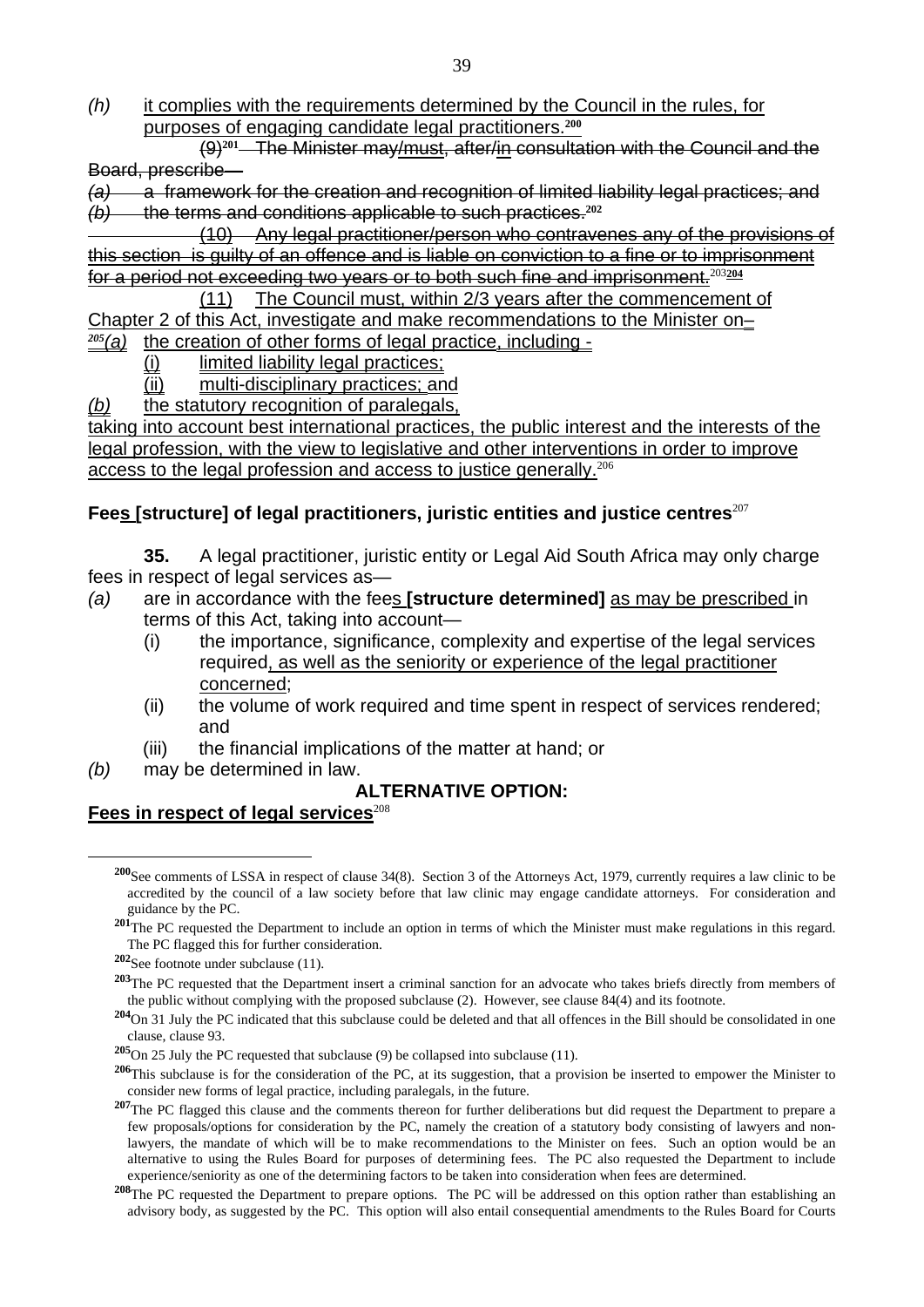**35.** (1) Until the investigation contemplated in subsection (4) has been completed and the recommendations contained therein have been **implemented.**<sup>209</sup> fees in respect of legal services (litigious and non-litigious legal services) rendered by legal practitioners, juristic entities, law clinics or Legal Aid South Africa referred to in section 34 must be in accordance with the tariffs made by the Rules Board for Courts of Law established by section 2 of the Rules Board for Courts of Law Act, 1985 (Act No. 107 of 1985).**<sup>210</sup>**

 (2) The Rules Board for Courts of Law must, when setting/determining the tariffs as contemplated in subsection (1), take into account –

- *(a)* the importance, significance, complexity and expertise of the legal services required;
- *(b)* the seniority and experience of the legal practitioner concerned, as determined in this Act;
- *(c)* the volume of work required and time spent in respect of the legal services rendered; and
- *(d)* the financial implications of the matter at hand.

 (3) Despite any other law to the contrary, nothing in this section precludes any user of non-litigious legal services, on his or own initiative/at his or her instigation, from agreeing with a legal practitioner in writing, to pay fees for the services in question in excess of **or below**<sup>211</sup> any tariffs set/determined as contemplated in this section.<sup>212</sup>

#### **FURTHER OPTION:**<sup>213</sup>

(4) The Council must, within 2 years after the commencement of Chapter 2 of this Act, investigate and report back to Parliament/the Minister with recommendations on the following, taking into account best international practices, the public interest and the interests of the legal profession, with the view to legislative and other interventions in order to improve access to justice generally:

- *(a)* The current untenable situation in terms of which access to legal services is not a reality for most South Africans, the reasons giving rise to this phenomenon and ways in which to address it, taking into account other comparable jurisdictions in which access to legal services is more of a reality than in the Republic;
- *(b)* a mechanism most desirable in the context of this Act which will be responsible for determining fees/tariffs payable for all legal services, the establishment of such a mechanism, its composition and processes it should ideally follow in in determining fees/tariffs, taking into account the anti-competitive competition**214**laws of the Republic and the views of the Competition Commission, which upholds the principle that it is undesirable and unacceptable for fees of this nature to be determined set and particularly by stakeholders exclusively**215**; and

of Law Act, 1985, which are contained in the Schedule to the Bill. This option, if accepted by the PC, will also entail the deletion of clauses  $94(1)(i)$  and  $97(1)(a)(vi)$ .

**<sup>209</sup>** As *per* the discussion by the PC on 13 August 2013.

**<sup>210</sup>NB:**It must, however, be pointed out that the powers of the Rules in section 2 to make rules only extends to the SCA, the High Courts and the lower courts, an not, for instance, for the Constitutional Court and the Labour Court. For consideration by the PC.

**<sup>211</sup>** On 13 Aug the PC requested that the possibility that a client can contract to pay less be provided for

<sup>&</sup>lt;sup>212</sup>The PC on 25 July, requested an option suggested by Mr Swart to the effect that clients of legal practitioners should possibly be given the opportunity to agree to pay for non-litigious legal services in excess of the fees set.

**<sup>213</sup>** On 15 Aug the PC said this option is not succinct and too verbose

**<sup>214</sup>**As suggested by the PC on 1 August.

**<sup>215</sup>**On 1 August Mr Swart requested clarification on this aspect, namely whether the Competition Commission would like any fees to be set.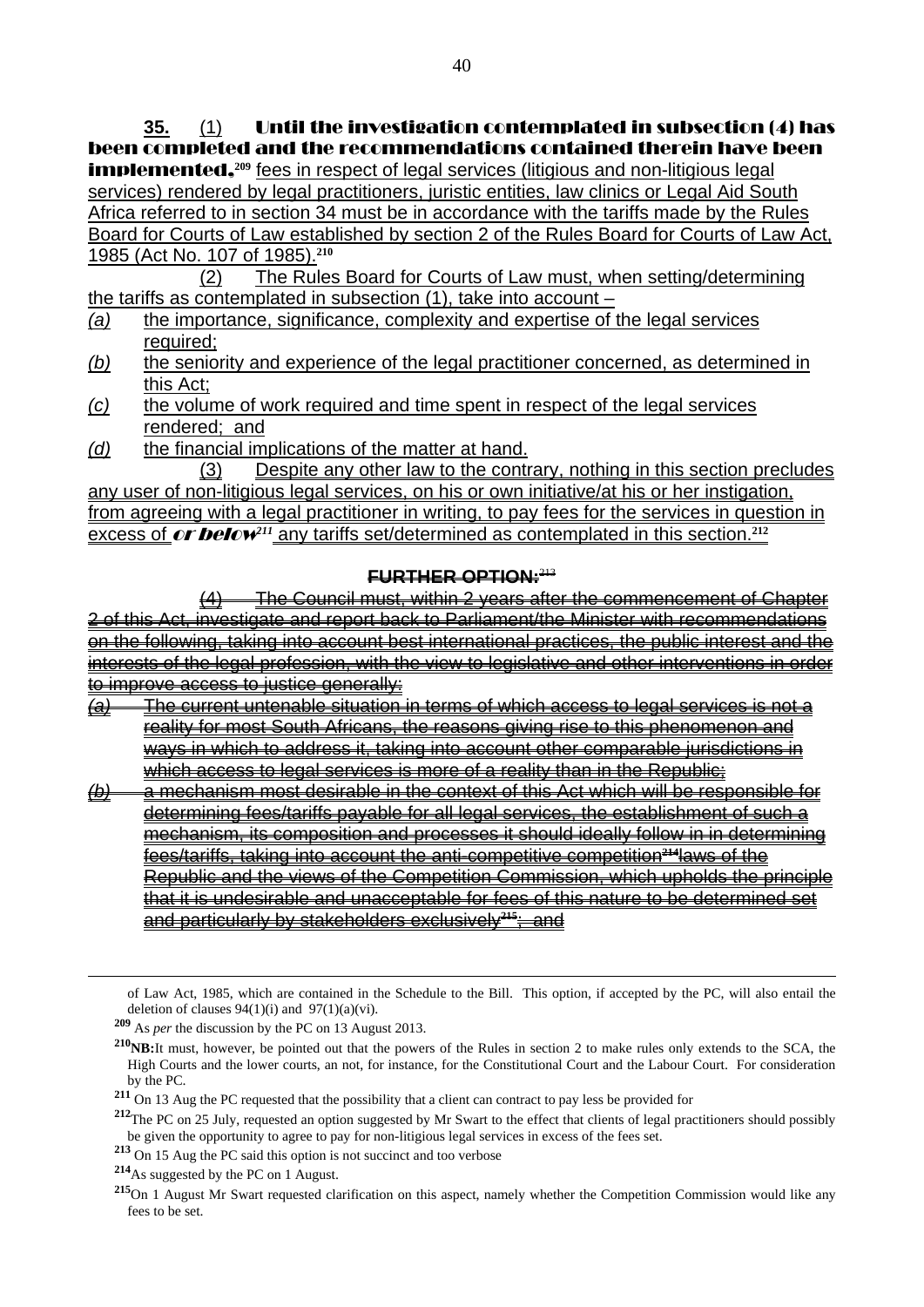*(c)* the desirability and feasibility of allowing/enabling/affording users of legal services the option/opportunity of voluntarily agreeing to pay fees for non-litigious legal services in excess of any amount that may be set by the mechanism responsible for the determination of fees as contemplated in paragraph *(b).***<sup>216</sup>**

#### **FUTHER OPTION FOR SUBCLAUSE (4)217**

(4) The Council must, within two years after the commencement of Chapter 2 of this Act, investigate and report back to Parliament/the Minister with recommendations on the following:

- (a) ways in which to address the reasons why legal fees are too high and unattainable for most people;
- (b) legislative and other interventions in order to improve access to justice by the public;
- (b) the establishment of a mechanism218 which will be responsible for determining fees and tariffs payable to legal practitioners;
- (c) the composition of the mechanism contemplated in paragraph (b) and the processes it should follow in determining fees or tariffs;
- (d) the affording to users of legal services the option of voluntarily agreeing to pay fees for legal services less or in excess of any amount that may be set by the mechanism contemplated in paragraph (b);
- (e) the obligation by a legal practitioner to conclude a mandatory fee arrangement219 with a client when that client secures that legal practitioner's services.

(5) In conducting the investigation referred to in subclause (4) the Council must take into consideration the following:

- (a) best international practices;
- (b) the public interest;
- (c) the interests of the legal profession; and
- (d) the use of contingency agreements as provided for in the Contingency Fees Act, 1997 (Act No. 66 of 1997).

#### POSSIBLE INSERTION

 (6) The Minister may by Notice in the Gazette prescribe maximum tariffs payable to legal practitioners who are instructed by any State Department or Provincial or Local Government in any matter.220 OR

 (6) The Minister may by Notice in the Gazette prescribe maximum tariffs payable to legal practitioners.

#### **CHAPTER 4**

**PROFESSIONAL CONDUCT AND ESTABLISHMENT OF DISCIPLINARY BODIES** 

<sup>&</sup>lt;sup>216</sup>The PC on 25 July agreed to an option being developed in terms of which the Council is mandated to investigate the whole issue of fees and revert with recommendations, including the reasons for the current situation, ways to address that situation and to make recommendations on the ideal mechanism to determine fees going forward.

**<sup>217</sup>** On 13 Aug the PC requested a more succinct option

**<sup>218</sup>** On 13 Aug Ms Smuts questioned the necessity for a mechanism

**<sup>219</sup>** This aspect was raised by Mr Daya on 13 Aug and the PC was in favour of such obligation

**<sup>220</sup>** Mr Skosana raised this matter on 13 Aug. The PC discussed it and asked for a tentative insertion. The possibility that the State might not being able to secure the best legal practitioners was mentioned. The PC also asked for provision for a possible capping of all fees.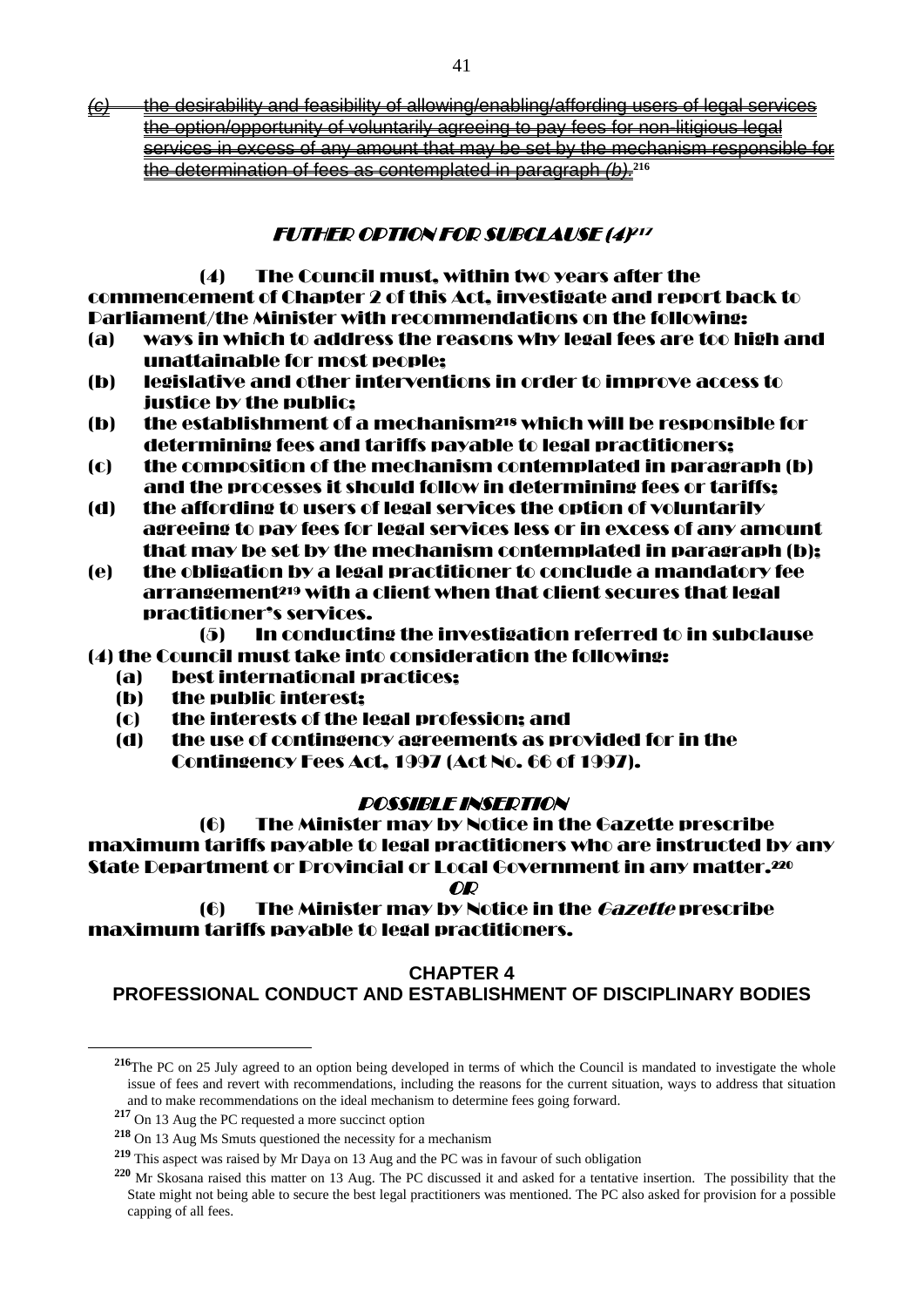#### **Code of conduct**

**36.** (1) The Council must develop a code of conduct that applies to all legal practitioners and all candidate legal practitioners and may review and amend such code of conduct.

 (2) The code of conduct serves as the prevailing standard of conduct, which legal practitioners, candidate legal practitioners and juristic entities must adhere to, and failure to do so constitutes misconduct.

(3) The Council must take all reasonable steps to—

- *(a)* publicise the existence of the code of conduct;
- *(b)* inform members of the public of the contents of the code of conduct, including its enforcement procedures; and
- *(c)* inform members of the public of how and where to obtain a copy thereof.

(4) The code of conduct and every subsequent amendment must be published in the *Gazette* and the rules.

 (5) Before the Council publishes a code of conduct or amendment thereof under this section, the Council must publish a draft of the proposed code of conduct in the *Gazette* together with a notice, calling on interested persons to comment in writing within a period stated in the notice, which may not be less than 30 days from the date of publication of the notice.

#### **Establishment of disciplinary bodies**

**37.** (1) The Council must, when necessary, establish investigating committees, consisting of at least three persons,<sup>221</sup>/appoint/designate a person or persons  $222$ to conduct investigations of all complaints of misconduct against legal practitioners, candidate legal practitioners or juristic entities.

## **ALTERNATIVE TO SUBCLAUSE (1)223**

#### (1)The Regional Council must, when necessary, establish investigating committees, consisting of at least three persons,224/appoint/designate a person or persons <sup>225</sup>to conduct investigations of all complaints of misconduct against legal practitioners, candidate legal practitioners or juristic entities.

**<sup>226</sup>**(1A) *(a)* An investigating committee may, for the purposes of conducting an investigation contemplated in subsection (1), direct any legal practitioner or an employee of that legal practitioner to produce for inspection any book, document or article which is in the possession, custody or under the control of that legal practitioner or employee which relates to the complaint in question: Provided that the investigating

**<sup>221</sup>**A proposal by one of the members of the PC for consideration.

**<sup>222</sup>**Mr Swart raised the question whether it is necessary to appoint a committee to investigate and whether it would not be more appropriate to appoint or designate a person or persons for this purpose. For the PC's consideration.(If this proposal is accepted, consequential amendments will be necessary, among others, to the definition of "disciplinary body" in clause 1 which refers to an investigating committee and elsewhere in this Chapter.)

**<sup>223</sup>** On 13 Aug Ms Smuts requested an option to provide that the whole disciplinary process will be done at regional level

**<sup>224</sup>**A proposal by one of the members of the PC for consideration.

<sup>&</sup>lt;sup>225</sup>Mr Swart raised the question whether it is necessary to appoint a committee to investigate and whether it would not be more appropriate to appoint or designate a person or persons for this purpose. For the PC's consideration.(If this proposal is accepted, consequential amendments will be necessary, among others, to the definition of "disciplinary body" in clause 1 which refers to an investigating committee and elsewhere in this Chapter.)

**<sup>226</sup>** See comments/footnote in respect of clause 87(5) and (6).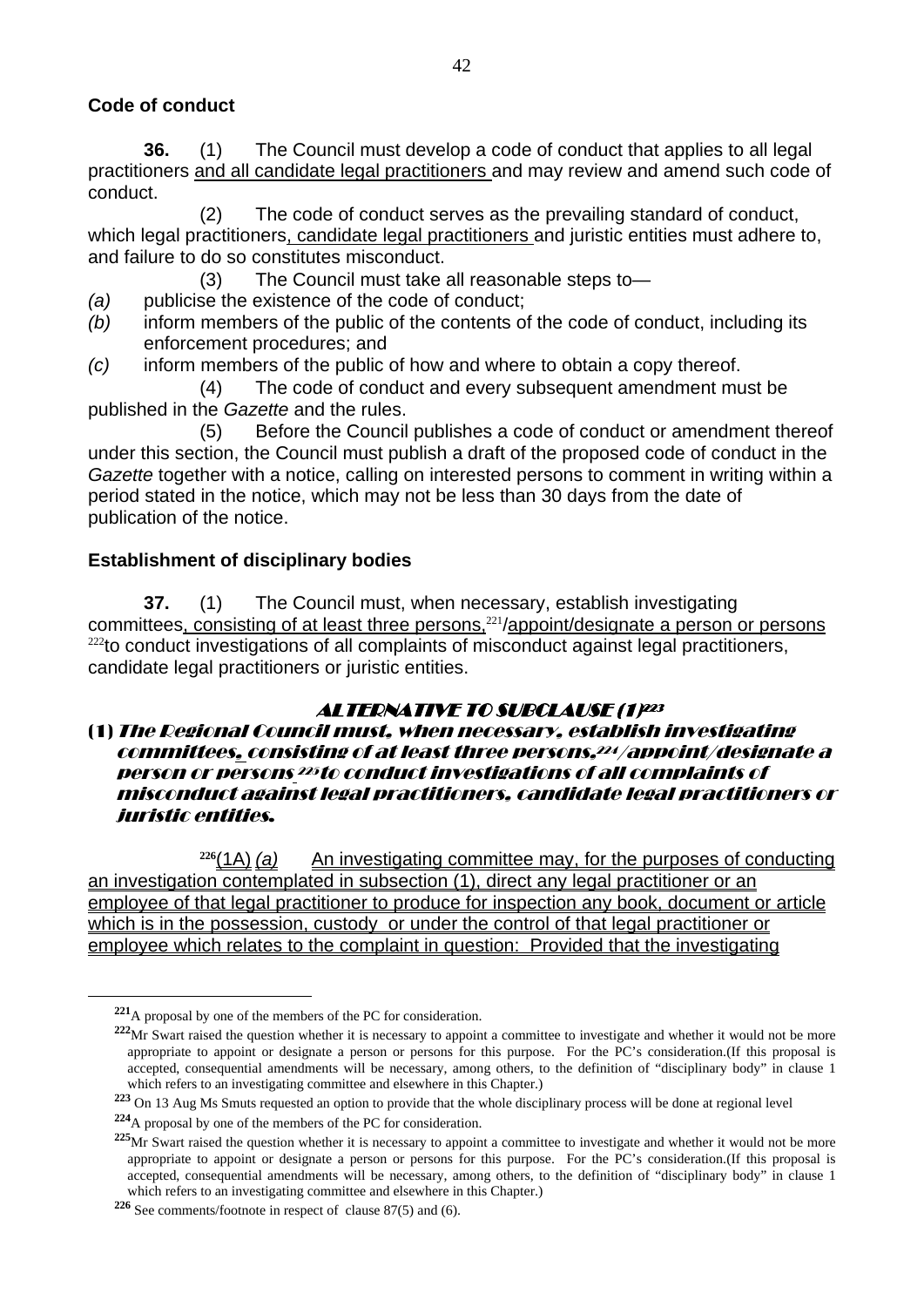committee may make copies of such book, document or article and remove the copies from the premises of that legal practitioner.

 *(b)* The legal practitioner referred to in paragraph *(a)* or employee in question may not, subject to the provisions of any other law, refuse to produce the book, document or article, even though he or she is of the opinion that it contains confidential information belonging to or concerning his or her client.

 *(c)* Any person who performs any function under this subsection, may not disclose any information which he or she obtained in the performance of such a function, except –

- $(i)$  for the purposes of the investigation or a hearing by a disciplinary body;
- (ii) to any person authorised thereto by the Regional Council **<sup>227</sup>**/ Council or the Board who of necessity requires it for the performance of his or her functions under this Act;
- (iii) if he or she is a person who of necessity supplies it in the performance of his or her functions under this Act;
- (iv) when required to do so by order of a court of law;
- (v) at the written request of the Ombud; or
- $\overline{v}$  at the written request of the National Prosecuting Authority or any competent authority which requires it for the institution or an investigation with a view to the institution of any criminal prosecution.

 **<sup>228</sup>**(2) An investigating committee must, after investigating a complaint, if it is satisfied that the legal practitioner or the candidate legal practitioner concerned —**<sup>229</sup>**

- *(a)* the legal practitioner, or the candidate legal practitioner concerned may, on the basis of available *prima facie* evidence,**230** be guilty of misconduct that, in terms of the code of conduct, warrants misconduct proceedings, refer the matter to the Council for adjudication by $231a$  disciplinary committee; or
- *(b)* is not guilty of misconduct, inform the Council, the complainant and the legal practitioner, candidate legal practitioner or juristic entity of its finding and the reasons for it, whereafter the complainant may take the matter on judicial review in terms of section 6 of the Promotion of Administrative Justice Act, 2000 (Act No. 3 of 2000), if the complainant is aggrieved by -

 $(i)$  the manner in which the investigating committee conducted its investigation; or

(ii) the outcome of the investigating committee.<sup>232</sup> **<sup>233</sup>**

## **ALTERNATIVE TO PARAGRAPH (b):**

**<sup>227</sup>** On 13 Aug Ms Smuts requested an option that discipline be done by Regions

**<sup>228</sup>** Subclause (2) has been adapted in an attempt to improve its application and give some criteria in terms of which decisions are made by the investigating committee to institute a hearing or not and also to accommodate the proposal that there must be prima facie evidence before a hearing is instituted.

**<sup>229</sup>** The deleted words are transferred to paragraph (a).

**<sup>230</sup>** As suggested by Mr Swart on 30 July.

**<sup>231</sup>**A technical proposal by the Department for consideration by the PC. See clause 37(3), which seems to indicate that complaints are referred to the Council by the investigating committee in terms of clause 37(2)(a).

**<sup>232</sup>**A proposal for consideration by the PC. At present the Bill, in clause 41(1)(a)(i), allows a complainant who is aggrieved by the outcome of an investigating committee to apply to the Ombud for a review of the decision of the investigating committee, which clause may be deleted if the review function of the Ombud is taken away as suggested by the PC. A further option in this regard is the possible insertion of a provision in clause 42 of the Bill to allow the complainant to appeal against the decision of the investigating committee not to institute a disciplinary hearing, a more inexpensive remedy than having to apply to court for review proceedings in terms of PAJA. The PC's guidance is sought.

<sup>&</sup>lt;sup>233</sup> As indicated by the PC on 30 July. The PC was of the provisional view that the complainant should also appeal to the appeal tribunal as is the case with the legal practitioner.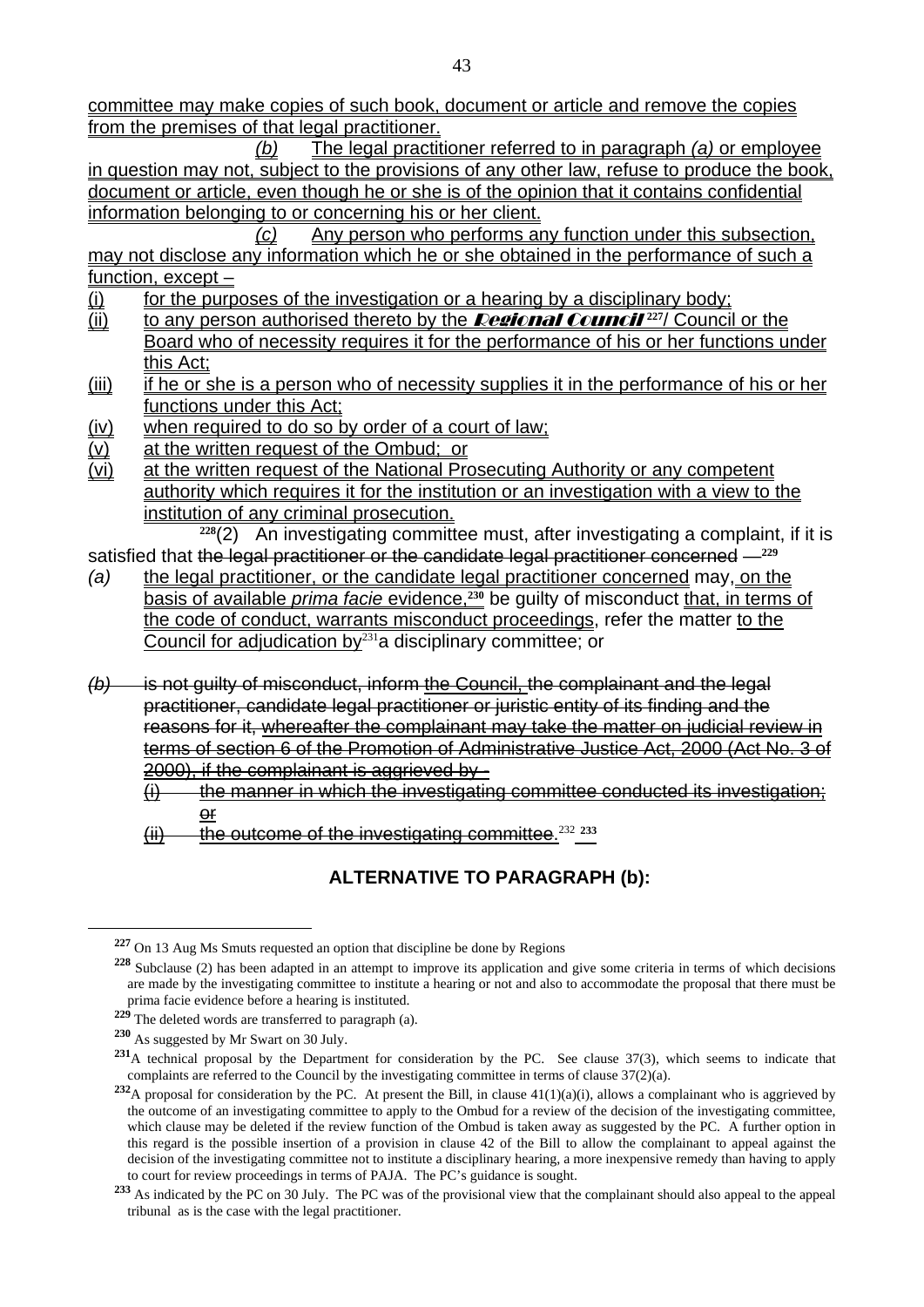- *(b)* is not guilty of misconduct the complaint should be dismissed on the grounds that the misconduct in question does not necessarily warrant misconduct proceedings, as set out in the code of conduct, he or she/it must dismiss the complaint, inform the Council, the complainant and the legal practitioner, candidate legal practitioner or juristic entity of its finding and the reasons for it, whereafter the complainant may appeal in terms of section 42, if the complainant is aggrieved by  $-$ 
	- (i) the manner in which the investigating committee conducted its investigation; or
	- (ii) the outcome of the investigating committee.

#### **ALTERNATIVE TO SUBCLAUSE (2)<sup>234</sup>**

(2) An investigating committee must, after investigating a complaint, if it is satisfied that -

(a) the legal practitioner, or the candidate legal practitioner concerned may, on the basis of available prima facie evidence,235 be guilty of misconduct that, in terms of the code of conduct, warrants misconduct proceedings, refer the matter to the Regional Council for adjudication by236a disciplinary committee; or

(b) the complaint should be dismissed on the grounds that the misconduct in question does not necessarily warrant misconduct proceedings, as set out in the code of conduct, he or she/it must dismiss the complaint, inform the Regional Council, the complainant and the legal practitioner, candidate legal practitioner or juristic entity of its finding and the reasons for it, whereafter the complainant may appeal in terms of section 42, if the complainant is aggrieved by –

(i) the manner in which the investigating committee conducted its investigation; or

(ii) the outcome of the investigating committee.

(3) The Council must, when necessary, establish disciplinary committees, consisting of at least three persons,<sup>237</sup> to adjudicate complaints against legal practitioners and candidate legal practitioners referred to it in terms of subsection (2)*(a)*, and must also designate one of those persons as chairperson/presiding officer thereof, who may not be a lay person referred to in subsection (4)*(e)*(ii).<sup>238</sup> **<sup>239</sup>**

#### **ALTERNATIVE TO SUBCLAUSE (3P40**

(3) The Regional Council must, when necessary, establish disciplinary committees, consisting of at least three persons,241 to adjudicate complaints against legal practitioners and candidate legal practitioners referred to it in terms of subsection (2)(a), and must also designate one of those persons as chairperson/presiding officer

**<sup>234</sup>** On 13 Aug Ms Smust requested an option that the disciplinary process be done at regionas

**<sup>235</sup>** As suggested by Mr Swart on 30 July.

**<sup>236</sup>**A technical proposal by the Department for consideration by the PC. See clause 37(3), which seems to indicate that complaints are referred to the Council by the investigating committee in terms of clause 37(2)(a).

**<sup>237</sup>**A proposal by one of the members of the PC for consideration.

**<sup>238</sup>**The PC requested that the clause specifies who elects the chairperson.

**<sup>239</sup>** As suggested by the PC on 30 July.

**<sup>240</sup>** On 13 Aug Ms Smuts request an option that discipline be done by the Regions

**<sup>241</sup>**A proposal by one of the members of the PC for consideration.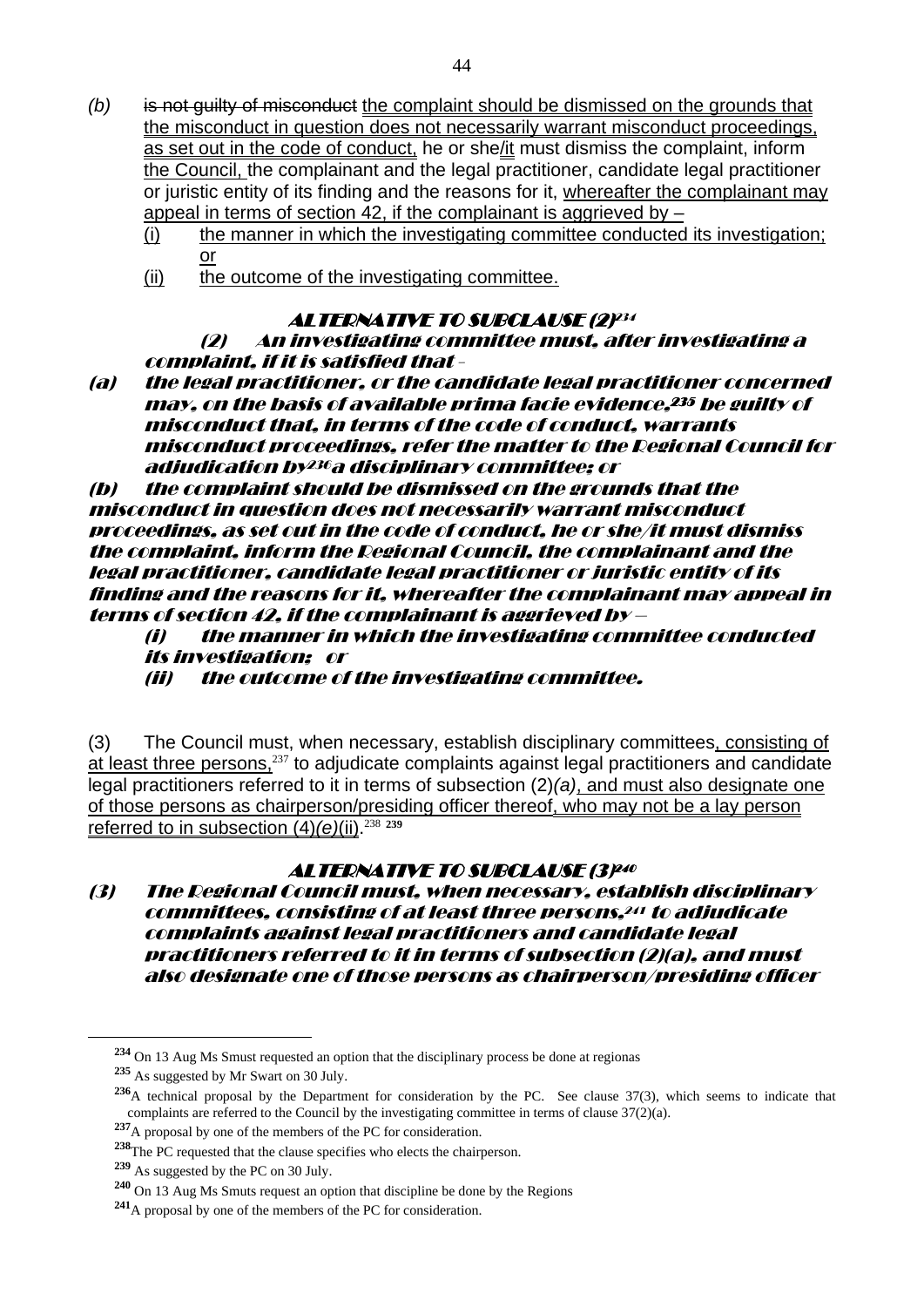#### thereof, who may not be a lay person referred to in subsection (4)(e)(ii).

 **[(4)**<sup>242</sup> **Investigating committees and disciplinary committees must be established with due regard to—** 

- *(a)* **the ease of access by members of the public resident in various parts of the Republic;**
- *(b)* **the need to promote the efficient resolution of complaints made in terms of this Act;**
- *(c)* **representivity in respect of the constitution of the committee with regard to— (i) race;** 
	- **(ii) gender;**

 $\overline{a}$ 

- **(iii) national and regional demographics; and**
- **(iv) the inclusion of members of the public, as may be prescribed;**
- *(d)* **the need to provide a cost-effective disciplinary system; and**
- *(e)* **the requirements of administrative justice.]**

 (4) *(a)* The need for**[investigating committees and]**<sup>243</sup>disciplinary committees to reflect broadly the racial and gender composition of South Africa must be considered when they are established.<sup>244</sup>

 *(b)* When establishing **[investigating committees and]** disciplinary committees the following factors must, as far as is practicable, be taken into account:

*(a)* the racial and gender composition of South Africa;**<sup>245</sup>**

**[(i)]***(b)* the ease of access by **[members of the public resident in various parts of the Republic**]<sup>246</sup> persons necessary for the finalisation of the matters in question;

**[(ii)]***(c)* the need to promote the efficient resolution of complaints made in terms of this Act; **[(iii)]***(d)* national and regional demographics; and

 $\overline{[(iv)](e)}$  the inclusion of members of the public need to include –

- (i) an advocate and an attorney; and
- (ii) at least one lay person drawn from a list of persons established and maintained by the Office of the Ombud/Council who have been approved by the Office of the Ombud/Council, as being suitable to serve on disciplinary committees and who are paid an allowance for this purpose determined by the Ombud/Council and published in the *Gazette*; **247**

**[(v)]***(f)* the need to provide a cost-effective disciplinary system; and **[(vi)]***(g)*the requirements of administrative justice.

#### **[(5) Where a legal practitioner, candidate legal practitioner or juristic entity is aggrieved by the outcome of the disciplinary hearing, such legal**

**<sup>242</sup>**See proposed new subclause (4) for consideration by the PC to address concerns of the PC in this regard and to ensure consistence with other similar clauses in the Bill.

**<sup>243</sup>**The question was raised by a PC member whether investigating committees should not be distinguished from disciplinary committees when it comes to their establishment in terms of demographics. For guidance by the PC.

**<sup>244</sup>**This provision is similar to section 174(2) of the Constitution, dealing with the appointment of judicial officers.

**<sup>245</sup>** On 1 August the PC requested that paragraphs (a) and (b) be collapsed into one provision, including the concept of "as far as is practicable".

**<sup>246</sup>**The PC raised questions regarding the meaning of the portion in bold. For the PC's consideration.

<sup>&</sup>lt;sup>247</sup> On 30 July the PC suggested that a disciplinary committee should consist of at least one attorney, one advocate and one lay person, the latter not being chairperson. The PC also inquired how lay persons should be selected to do duty on disciplinary committees. The proposal contained in this subclause is similar to section 23 of the Judicial Service Commission where tribunals also consist of lay persons who are drawn from a list prepared by the Executive Secretary of the JSC. The question of remuneration of these lay persons needs to be discussed. The question is also raised who compiles the list, the options being the Office of the Ombud or the Council. For the PC's consideration.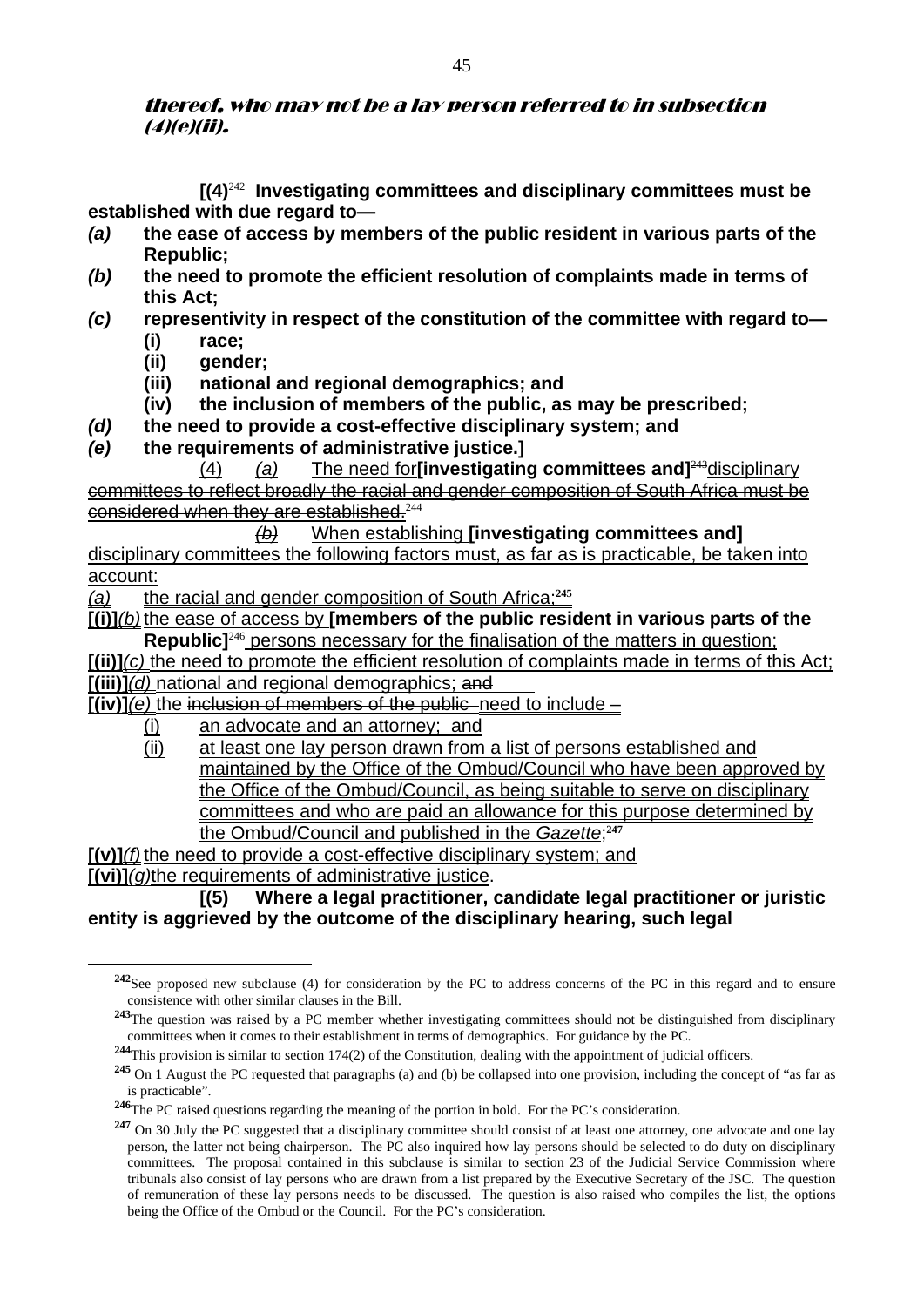**practitioner, candidate legal practitioner or juristic entity may lodge an appeal with an appeal tribunal as contemplated in section 42.** 

 **(6)** *(a)* **An appeal tribunal must consist of not less than three and not more than five persons appointed by the Council, subject to subsection (4), with the exception of paragraph** *(c)***(iv) of that subsection.** 

*(b)* **The members of the appeal tribunal must be legal qualified with relevant expertise.]**<sup>248</sup>

 **[(7) The Council may in the rules, determine procedures to be followed by disciplinary bodies established in terms of this section.]**<sup>249</sup>

 **[(8) Where a complainant is aggrieved by the outcome of a complaint, the complainant may lodge an application for a review with the Legal Services Ombud in terms of section 41.]**<sup>250</sup>

#### **Procedure for dealing with complaints of misconduct and procedure to be followed in disciplinary hearing**

**38.** (1) The Council must make rules to determine the procedure to be followed by disciplinary bodies established in terms of section  $37^{251}$  for dealing with all complaints of misconduct relating to legal practitioners, whether practising as an advocate, an attorney, a candidate legal practitioner or a juristic entity, and such complaints must be lodged in writing with the Regional Council<sup>252</sup>having jurisdiction on the matter.

 (2) Before the Council makes any rule contemplated in subsection (1) or amends any rule, the Council must publish a draft of the proposed rule or proposed amendment in the *Gazette* together with a notice, calling on interested persons to comment in writing within a period stated in the notice, which may not be less than 30 days from the date of publication of the notice.

(3) Particulars of all disciplinary hearings, including the particulars of  $-$ 

- *(a)* the allegations of misconduct being dealt with; and
- *(b)* the members of the **[investigating committees and]??**disciplinary committees in question;
- *(c)* the parties legal practitioners/ juristic entities or candidate legal practitioners <sup>253</sup>involved in the dispute<sup>254</sup>; and
- *(d)* the outcome thereof and any sanction imposed in terms of section 40(3), if applicable,

must, subject to subsection (4)*(a)*, **<sup>255</sup>** be -

- (i) published on the website of the Council;
- (ii) updated, at least, once every month by the Council; and

**<sup>248</sup>**Mr Jeffery was of the view that these subclauses do not belong in clause 37 but should possibly be transferred to clause 42, dealing with appeals against decisions of disciplinary committees.

<sup>&</sup>lt;sup>249</sup>The Department raises the question whether subclause (7) is correctly placed in clause 37 because clause 38 already requires the Council to make rules determining the procedure to be followed in complaints of misconduct. For the PC's guidance.

<sup>&</sup>lt;sup>250</sup>Mr Jeffery was of the view that this subclause does not belong in clause 37 but should possibly be transferred to clause 42, dealing with appeals against decisions of disciplinary committees. It was also suggested that complainants aggrieved by the outcome of a complaint should also have to appeal to an appeal body, as is the case with legal practitioners who are aggrieved by the outcome of a disciplinary hearing. In other words, the Ombud should not have an appeal function, which would mean that clause 41, dealing with the review of disciplinary matters, falls away as it is not necessary.

**<sup>251</sup>**Wording taken from clause 37(7) for PC's consideration.

**<sup>252</sup>**The Department raises the question whether complaints should be lodged with the Regional Council and not with the Council: See clause 37(2)(a). This responsibility can always be delegated to the Regional Councils should the Council so decide.

<sup>&</sup>lt;sup>253</sup> On 30 July the PC recommended that the particulars of at least the legal practitioners involved in the dispute should be mentioned.

**<sup>254</sup>**The PC's guidance is sought on this aspect.

**<sup>255</sup>** See footnote to subclause (4)(a).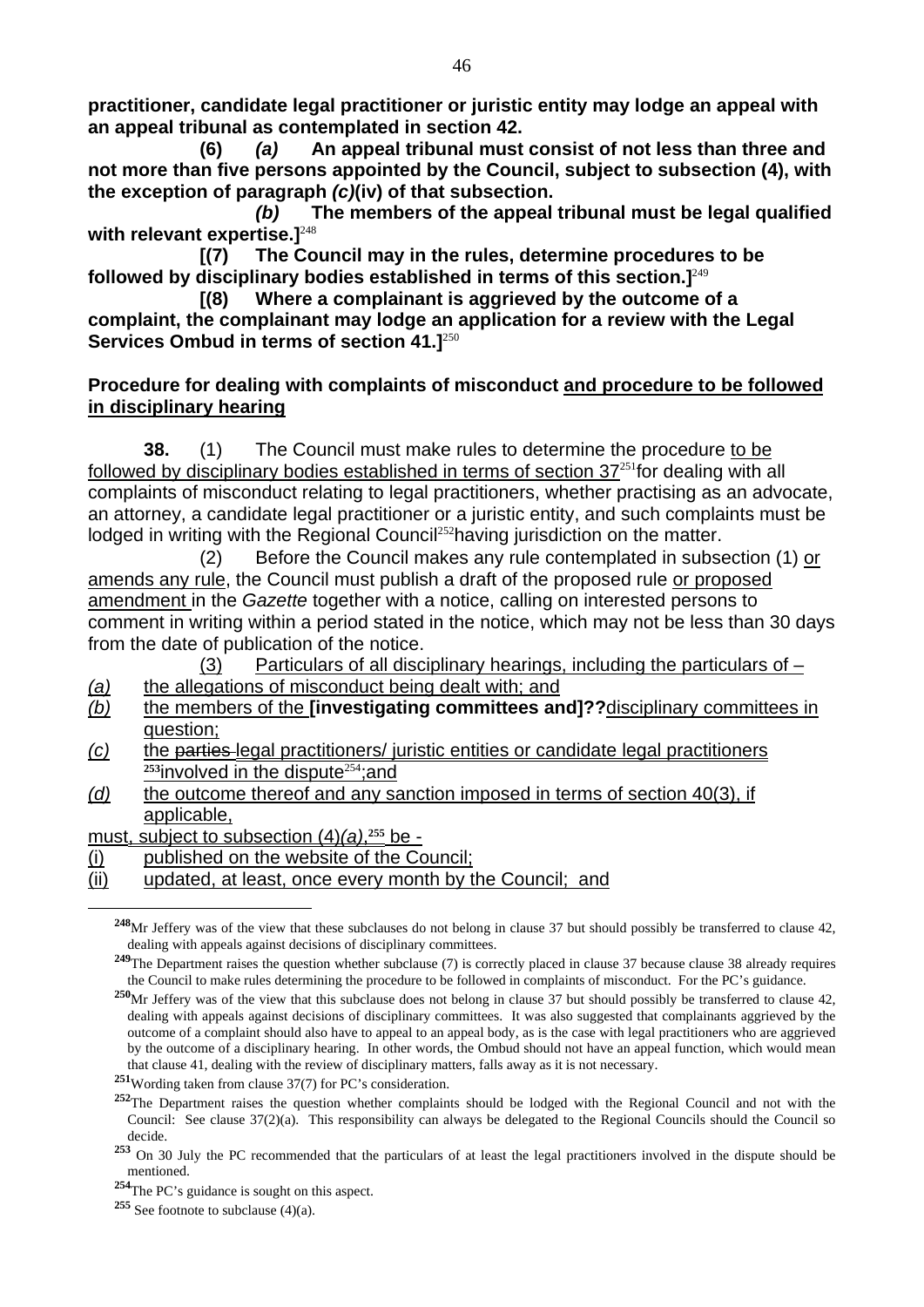(iii) available for inspection by members of the public during business hours of the Council and *relevant<sup>e56</sup>* Regional Councils.<sup>257</sup>

 (4) *(a)* The proceedings of all disciplinary hearings are open to the public, unless the chairperson/presiding officer of the disciplinary committee directs otherwise, on good cause shown, on application by a person having an interest in the matter, whereafter the provisions of section 154(1) to (5) of the Criminal Procedure Act, 1977 (Act No. 51 of 1977), apply with the necessary changes required by the context.<sup>2</sup>

**<sup>256</sup>** On 13 Aug the PC requested this insertion to clarify that not all the Regional Councils need to have records of all matters

<sup>258</sup>The PC requested the Department to furnish information in this regard relating to the medical profession. The Health Professions Council of South Africa's professional conduct enquiries are open to the public and the media, unless closed at the discretion of the chairperson.

 **"153. Circumstances in which criminal proceedings shall not take place in open court.** 

(1) In addition to the provisions of section 63 (5) of the Child Justice Act, 2008, if it appears to any court that it would, in any criminal proceedings pending before that court, be in the interests of the security of the State or of good order or of public morals or of the administration of justice that such proceedings be held behind closed doors, it may direct that the public or any class thereof shall not be present at such proceedings or any part thereof.

 (2) If it appears to any court at criminal proceedings that there is a likelihood that harm might result to any person, other than an accused, if he testifies at such proceedings, the court may direct—

- (*a*) that such person shall testify behind closed doors and that no person shall be present when such evidence is given unless his presence is necessary in connection with such proceedings or is authorized by the court;
- (*b*) that the identity of such person shall not be revealed or that it shall not be revealed for a period specified by the court. (3) In criminal proceedings relating to a charge that the accused committed or attempted to commit—
- (*a*) any sexual offence as contemplated in section 1 of the Criminal Law (Sexual Offences and Related Matters) Amendment Act, 2007, towards or in connection with any other person;
- (*b*) any act for the purpose of furthering the commission of a sexual offence as contemplated in section 1 of the Criminal Law (Sexual Offences and Related Matters) Amendment Act, 2007, towards or in connection with any other person; or
- (*c*) extortion or any statutory offence of demanding from any other person some advantage which was not due and, by inspiring fear in the mind of such other person, compelling him to render such advantage,

 the court before which such proceedings are pending may, at the request of such other person or, if he is a minor, at the request of his parent or guardian, direct that any person whose presence is not necessary at the proceedings or any person or class of persons mentioned in the request, shall not be present at the proceedings: Provided that judgment shall be delivered and sentence shall be passed in open court if the court is of the opinion that the identity of the other person concerned would not be revealed thereby.

 (3A) Any person whose presence is not necessary at criminal proceedings referred to in paragraphs (*a*) and (*b*) of subsection (3), shall not be admitted at such proceedings while the other person referred to in those paragraphs is giving evidence, unless such other person or, if he is a minor, his parent or guardian or a person *in loco parentis*, requests otherwise.  $(4)$  . . . . . .

 $\Box$ 

 $\overline{a}$ 

 (5) Where a witness at criminal proceedings before any court is under the age of eighteen years, the court may direct that no person, other than such witness and his parent or guardian or a person *in loco parentis*, shall be present at such proceedings, unless such person's presence is necessary in connection with such proceedings or is authorized by the court.

 (6) The court may direct that no person under the age of eighteen years shall be present at criminal proceedings before the court, unless he is a witness referred to in subsection (5) and is actually giving evidence at such proceedings or his presence is authorized by the court.

#### **154. Prohibition of publication of certain information relating to criminal proceedings.**

(1) Where a court under section 153(1) on any of the grounds referred to in that subsection directs that the public or any class thereof shall not be present at any proceedings or part thereof, the court may direct that no information relating to the proceedings or any part thereof held behind closed doors shall be published in any manner whatever: Provided that a direction by the court shall not prevent the publication of information relating to the name and personal particulars of the accused, the charge against him, the plea, the verdict and the sentence, unless the court is of the opinion that the publication of any part of such information might defeat the object of its direction under section 153 (1), in which event the court may direct that such part shall not be published.

 (2) (*a*) Where a court under section 153 (3) directs that any person or class of persons shall not be present at criminal proceedings or where any person is in terms of section 153 (3A) not admitted at criminal proceedings, no person shall publish in any manner whatever any information which might reveal the identity of any complainant in the proceedings:

**<sup>257</sup>**A proposal for consideration by the PC, in line with the comments of Mr Jeffery that disciplinary hearings must be transparent, giving information about the charges of misconduct and the composition of the investigating and disciplinary committees. If this proposal is accepted, similar provisions should be inserted in the appeal proceedings as contemplated in clause 42.

**<sup>259</sup>** On 30 July the PC inquired about the publication of proceedings in camera. The insertion of this wording, making reference to section 154(1) to (5) of the Criminal Procedure Act, 1997, dealing with the publication of certain information in criminal proceedings, is suggested for consideration by the PC. Sections 153 and 154 of the Criminal Procedure Act, 1977, read as follows: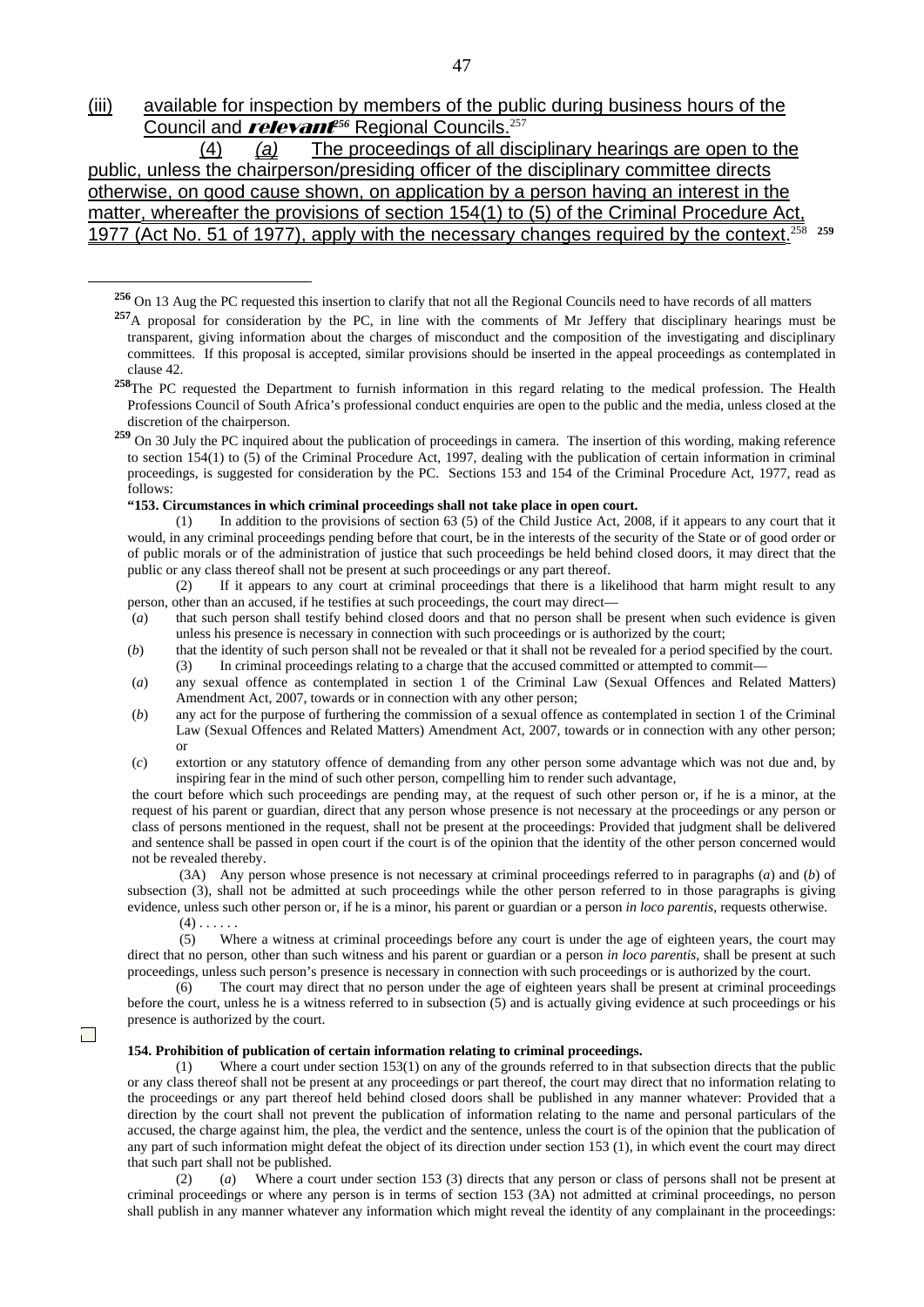*(b)* The complainant in the matter is entitled to be present during all proceedings in a disciplinary hearing relating to his or her complaint in the same manner as a complainant in criminal proceedings.**<sup>260</sup>**

#### **ALTERNATIVE OPTION**

The chairperson/presiding officer of a disciplinary committee may, cause shown, on application by a person having an interest in the matter, direct that the proceedings of a disciplinary hearing be open to the public.<sup>261</sup> **<sup>262</sup>**

 (5) *(a)* A decision of the majority of the members present at a disciplinary hearing constitutes the decision of the disciplinary committee. *(b)* In the event of a deadlock in the voting, the chairperson/presiding officer has a casting vote, in addition to a deliberative vote.<sup>263</sup>

#### **Disciplinary hearing**

**39.** (1) A disciplinary committee must conduct disciplinary hearings subject to the provisions of this section and the rules determined by the Council, as contemplated in section 38.

(2) A disciplinary committee may, for the purposes of this section, appoint a person to assist it in the performance of its functions.

(3) (*a*) A disciplinary committee may, for the purposes of a hearing, subpoena any person who—

 Provided that the presiding judge or judicial officer may authorize the publication of such information if he is of the opinion that such publication would be just and equitable.

 (*b*) No person shall at any stage before the appearance of an accused in a court upon any charge referred to in section 153 (3) or at any stage after such appearance but before the accused has pleaded to the charge, publish in any manner whatever any information relating to the charge in question.

 (3) No person shall publish in any manner whatever any information which reveals or may reveal the identity of an accused under the age of eighteen years or of a witness at criminal proceedings who is under the age of eighteen years: Provided that the presiding judge or judicial officer may authorize the publication of so much of such information as he may deem fit if the publication thereof would in his opinion be just and equitable and in the interest of any particular person.

 (4) No prohibition or direction under this section shall apply with reference to the publication in the form of a *bona fide* law report of—

(*a*) information for the purpose of reporting any question of law relating to the proceedings in question; or

(*b*) any decision or ruling given by any court on such question,

 if such report does not mention the name of the person charged or of the person against whom or in connection with whom the offence in question was alleged to have been committed or of any witness at such proceedings, and does not mention the place where the offence in question was alleged to have been committed.

 (5) Any person who publishes any information in contravention of this section or contrary to any direction or authority under this section or who in any manner whatever reveals the identity of a witness in contravention of a direction under section 153 (2), shall be guilty of an offence and liable on conviction to a fine or to imprisonment for a period not exceeding three years or to both such fine and such imprisonment if the person in respect of whom the publication or revelation of identity was done, is over the age of 18 years, and if such person is under the age of 18 years, to a fine or to imprisonment for a period not exceeding five years or to both such fine and such imprisonment.

 (6) The provisions of section 300 are applicable, with the changes required by the context, upon the conviction of a person in terms of subsection (5) and if—

- (*a*) the criminal proceedings that gave rise to the publication of information or the revelation of identity as contemplated in that subsection related to a charge that an accused person committed or attempted to commit any sexual act as contemplated in the Criminal Law (Sexual Offences and Related Matters) Amendment Act, 2007, towards or in connection with any other person or any act for the purpose of procuring or furthering the commission of a sexual act, as contemplated in that Act, towards or in connection with any other person; and
- (*b*) the other person referred to in paragraph (*a*) suffered any physical, psychological or other injury or loss of income or support.".

**<sup>260</sup>** On 30 July the PC requested that it be made clear that the complainant may be present during disciplinary proceedings to the extent that it does not jeopardise the evidence adduced.

**<sup>261</sup>**The PC requested options on open or closed proceedings, for consideration by the PC.

**<sup>262</sup>** On 30 July the PC indicated that the default position should be that disciplinary hearings are open to the public.

**<sup>263</sup>**The PC requested that decision-making in disciplinary hearings should be regulated in the Bill. Wording borrowed from clause 17 of the Bill, dealing with decision-making in the Council.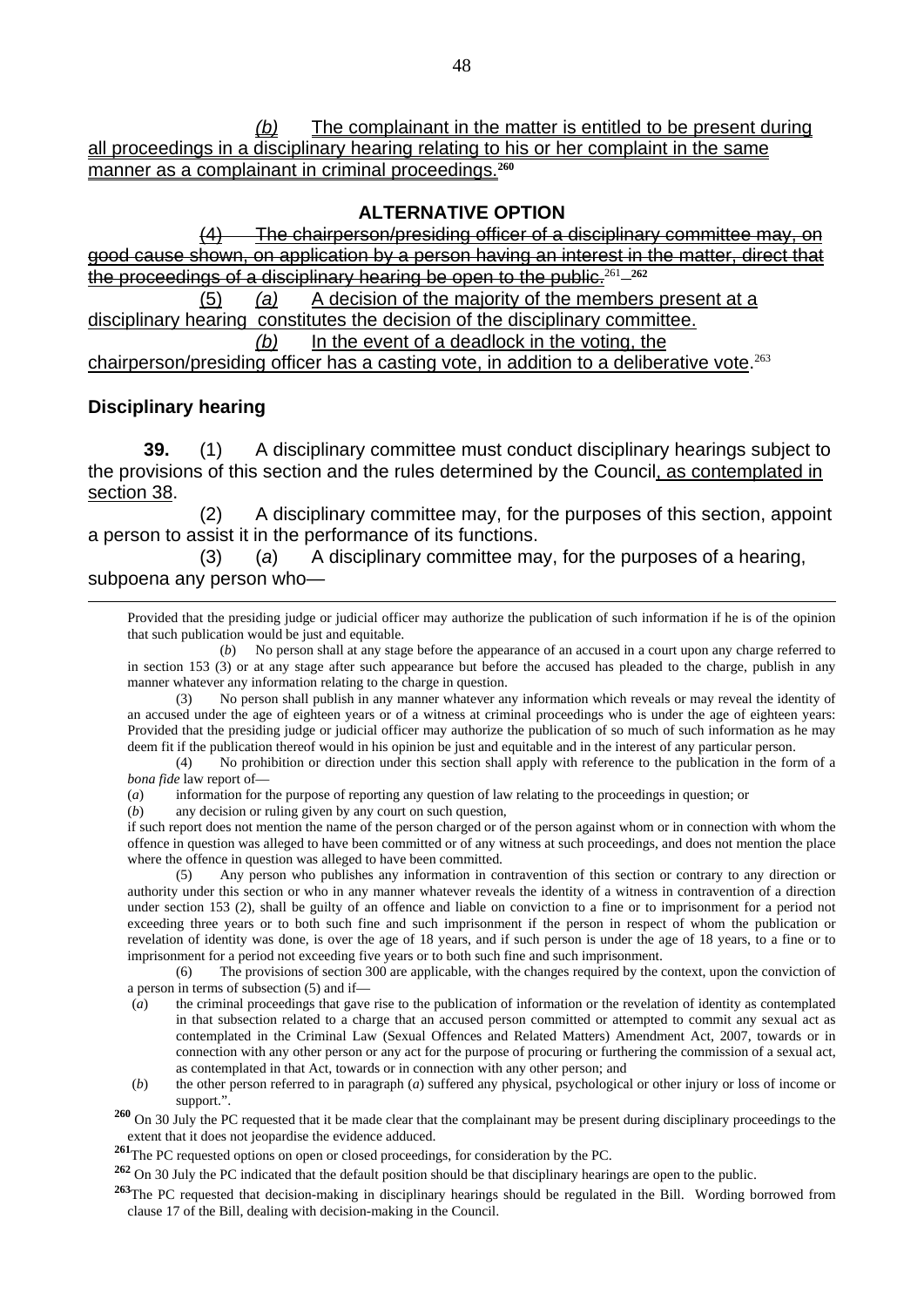- (i) in its opinion may be able to give material information concerning the subject of the hearing; or
- (ii) it suspects or believes has in his or her possession or custody or under his or her control any book, document or object which has any bearing on the subject of the hearing,

to appear before it at the time and place specified in the subpoena, to be questioned or to produce a book, document or object.

- (*b*) A subpoena issued in terms of paragraph *(a)*, must be—
- (i) in the form determined in the rules;
- (ii) signed by the chairperson of the disciplinary committee or, in his or her absence, any member of that committee; and
- (iii) served on the person concerned as determined in the rules.

(4) The disciplinary committee may retain a book, document or object produced in terms of subsection (3) for the duration of the hearing.

(5) The chairperson of a disciplinary committee may call upon and administer an oath to, or take an affirmation from, any witness at the hearing who was subpoenaed in terms of subsection (3).

- (6) At a hearing the person charged—
- *(a)* (i) may be present at the hearing of the proceedings;
	- (ii) may be assisted or represented by another person or a legal practitioner<sup>264</sup> in conducting his or her defence proceedings;
	- (iii) has the right to be heard;
	- (iv) may call witnesses;

 $\overline{a}$ 

- (v) may cross-examine any person called as a witness in support of the charge; and
- (vi) may have access to any book, document or object produced in evidence; and
- *(b)* (i) may admit at any time before conviction that he or she is guilty of the charge; and
	- (ii) may, in the case where he or she makes an admission in terms of subparagraph (i), be deemed to be guilty of misconduct as charged.
		- (7) *(a)* A witness who has been subpoenaed may not—
- (i) without sufficient cause, fail to attend the hearing at the time and place specified in the subpoena;
- (ii) refuse to be sworn in or to be affirmed as a witness;
- (iii) without sufficient cause, fail to answer fully and satisfactorily to the best of his or her knowledge all questions lawfully put to him or her; or
- (iv) fail to produce any book, document or object in his or her possession or custody or under his or her control which he or she has been required to produce.
	- *(b)* A witness who has been subpoenaed must remain in

attendance until excused by the chairperson of the disciplinary committee from further attendance.

*(c)* A witness who has been subpoenaed may request that the names of the members of the disciplinary committee be made available to him or her.

*(d)* The law relating to privilege, as applicable to a witness subpoenaed to give evidence or to produce a book, document or object in a civil trial before a court of law applies, with the necessary changes, in relation to the examination of,

**<sup>264</sup>**As suggested by the LSSA in respect of clause 39(6)(a)(ii) for guidance by the PC. On 30 July the PC suggested that the word "or" be added.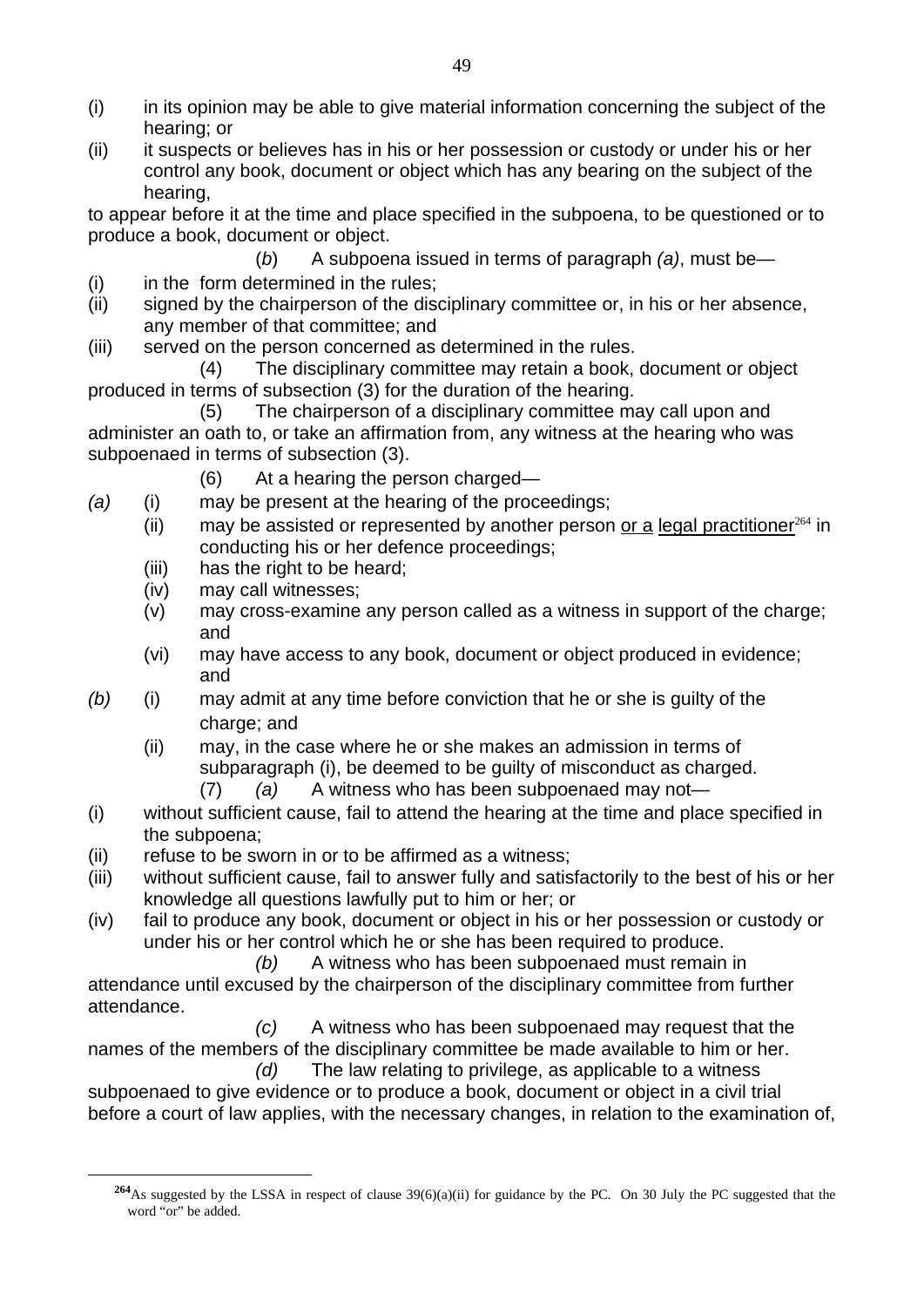or the production of any book, document or object, to any person called in terms of this section as a witness.

*(e)* A witness may not, after having been sworn in or having been affirmed as a witness, give a false statement on any matter, knowing that answer or statement to be false.

*(f)* A person may not prevent another person from complying with a subpoena or from giving evidence or producing a book, document or object which he or she is in terms of this section required to give or produce.

(8) Any person who—

*(a)* fails to comply with the provisions of subsection (7)*(a)*(i), (ii), (iii) or (iv);

- *(b)* contravenes subsection (7)*(b)*, *(e)* or *(f)*; or
- *(c)* obstructs or hinders any person in the performance of his or her functions under this section,

is guilty of an offence and is liable on conviction to a fine or to imprisonment for a period not exceeding one year.**<sup>265</sup>**

(9) The record of evidence which has a bearing on the charge before the disciplinary committee, and which was presented before any commission which investigated an event or conduct is admissible without further evidence being led if—

- *(a)* the record is accompanied by a certificate from the chairperson of the body or commission; and
- *(b)* the certificate certifies that the investigation was lawful, reasonable and procedurally fair.

(10) If the misconduct with which the legal practitioner, candidate legal practitioner or juristic entity is charged amounts to an offence of which he, she or it has been convicted by a court of law, a certified copy of the record of the trial and conviction by that court is, on the identification of the legal practitioner, candidate legal practitioner or juristic entity as the accused person referred to in the record, sufficient proof of the commission by him or her or it of that offence, unless the conviction has been set aside by a superior court.

## **Proceedings after disciplinary hearing and remedial action sanctions**<sup>266</sup>

**40.** (1) *(a)* After the conclusion of the hearing the disciplinary committee must, within 30 days, decide whether or not the legal practitioner, candidate legal practitioner or juristic entity is guilty of misconduct.

*(b)* If the disciplinary committee finds that the legal practitioner, candidate legal practitioner or juristic entity is guilty of misconduct it must—

- (i) inform the legal practitioner, candidate legal practitioner or representative of the juristic entity and the Council and Regional Council of the finding; and
- (ii) inform the legal practitioner candidate legal practitioner or representative of the juristic entity of the right of appeal as provided for in terms of section 42.

(2) A legal practitioner, candidate legal practitioner or representative of a juristic entity found quilty of misconduct in terms of this section may—

- *(a)* address the disciplinary committee in mitigation**267** of sentence; and
- *(b)* call witnesses to give evidence on his or her behalf in mitigation of sentence.

**<sup>265</sup>**On 31 July the PC indicated all offences in the Bill should be consolidated in clause 93.

**<sup>266</sup>**The word "sanction" is used in the body of this clause. On 30 July the PC agreed that the word "sanction" be used.

**<sup>267</sup>**The PC requested the Department to include evidence in aggravation of sentence. This will not work in subclause (2) because this subclause refers to what the guilty practitioner may do. It is therefore suggested that factors in aggravation of sentence be inserted in subclause (3).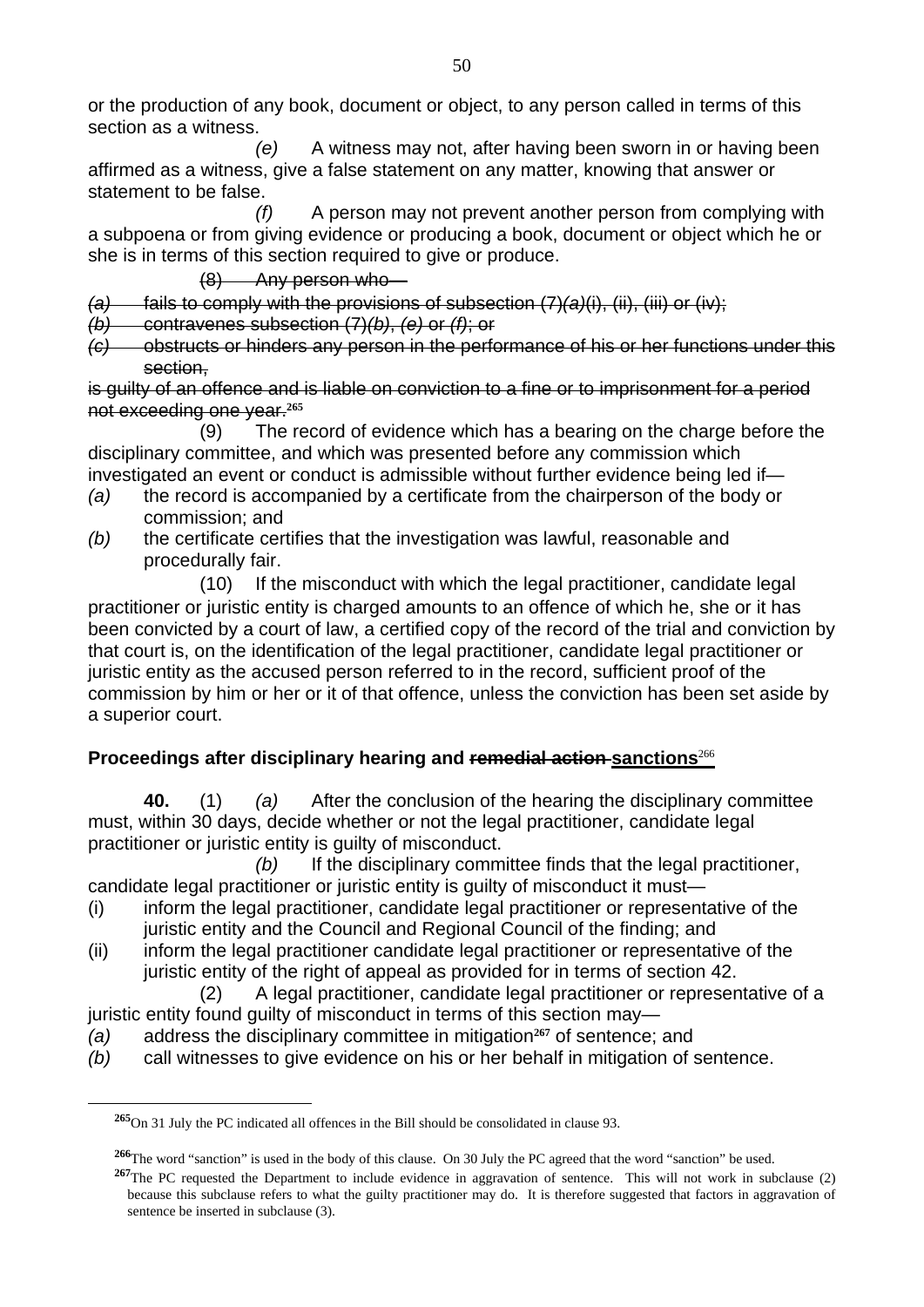### (3) If found guilty of misconduct, the disciplinary committee concerned

may call witnesses to give evidence in aggravation of sentence and may—

- *(a)* in the case of a legal practitioner—
	- (i) order him or her to pay compensation, with or without interest to the complainant, which order is subject to confirmation by an order of any court having jurisdiction in the circumstances in the prescribed manner, on application by the Council;**<sup>268</sup>**
	- (ii) impose upon him or her a fine, payable to the Council,**269**not exceeding the amount determined from time to time by the Minister, on the advice of the Council, and published in the *Gazette*;
	- (iii) temporarily suspend him or her from practising or from engaging in any particular aspect of the practice of law, pending the finalisation of an application referred to in subparagraph (iv)*(bb)*;
	- (iv) advise the Council to apply to the High Court **[having jurisdiction]**<sup>270</sup>for—
		- *(aa)* an order striking his or her name from the Roll;
		- *(bb)* an order suspending him or her from practice;
		- *(cc)* an interdict prohibiting him or her from dealing with trust moneys; or
		- *(dd)* any other appropriate relief;
	- (v) advise the Council to amend or endorse his or her enrolment;
	- (vi) order that his or her Fidelity Fund certificate be withdrawn, where applicable;
	- (vii) warn him or her against certain conduct and order that such warning be endorsed against his or her enrolment; or
	- (viii) caution or reprimand him or her;
- *(b)* in the case of a juristic entity—
	- (i) order it to pay compensation, with or without interest, to the complainant, which order is subject to confirmation by an order of any court having jurisdiction in the circumstances in the prescribed manner  $\boldsymbol{on}$  application **by the Council:**  $271 272$
	- (ii) impose upon it a fine, payable to the Council,**273** not exceeding the amount prescribed by the Minister, on the advice of the Council, and published in the *Gazette*;
	- (iii) warn it against certain conduct;
	- (iv) advise the Council to apply to the High Court **[having jurisdiction]**<sup>274</sup> for the winding**275** up of the juristic entity; or
	- (v) caution or reprimand it; or
- *(c)* in the case of a candidate legal practitioner—
	- (i) cancel or suspend his or her practical vocational training;
	- (ii) impose upon him or her a fine, payable to the Council,**276** not exceeding the amount determined from time to time by the Minister, on the advice of the Council, and published in the *Gazette*; or

**<sup>268</sup>** As suggested by the PC on 30 July.

<sup>&</sup>lt;sup>269</sup>The question is raised whether this should not be inserted. The Attorneys Act, 1979, is also not specific in this regard but it might be appropriate to clarify the issue. For the PC's consideration.

**<sup>270</sup>**See proposed definition of High Court.

**<sup>271</sup>**In line with the comments of the GCB that a disciplinary committee should not have the power to give a compensation order without the intervention of the court.

**<sup>272</sup>** On 13 Aug the PC requested that this insertion be made in alignment with subclause (3)(a)(i)

**<sup>273</sup>**The question is raised whether this should not be inserted. The Attorneys Act, 1979, is also not specific in this regard but it might be appropriate to clarify the issue. For the PC's consideration.

**<sup>274</sup>**See proposed new definition of High Court.

**<sup>275</sup>**Terminology to be updated in accordance with new Companies Act, 2008.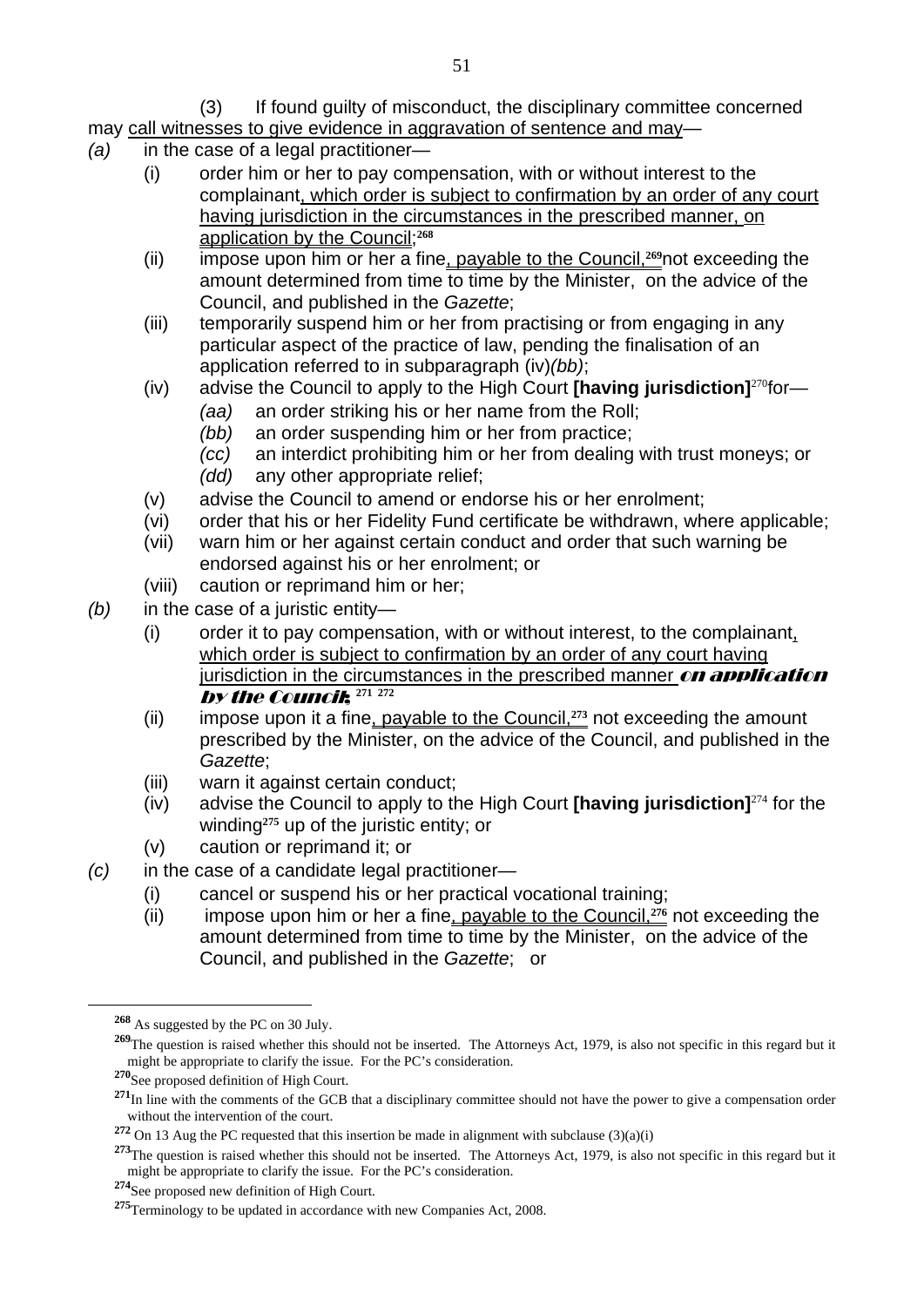(iii) caution or reprimand him or her.

(4) *(a)* A disciplinary committee may—

- (i) impose any combination of the sanctions in either subsection (3)*(a)*,*(b)* or *(c)*; and
- (ii) postpone the taking of any steps or suspend the imposition of any sanction on conditions as it may determine.

*(b)* In addition to the sanctions referred to in subsection (3), a disciplinary committee may order the legal practitioner, candidate legal practitioner or juristic entity to pay the cost of the investigation or the disciplinary hearing.

 (5) *(a)* If the taking of any steps or the imposition of any sanction has been postponed or suspended for a particular period, and if at the end of that period the disciplinary committee is satisfied that the legal practitioner, candidate legal practitioner or juristic entity concerned has substantially observed all the relevant conditions, the disciplinary committee must indicate in writing that no further steps will be taken or that the sanction will not be imposed.

*(b)* If a legal practitioner, candidate legal practitioner or juristic entity fails to comply with any conditions determined in terms of this section, the disciplinary committee may impose a sanction for non-compliance or execute the sanction originally imposed, unless the legal practitioner, candidate legal practitioner or juristic entity satisfies the disciplinary committee that the non-compliance was due to circumstances beyond his or her or its control, in which case the disciplinary committee may set further conditions as it deems fit.

(6) Any court with civil jurisdiction may, on the application of the disciplinary committee, grant an order for the recovery from the legal practitioner, candidate legal practitioner or juristic entity concerned of any amount such legal practitioner, candidate legal practitioner or juristic entity failed to pay in accordance with a sanction imposed in terms of this section, together with any interest thereon, after which the order so granted has the effect of a civil judgment of that court and must be executed in accordance with the law applicable in that court.

(7) *(a)* At the conclusion of a disciplinary hearing the disciplinary committee must notify the complainant, the Council and the Regional Council in writing of the outcome of the hearing.

*(b)* If the disciplinary committee finds that the legal practitioner, candidate legal practitioner or juristic entity is not guilty of misconduct it must inform the complainant of the right of appeal as provided for in terms of section 42.<sup>277</sup>

(8) If the legal practitioner is found guilty of misconduct, the Council must publish the finding and the sanction imposed in terms of subsection (3) in the *Gazette* or on the Council's website, as provided for in section 38(3).<sup>278</sup>

 $(9)(8)$  The Council must give effect to the advice and decision of the disciplinary committee.

## **[Review by Legal Services Ombud**<sup>279</sup>

**<sup>276</sup>**The question is raised whether this should not be inserted. The Attorneys Act, 1979, is also not specific in this regard but it might be appropriate to clarify the issue. For the PC's consideration.

<sup>&</sup>lt;sup>277</sup>This wording is similar to the wording in clause 40(1)(b)(ii) above. This insertion gives effect to the proposal of Mr Jeffery that clause 41 should possibly be deleted and that complainants should have the same right of appeal as legal practitioners do as contemplated in clause 42.

**<sup>278</sup>**This subclause might be unnecessary if the Departments' proposal in clause 38(3) is accepted. On 30 July the PC agreed that this subclause can be deleted.

<sup>&</sup>lt;sup>279</sup>The PC raised the question whether the Ombud should have review responsibilities. The PC requested the Parliamentary researchers to do comparative research on the powers of Financial Ombuds, locally and abroad. Implications, including financial implications, of publishing in the Gazette must be made available to PC.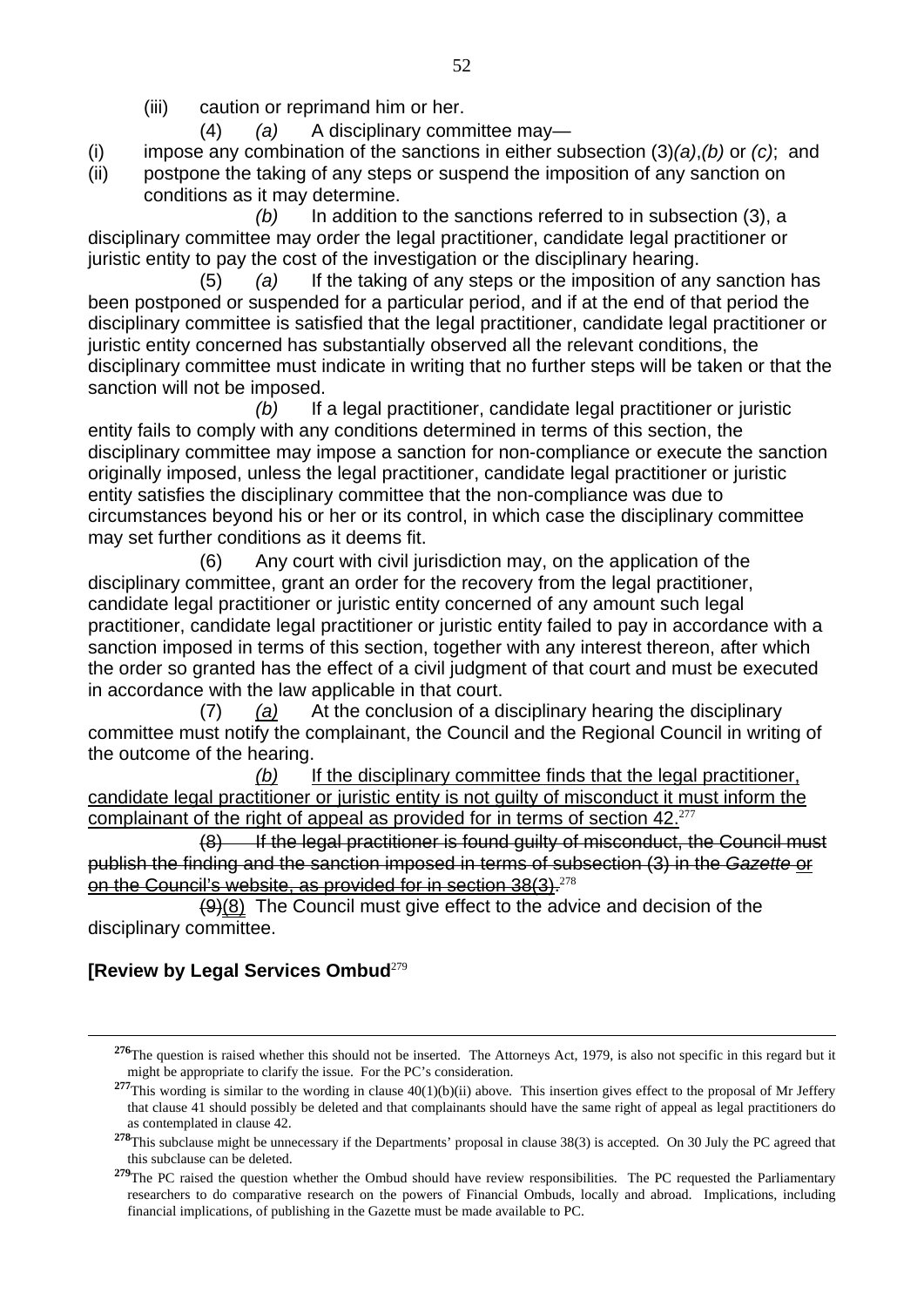**41. (1)** *(a)* **Any complainant, other than the legal practitioner, candidate legal practitioner or juristic entity, who is aggrieved—** 

- **(i) by the manner in which a disciplinary body conducted an investigation or disciplinary hearing; or**
- **(ii) by the outcome of an investigation or disciplinary hearing,**

may, as determined in the rules<sup>280</sup>, lodge a notice of application for review with the **Ombud within 60 days of becoming aware of the outcome of the investigation or disciplinary hearing.** 

**(***b***) The Ombud may, on good cause shown, condone the late filing of a review notice.** 

**(2) A review in terms of subsection (1) must be conducted in accordance with the procedure determined by the Ombud.**<sup>281</sup>

**(3) The Ombud must consider the application for review within 90 days of receipt of the notice contemplated in subsection (1).** 

- **(4) Upon reviewing the matter, the Ombud—**
- *(a)* **may, in respect of a review regarding—** 
	- **(i) the manner in which an investigation or disciplinary hearing was conducted—** 
		- *(aa)* **confirm the findings of the investigation and disciplinary hearing and the actions taken;**
		- *(bb)* **if he or she is satisfied that the procedure was substantially unfair, set aside the findings and actions taken and remit the matter, with or without directions; or**
		- *(cc)* **if, in his or her opinion, there has been an unreasonable delay on the part of a disciplinary body, substitute his or her own decision for that of the disciplinary body; or**
	- **(ii) the outcome of an investigation or disciplinary hearing—** 
		- *(aa)* **confirm the findings and the actions taken; or**
		- *(bb)* **if he or she is satisfied that there has been a substantial miscarriage of justice, set aside the finding and substitute his or her own decision for that of the disciplinary body, or remit the matter, with or without directions; and**
- *(b)* **must notify the complainant, the legal practitioner, candidate legal practitioner or juristic entity and the disciplinary body in writing of the outcome of the review and the reasons for his or her decision.]**

#### **Appeal against conduct or decisionfinding of [investigating committee or] disciplinary committee**<sup>282</sup>

**42.** (1) *(a)* Subject to section 44,<sup>283</sup>**[A]** a legal practitioner, candidate legal practitioner or juristic entity may, as determined in the rules and within 30 days of being informed of the decision by a disciplinary committee, lodge an appeal with an appeal tribunal established in terms of subsection (2) against a finding of misconduct by the disciplinary committee or against the **[sentence]** sanction imposed<sup>284</sup>, or both.

**<sup>280</sup>**We must remember to remove this power to make rules from clause 95 of the Bill if the PC accepts that clause 41 be deleted. **<sup>281</sup>**We must remember to remove this power of the Ombud to determine procedure from the relevant clause in the Bill (if the power is indeed spelt out) if the PC accepts that clause 41 be deleted.

**<sup>282</sup>** As agreed to by PC on 30 July.

**<sup>283</sup>**See comments of LSSA in respect of clauses 37(5) and 42.

**<sup>284</sup>**Proposal of Department for consideration. Clause 40 uses "sanction" rather than "sentence".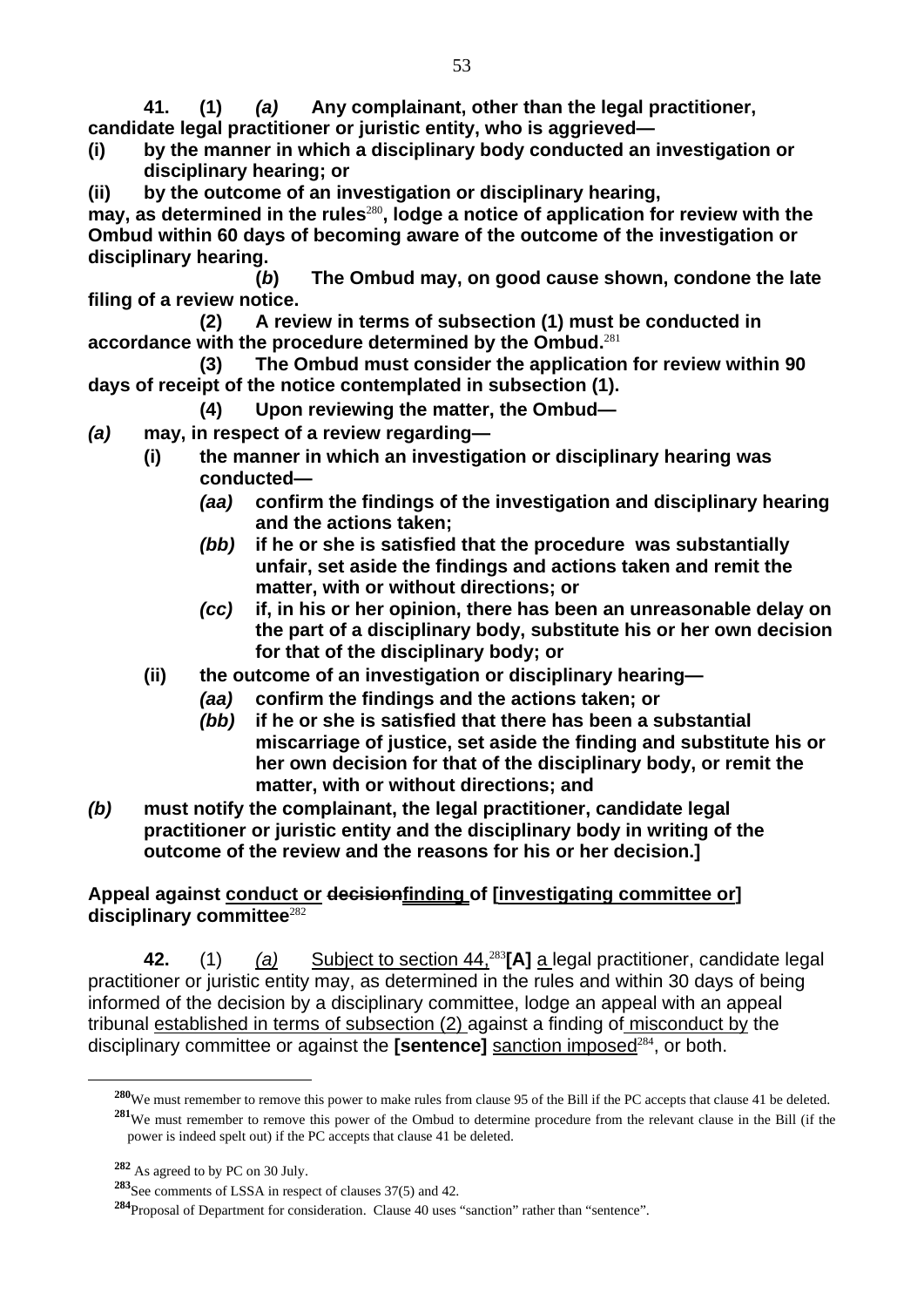*(b)* A complainant who is aggrieved by –

(i) the manner in which an investigating committee conducted its investigation or the outcome of the investigating committee as referred to in section 37(2)*(b);* or

(ii) the outcome of a disciplinary hearing referred to in section 40,

may, as determined in the rules and within 30 days of being informed of the decision by the investigating committee or the disciplinary committee, as the case may be, lodge an appeal with an appeal tribunal established in terms of subsection (2) against any conduct or finding of the investigating committee or disciplinary committee, as the case may be.

 (2) *(a)* An appeal tribunal must consist of not less than three and not more than five persons appointed by the Council, one of whom the Council must designate as chairperson/presiding officer thereof.

*(b)* The members of the appeal tribunal must include at least – (i) one advocate and one attorney; and

(ii) one lay person drawn from a list of persons established and maintained by the Office of the Ombud/Council who have been approved by the Office of the Ombud/Council, as being suitable to serve on appeal tribunals and who are paid an allowance for this purpose determined by the Ombud/Council and published in the *Gazette*; **285**

*(c)* The members of the appeal tribunal must, subject to paragraph *(b)*(ii), be legally qualified with relevant expertise and may not be persons who were involved in any investigation or proceedings which gave rise to the appeal.**<sup>286</sup>**

 *(c)* A decision of the majority of the members present at any proceedings of an appeal tribunal constitutes the decision of the appeal tribunal.

 *(d)* In the event of a deadlock in the voting, the chairperson/presiding officer of the appeal tribunal has a casting vote, in addition to a deliberative vote.

**[(2)]**(3)An appeal tribunal may—

- *(a)* dismiss the appeal against the finding/decision of an investigating committee or a disciplinary committee and confirm the finding or sentence or both; or
- *(b)* uphold the appeal against the decision of a disciplinary committee wholly or in part and set aside or vary the finding or sentence or both.

**[(3)]**(4)If a legal practitioner, candidate legal practitioner or juristic entity who or which has been found guilty of misconduct lodges an appeal in terms of subsection (1), the decision of the disciplinary committee may not be enforced before the appeal tribunal has decided the appeal.

# **Monitoring by Legal Services Ombud**<sup>287</sup>

- **43.** The Ombud may monitor—
- *(a)* the investigation of a complaint by an investigating committee; and
- *(b)* the conduct of a disciplinary committee during a disciplinary hearing.**<sup>288</sup>**

# **Urgent legal proceedings**

 $\overline{a}$ 

**44.** Despite the provisions of this Chapter, if upon considering a complaint, a disciplinary body is satisfied that a legal practitioner has misappropriated trust monies or is

**<sup>285</sup>** In line with discussions in the PC on 30 July.

**<sup>286</sup>** In line with discussions of PC on 30 July.

<sup>&</sup>lt;sup>287</sup>If the Ombud's review powers as contemplated in clause 41 are done away with, a possibility raised by the PC, the question is raised whether clause 43 is still necessary. For the PC's guidance.

**<sup>288</sup>** On 13 Aug the PC flagged for further discussion the question at what stage the Ombud can intervene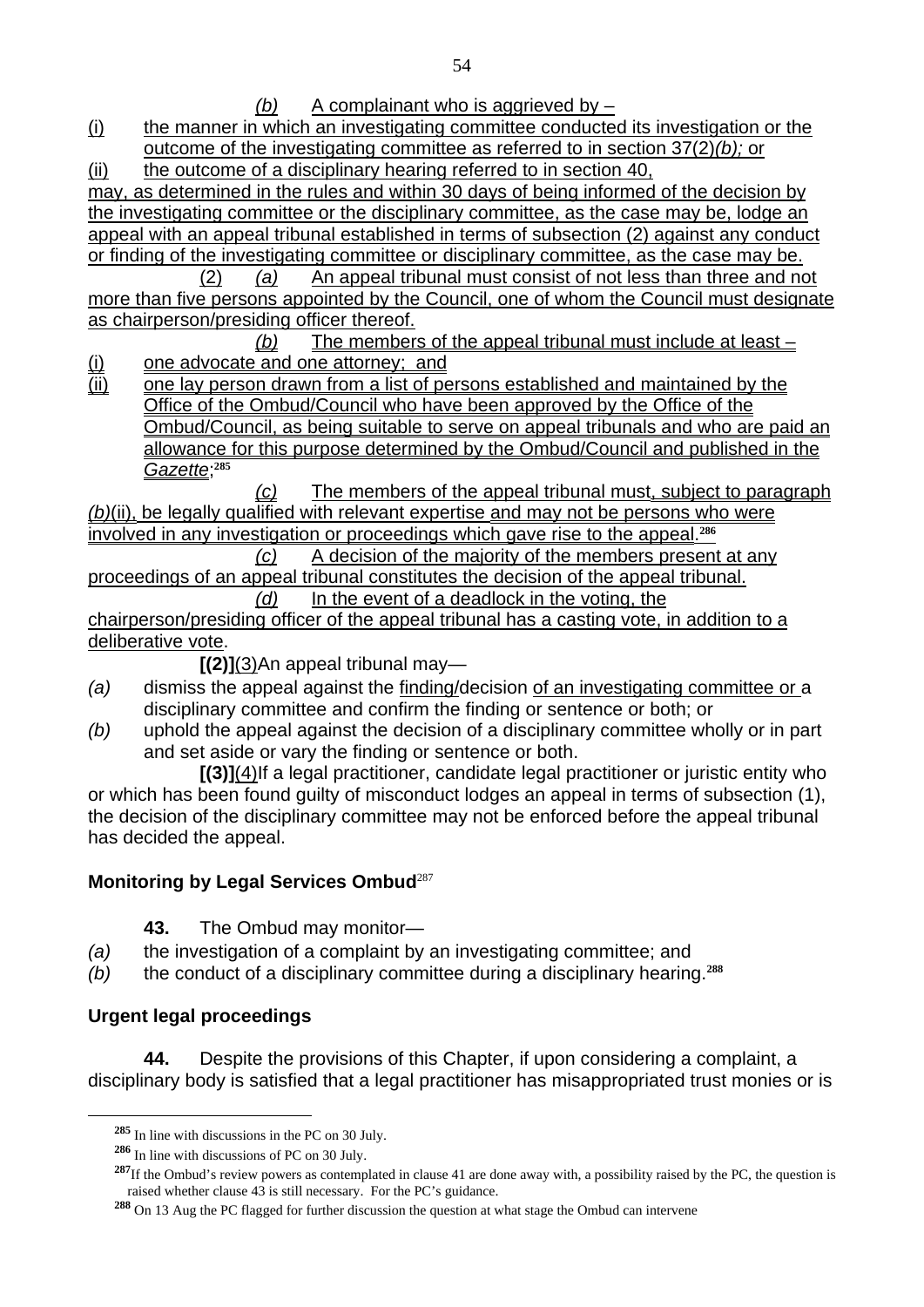guilty of other serious misconduct, it must inform the Council thereof with the view to the Council instituting urgent legal proceedings in the High Court **[having jurisdiction]**<sup>289</sup> to suspend the legal practitioner from practice and to obtain alternative interim relief.

### **Powers of High Court**

**45.** (1) The provisions of this Act do not derogate in any way from the power of **[a]** the**290** High Court to adjudicate upon and make orders in respect of matters concerning the conduct of a legal practitioner, candidate legal practitioner or a juristic entity.

 (2) Nothing contained in this Act precludes a complainant or a legal practitioner, candidate legal practitioner or juristic entity from applying to the High Court for appropriate relief in connection with any complaint or charge of misconduct against a legal practitioner, candidate legal practitioner or legal entity or in connection with any decision of a disciplinary body, the Ombud or the Council in connection with such complaint or charge.

#### **CHAPTER 5 LEGAL SERVICES OMBUD**

### **Establishment of Office of Legal Services Ombud**

**46.** (1) The Office of the Legal Services Ombud for the Republic is hereby established, as a juristic person.

 (2) *(a)* The Ombud may/must,**291** in consultation with the Minister and the Council, determine the seat of the Office of the Ombud.

 *(b)* The Office of the Ombud may, with the approval of the Minister, in consultation with the Council, also conduct its activities away from its seat.

## **Objects of Ombud**

 $\overline{a}$ 

- **47.** The objects of the Ombud are to—
- *(a)* protect and promote the public interest in relation to the rendering of legal services as contemplated in this Act;**<sup>292</sup>**
- *(b)* ensure the fair, efficient and effective investigation of complaints of alleged misconduct against legal practitioners; **<sup>293</sup>**
- *(c)* promote high standards of integrity in the legal profession; and
- (*d*) promote the independence of the legal profession.

## **Appointment and independence of Legal Services Ombud**

**48.** (1) The President must, as soon as practicable after the commencement of this Act and whenever it becomes necessary thereafter, after consultation with the Council, appoint a Legal Services Ombud.

## **ALTERNATIVE OPTION:**<sup>294</sup>

**<sup>289</sup>**See proposed new definition of High Court.

**<sup>290</sup>**See proposed new definition of High Court.

**<sup>291</sup>**A proposal of the Department for consideration by the PC.

**<sup>292</sup>** On 30 July the PC raised the question regarding the rendering of legal services, eg by banks and paralegals. It was suggested that this provision should be limited to the rendering of legal services as contemplated in the Bill.

<sup>&</sup>lt;sup>293</sup>If the Ombud is not going to have review powers regarding disciplinary matters, as questioned by the PC, should this paragraph not be deleted.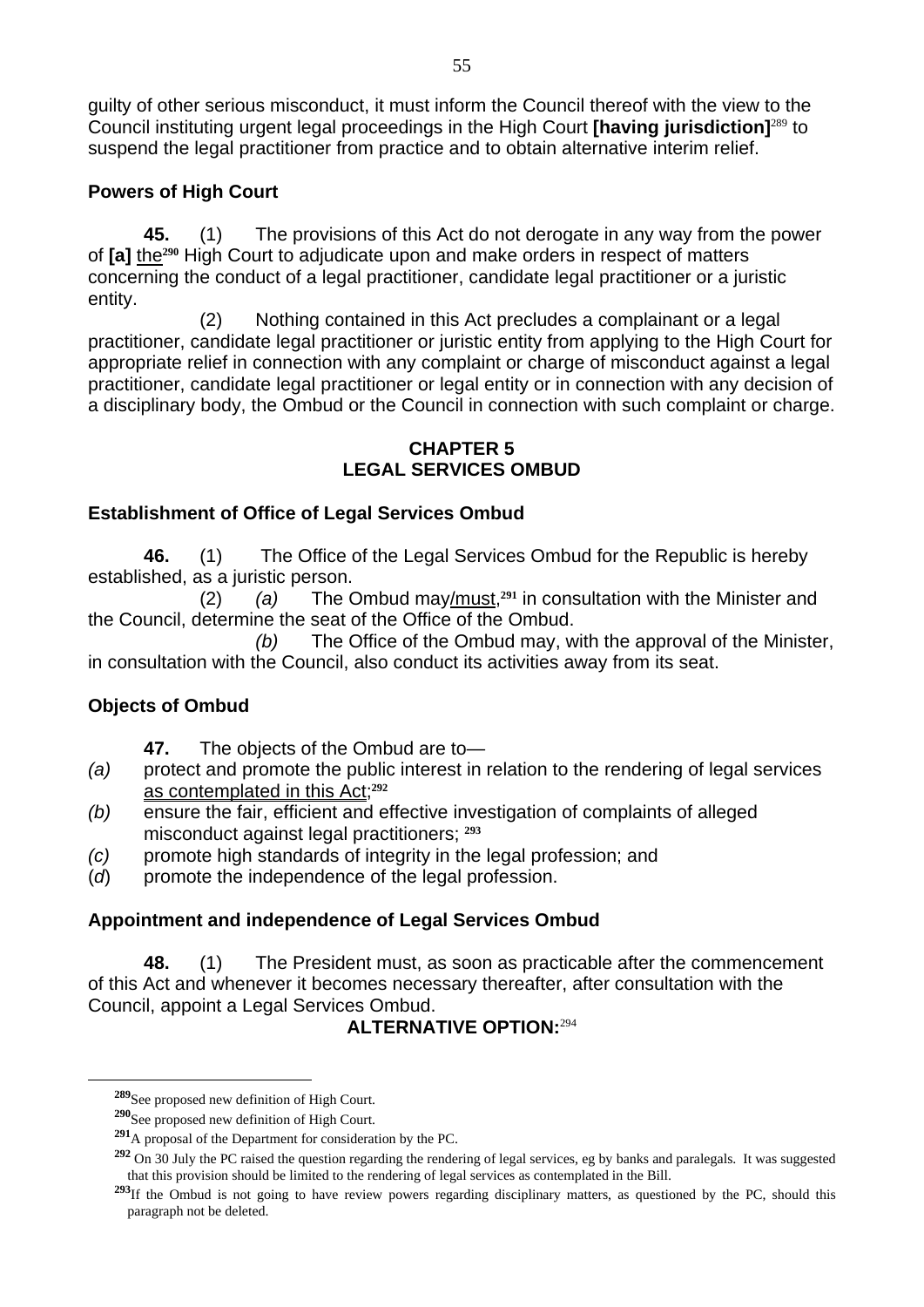(1) *(a)* The President must, subject to paragraph *(b)*and subsection (2), and soon as practicable after the commencement of this Act and whenever it becomes necessary thereafter, after consultation with the Council, appoint a Legal Services Ombud.

 *(b)* The President must appoint one of not more than five persons nominated by an (*Ad hoc*)Joint Committee of Parliament established in terms of the Joint Rules of Parliament for that purpose, according to the following principles, as the Legal Services Ombud:

*(a)* Participation by the public in the nomination process; and

*(b)* transparency and openness,

 (2) The Ombud must be a South African citizen who is a fit and proper person to hold such office and who—

- *(a)* is a judge discharged from active service in terms of the Judges' Remuneration and Conditions of Employment Act, 2001 (Act No. 47 of 2001);**<sup>295</sup>**
- **[(a)]***(b)*is admitted as an advocate or an attorney and who has, for a cumulative period for at least ten years after having been so admitted, practised as an advocate or as an attorney;
- *[(b)](c)*is qualified to be admitted as an advocate or as an attorney and who has, for a cumulative period of at least ten years after having so qualified, lectured in law at a university;
- *[(c)](d)*has specialised knowledge of or experience, for a cumulative period of at least ten years, in the administration of justice, the law and the legal profession; or
- *[(d)](e)*has acquired any combination of experience mentioned in paragraphs *[(a)](b)* to *[(c)](d)*, for a cumulative period of at least ten years.

 (3) The Ombud is independent and subject only to the Constitution and the law and he or she must be impartial and exercise his or her powers and performance of its functions without fear, favour or prejudice.

(4) The Council must assist and protect the Ombud to ensure his or her independence, impartiality, dignity and effectiveness.

(5) No person may interfere with the functioning of the Ombud.

### **Powers and functions of Ombud**<sup>296</sup>

 $\overline{a}$ 

**49.** (1) In addition to the other powers and functions conferred on or assigned to him or her in this Act, and for the purposes of achieving the objects referred to in section 47, the Ombud—

- *(a)* may investigate and make recommendations to the Council and the Minister on any matter which he or she considers may affect the integrity and independence of the legal profession and public perceptions of the integrity and independence of the legal profession;
- *(b)* may, of his or her own accord or on receipt of a complaint, investigate any alleged failure by the Council, Regional Council or disciplinary body to deal promptly, effectively and fairly with a complaint;
- *(c)* must investigate any complaint made to him or her by a court and must report to the court on what steps he or she proposes to take in connection therewith;
- *(d)* may, in the case of a failure by the Council or Regional Council as contemplated in paragraph *(b)*, report and make recommendations to the Minister;

<sup>&</sup>lt;sup>294</sup>The PC requested the Department to prepare options regarding the appointment of the Ombud, for instance where Parliament or the National Assembly plays a role.

**<sup>295</sup>**The PC did indicate a preference for a judge in this position. The matter was flagged.

**<sup>296</sup>** Further amendments to this clause will be done once the report back is done on the powers and functions of other Ombuds, as requested by the PC. It might also be worth to look at the powers and functions of the Public Protector in terms of the Interim Constitution.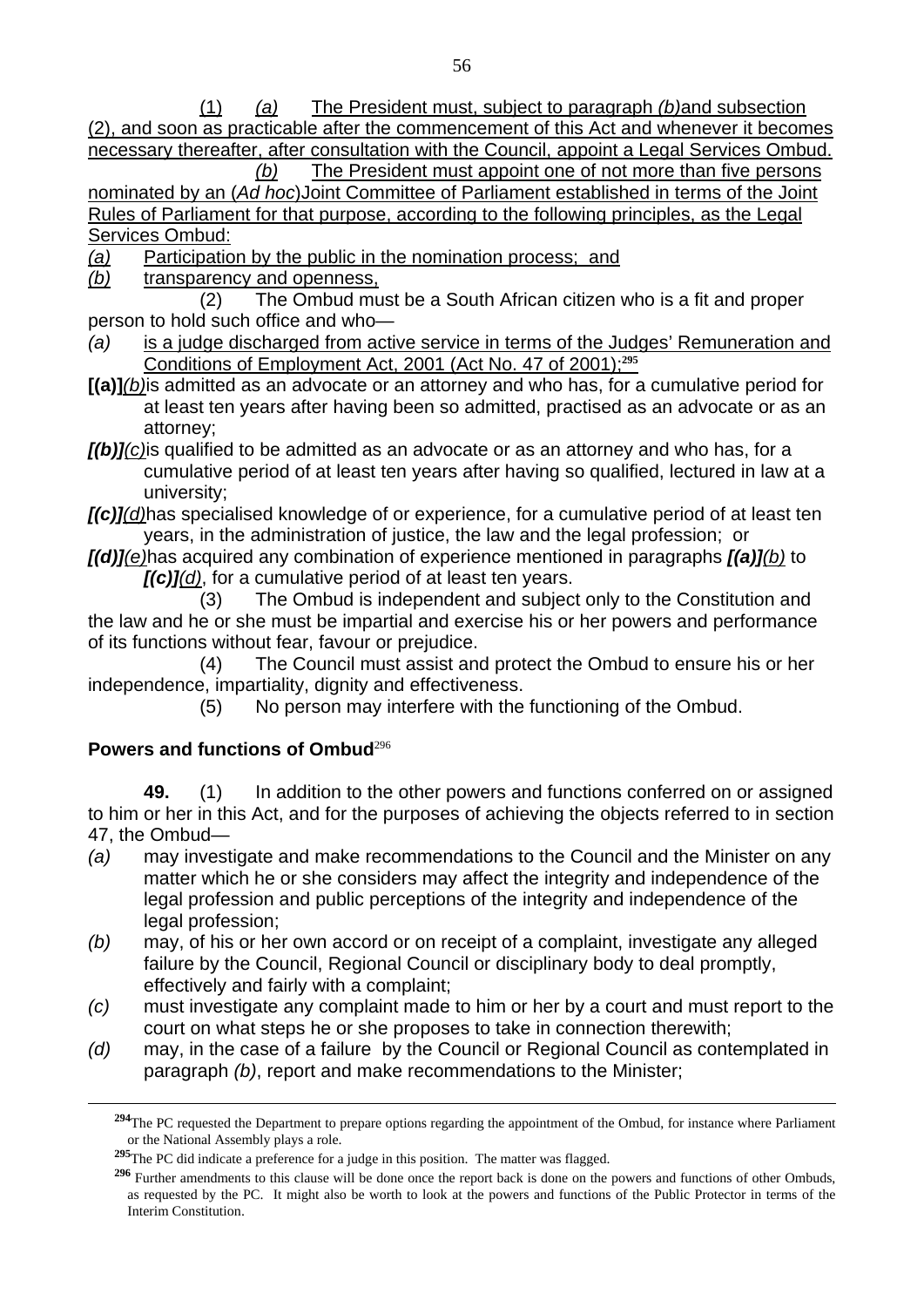- *(e)* must, in the case of a failure by a disciplinary body, report and make recommendations to the Council and require the Council to report to him or her regarding what steps it will take in this regard;
- *(f)* may review a decision of the Board in respect of a rejection, in whole or in part, of a claim arising out of the theft of trust money;**<sup>297</sup>**
- *(g)* may make recommendations to the Council and the Minister as to steps that ought to be taken to promote high standards of integrity in the legal profession; or
- *(h)* may, at any time prior to, during or after an investigation, if he or she is of the opinion that the facts disclose the commission of an offence by any legal practitioner, candidate legal practitioner or juristic entity, bring the matter to the notice of the National Prosecuting Authority.

# **ALTERNATIVE TO SUBLCAUSE (1):**<sup>298</sup>

(1) *(a)* In addition to the other powers and functions conferred on or assigned to him or her in this Act, and for the purposes of achieving the objects referred to in section 47, the Ombud is competent to investigate, on his or her own initiative or on receipt of a complaint, any alleged -

- (i) maladministration in the application / implementation of this Act;
- (ii) abuse or unjustifiable exercise of power or unfair or other improper conduct or undue delay in performing a function in terms of this Act;

(iii) act or omission which results in unlawful or improper prejudice to any person, which the Ombud considers may affect the integrity and independence of the legal profession and public perceptions in respect thereof.

 *(b)* The Ombud may, in carrying out the powers and functions contemplated in paragraph *(a)*, in his or her sole discretion, endeavour to resolve any dispute or rectify any act or omission by –

(i) mediation, conciliation or negotiation;

 $\overline{a}$ 

- (ii) advising, where necessary, any person regarding appropriate remedies; or
- (iii) any other means that may be expedient in the circumstances.

 *(c)* At any time prior to, during, or after an investigation referred to in paragraph (a), the Ombud may if he or she–

- (i) is of the opinion that the facts disclose the commission of an offence by any person, bring the matter to the notice of the relevant authority charged with prosecutions: or
- (ii) deems it advisable, refer any matter which has a bearing on an investigation to the appropriate body or authority affected by it or make an appropriate recommendation regarding the redress of the prejudice in question or make any other appropriate recommendation that the Ombud deems expedient to the affected body or authority; or
- (iii) is of the opinion that there is substance in any complaint made and that the prejudice to the complainant or any other person adversely affected by the act or omission in question is substantial and has the potential of affecting the integrity and independence of the legal profession and public perceptions in respect thereof, do anything necessary to enable proceedings to be taken to a competent court for the necessary relief or direct or assist in directing a complainant to an appropriate forum.

(2) For the purposes of an investigation the Ombud may—

*(a)* summon any person who may be able to furnish any information on the subject of the investigation or who has in his or her possession or under his or her control any book, document or other object relating to the investigation, to appear before the

**<sup>297</sup>**The LSSA argues that the Ombud should not have the right to review the rejection of a claim by the AFF. **<sup>298</sup>** On 30 July the PC indicated that while it had no specific objection to the proposed new provisions which give effect to a watchdog type Ombud, similar to the Public Protector, it would like to think about this aspect further.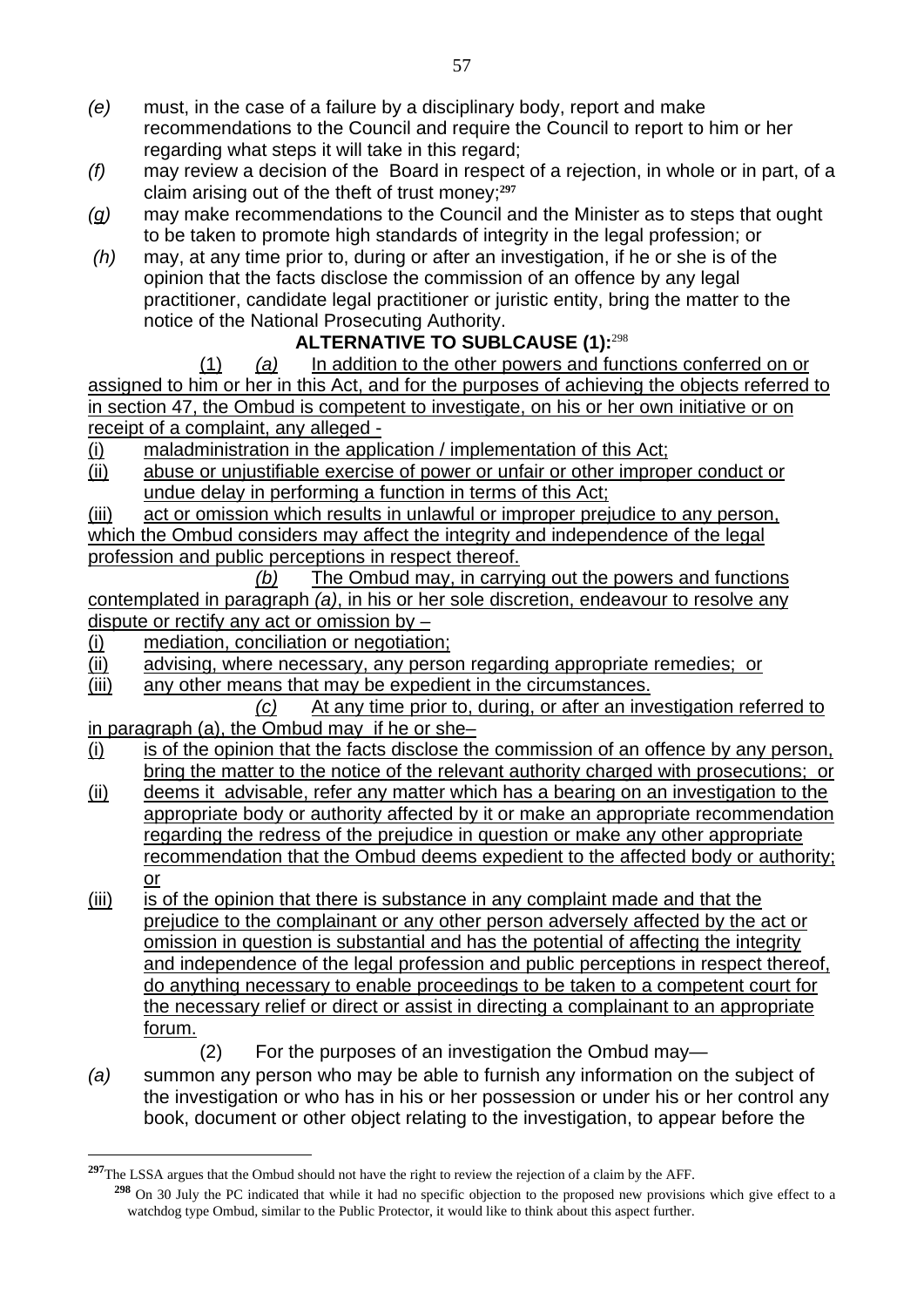Ombud at a time and place specified in the summons, to be questioned or to produce that book, document or other object; and

- *(b)* designate a person to question that person, under oath or affirmation administered by the Ombud, and examine or retain for further examination or for safe custody the book, document or other object in question.
	- (3) A summons referred to in subsection (2) must—
- *(a)* be in the form determined in the rules;
- *(b)* contain particulars of the matter in connection with which the person concerned is required to appear before the Ombud;
- *(c)* be signed by the Ombud or a person authorised by him or her; and
- *(d)* be served as determined in the rules.

(4) *(a)* The law regarding privilege as applicable to a witness summoned to give evidence in a criminal case in a magistrates' court applies in relation to the questioning of a person in terms of subsection (2), and that person is not entitled to refuse to answer any question on the ground that the answer might expose him or her to a criminal charge.

*(b)* No evidence regarding any questions and answers referred to in paragraph *(a)* are admissible in any criminal proceedings, except in criminal proceedings where the person concerned stands trial on a charge contemplated in section 319(3) of the Criminal Procedure Act, 1955 (Act No. 56 of 1955).

- (5) A person appearing before the Ombud by virtue of subsection (2)—
- *(a)* may be assisted at his or her examination by a legal representative; and
- *(b)* is entitled to any witness fees as he or she would be entitled if he or she were a witness for the State in criminal proceedings in a magistrates' court.
	- (6) Any person who has been summoned to appear before the Ombud
- and who—
- *(a)* without sufficient cause fails to appear at the time and place specified in the summons or to remain in attendance until he or she is excused by the Ombud from further attendance;
- *(b)* at his or her appearance before the Ombud—
	- (i) fails to produce a book, document or other object in his or her possession or under his or her control which he or she has been summoned to produce; or
	- (ii) refuses to take an oath or to make an affirmation after he or she has been asked by the Ombud to do so; and
- *(c)* having taken an oath or having made an affirmation—
	- (i) fails to answer fully and to the best of his or her ability any question lawfully put to him or her; or
	- (ii) gives false evidence knowing that evidence to be false or not knowing or not believing it to be true,

is guilty of an offence and is liable on conviction to a fine or to imprisonment for a period not exceeding one year.

 (7) *(a)* The Ombud may, subject to paragraph *(b)*, in the manner he or she deems fit, make known to any person or body any report or finding, point of view or recommendation in respect of a matter investigated by him or her.

 *(b)* The report or finding, point of view or recommendation in respect of an investigation by the Omud must, when he or she deems it fit but as soon as possible, be made available to the complainant and to any person or body implicated thereby.

 *(c)* Any report or finding, point of view or recommendation in respect of an investigation by the Ombud must be open to the public, unless the Ombud is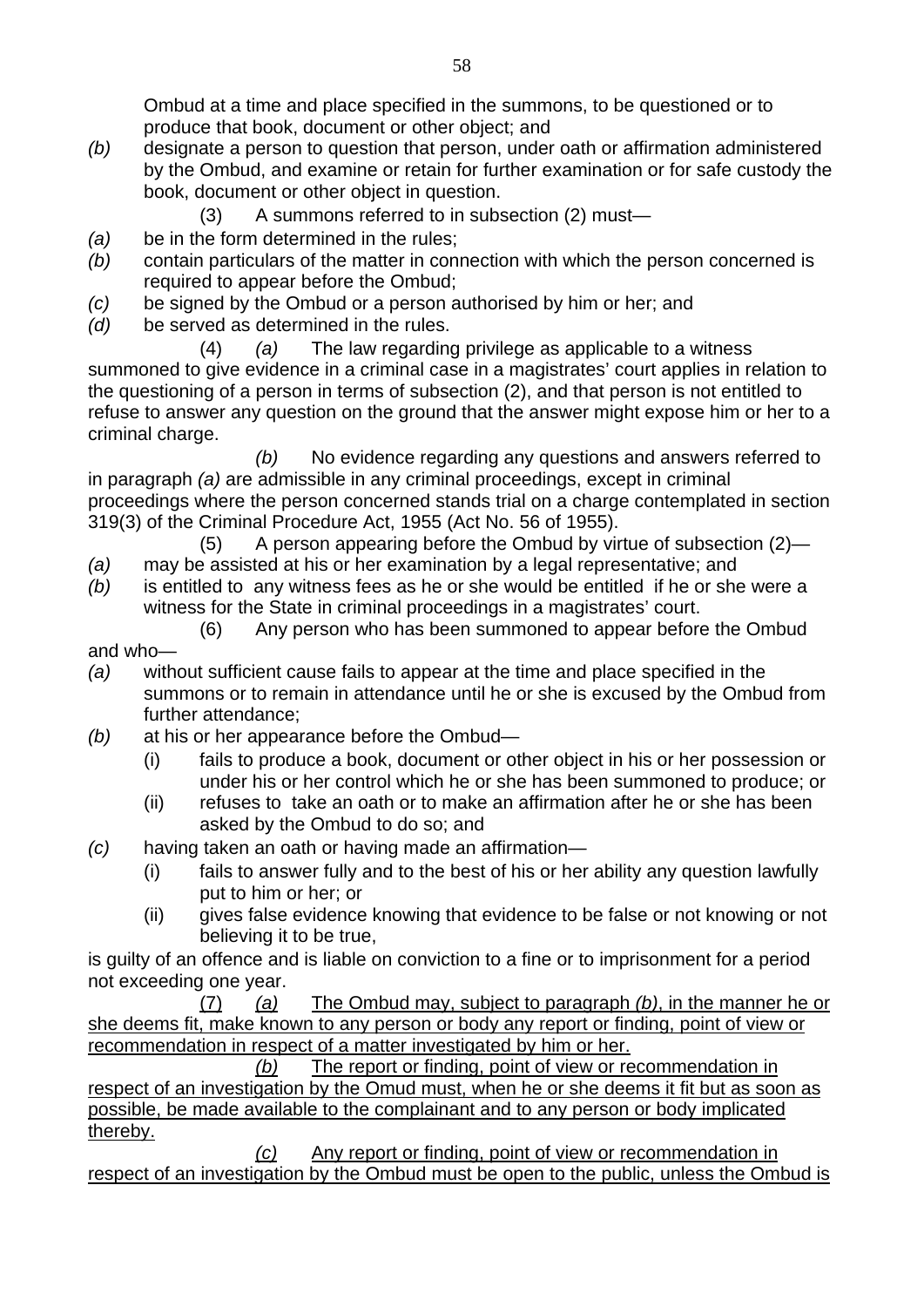of the opinion that exceptional circumstances require that the report, finding, point of view or recommendation be kept confidential.

#### **Remuneration and other terms and conditions of employment of Ombud**

**50.** (1) The President, subject to subsections (2) and (3), determines the remuneration, allowances and other terms and conditions of service and service benefits of the Ombud, after consultation with the Minister and the Minister of Finance.

(2) The remuneration of the Ombud may not be less more than the annual salary, allowances and benefits of a judge of **[a]** the**299** High Court, as determined by the President, from time to time, under section 2(1)*(a)* of the Judges' Remuneration and Conditions of Employment Act, 2001 (Act No. 47 of 2001).**<sup>300</sup>**

(3) The remuneration and other terms and conditions of service and service benefits referred to in subsection (1) may not be reduced nor adversely altered during his or her term of office.

(4) The Ombud holds office for **[the]** a period **[determined by the President at the time of appointment] of seven years<sup>301</sup> but may serve for one further** term of seven years.

#### ALTERNATIVE TO SUBCLAUSE (4)302

#### (4) The Ombud holds office for a non-renewable period of seven years.

**51.** (1) *(a)* The President may remove the Ombud from office on account

of— (i) misconduct; or

(ii) permanent inability to perform the functions of his or her office efficiently.

*(b)* The President must suspend the Ombud from office after the commencement of any proceedings instituted against the Ombud for misconduct.

*(c)* If the Ombud is suspended from office, he or she may not exercise or perform any powers or functions or receive any remuneration or allowances in terms of this Act.

(2) If the office of Ombud becomes vacant, the President must, subject to this Chapter, appoint another person to that office.

(3) Whenever the Ombud is for any reason unable to exercise or perform his or her powers or functions, or when the appointment of a person to the office of Ombud is pending, the President may, subject to this Chapter, appoint a person as acting Ombud to exercise the powers and perform the powers and functions of the Ombud.

(4) The President must determine the remuneration, allowances and other terms and conditions of service and service benefits of the acting Legal Services Ombud, after consultation with the Minister and the Minister of Finance.

### **Staff, finances and accountability of Office of Ombud**

**<sup>299</sup>**See proposed new definition of High Court.

**<sup>300</sup>** On 30 July the PC requested the wording of subclause (2) to be tightened up because of current ambiguities, for instance what does "salary" entail. The proposed amendments indicate that the Ombud is entitled to the annual salary, allowances and benefits payable to a High Court judge, as contemplated in section 2(1)(a) of the Judges' Remuneration and Conditions of Employment Act, 2001, and no more.

**<sup>301</sup>**The PC suggested a specific period. The Constitution provides that the Public Protector holds office for a single term of 7 years. For the PC's consideration.

**<sup>302</sup>** For the PC's consideration as discussed on 13 Aug.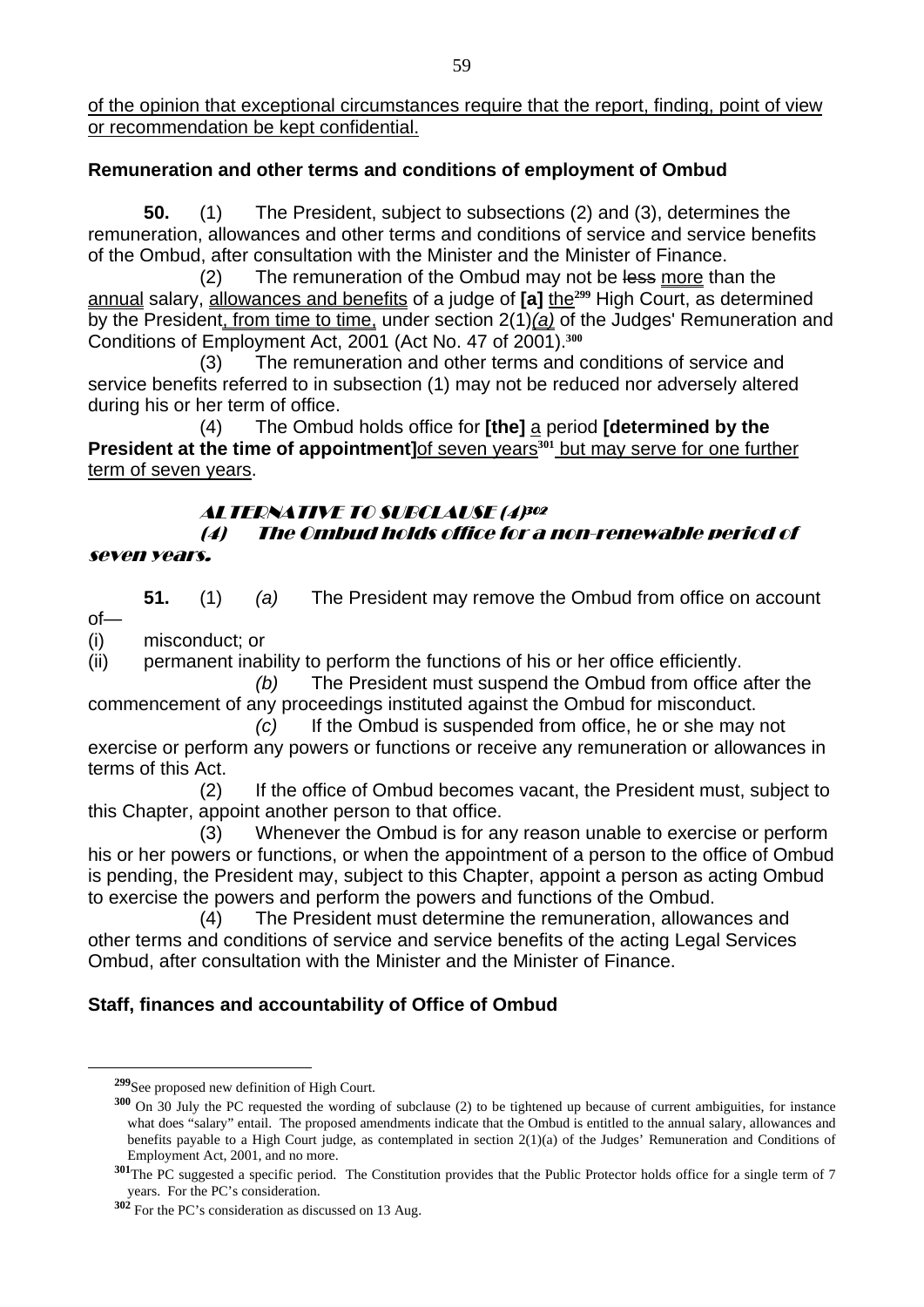- **52.** (1) In order to perform its functions the Ombud must—
- *(a)* employ a director as the administrative head of the Office of the Ombud;
- *(b)* employ such administrative staff as may be necessary; and
- *(c)* enter into contracts with service providers and accept liability for the expenses incurred as a result of such services being rendered.

 (2) The Ombud must appoint a director for **[a determined term]** an agreed term not exceeding five years which may be renewed for one additional term not exceeding five years**303** and on the conditions as the Minister, in consultation with the Minister of Finance, may determine.

**[(3) The Ombud may re-appoint the director at the end of the term.]** 

 (4) The Director, as the administrative head and chief executive officer of the Office of the Ombud, is responsible for the general administration of the Office, and must—

- *(a)* manage and direct the activities of the Office of the Ombud, subject to the direction of the Ombud;
- *(b)* appoint and supervise the administrative staff of the Office of the Ombud; and
- *(c)* provide quarterly management reports to the Director-General.

 (5) *(a)* The Minister must, after consultation with the Minister of Finance, determine the Director's remuneration, allowances, benefits and other terms and conditions of employment.

 *(b)* The Minister must, after consultation with the Minister of Finance, determine the staff establishment of the Office, the remuneration, allowances, benefits, and other terms and conditions of appointment of **[each]** the members of staff.**<sup>304</sup>**

 (6) Expenditure in connection with the administration and functioning of the Office of the Legal Services Ombud must be defrayed from money appropriated by Parliament for this purpose.

(7) Monies appropriated by Parliament for this purpose—

- *(a)* constitute earmarked funds on the departmental vote; and
- *(b)* may not be used by the Department for any other purpose unless the Ombud has been consulted and the National Treasury approves.
- (8) Subject to the Public Finance Management Act, 1999 (Act No. 1 of 1999), the Director-General: Justice and Constitutional Development—
- *(a)* is charged with the responsibility of accounting for money received or paid out for or on account of the administration and functioning of the Office of the Ombud in accordance with National Treasury regulations; and
- *(b)* must cause the necessary accounting and other related records to be kept, which must be audited by the Auditor-General.

 (9) The financial year of the Office is the period of 1 April in any year to 31 March in the following year, except that the first financial year of the Office of the Ombud begins on the date on which this Chapter comes into operation, as contemplated subsection (14), and ends on 31 March of the following year.

 (10) The Office of the Ombud may invest or deposit money that is not immediately required for contingencies or current expenditure—

- *(a)* in a call account or short-term fixed deposit with any registered bank or financial institution in the Republic; or
- *(b)* in an investment account with the Corporation for Public Deposits established by section 2 of the Corporation for Public Deposits Act, 1984 (Act No. 46 of 1984).

**<sup>303</sup>**The PC requested more specific terms in this regard.

**<sup>304</sup>**The PC suggested that the staff structure/establishment of the Office must be included, to be determined by the Minister.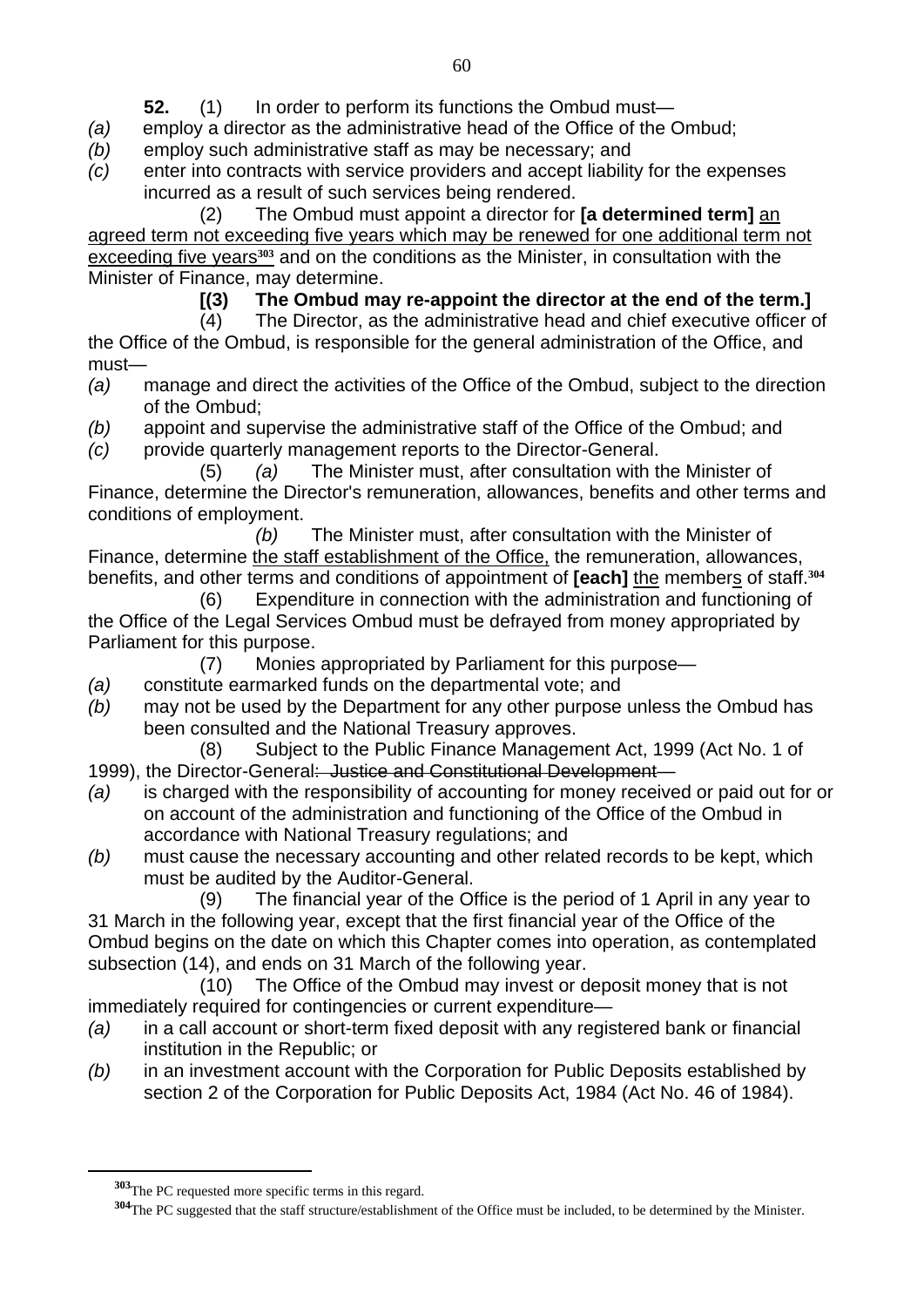(11) Within six months after the end of each financial year, the Director must prepare financial statements in accordance with established accounting practice, principles and procedures, comprising—

- *(a)* a statement, with suitable and sufficient particulars, reflecting the income and expenditure of the Office of the Ombud during the preceding financial year; and
- *(b)* a balance sheet showing the state of its assets, liabilities and financial position as at the end of that financial year.

 (12) The Auditor-General must audit the financial statements of the Office each year.

 (13) The Office of the Ombud may, after consultation with the Minister and the Minister of Finance—

- *(a)* acquire and alienate movable and immovable property; and
- *(b)* hire and let movable and immovable property.

 (14) *(a)* The Office of the Ombud must commence with its functions as from a date fixed by the Minister by notice in the *Gazette*.

 *(b)* Before the date so fixed, the necessary arrangements must be made for the Office of the Ombud to be accommodated, equipped and staffed in order to perform its functions properly.**<sup>305</sup>**

## **Annual report**

**53.** (1) The Office of the Ombud must prepare and submit to the Minister**306** an annual report as determined in the rules within six months after the end of the financial year of the Office of the Ombud.

 (2) The annual report referred to in subsection (1) must include the following documents:

- *(a)* The audited financial statements prepared in terms of this Act;
- *(b)* the report of the Auditor-General prepared in terms of this Act;
- *(c)* a report of the activities undertaken in terms of the functions of the Ombud set out in this Chapter; and
- *(d)* a statement of the progress made during the preceding year towards achieving the objects of this Chapter.

 (3) The Minister must table in Parliament each annual report submitted in terms of this Chapter.

#### **CHAPTER 6 [ATTORNEYS] LEGAL PRACTITIONERS' FIDELITY FUND**  *Part 1 Establishment of Fund and founding provisions*

### **Continued existence of Attorneys Fidelity Fund**

**54.** (1) Despite the provisions of section 118, the Attorneys Fidelity Fund established by section 25 of the Attorneys Act continues to exist as a juristic person under the name **[Attorneys]**Legal Practitioners' Fidelity Fund.

(2) The Fund acts through the Board.

## **Revenue of Fund**

**<sup>305</sup>**The PC requested the Department to look at the corresponding provisions in the SAJEI Act. The relevant provisions in clause 52 are borrowed from the SAJEI Act: See sections 13 and 19 of the SAJEI Act.

**<sup>306</sup>** Ms Smuts suggested that the Ombud should submit his or her report directly to the Parliament (the NA) rather than via the Minister in order to enhance the independence of the Ombud. The PC flagged the issue.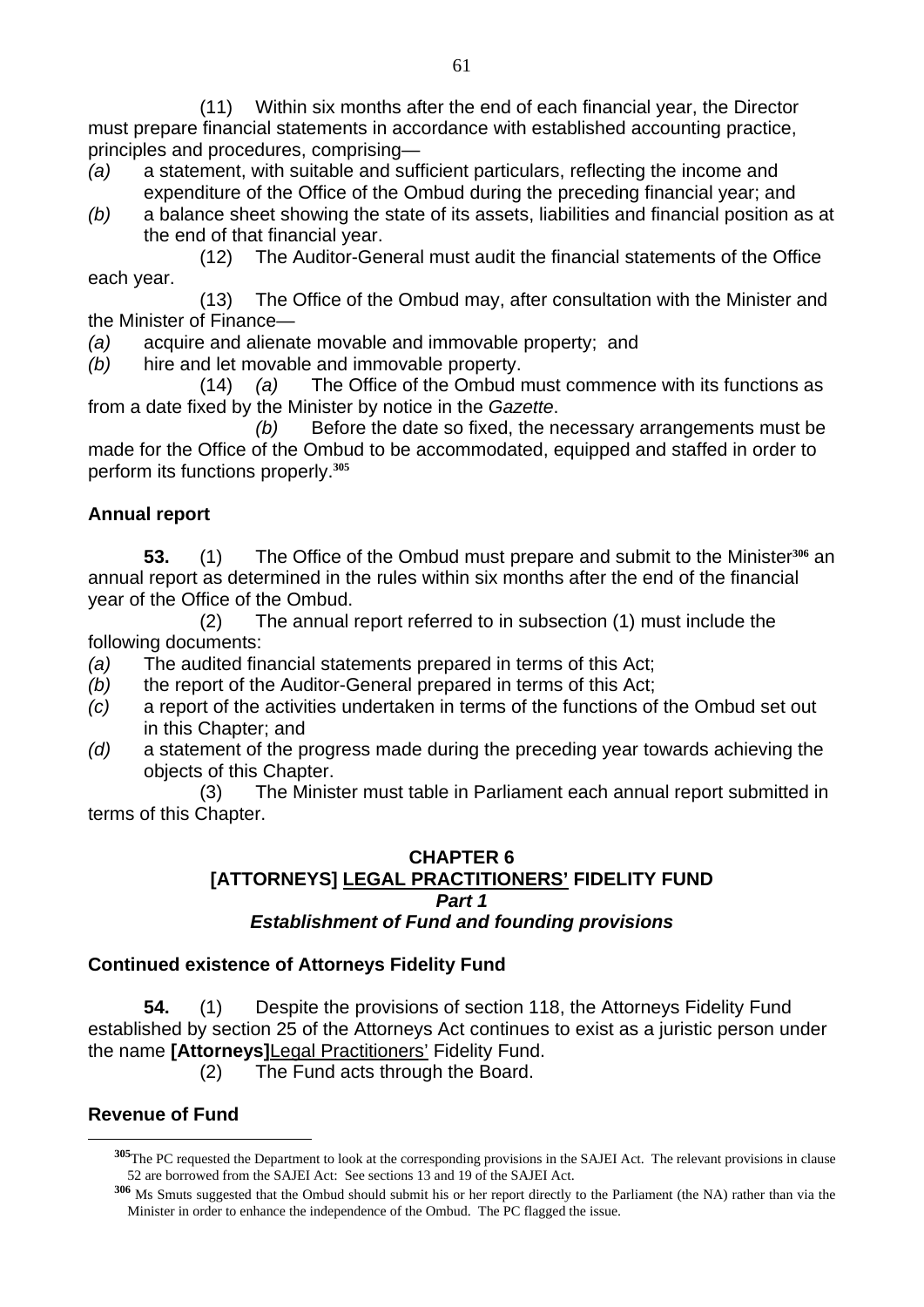- **55.** The Fund consists of —
- *(a)* each amount which, immediately prior to the date referred to in section 119(4), is or was payable to or held on account of the Fund, and which is paid on or after such date of commencement;
- *(b)* annual contributions paid by applicants for the issue of Fidelity Fund certificates and any interest on, or penalties in respect of, overdue contributions;
- *(c)* interest paid to the Fund in terms of this Act;
- *(d)* income obtained from investments of the Fund;
- *(e)* money recovered by or on behalf of the Fund in terms of this Act;
- *(f)* money received by or on behalf of the Fund from any insurer;
- *(g)* any other money lawfully paid into the Fund; and
- *(h)* any other money accruing to the Fund from any other source.

## **Liability of Fund**

**56.** (1) The Fund is liable to reimburse persons who suffer pecuniary loss, not exceeding the amount determined by the Minister from time to time by notice in the Gazette,<sup>307</sup> as a result of theft of any money or other property given in trust to a trust account practice in the course of the practice of the attorney or advocate referred to in section 34(2)*(b)* as such, if the theft is committed—

- *(a)* by an attorney or advocate in that practice, or any person employed by that practice or supervised by that attorney or advocate;
- $(b)$  by an attorney,  $\frac{advocate^{308}}{200}$  or person acting as executor or administrator in the estate of a deceased person; or
- *(c)* by an attorney, advocate**309** or person employed by that attorney or that advocate, who is a trustee in an insolvent estate or in any other similar capacity,**<sup>310</sup>**

excluding a curator to a financial institution in terms of the Banks Act, 1990 (Act No. 94 of 1990) or a liquidator of a mutual bank in terms of the Mutual Banks Act, 1993 (Act No. 124 of 1993).

## **Limitation of liability of Fund**

**57.** (1) The Fund is not liable in respect of any loss suffered—

- *(a)* by a family member or a member of the household of the attorney or advocate referred to in section 34(2)(b)<sup>[found</sup> guilty of] who committed<sup>311</sup> the theft;
- *(b)* by any partner or co-director in the trust account practice in which the theft occurs;
- *(c)* as a result of theft committed by an attorney or advocate whose fidelity has been otherwise guaranteed by a person, either in general or in respect of a particular transaction, to the extent to which it is covered by the guarantee;
- *(d)* by any person as a result of any theft committed after the victim of the theft received notice in writing from the Council or the Board warning against the use or continued use of the legal services of the trust account practice concerned or the giving of any

**<sup>309</sup>**This insertion is dependent on the PC's decision in respect of clause 34(2)(b).

**<sup>307</sup>**The PC requested that the provisions of the RAF Act be looked at. The PC did not make any final decision on this aspect.

**<sup>308</sup>**This insertion is dependent on the PC's decision in respect of clause 34(2)(b). On 31 July the PC agreed that advocates who take briefs directly from the public and who have Fidelity Fund certificates should only render legal services that are traditionally rendered by advocates and should not render legal services which are traditionally the preserve of attorneys.

**<sup>310</sup>**See footnote in respect of clause 34(2)(b).

**<sup>311</sup>**As suggested by the AFF and LSSA in respect of clause 57(1)(a). The word "committed" is used in the corresponding section 47 of the Attorneys Act, 1979.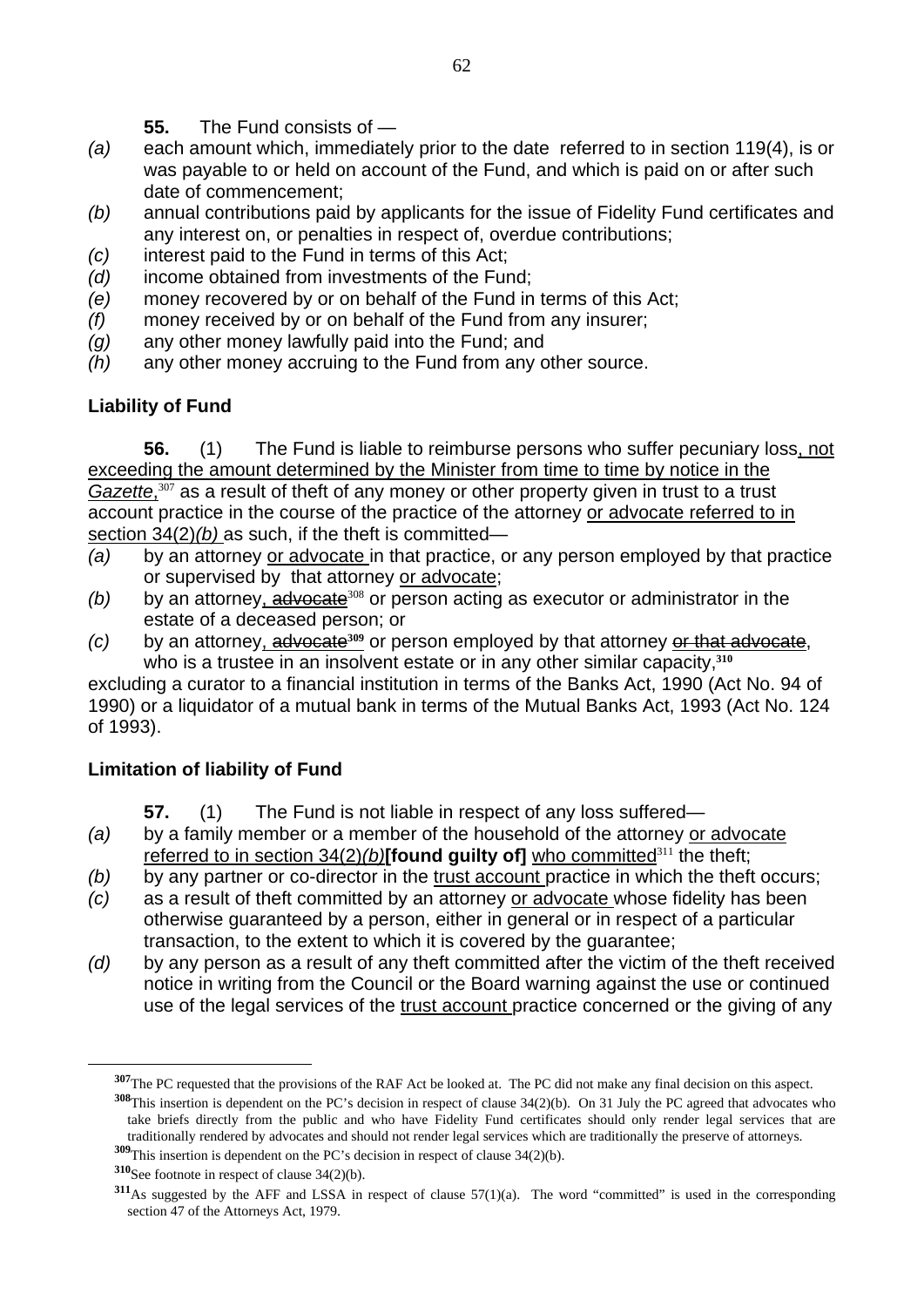money or property in trust to that trust account practice and the person in question has failed to take reasonable steps after being so warned; or

*(e)* by any person as a result of theft of money which an attorney or advocate referred to in section 34(2)*(b)***312**has been instructed to invest on behalf of **[the]** such person **[contemplated in paragraph** *(d)***]**. **313**

(2) A claim for reimbursement as provided for in section 56 is limited—

- *(a)* in the case of money given in trust to a trust account practice, to the amount actually handed over, without interest, unless interest has been earned and given in trust to the practice, or unless the Board, in its discretion, decides to pay interest; and
- *(b)* in the case of securities or other property, to an amount equal to the average market value of such securities or property at the date when written demand is first made for their delivery, or if there is no average market value, the fair market value of such securities or other property as at that date, without interest.

 (3) Only the balance of any loss suffered by any person after deduction from the loss of the amount or value of all money or other benefits received or receivable by that person from any source other than the Fund, may be recovered from the Fund.

 (4) Subsection (1)*(e)* does not apply to money which an attorney or advocate<sup>314</sup>is authorised to invest where the attorney or advocate<sup>315</sup> acts in his or her capacity as executor, trustee or curator, or in any similar capacity, excluding a curator to a financial institution in terms of the Banks Act, 1990 (Act No. 94 of 1990), or liquidator of a mutual bank in terms of the Mutual Banks Act, 1993 (Act No. 124 of 1993).

 (5) Subject to subsection (6), an attorney or advocate**316**must be regarded as having been instructed to invest money for the purposes of subsection (1)*(e)*, where a person—

*(a)* who entrusts money to the attorney or advocate**317**; or

*(b)* for whom the attorney or advocate**318**holds money,

instructs the attorney or advocate to invest all or some of that money in a specified investment or in an investment of the attorney's or advocate's choice.

 (6) For the purposes of subsection (1)*(e)* an attorney or advocate**319**is regarded as not having been instructed to invest money if he or she is instructed by a person—

- *(a)* to pay the money into a trust account, if that payment is for the purpose of investing the money in that account on a temporary or interim basis only, pending the conclusion or implementation of any particular matter or transaction which is already in existence or about to come into existence at the time that the investment is made and in respect of which investment the attorney or advocate**320**exercises exclusive control as trustee, agent or stakeholder, or in any fiduciary capacity;
- *(b)* to lend money on behalf of that person to give effect to a loan agreement where that person, being the lender—

**<sup>312</sup>**This insertion is dependent on the PC's decision in respect of clause 34(2)(b). As agreed to by the PC on 31 July.

**<sup>313</sup>**As suggested by the AFF and LSSA in respect of clause 57(1)(e). This is the same as section 47(1)(g) of the Attorneys Act, 1979.

**<sup>314</sup>**This insertion is dependent on the PC's decision in respect of clause 34(2)(b). As agreed to by the PC on 31 July.

**<sup>315</sup>**This insertion is dependent on the PC's decision in respect of clause 34(2)(b). As agreed to by the PC on 31 July.

**<sup>316</sup>**This insertion is dependent on the PC's decision in respect of clause 34(2)(b). On 31 July the PC agreed that the reference to advocate in this provision should remain.

**<sup>317</sup>**This insertion is dependent on the PC's decision in respect of clause 34(2)(b).

**<sup>318</sup>**This insertion is dependent on the PC's decision in respect of clause 34(2)(b).

**<sup>319</sup>**This insertion is dependent on the PC's decision in respect of clause 34(2)(b).

**<sup>320</sup>**This insertion is dependent on the PC's decision in respect of clause 34(2)(b).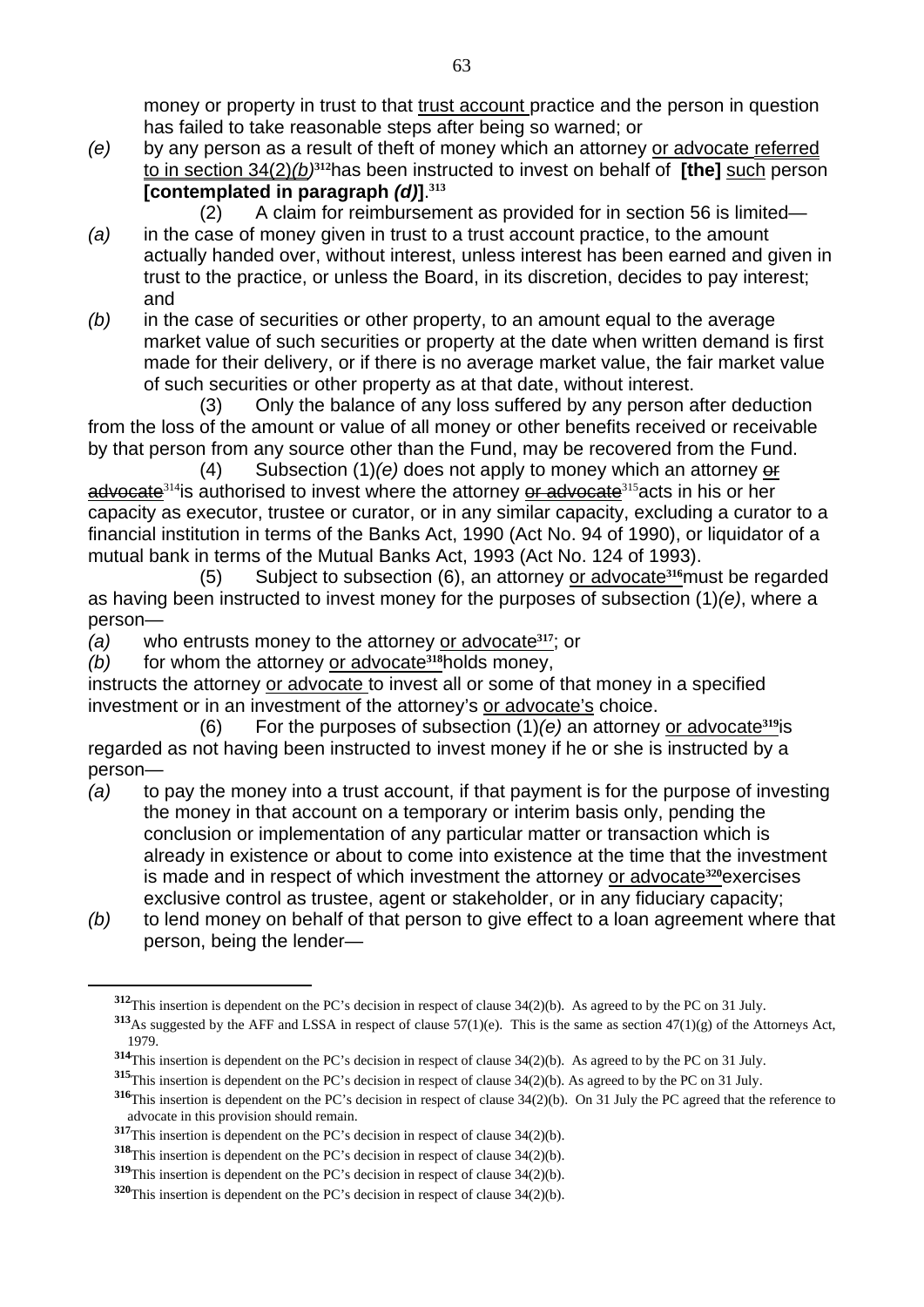- (i) specifies the borrower to whom the money is to be lent;
- (ii) has not been introduced to the borrower by the attorney or advocate**321**for the purpose of making that loan; and
- (iii) is advised by the attorney or advocate**322**in respect of the terms and conditions of the loan agreement; or
- *(c)* to utilise money to give effect to any term of a transaction to which that person is a party, other than a transaction which is a loan or which gives effect to a loan agreement that does not fall within the scope of paragraph *(b)*.

(7)**323** An attorney or advocate who has been instructed to invest money as provided for in subsection (5) must, as soon as practicable after he or she has received that instruction, but prior to the receipt of the money to be invested, notify the person giving the instruction of the provisions of subsection (1)*(e)* in the form and manner determined by the Board in terms of subsection (8).

(8) For the purposes of subsection (7), the Board must issue directives determining the form and manner in which a notice referred to in that subsection must be given, and it may from time to time review and, if necessary, revise such directives.

(9) Any attorney or advocate who contravenes subsection (7) is guilty of an offence and on conviction is liable to a fine or to imprisonment for a period not exceeding two years. **<sup>324</sup>**

(10)(9) For purposes of subsection (1)*(a)*, "family member", in relation to any person, means his or her parent, parent-in-law,**325** sibling, child, including an adopted child or a step-child, or spouse (whether by statutory, customary or religious law), and including a life partner who is a person living with that person as if they were married to each other. **<sup>326</sup>**

## **Purpose and application of Fund**

**58.** (1) Subject to the provisions of this Act, the Fund must be utilised for the following purposes:

- *(a)* Meeting the liability of the Fund referred to in section 56;
- *(b)* paying expenses incurred in operating the Board and the Fund, including the payment of remuneration or allowances and other service benefits to employees;
- *(c)* paying expenses incurred by the Board in investigating and establishing the validity of claims contemplated in section 56;
- *(d)* paying all expenses and legal costs incurred by the Board for the purpose of recovering money from the persons whose wrongful conduct gave rise to the claim;
- *(e)* refunding the costs or any portion thereof incurred by a claimant in establishing a claim or attempting to recover the whole or a portion of the claim from the person whose wrongful conduct gave rise to the claim;
- *(f)* paying legal expenses incurred in defending a claim made against the Fund, or otherwise incurred in relation to the Fund;
- (*g*) paying premiums in respect of contracts of insurance entered into in terms of sections 76 and77;
- *(h)* paying allowances to members of the Board in relation to their services or their reasonable travelling and accommodation expenses incurred in relation to the

**<sup>321</sup>**This insertion is dependent on the PC's decision in respect of clause 34(2)(b). As agreed to by the PC on 31 July. **<sup>322</sup>**This insertion is dependent on the PC's decision in respect of clause 34(2)(b). As agreed to by the PC on 31 July.

**<sup>323</sup>**On 31 July the PC indicated all offences in the Bill should be consolidated in clause 93

**<sup>324</sup>** The PC indicated that all penalty clauses must be consolidated in clause 93.

**<sup>325</sup>** As suggested by the PC on 31 July.

**<sup>326</sup>**As suggested by the AFF and A Landman in respect of clause 57(1)(a).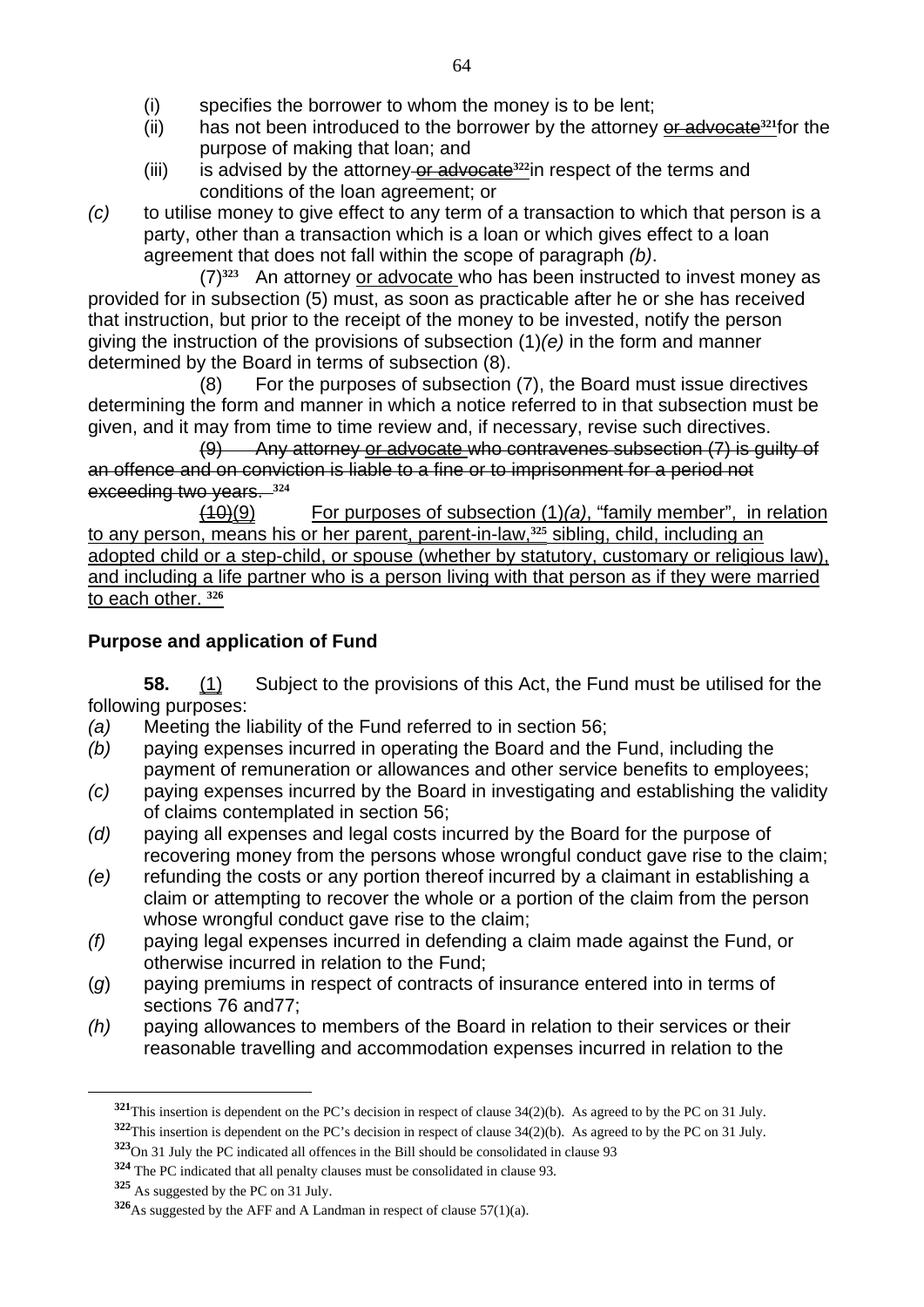affairs of the Board and the Fund to be determined in consultation with the Council;**<sup>327</sup>**

- *(i)* paying fees and expenses to the Council or its structures in respect of any function performed as agents for the Fund;
- *(j)* making an annual appropriation to the Council in terms of section 22(1)*(b)*;
- *(k)* paying costs relating to the detection or prevention of theft of trust money; and
- *(l)* refunding the bank charges or any portion thereof paid by an attorney or an advocate referred to in section 34(2)*(b)*in relation to the keeping of a trust account referred to in section 86(2) and (3);**<sup>328</sup> <sup>329</sup>**
- *(m)(l)* paying interest in relation to section 56;.
- *(n)* paying expenses relating to any function performed in terms of this Act; **[and]**
- *(o)* paying the audit and inspection costs or a portion **[of the costs]** thereof incurred by an attorney or advocate in relation to the obtaining of a Fidelity Fund certificate; **<sup>330</sup>** and
- *(p)* paying bursaries and loans to students, candidate legal practitioners and legal practitioners for the purposes of legal education and research.<sup>331</sup>

#### (2) Subject to the provisions of this Act, the Fund may be utilised for the following purposes:

- *(a)* refunding the bank charges or any portion thereof paid by an attorney or an advocate referred to in section 34(2)*(b)*in relation to the keeping of a trust account referred to in section 86(2) and (3);
- *(b)* paying expenses relating to any function performed in terms of this Act; **[and]**
- *(c)* paying the audit and inspection costs or a portion **[of the costs]** thereof incurred by an attorney or advocate in relation to the obtaining of a Fidelity Fund certificate; **<sup>332</sup>** and
- *(d)* paying bursaries and loans to students, candidate legal practitioners and legal practitioners for the purposes of legal education and research.**<sup>333</sup>**

# **[Attorneys] Legal Practitioners' Fidelity Fund Account**

 **59.** (1) Money of the Fund must be deposited into a banking account held by the Fund at an institution registered as a bank, to the credit of an account to be known as the **[Attorneys]**Legal Practitioners' Fidelity Fund Account.

(2) The Board may invest money which is deposited in terms of subsection (1) and which is not immediately required for the purposes mentioned in this Act.

## **Financial year of Fund**

**60.** The financial year of the Fund is determined by the Board.

## **Fund exempt from certain tax and insurance laws**

**<sup>327</sup>**As suggested by Mr Jeffery.

**<sup>328</sup>**As suggested by the AFF in respect of clause 58(l).

**<sup>329</sup>** On 31 July the PC suggested that this clause must be split into "must" and "may", that is things that the Fund must be used for and things that the Fund may be used for.

**<sup>330</sup>**As suggested by the AFF in respect of clause 58(o).

**<sup>331</sup>**See clause 6(1)(p): Proposal of AFF.

**<sup>332</sup>**As suggested by the AFF in respect of clause 58(o).

**<sup>333</sup>** As requested by the PC on 31 July: "must" and "may".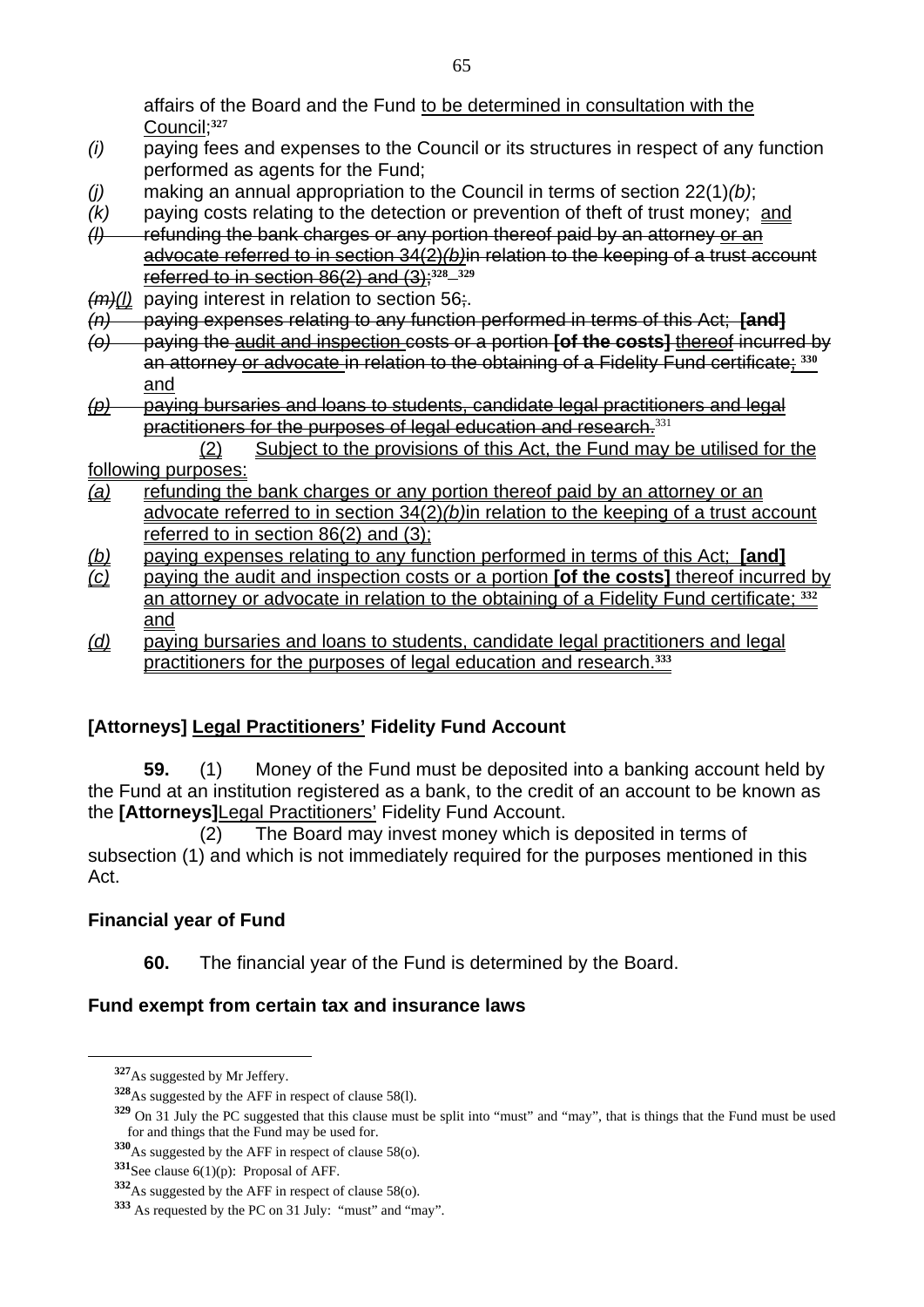**61.** (1) The revenue of the Fund is exempt from the provisions of any law relating to the payment of income tax or any other tax or levy by the State.

(2) Any provision of any law relating to insurance (other than a law relating to the compulsory insurance of employees) or the provision of security in connection therewith, does not apply to the Fund.

#### *Part 2 Operation of Fund*

#### **Establishment of Board**

**62.** (1) **[An Attorneys]** A Legal Practitioners' Fidelity Fund Board is hereby established to manage and administer the Fund.

(2) The Fund must be held in trust by the Board for the purposes mentioned in this Act.

### **Composition of Board**

- **63.** (1) The Board consists of the following persons:
- *(a)* Five legal practitioners **[nominated]**, one of whom must be an advocated referred to in section 34(2)(b),<sup>334</sup> elected in accordance with a procedure determined by the Council in consultation with the Board;**<sup>335</sup>**
- *(b)* two persons, **[nominated]** designated<sup>336</sup> by the Council, who, by virtue of their qualifications, expertise and experience in the field of finance, and whose names are **[designated]** submitted by the Independent Regulatory Board of Auditors or its successor; and<sup>337</sup>
- *(c)* two fit and proper persons **[nominated]** designated by the Minister.**<sup>338</sup>**
	- (2) In making the nominations referred to in subsection (1), the Council
- and the Minister must have due regard to—
- *(a)* the objects of the Board;
- *(b)* achieving representivity in regard to—
	- (i) race;
	- (ii) gender; and
	- (iii) disability; and
- *(c)* ensuring adequate regional representation.

### **ALTERNATIVE OPTION**

#### (2) The need for the Board to reflect broadly –

- *(a)* the racial and gender composition of South Africa;
- *(b)* representation of persons with disabilities; and
- *(c)* regional representation,

 $\overline{a}$ 

must, as far as is practicable,**339** be considered when the Board is

established/constituted/when names of persons eligible are submitted as contemplated in subsection (1).<sup>340</sup>

**<sup>334</sup>** On 31 July the PC indicated that one of the 5 legal practitioners must be an advocate.

**<sup>335</sup>**As suggested by the AFF in respect of clause 63(1). The question arises whether the procedure should not be prescribed by the Minister as is the case in clause 7 dealing with the composition of the Council. For the PC's guidance. It was suggested that the five legal practitioners must not be members of the Council. This is, however, dealt with in clause 65(2).

**<sup>336</sup>**See clause 7 which also uses "designate" rather than "nominate".

**<sup>337</sup>** Mr Daya suggested on 31 July, that the body of accountants should designate one of the two members and the body of auditors should designate the other, to which the PC agreed.

**<sup>338</sup>**The PC flagged this paragraph at the request of Mr Swart to compare it with the outcome of the corresponding provision in respect of the Council.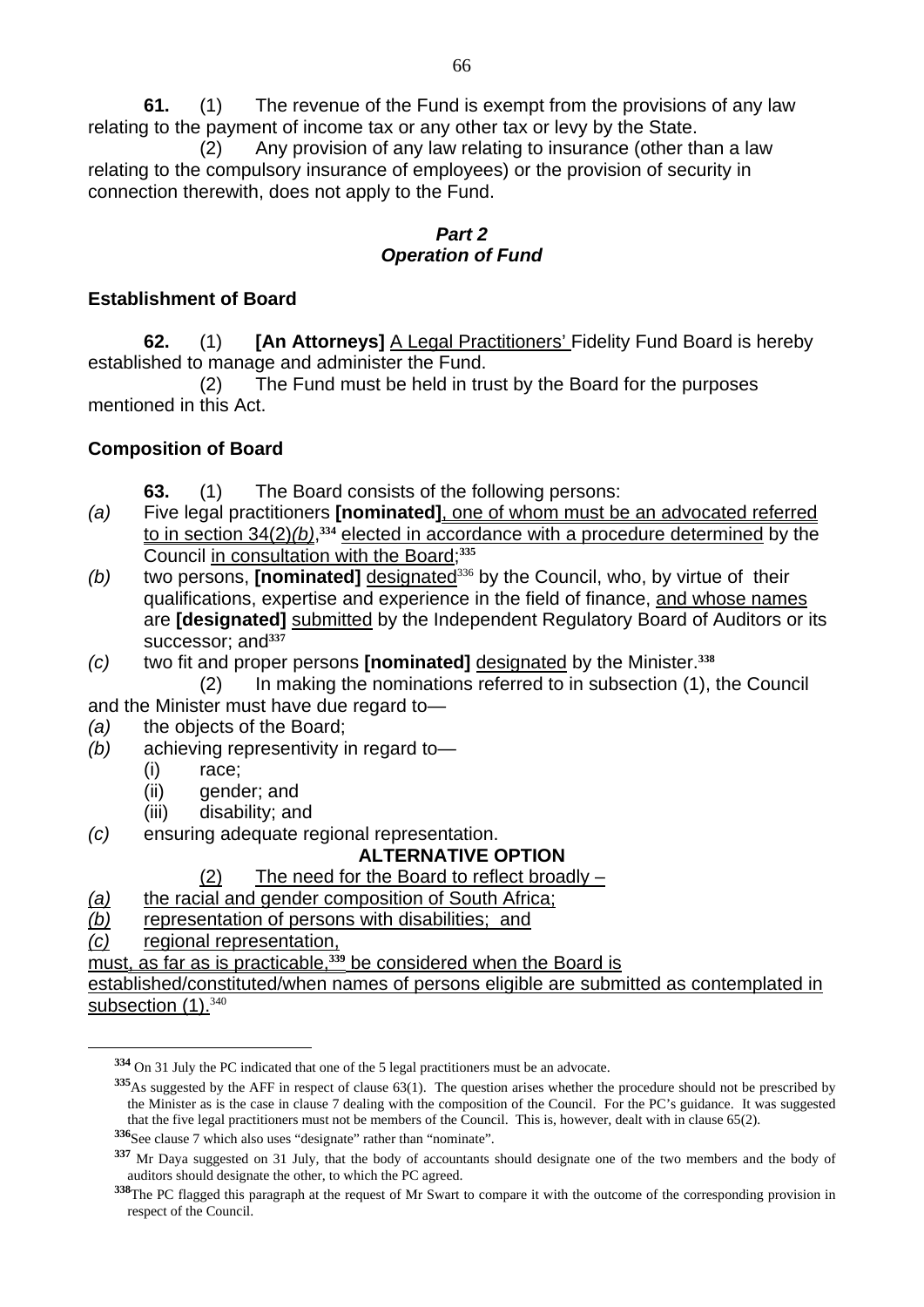### **Powers and functions of Board**

**64.** (1) In addition to the powers conferred upon it in this Act, and in the furtherance of the purpose of the Fund, the Board may—

- *(a)* invest any moneys which are not required for immediate use in government and other securities as may be prescribed by regulation, as provided for in section 72(3);
- *(b)* insure itself against risk;
- *(c)* conclude agreements;
- *(d)* institute or defend legal proceedings;
- *(e)* as determined in the rules, inspect or cause to be inspected the accounts of any attorney or advocate referred to in section 34(2)*(b)*; **<sup>341</sup>**
- *(f)* make rules relating to—
	- (i) contributions to the Fund and the issuing and costs of Fidelity Fund certificates;
	- (ii) the procedure for the appointment of the executive officer and other employees; and
	- (iii) any other matter concerning the Fund;
- *(g)* make an arrangement with any bank for the keeping of trust accounts opened in terms of section 86(2) and for the investment of money in separate trust savings or other interest bearing accounts opened in terms of section 86(3) and (4) to provide for one or more of the following:
	- (i) The payment of interest to the Fund on the whole or any part of the money deposited in terms of section 86(2) and the money invested in terms of section 86(3) and (4), as contemplated in section 86(5);**<sup>342</sup>**
	- (ii) the manner in which the Fund is informed of amounts held in the accounts opened in terms of section 86(2), (3) and (4);
	- (iii) the auditing of interest calculations and account balances in the accounts opened in terms of section 86(2), (3) and (4) in the bank accounts; and
	- (iv) any other relevant matter;
- *(h)* consider claims against the Fund;
- *(i)* through any person authorised thereto in writing by the chairperson of the Board, institute a prosecution for the misappropriation or theft of property or trust money, and the provisions of the laws relating to private prosecutions apply to such prosecution as if the Board is a public body:
- *(j)* delegate to any of its employees the duty, subject to conditions that may be imposed by the Board, to consider any claims against the Fund; and
- *(k)* generally take any other steps and perform any other acts as may be necessary for or conducive to the achievement of the objects of the Fund.
	- (2) The Board must appoint an executive officer to—
- *(a)* perform or exercise the powers and functions determined by the Board;
- *(b)* supervise the employees of the Board; and
- *(c)* account for the assets and liabilities of the Board.

**<sup>341</sup>** As requested by the PC on 1 August.

 <sup>(3)</sup> The Board may appoint any other employees as it deems necessary to assist the executive officer.

**<sup>339</sup>** In line with the discussion of the PC on 1 August.

**<sup>340</sup>**The PC requested the Department to reconsider this provision and all other similar provisions in the Bill to ensure uniformity and to address concerns raised that the current subclause (2) might give rise to unnecessary obstacles in constituting the Council and also give rise to unnecessary legal challenges. It is modelled along the lines of section 174(2) of the Constitution.

**<sup>342342</sup>** Adapted in line with the comments of the LSSA in respect of clause 86(5)(b), read with clause64(1)(g)(i).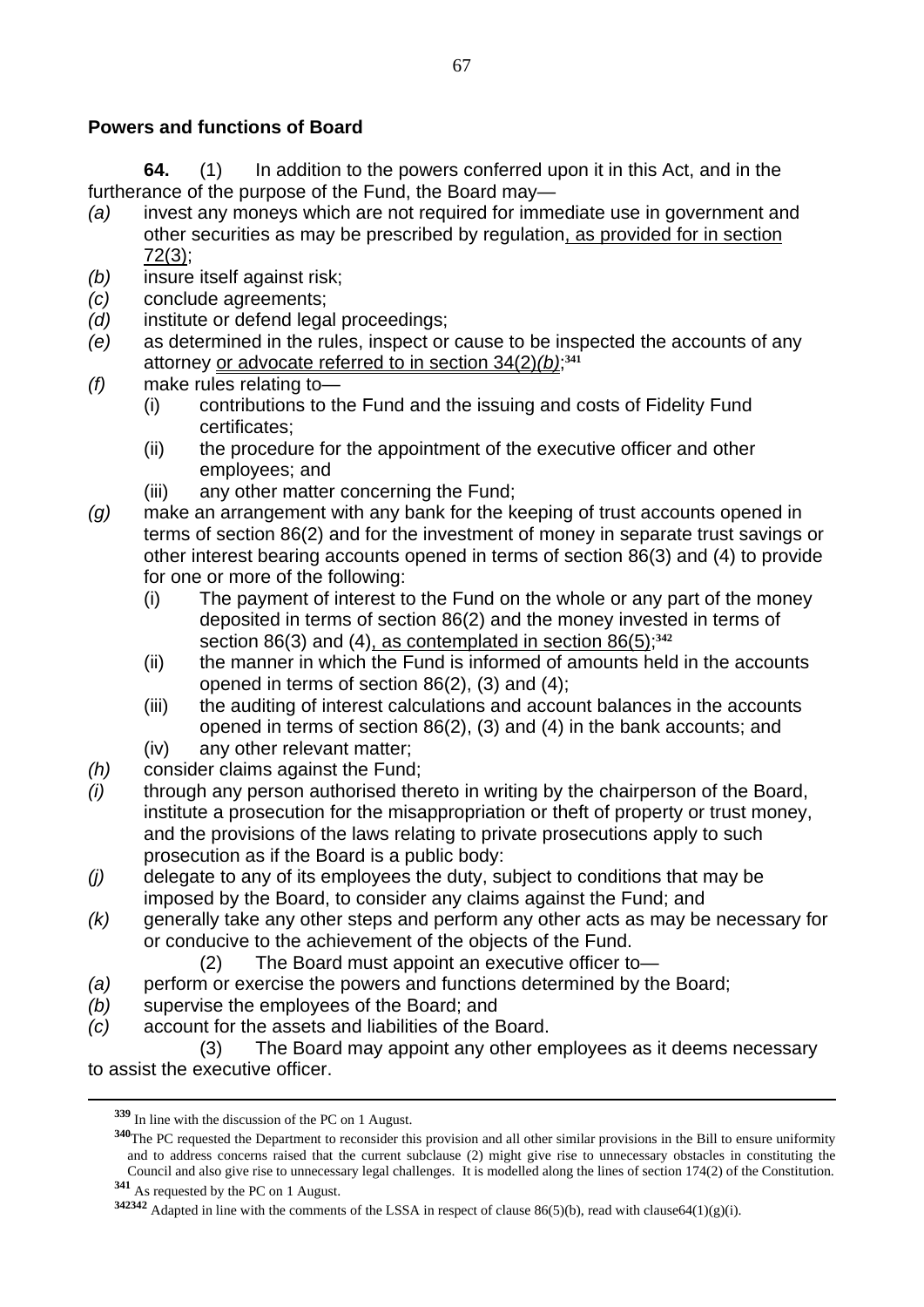(4) The procedure for the appointment of the executive officer and other employees must be determined by the Board.

 (5) The Board must have due regard to representivity with reference to race, gender and disability when appointing the executive officer and other employees. **ALTERNATIVE OPTION** 

(5) The need for the staff of the Board to reflect broadly –

*(a)* the racial and gender composition of South Africa; and

*(b)* representation of persons with disabilities,

Must, as far as is practicable,**343** be considered when the executive officer and other employees are appointed in terms of this section.

 (6) The Board must determine the conditions of service of the executive officer and the other employees of the Board.

### **[Qualification for m] Membership of Board**<sup>344</sup>

- **65.** (1) A member of the Board must—
- *(a)* be a South African citizen;
- *(b)* be a fit and proper person; and
- *(c)* subscribe to the objects of the Board.

 (2) The following persons are disqualified from becoming or remaining members of the Board:

- *(a)* An unrehabilitated insolvent**[s]**; **345**
- *(b)* a person declared to be of unsound mind by a court of the Republic;
- *(c)* a person who has been convicted in a court of first instance**346** of an offence and sentenced to more than 12 months' imprisonment without the option of a fine, either in the Republic, or outside the Republic if the conduct constituting the offence would have been an offence in the Republic, other than a conviction for an offence committed prior to 27 April 1994 associated with political objectives; or

### **ALTERNATIVE OPTION TO PARAGRAPH (c):**

- *(c)* a person who has been convicted of an offence and sentenced to more than 12 months' imprisonment without the option of a fine, either in the Republic, or outside the Republic if the conduct constituting the offence would have been an offence in the Republic, other than a conviction for an offence committed prior to 27 April 1994 associated with political objectives, but no one may be regarded as having been sentenced until an appeal against the conviction or sentence has been determined, or until the time for an appeal has expired: Provided that a disqualification under this paragraph lapses five years after the sentence has been completed.**<sup>347</sup> FURTHER ALTERNATIVE OPTION TO PARAGRAPH (c):**
- *(c)* a person who has been convicted in a court of first instance**348** of an offence and sentenced to more than 12 months' imprisonment without the option of a fine, either in the Republic, or outside the Republic if the conduct constituting the offence would have been an offence in the Republic, other than a conviction for an offence

**<sup>343</sup>** In line with the discussions of the PC on 1 August.

**<sup>344</sup>**Proposal for the PC's consideration. The amendment is intended to align heading with heading in respect of the Council: see clause 8.

**<sup>345</sup>**For the PC's consideration to bring it in line with the corresponding clause dealing with the Council in clause 8(2).

**<sup>346</sup>**On 24 July the PC requested to stipulate the conviction must be in a court of first instance since appeal procedures could take longer than the 3 year terms of office of the members. Department to address the PC on this.

**<sup>347</sup>** Same option as in clause 8. This option is the same as section 106(1)(e) of the Constitution which applies in the case of members of Parliament.

**<sup>348</sup>**On 24 July the PC requested to stipulate the conviction must be in a court of first instance since appeal procedures could take longer than the 3 year terms of office of the members. Department to address the PC on this.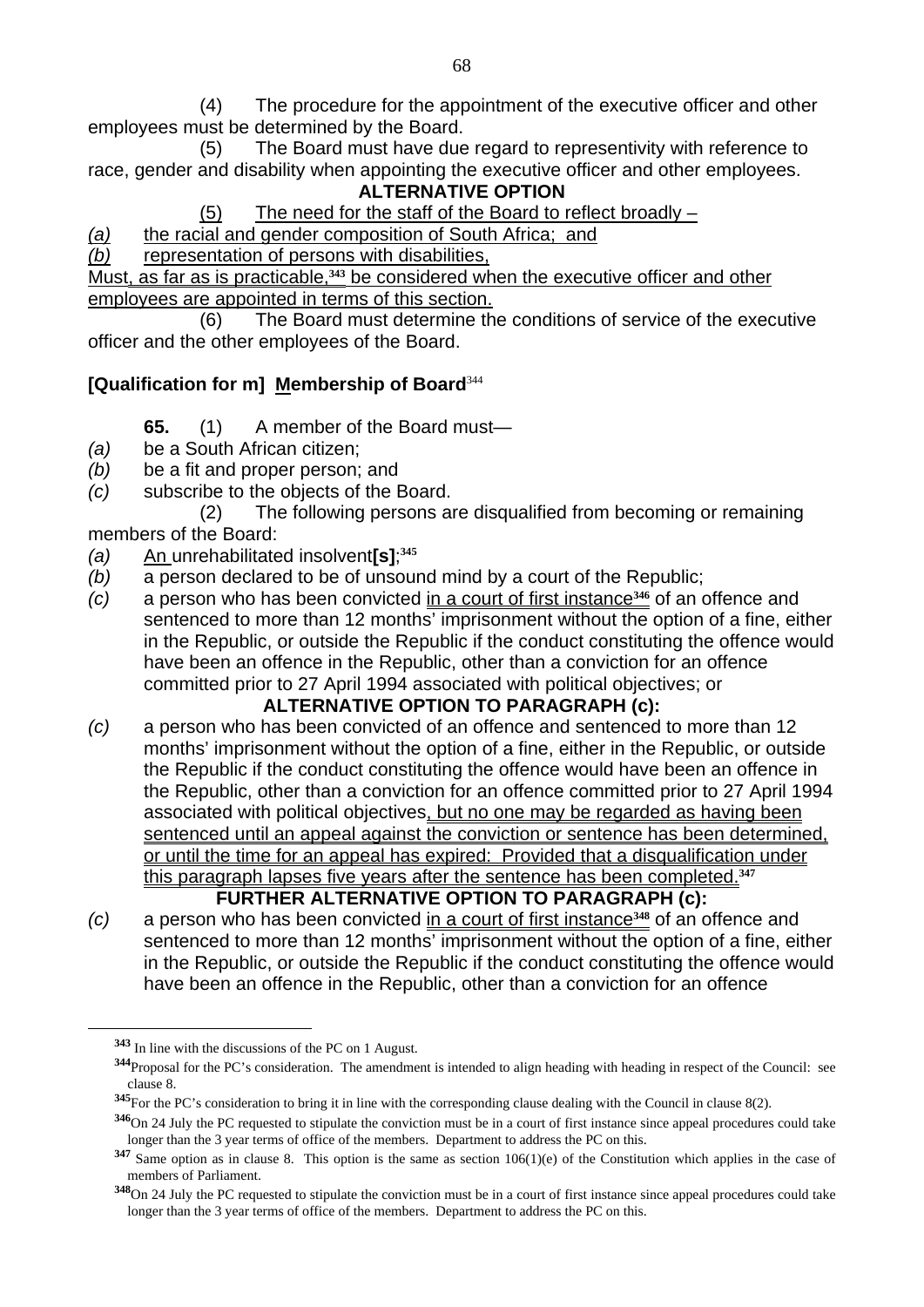committed prior to 27 April 1994 associated with political objectives: Provided that if the person in question lodges an appeal against the conviction or sentence, he or she may/must be suspended from office by the Board as contemplated in section 69, pending the outcome of the appeal/until the appeal has been determined;**<sup>349</sup>**

- *(d)* a person who has **[vacated his or her]** been removed from<sup>350</sup> office in terms of section 69; and
- *(e)* a member of the Council or any of its committees.

### **[Appointment of c] Chairperson and deputy chairperson of Board**<sup>351</sup>

**66.** (1) At the first meeting of the Board, the members of the Board must elect and appoint a chairperson and deputy chairperson from among themselves.

 (2) The chairperson and deputy chairperson hold office for a period of three years from the date of their election and may be re-elected and re-appointed**352** for one further term, unless such chairperson or deputy chairperson resigns or ceases to be a member of the Board.**<sup>353</sup>**

 **[(3)** *(a)* **When the period of office of a chairperson or deputy chairperson expires, that person remains in office until the next meeting of the Board.** 

*(b)* **Should the chairperson or deputy chairperson vacate his or her office, the vacancy must be filled immediately by the members of the Board who must elect and appoint a chairperson or deputy chairperson from among themselves.]** 

 (3) The deputy chairperson must, if the chairperson is absent or is for any reason unable to act as chairperson, perform all the functions and exercise all the powers of the chairperson.

 (4) If both the chairperson and deputy chairperson are absent from any meeting, the members present must elect a person from among themselves to preside at that meeting and the person so presiding must, during that meeting and until the chairperson or deputy chairperson resumes duty, perform all the functions and exercise all the powers of the chairperson.

 (5) If both the chairperson and deputy chairperson have been given leave of absence, the members of the Board must elect a person from among themselves to act as chairperson until the chairperson or deputy chairperson resumes duty or is removed from office in terms of section 69.

 (6) If the office of chairperson or deputy chairperson becomes vacant, the members of the Board must, at the first meeting thereafter or as soon as possible thereafter, elect from among themselves a new chairperson or deputy chairperson, as the case may be.

 (7) A chairperson and deputy chairperson may vacate office as such, without relinquishing his or her membership of the Board, unless his or her membership has been terminated in accordance with section 68A.

### **Vacancies in Board and filling thereof**

**67.** (1) A vacancy in the Board occurs when—

**<sup>349</sup>** Same option as in clause 8.

**<sup>350</sup>**A suggestion of the Dept to align this provision with the corresponding clause 8(2) dealing with the Council, for the PC's consideration.

**<sup>351</sup>**Technical proposal for the PC's consideration: See clause 9.

**<sup>352</sup>** Same as in clause 9 for the PC's consideration.

**<sup>353</sup>**Aligned with clause 9(1) for the PC's consideration.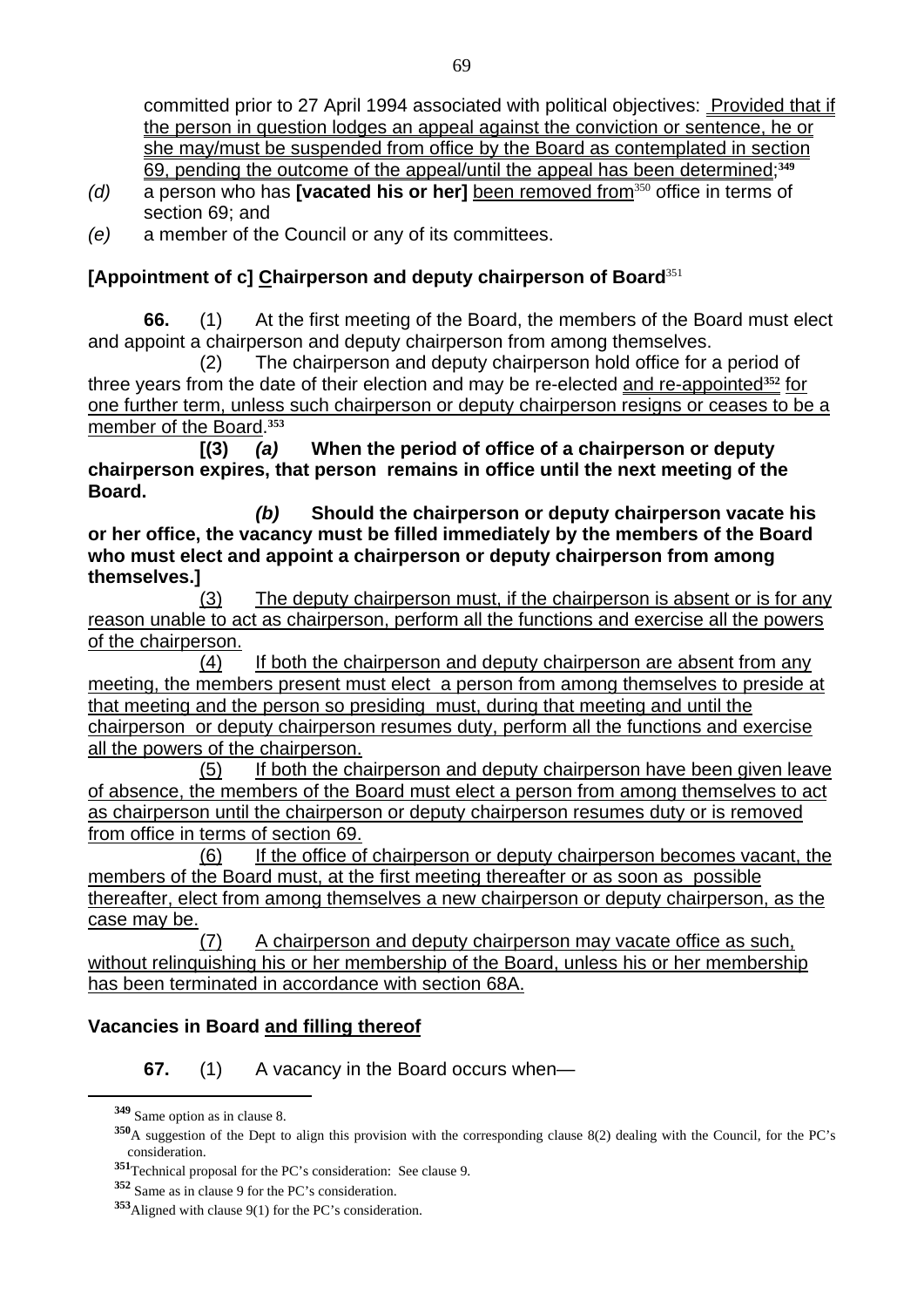- *(a)* **[a member's]**the term of office of a member expires or terminates as contemplated in section 68A;
- *(b)* a member dies;
- *(c)* a member **[vacates his or her]**is removed from office **[in terms of]**as contemplated in section 69; or
- *(d)* **[a member's]**the resignation of a member takes effect.

 (2) A vacancy in the Board must be filled as soon as **[practicable]**  practicably possible in accordance with the provisions of section 63.**<sup>354</sup>**

### **Term of office of members of Board**

**68. [(1)]** A member of the Board holds office for a term of three years, but **[is eligible for re-appointment at the end of that term]** may serve as a member for one further term if he or she is again so elected or designated, as the case may be.<sup>355</sup>

 **[(2) A member may, at any time and upon at least three months' written notice to the Board, resign from office.]<sup>356</sup>**

**[(3)]**(2) Despite subsection (1), a member remains in office after expiry of his or her term of office until the commencement of the term of office of his or her successor.

### **Termination of office**<sup>357</sup>

- **68A.** (1) A person ceases to be a member of the Board when that person-
- *(a)* is no longer eligible in terms of section 65 to be a member;
- *(b)* resigns;

 $\overline{a}$ 

- *(c)* is removed from office in terms of section 69;
- *(d)* in the case of a legal practitioner referred to in section 63(1)*(a)*, ceases to be a practising legal practitioner, for whatever reason; or**<sup>358</sup>**
- *(e)* is appointed as a judicial officer.**<sup>359</sup>**

 (2) A member may resign after giving at least three months' written notice to the Board, but the Board may, on good cause shown, accept a shorter period.

### **[Vacation of] Removal from office**<sup>360</sup>

**69.** (1) **[A member of the]** The Board **[vacate his or her]** must /may remove a member of the Board from office on account of —

### *(a)* **[if he or she has been convicted of any—**

- **(i) misconduct under this Act; or**
- **(ii) offence,]**

a conviction for finding by a disciplinary committee in terms of section 40 of**361** any serious misconduct/offence as set out in the code of conduct contemplated in

**<sup>354</sup>**These technical amendments are intended to align this clause with the corresponding provisions of clause 13, dealing with vacancies in the Council. For the PC's consideration.

**<sup>355</sup>**Aligned with the wording in clause 10, for the PC's consideration: technical amendment.

**<sup>356</sup>**A technical proposal for the PC's consideration. In the case of the Council term of office and termination of office are dealt with in two separate clauses. See clauses 10 and 11. The question is raised whether this should be the case as well with the Board.

**<sup>357</sup>**For the PC's consideration, emanating from footnote above.

**<sup>358</sup>**Pursuant to the comments of UNISA in respect of clause 12.

**<sup>359</sup>**Adapted in accordance with comments of C Erasmus in respect of clause 11 and agreed to by the PC.

**<sup>360</sup>**A technical proposal for the PC's consideration, in line with what was done in clause 12, dealing with the Council.

**<sup>361</sup>**As suggested by the PC on 24 July. Conviction of offences are dealt with in clause 65(2)(c).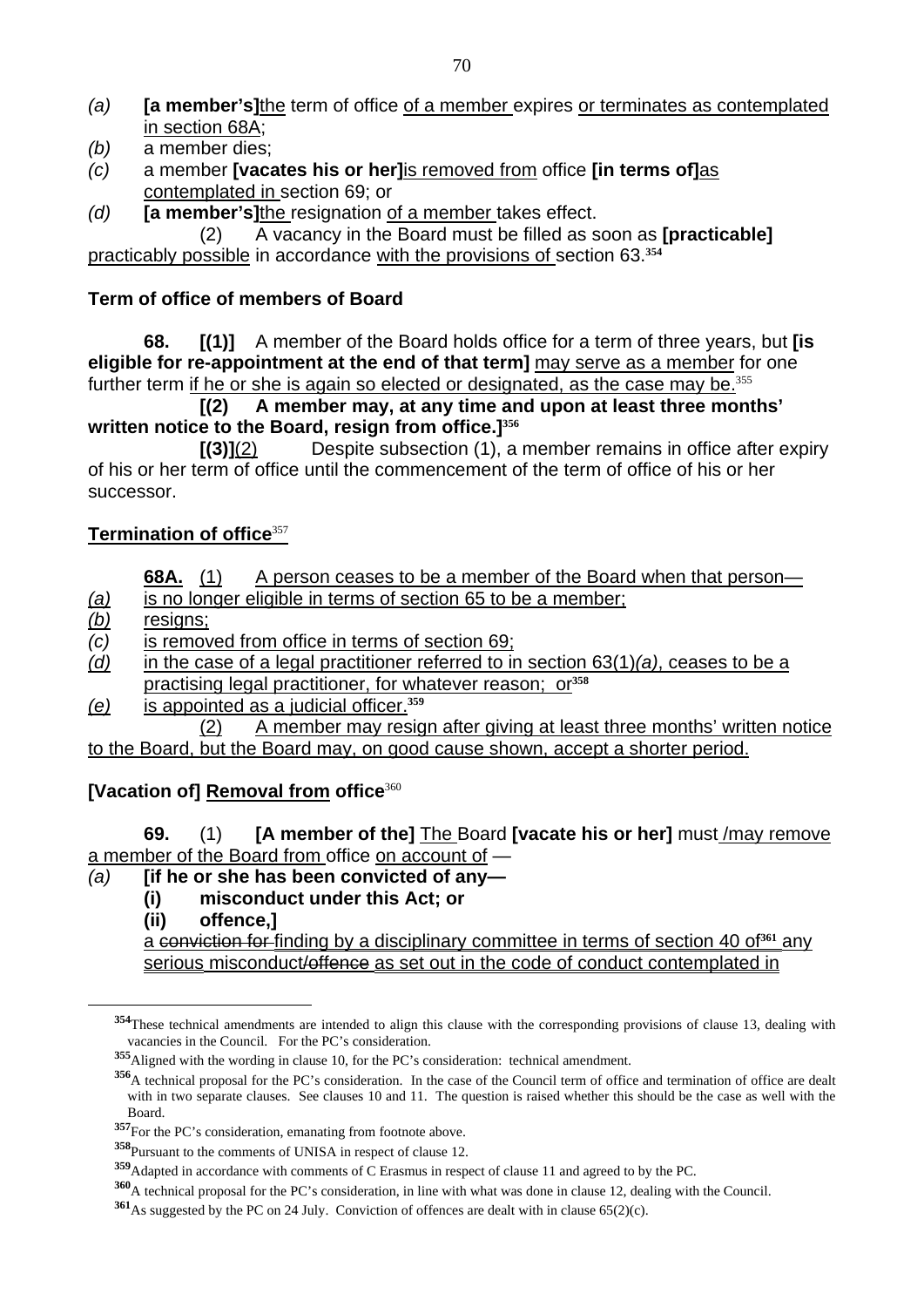section 36 on the part of a legal practitioner under Chapter 4 of<sup>362</sup>this Act or a conviction for any offence which, in the opinion of the Board, debars him or her from serving as a member of the Board;**<sup>363</sup>**

- *(b)* **[on account of]**incapacity and incompetence which, in the opinion of the Board, debars him or her from serving as a member of the Board;
- *(c)* **[on account of]**absence from three consecutive meetings of the Board without the permission of the chairperson, except on good cause shown; or
- *(d)* **[pursuant to]**a request by the body which or person who **[nominated]** elected or designated that member in terms of section 63, on good cause shown by the body or person in question;

### **ALTERNATIVE TO PARAGAPH (d):**

- *(d)* a request by the body which or person who **[nominated]** elected or designated that member in terms of section 63, on good cause shown by the body or person in question, upon confirmation thereof as soon as practicably possible**364** by the High Court Ombud**365**;
- *(e)* his or her becoming disqualified to remain as a member of the Board as contemplated in section 65(2).**<sup>366</sup>**
- *(e)* **[if he or she has engaged]**engaging in any activity that, in the opinion of the Board,**[may]** undermines the integrity of the Board; or**<sup>367</sup>**
- *(f)* **[if]**the sequestration of his or her estate**[has been sequestrated]**. **368**

 **[(2)** *(a)* **The Board must suspend a member from office after the commencement of the proceedings by the Board concerning the removal of that member.** 

**(***b***) A member who is suspended from office may not perform any powers or functions or receive any allowances.]** 

 (2) If the Board has commenced proceedings for the removal of a member, it may suspend that member from office.

 (3) A member who is suspended from office may not perform or exercise any of the powers or functions of that office or receive any allowances.

 (4) The Board must follow due process of law if it intends to remove or suspend a member from office, as determined by the Board in the rules contemplated in section 64(1)*(f)*.

## **Meetings and resolutions of Board**

**70.** (1) *(a)* The Board may meet at any place in the Republic.

(*b*) The Board must, as soon as practicable after the appointment of its members, meet for the first time at the time and place determined by the Minister and thereafter at such times and places determined by the Board.

 (2) The majority of the members of the Board constitutes a quorum **[for]**  at<sup>369</sup> any meeting of the Board.

**<sup>362</sup>**As suggested by the PC on 24 July. Conviction of offences are dealt with in clause 65(2)(c).

**<sup>363</sup>** On 1 August the PC agreed that, in the case of misconduct, it can only be misconduct by a member of the Board who is a legal practitioner and not other members of the Council. The PC also agreed that the wording relating to the commission of an offence should be removed as this is already dealt with in clause 65.

**<sup>364</sup>** As suggested by the PC on 1 August.

**<sup>365</sup>**On 24 July the PC suggested that the confirmation should come from the Ombud rather than the court.

**<sup>366</sup>** Same as clause 12: Clause 65, dealing with disqualifications for becoming or remaining a member of the Board, makes a cross-reference to clause 69, dealing with removal from office. The question is then raised whether clause 69 should not similarly make a cross-reference to clause 65?. For the PC's consideration.

**<sup>367</sup>**On 31 July the PC indicated that paragraph (e) should be deleted in this clause and elsewhere in the Bill because there is already provision for a Board member to be removed on account of conviction for an offence or a finding of misconduct.

**<sup>368</sup>**On 24 July the PC pointed out that the sequestration of a member's estate is already addressed in clause 65(2)(a)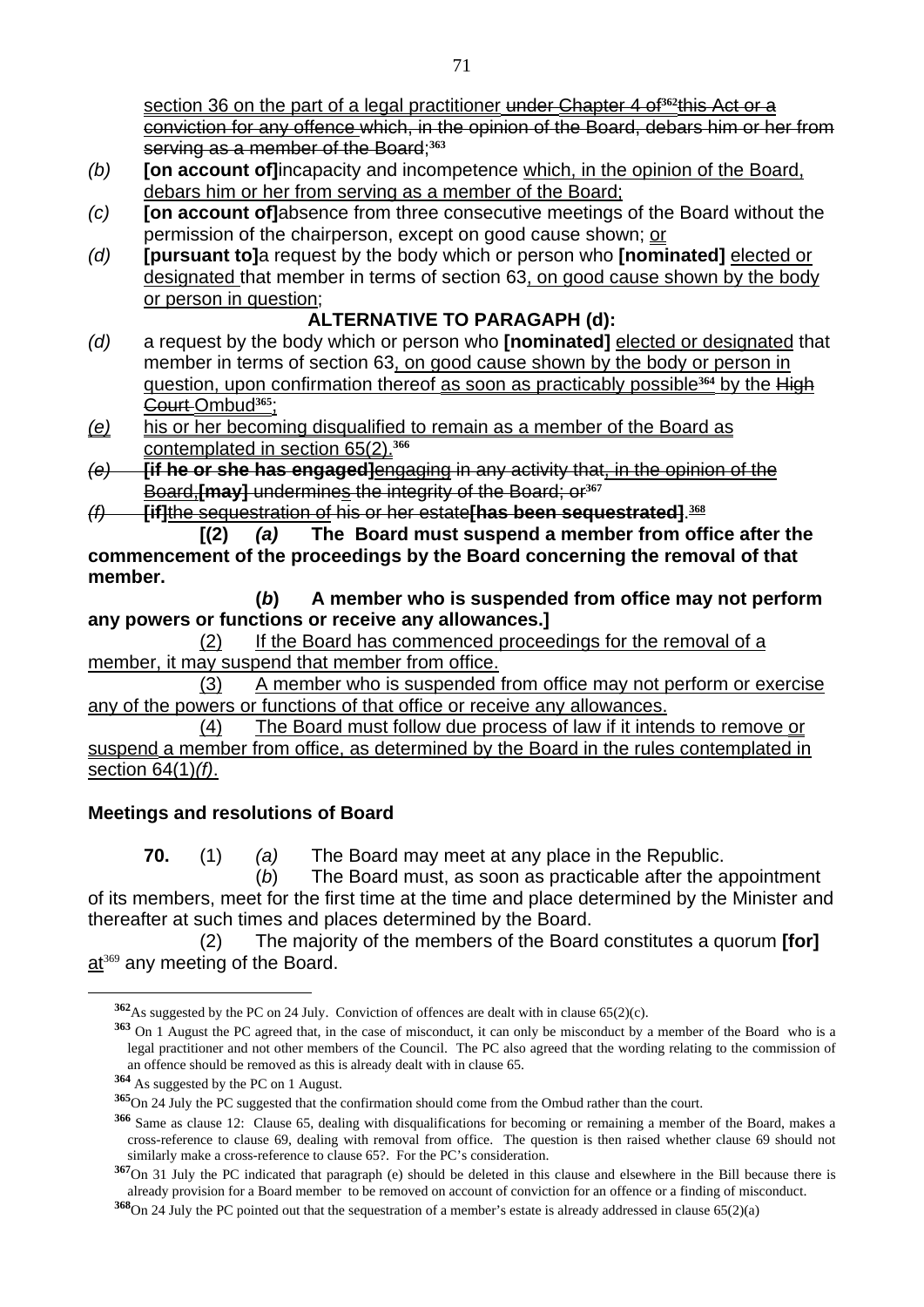(3) When the chairperson is absent or is not able to perform his or her functions, the deputy chairperson must act as chairperson, and if both the chairperson and deputy chairperson are absent or are not able to perform their functions, the members present must elect one from among themselves to preside at that meeting.

 (4) A decision of the majority of the members constitutes a decision of the Board and in the event of an equality of votes the person presiding at the meeting has a casting vote in addition to a deliberative vote.

 (5) A resolution in writing of the Board signed by all its members is regarded as if it had been passed at a meeting of the Board.

 (6) The Board must determine the procedure for calling a meeting and the procedure to be followed at the meeting.

 (7) In any advice or recommendation to the Minister, the minority views of any one or more members of the Board, as well as any report of a committee appointed in terms of section 71, must be included.

(8) The Board must keep a record of its proceedings.

## **Committees of Board**

- **71.** (1) The Board **[may]**—
- *(a)* must appoint an executive committee consisting of the chairperson, deputy chairperson and two other members of the Board, one of whom must be an advocate referred to in section 34(2)*(b)*; **370**
- *(b)* may appoint committees relating to matters falling within the scope of its powers and functions, the members of which may be members of the Board or other persons;
- *(c)* may delegate to the executive committee or other committee any powers and functions as it may determine; and
- *(d)* may direct the executive committee or other committee, either generally or in a specific case, to advise the Board.

 (2) *(a)* The members of a committee Board must elect and appoint a chairperson of a committee. unless the Board has appointed a chairperson:

*(b)* Provided that the The chairperson of the Board is *ex officio* chairperson of the executive committee referred to in subsection (1)*(a***) 371** and the deputy chairperson of the Board is ex officio deputy chairperson of the executive committee referred to in subsection (1)(a).*<sup>372</sup>*

 (3) A committee exercises its powers and performance of its functions in accordance with any policy directions of the Board.

(4) The Board may at any time dissolve any committee.

 (5) The provisions of section 70 apply, with the necessary changes, to a meeting of a committee.

 (6) The Board is not divested of any power or function delegated to a committee, and may amend or rescind a decision of a committee.

## **Certificate in respect of liabilities of Fund and investment of money in Fund**

**72.** (1) The Board must appoint an actuary to make recommendations to it on or before 31 March in any year regarding the amount which, in that actuary's opinion, will

**<sup>369</sup>**Proposal for the PC's consideration. See clause 16(1).

**<sup>370</sup>** As requested by the PC on 1 August. The question is, however, raised whether the other of the two should not be an attorney?

**<sup>371</sup>** On 1 August the PC indicated that the Board should appoint the chairpersons of the committees it establishes.

**<sup>372</sup>** Insertion as requested by the PC on 13 Aug, to align with Council as in clause 20(7)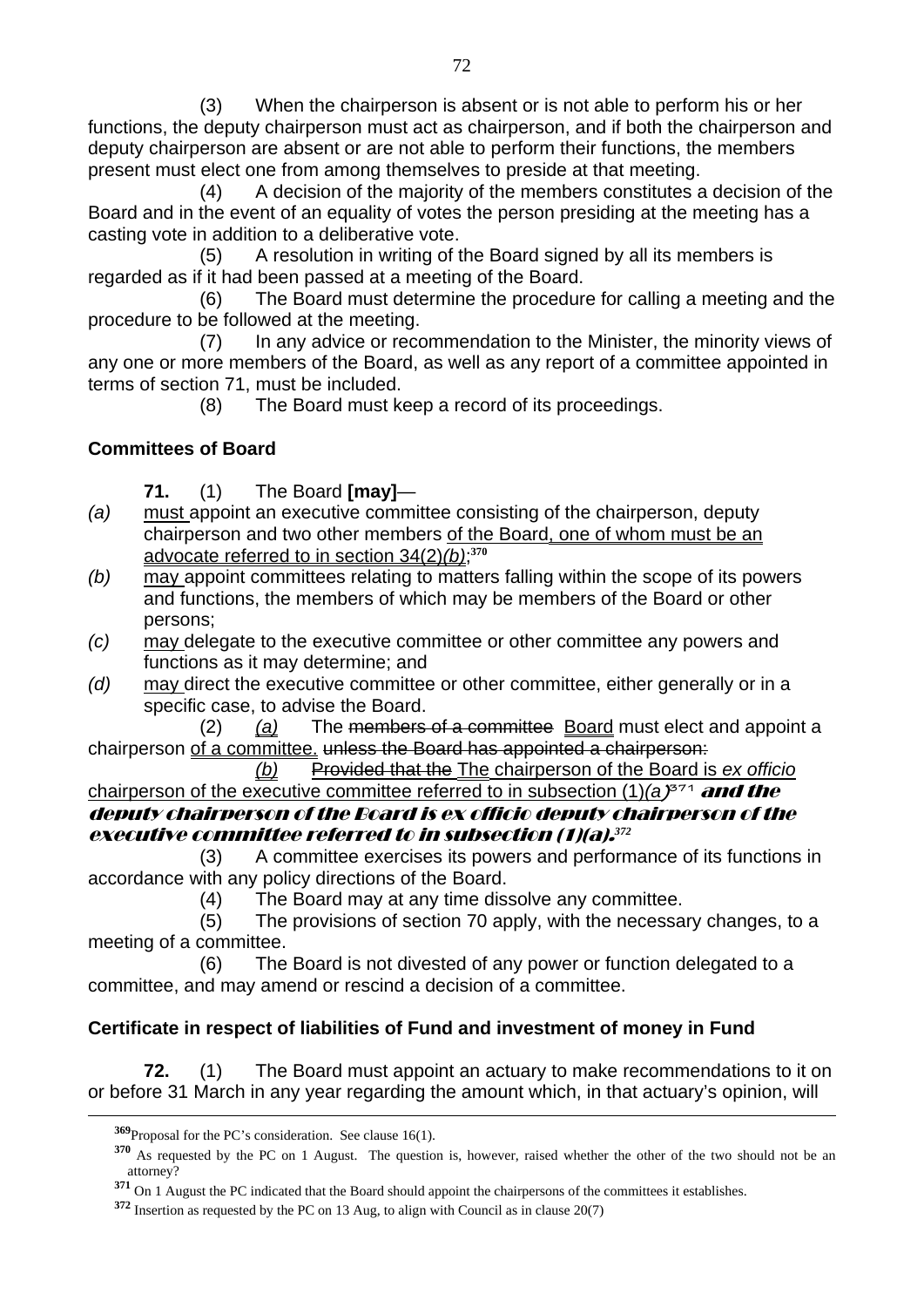be required during the next ensuing year ending on 31 December, for the purposes of meeting the obligations of the Fund in terms of section 56, and the actuary must furnish the Board on or before the first-mentioned date with a certificate setting out the amount so recommended.

 (2) The Board must, within 30 days after receipt of the certificate referred to in subsection (1), determine the amount required in the ensuing year for the purposes referred to in subsection (1).

 (3) Any amount determined in terms of subsection (2) that is not immediately required for the purposes referred to in subsection (1) in any financial year must be invested in Government and other securities as may be prescribed by regulation.

#### **Annual review by actuary**

**73.** (1) Within three months after the end of each financial year, the actuary referred to in section 72(1) must review the financial soundness of the Fund and submit an actuarial valuation report to the Board and the Minister.

- (2) The actuarial valuation report must contain—
- *(a)* a statement—
	- (i) reflecting the actuarial value of the assets and liabilities of the Fund;
	- (ii) on the financial soundness of the Fund; and
	- (iii) on whether in the financial year concerned, a surplus or deficit was present in the Fund and, if a deficit is present, specifying the amount required to enable the Fund to meet its obligations; and
- *(b)* an indication of—

 $\overline{a}$ 

- (i) the basis and method used to value the assets and liabilities of the Fund;
- (ii) any changes to the basis and method used to value the Fund as compared with the actuarial report of the previous year;
- (iii) any special consideration or restriction that the Board brought to the attention or made applicable to the actuary in performing the function in terms of this section; and
- (iv) any explanatory note on any matter relevant to obtaining a true and meaningful reflection of the financial state of the Fund.

 (3) The Board must submit a report to the Minister if, at any stage after having regard to the assets and liabilities of the Fund, the value of the assets of the Fund is insufficient or is not increasing at a sufficient rate to meet payments for benefits that may be reasonably anticipated and the Minister must immediately submit that report to Parliament.

#### **Contributions to Fund [by attorneys] legal practitioners**

**74.** (1) *(a)* Subject to the provisions of this section, every attorney, practising on his or her own account or in partnership, and every advocate referred to in section 34(2)*(b)*, must, annually when he or she applies for a Fidelity Fund certificate, pay to the **[Fund]** Council<sup>373</sup>—

- (i) the amount as may be fixed by the Board from time to time in respect of the cost of group professional indemnity insurance arranged by the Board pursuant to the provisions of section 77(2); and
- (ii) any other non-refundable amount**374** as may be fixed by the Board from time to time.

**<sup>373</sup>**Adapted in accordance with the comments of ESKOM in respect of clause 74(1)(a) and (5), although the Bill, in this regard, is the same as section 43 of the Attorneys Act, 1979. On 1 August the PC requested the Department to find out from LSSA why attorneys first pay their dues to the Council which then pays the monies over to the Fund. (Agency fees)

**<sup>374</sup>** On 1 August the PC requested the Department to find out from the LSSA what "other non-refundable amounts" are payable?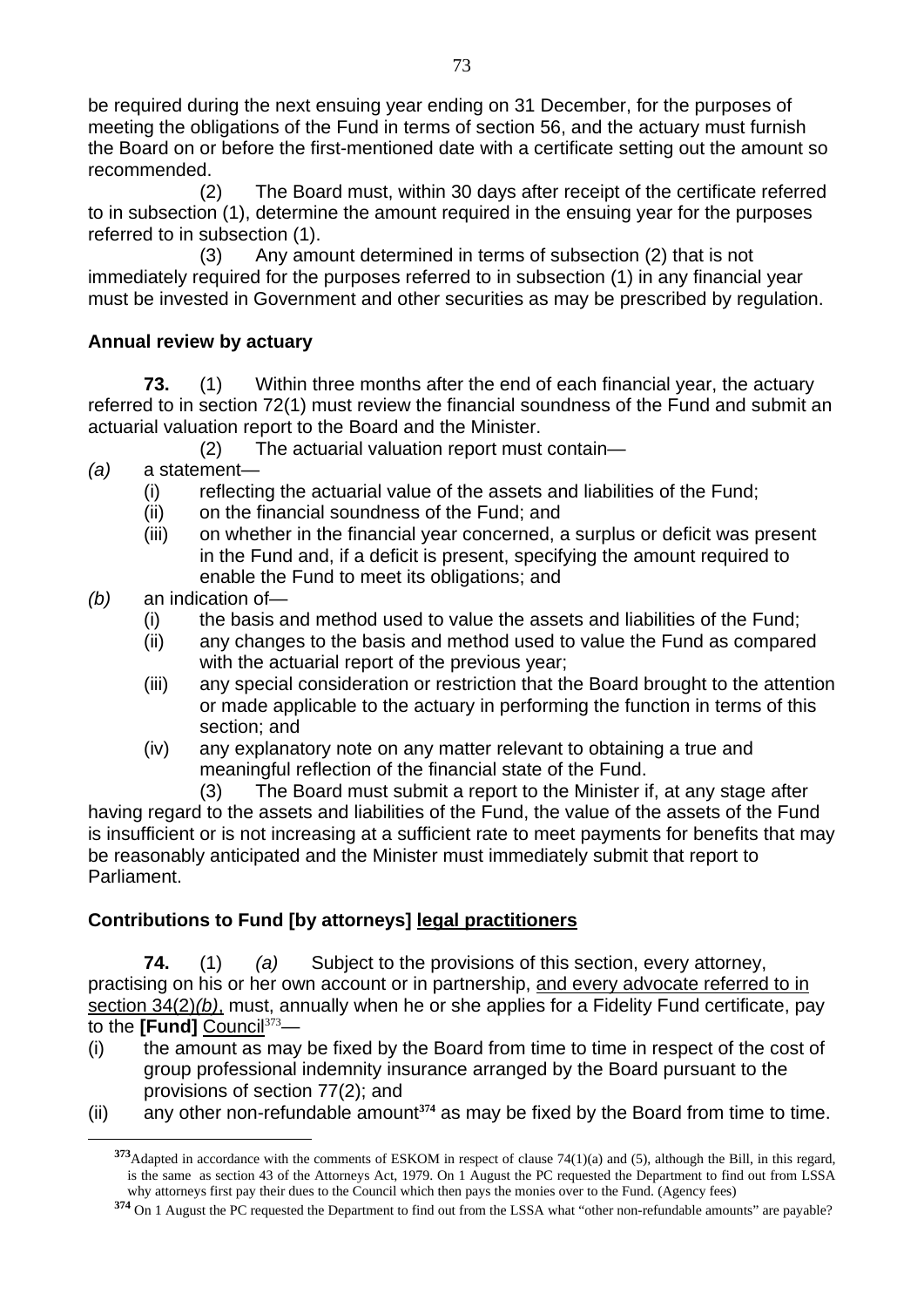*(b)* Any **[attorney]** legal practitioner referred to in paragraph *(a)* who commences to practise on or after 1 July in any year must, in respect of that year pay half of the contribution which is payable in terms of that paragraph for that year.

 (2) **[An attorney]**A legal practitioner referred to in subsection (1) *(a)375*who applies under section 85(1) for the first time for a Fidelity Fund certificate must pay to the Fund, in addition to any contributions payable in terms of subsection (1), any single non-refundable contribution as the Board may determine.

 (3) The Board may require **[an attorney]**a legal practitioner referred to in subsection (1)*(a)* in respect of whom the Fund has been applied as a result of any of the circumstances referred to in section 58, to pay an additional annual contribution to the Fund of such amount and for any period as the Board may determine.

 (4) *(a)* **[An attorney]**A legal practitioner referred to in subsection (1)*(a)* who is not in possession of a Fidelity Fund certificate and who intends to commence to practise on his or her own account, in partnership or in a juristic entity, must, before commencing to practise, give notice of his or her intention to the Council and thereafter becomes liable to pay to the Fund the amount of the contribution referred to in subsections (1) and (2).

*(b)* **[Any attorney]**A legal practitioner referred to in subsection (1)*(a)* who is in possession of a Fidelity Fund certificate but who intends to commence to practise for his or her own account, in partnership or in a juristic entity in the area of jurisdiction of **[any]**a Division of the<sup>376</sup>High Court other than that in which he or she usually practises for his or her own account or in partnership, must give notice of his or her intention to the Council.

 (5) All contributions payable under this section must be paid to the Council, and the Council must remit the contributions to the Board within seven days of receipt thereof.**<sup>377</sup>**

# **Audit**

**75.** (1) The accounts of the Fund must be audited by a registered accountant and auditor appointed by the Board.

(2) A person appointed under subsection (1) must, in respect of each financial year of the Fund, draw up a balance sheet and income statement of the Fund and immediately submit certified copies thereof, together with his or her report thereon, to the chairperson of the Board and to the Council.

(3) Within one month of receiving the audited financial statements, the Board must submit an annual report to the Council and the Minister which must at least set out and contain—

- *(a)* the total number of persons who made claims in terms of this Act;
- *(b)* the total number of **[attorneys]**legal practitioners who paid contributions in terms of this Act;
- *(c)* the total number of persons who were paid claims and the monetary value of claims paid in terms of this Act; and
- *(d)* any other matters as may be prescribed by the Minister.

#### **Re-insurance**

**<sup>375</sup>** As agreed to by the PC on 1 August.

**<sup>377</sup>** On 1 August the PC requested the Department to find out from LSSA why attorneys first pay their dues to the Council which then pays the monies over to the Fund. (Agency fees)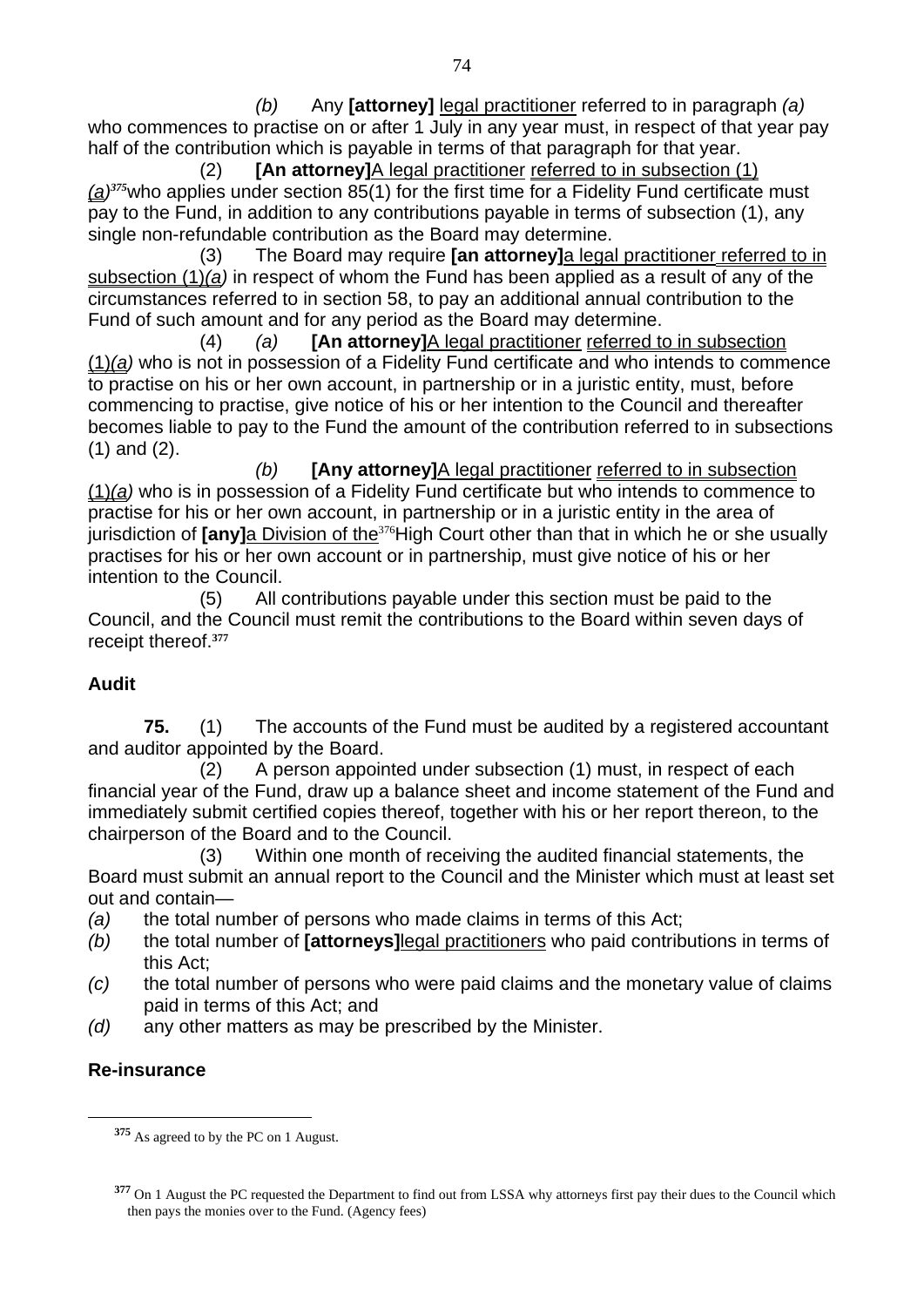**76.** (1) The Board may, in its discretion, enter into a contract with any person or corporation carrying on fidelity insurance business in terms of which the Fund will be indemnified to the extent and in the manner provided in that contract against liability to pay claims under this Act.

 (2) A contract referred to in subsection (1) must be entered into in respect of **[attorneys]**legal practitioners referred to in section 84(1).

(3) A claimant against the Board does not have any right—

- *(a)* of action against any person or corporation with whom a contract of indemnity has been entered into in terms of this section; or
- *(b)* to any money paid by the insurer in accordance with that contract.

 (4) Any money paid by an insurer in accordance with a contract of indemnity must be paid into the Fund for appropriation by the Board.

# **Provision of insurance cover and suretyships**

**77.** (1) The Board may—

- *(a)* acquire or form and administer a public company; or
- *(b)* together with any other person or institution, establish a scheme, underwritten by a registered insurer,

in order to provide insurance cover, subject to the provisions of the Short Term Insurance Act, 1998 (Act No. 53 of 1998), to **[attorneys]**legal practitioners referred to in section 84(1) in respect of any claims which may arise from the professional conduct of those *<u>[attorneys]</u>* legal practitioners.

 (2) The Board may enter into a contract with a company or scheme referred to in subsection (1), or any company carrying on professional indemnity insurance business, for the provision of group professional indemnity insurance to **[attorneys]**legal practitioners referred to in section 84(1) to the extent and in the manner provided in the contract.

 (3) The Board may enter into deeds of suretyship to the satisfaction of the Master in order to provide security on behalf of an attorney**378** in respect of work done by that legal practitioner as—

- *(a)* executor in the estate of a deceased person;
- *(b)* a trustee in an insolvent estate;
- *(c)* a curator to the person or property in the case of a person who is unable to manage his or her own affairs; or
- *(d)* in case of any other similar capacity, by any other person in such capacity where an attorney acts as agent for the person concerned.
	- (4) The Board may levy premiums and fees for the provision of any

insurance or security through any scheme established or public company administered by it in terms of the provisions of this Act or legislation repealed by this Act.

#### *Part 3 Claims against Fund*

# **Procedure for instituting claims against Fund**

 $\overline{a}$ 

**78.** (1) No person has a claim against the Fund in respect of any theft contemplated in section 56, unless—

**<sup>378</sup>**This is dependent on the PC's decision in respect of clause 34(2)(b). On 1 August the PC indicated that this subclause must be limited to attorneys.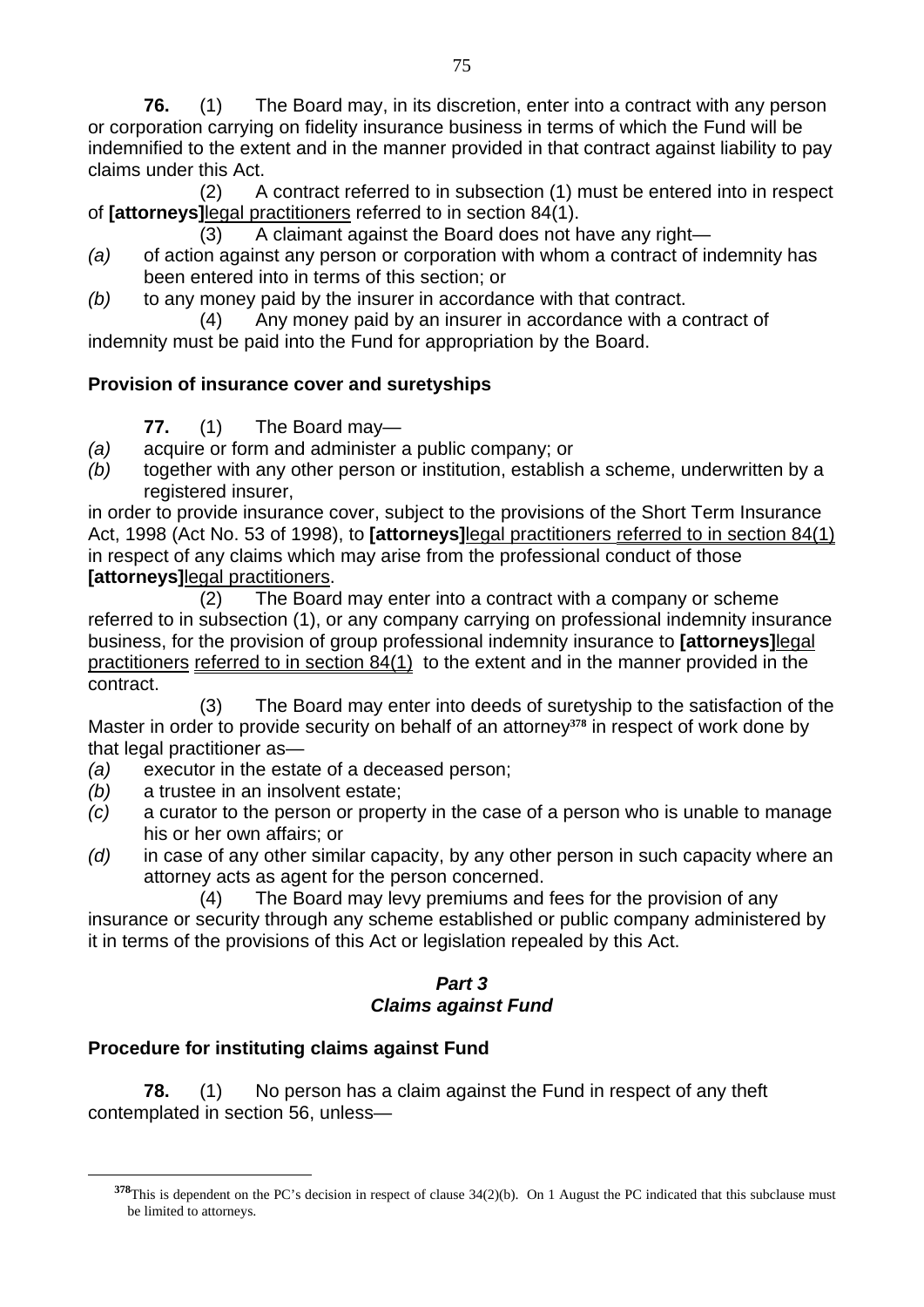- *(a)* written notice of the claim is given to the Council and to the Board within three months after the claimant became aware of the theft or, by the exercise of reasonable care, should have become aware of the theft; and
- *(b)* within six months after a written demand has been sent to him or her by the Board, the claimant furnishes the Board with proof as the Board may reasonably require.

(2) If the Board is satisfied that, having regard to all the circumstances, a claim or the proof required by it has been lodged or furnished within a reasonable period, it may in its discretion extend any of the periods referred to in subsection (1).

## **Actions against Fund**

**79.** (1) The Fund is not obliged to pay any portion of a claim which could reasonably be recovered from any other person liable.

(2) The Fund may pay all reasonable expenses and legal costs incurred by a claimant in exhausting his or her rights of action against another person.

(3) The Fund may, in its discretion, before deciding whether to make full payment of a claim or any part of it, make an interim payment to the claimant of a portion of the amount for which his or her claim has been admitted.

(4) Any action against the Fund in respect of loss suffered by any person as a result of theft committed by **[an attorney]** a legal practitioner referred to in section 84(1), candidate attorney or employee of any attorney such legal practitioner or juristic person, must be instituted within one year of the date of a notification directed to that person or his or her legal representative by the Fund, informing him or her that the Fund rejects the claim to which the action relates.

(5) In any action against the Fund all defences which would have been available to the person against whom the claim arose, are available to the Fund.

(6) Any action against the Fund may, subject to the provisions of this Act, be brought in any court having jurisdiction in respect of the claim.

# **Subrogation**

 $\overline{a}$ 

**80.** (1) On payment out of the Fund of money in settlement in whole or in part of any claim under this Chapter, the Fund is subrogated, to the extent of the payment, to all rights and legal remedies of the claimant against any **[attorney]** legal practitioner referred to in section 84(1) or person in relation to whom the claim arose, or in the event of his or her death or insolvency or other legal disability, against any person having authority to administer his or her estate.

 (2)**379** A claimant who fails to co-operate with the Fund in the exercise of its subrogated rights is guilty of an offence and is liable on conviction to a fine or to imprisonment for a period not exceeding two years.

#### **Claims against future revenue of Fund**

**81.** (1) If the Fund at any time has insufficient assets to settle all claims and judgments, the claims and judgments must, to the extent to which they are not settled, be charged against future revenue of the Fund.

 (2) The Board may determine the order in which claims and judgments referred to in terms of subsection (1) are settled, and may, if the revenue of the Fund is not sufficient to settle all claims in full, settle any claim or judgment in whole or in part.

**<sup>379</sup>**On 31 July the PC indicated all offences in the Bill should be consolidated in clause 93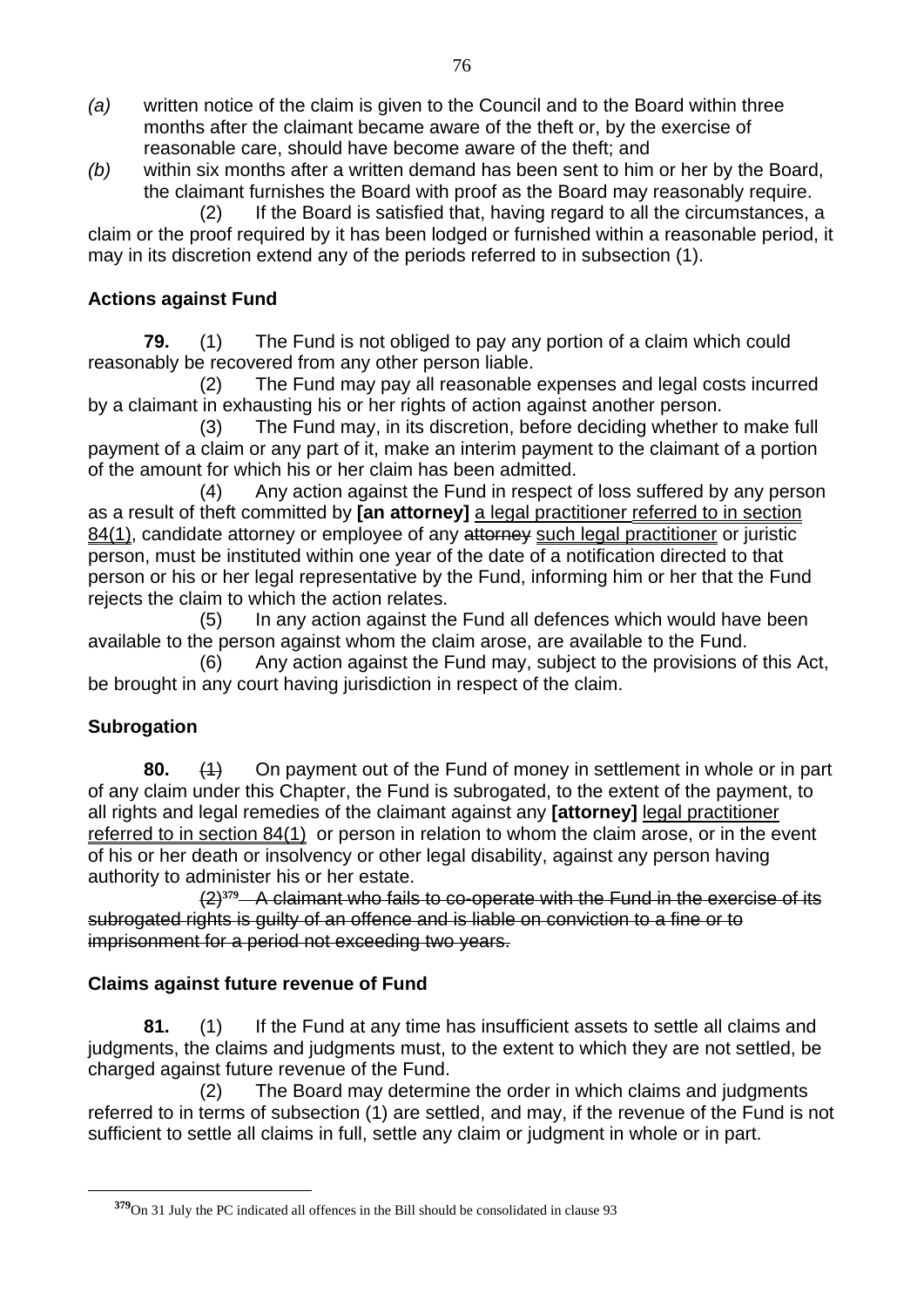(3) Without limiting its discretion, the Board must, in applying the Fund towards the settlement of claims and judgments, consider the following:

- *(a)* The relative degrees of hardship suffered or likely to be suffered by the various claimants should their claims against the Fund not be settled in whole or in part;
- *(b)* subject to paragraph *(a)*, the full settlement of relatively small claims, except in exceptional circumstances, before relatively large claims are settled to a greater extent than the small claims; and
- *(c)* in equal circumstances, the priority of claimants according to the dates of the judgments or the dates when the claims were admitted by the Board, as the case may be.

#### **Indemnification in respect of certain acts**

- **82.** No action for damages may be instituted—
- *(a)* against the Fund, the Board or any member, official or employee of the Board in respect of anything done in the *bona fide* exercise or performance of its or his or her powers or functions in terms of the provisions of this Act; or
- *(b)* against the Council, a member of the Council or official or employee thereof, in respect of any notification issued in good faith for the purposes of section 79(4).

# **Preservation and disposal of records and documents in possession of Board**

**83.** (1) Any record or document in possession of the Board relating to any claim instituted against the Fund must, subject to the provisions of subsection (2), be preserved at the office of the Board.

 (2) The Board may, after the lapse of five years from the date which any claim to which any record or document relates is settled by the Board or adjudicated upon by the court or rendered unenforceable by lapse of time, direct that the record or document be removed to some other place of custody or be destroyed or otherwise disposed of.

#### **CHAPTER 7 HANDLING OF TRUST MONIES**

# **Obligations of [attorney] legal practitioner relating to handling of trust monies**

**84.** (1) Every attorney or advocate referred to in section 34(2)*(b)*, other than **[an attorney]a legal practitioner in the full-time employ of <b>the South African Human** Rights Commission referred to in Chapter 9 of the Constitution of the Republic of South Africa, 1996, or<sup>380</sup> the state as a state attorney, state advocate, legal adviser, **381** state law adviser or in any other professional capacity and who practises or is deemed to practise—

*(a)* for his or her own account either alone or in partnership; or**<sup>382</sup>**

*(b)* as a director of a practice which is a juristic person,

**[and who receives or holds money or property belonging to any person,]**<sup>383</sup> must be in possession of a Fidelity Fund certificate.

 (2) No **[attorney]**legal practitioner referred to in subsection (1) or person employed or supervised by**[an attorney]**that legal practitioner may receive or hold funds

**<sup>380</sup>** Consequential amendment if the PC accept that the HRC must be inserted in clause 34

**<sup>381</sup>** As suggested by the PC on 1 August.

**<sup>382</sup>**The PC requested the Department to clarify the position of professional assistants (attorneys who work for attorneys' firms). As indicated by the LSSA in its comments in respect of clause 84(6), professional assistants do not have trust accounts.

**<sup>383</sup>**Adapted in accordance with comments of LSSA in respect of clause 84(1) and agreed to by the PC.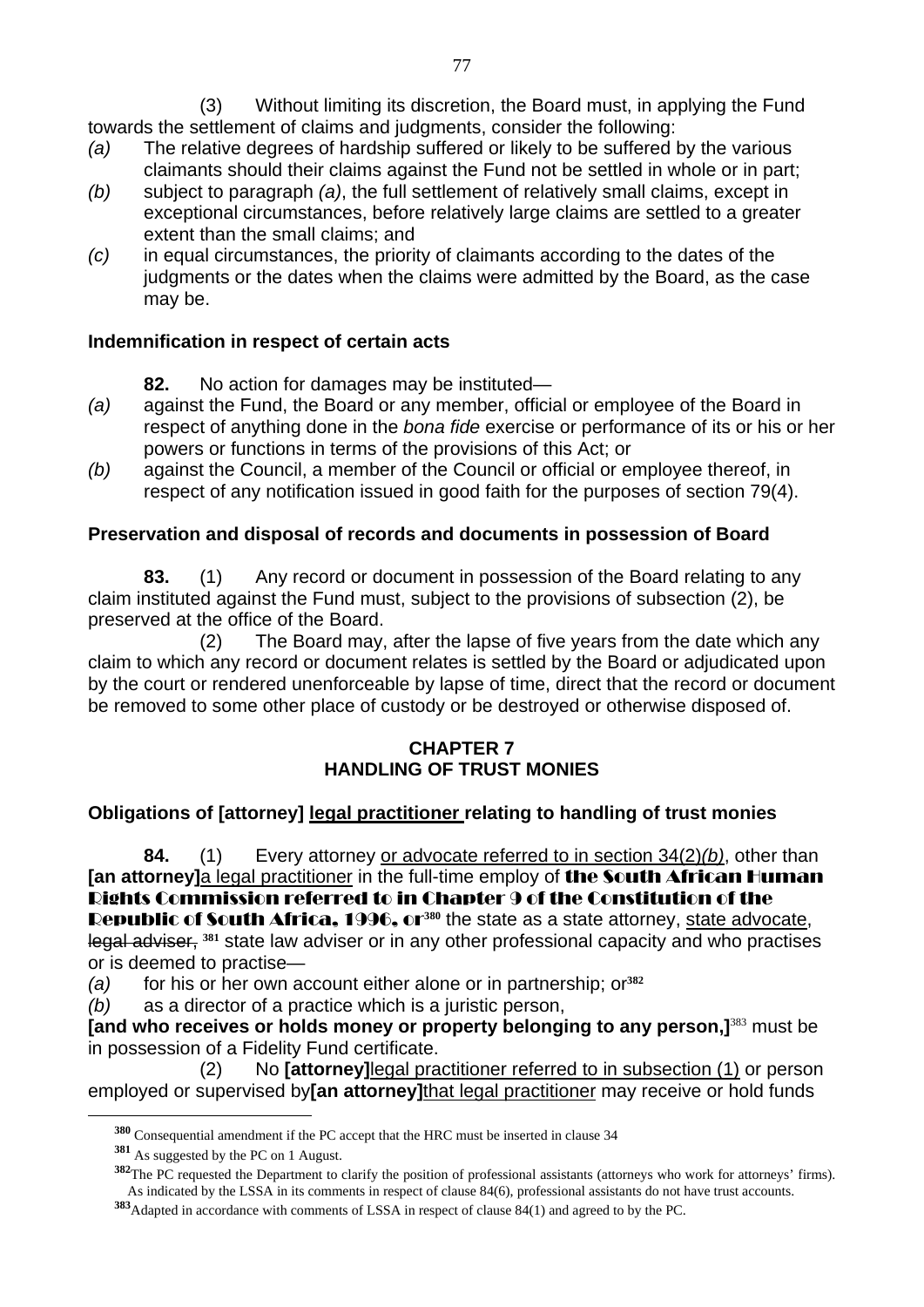or property belonging to any person unless the **[attorney]**legal practitioner concerned is in possession of a Fidelity Fund certificate.**<sup>384</sup>**

 (3) The provisions of subsections (1) and (2) apply to a deposit taken on account of fees or disbursements in respect of legal services to be rendered.

 $(4)$ <sup>385</sup> Any person who contravenes subsection  $(1)$  or  $(2)$  or section 34<sup>38</sup> rendering legal services is—

*(a)* guilty of an offence and is liable on conviction to a fine or to imprisonment for a period not exceeding two years or to both such fine and imprisonment;

*(b)* on conviction liable to be struck off the Roll; and

*(c)* not entitled to any fee, reward or reimbursement in respect of the legal services rendered.

 (5) A Fidelity Fund certificate must indicate that the **[attorney]**legal practitioner concerned is obliged to practise subject to the provisions of this Act, and the fact that **[an attorney]**such a legal practitioner holds such a certificate must be endorsed against his or her enrolment by the Council.

 (6) **[An attorney]**A legal practitioner referred to in subsection (1) who is obliged to be in possession of a Fidelity Fund certificate<sup>387</sup>who-

(*a*) transfers from one practice to another; or

*(b)* ceases to practise,

 $\overline{a}$ 

must give notice of this fact to the Council and comply with the Council's relevant requirements in relation to the closure of that **[attorney's]**legal practitioner's trust account and in the case of paragraph (*b*) return his or her certificate to the Council.

 (7) The Council may withdraw a Fidelity Fund certificate and, where necessary, obtain an interdict against **[an attorney]** the legal practitioner concerned if he or she fails to comply with the provisions of this Act or in any way acts unlawfully or unethically.

 (8) The provisions of this section do not apply to **[an attorney]**a legal practitioner who practises in the full time employ of Legal Aid South Africa on a permanent basis.**<sup>388</sup>**

(9) **[No legal practitioner who practises as an]**An advocate, other than an advocate referred to in section 34(2)*(b)*, may not receive or hold money or property belonging to any person in the course of **[the legal practitioner's]** that advocate's practice **[as an advocate]** or in respect of any instruction issued to the **[legal practitioner]**advocate by an attorney or a member of the public.**<sup>389</sup>**

 (10) No legal practitioner in the full-time employ of the State or the South African Human Rights Commission<sup>390</sup> or as a state attorney, state advocate, legal adviser,**391**state law adviser or in any other professional capacity may receive or keep

**<sup>384</sup>**The PC requested the Department to clarify what the intention of clause 84(2) is. While clause 84(1) currently states in general terms that attorneys must all have Fidelity Fund certificates, clause 84(2) confirms this by stating that attorneys or persons who are employed by the attorneys, may not receive money, unless the attorney has a certificate.

**<sup>385</sup>**On 31 July the PC indicated all offences in the Bill should be consolidated in clause 93

**<sup>386</sup>**See clause 34(10). The question arises whether clause 34(10) is necessary in light of this sanction. It might therefore be appropriate in this clause 84(4) to make reference to clause 34. For the PC's guidance.

**<sup>387</sup>**Adapted in line with the comments of LSSA in respect of clause 84(6) and agreed to by the PC.

**<sup>388</sup>**Adapted in line with the comments of LASA in respect of clause 84(8) and agreed to by the PC. Mr Jeffery also requested the Department to clarify the position of non-profit juristic entities and law clinics in this regard. For the protection of the public it is suggested that law clinics should also have Fidelity Fund certificates. This approach is already incorporated in this provision. Only LASA is exempted.

**<sup>389</sup>**For the PC's consideration to give effect to advocates being able to take direct briefs from the public.

**<sup>390</sup>**As requested by the SAHRC in its comments iro clause 84(10). On 1 August the PC raised the question regarding other Chapter 9 Institutions and requested the Department to revert on this matter. The Department reminded the PC that the SAHRC undertook to revert to the PC with specific legislative proposals. The secretariat of the PC undertook to follow up on this. This matter was also discussed on 14 Aug 2013 by the PC and HRC

**<sup>391</sup>**As agreed to by the PC on 31 July.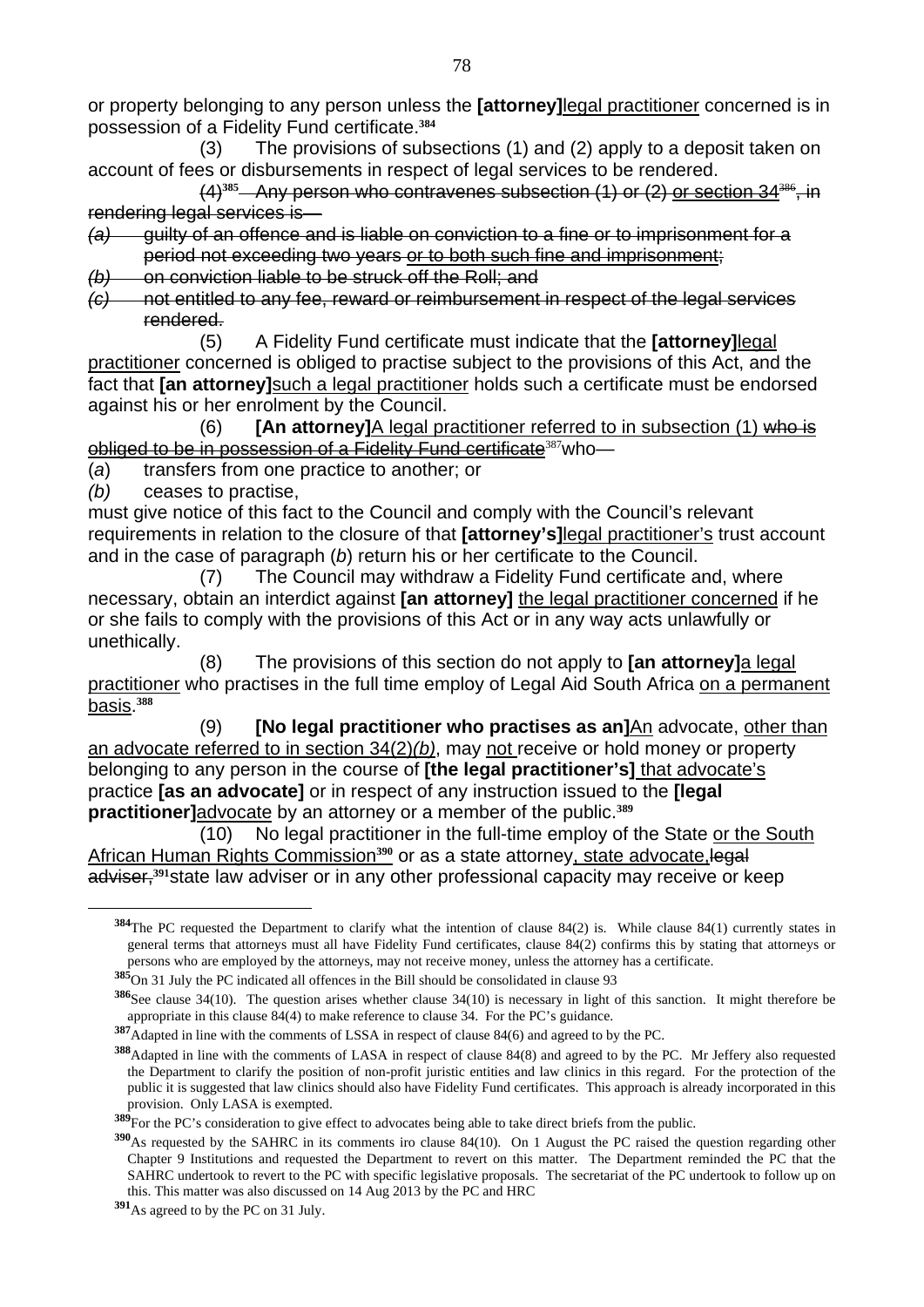money or property belonging to any person, except during the course of employment of such legal practitioner with the State, only on behalf of the State and for no other purpose. **392**

#### **Application for and issue of Fidelity Fund certificates**

**85.** (1) *(a)*(a) **[An attorney]**A legal practitioner who is obliged in terms of section 84(1) to be in possession of a Fidelity Fund certificate must apply to the Council for such a certificate as determined in the rules.

#### (b) Every legal practitioner referred to in paragraph (a) who, for the first time, practises as such, must, within the period and after payment of the fee determined by the Council in the rules, complete a legal practice management course approved by the Council determined in the rules.<sup>393</sup> **<sup>394</sup>**

 (2) An application in terms of subsection (1) must be accompanied by the contribution payable by applicants as determined in the rules.

 (3) The Council must, in consultation with the Board, determine the amount of the contribution for the ensuing year, if any, and in the event of a contribution being charged, give notice thereof by publication in the *Gazette*.

 (4) In determining the amount of the contribution, the Council and the Board must take into account—

- *(a)* the value of the Fund;
- *(b)* the extent of the expenses and liabilities which the Fund is likely to incur in the ensuing years; and
- *(c)* the actuarial valuation report referred to in section 73(2); and
- *(d)* whether the applicant has been the cause of any claims against the Fund in the past.**<sup>395</sup> <sup>396</sup>**

 (5) The Council may, in consultation with the Board, and taking into account the performance of community service which promotes access to justice—

- *(a)* exempt a category of **[attorneys]** legal practitioners referred to in subsection (1) from paying the whole or part of the contribution; or
- *(b)* exempt a particular **[attorney]**legal practitioner referred to in subsection (1) from paying the whole or part of the contribution after consideration of a written application from that **[attorney]**legal practitioner, if the Council is satisfied that there is good reason to do so.

 (6) Upon receipt of an application in terms of subsection (1) the Council must, if it is satisfied that the applicant has—

- *(a)* complied with the provisions of this Chapter;
- *(b)* paid the required contribution to the Fund;
- *(c)* discharged all liabilities in respect of **[registration]**enrolment fees; and
- *(d)* completed the application form as determined in the rules in every respect,
- immediately issue to the applicant a Fidelity Fund certificate that is determined in the rules.

**<sup>392</sup>**The PC flagged this provision and raised the question what the purpose of it is and whether it should not be placed elsewhere in the Bill. The PC also requested the Department to provide a definition of "State".

**<sup>393</sup>**Inserted pursuant to the comments of the LSSA in respect of clause 85, to the effect that a provision similar to section 13B of the Attorneys Act, 1979, should be inserted in the Bill, making the completion of a legal practice management course mandatory for first time practitioners who hold Fidelity Fund certificates. On 1 August the PC suggested that a provision of this nature rather be captured in the clause dealing practical vocational training: See clause 26.

**<sup>394</sup>** On 13 Aug the PC decided that his paragraph must remain in Bill as it is still necessary for existing practitioners to do the course, not only for candidate legal practitioners.

**<sup>395</sup>**Adapted in line with the comments of UNISA in respect of clause 85 and tentatively agreed to by the PC. See also section 43(5) of the Attorneys Act.

**<sup>396</sup>** This is already dealt with in clause 74(3).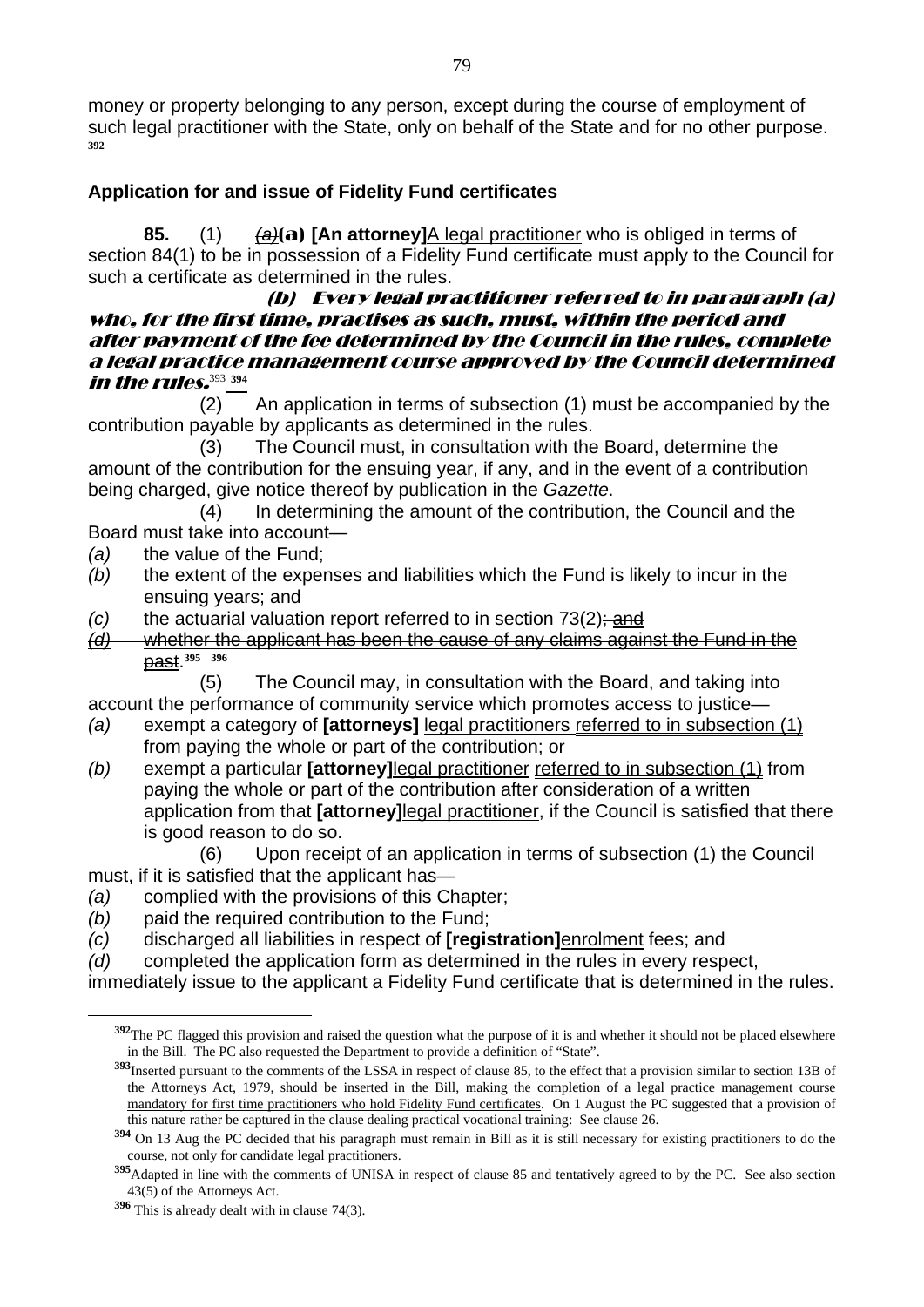(7) A Fidelity Fund certificate is valid until 31 December of the year in respect of which it was issued.

 (8) A document purporting to be a Fidelity Fund certificate which has been issued contrary to the provisions of this Act is null and void and must be returned to the Council on demand.

#### **Trust accounts**

**86.** (1) Every **[attorney]**legal practitioner referred to in section 84(1) who is obliged to be in possession of a Fidelity Fund certificate **397**must operate a trust account.

 (2) Every trust account practice must keep a trust account at a bank with which the Fund has made an arrangement as provided for in section 64(1)*(g)* and must deposit therein, as soon as possible after receipt thereof, money held by such practice on behalf of any person.

 (3) A trust account practice may, of its own accord, invest in a separate trust savings account or other interest-bearing account any money which is not immediately required for any particular purpose.

 (4) A trust account practice may, on the instructions of any person, open a separate trust savings account or other interest-bearing account for the purpose of investing therein any money deposited in the trust account of that practice, on behalf of such person over which the practice exercises exclusive control as trustee, agent or stakeholder or in any other fiduciary capacity.

 (5) Interest accrued on money deposited in terms of this section must, in the case of money deposited in terms of—

- *(a)* subsections (2) and (3), be paid over to the Fund and vests in the Fund**398**; **[or]**and
- *(b)* subsection (4), be paid over to the person referred to in that subsection: Provided that 5% of the interest accrued on money in terms of this paragraph must be paid over to the Fund and vests in the Fund.**<sup>399</sup>**

 (6) **[An attorney]**A legal practitioner referred to in section 84(1) who is obliged to be in possession of a Fidelity Fund certificate may not deposit money in terms of subsection (2), nor invest money in terms of subsections (3) and (4) in accounts held at a bank which is not a party to an arrangement as provided for in section 64(1)*(g)*, unless prior written consent of the Fund has been obtained.

 (7) **[An attorney]**A legal practitioner referred to in section 84(1) who is obliged to be in possession of a Fidelity Fund certificate must comply with the terms of an arrangement concluded between a bank and the Fund as provided for in section 64(1)*(g)*.

# **Accounting**

 $\overline{a}$ 

**87.** (1) A trust account practice must keep proper accounting records containing particulars and information in respect of—

- *(a)* money received and paid on its own account;
- *(b)* any money received, held or paid on account of any person;
- *(c)* money invested in a trust account or other interest-bearing account referred to in section 86; and
- *(d)* any interest on money so invested which is paid over or credited to it.

 (2) *(a)* The Council or the Board may, itself or through its nominee, at the cost of the Council or the Board, inspect the accounting records of any trust account

**<sup>397</sup>** As suggested by the Department on 1 August.

**<sup>398</sup>**Adapted in line with the comments of the AFF in respect of clause 86(5).

**<sup>399</sup>**Adapted in line with the comments of the AFF and LSSA in respect of clause 86(5).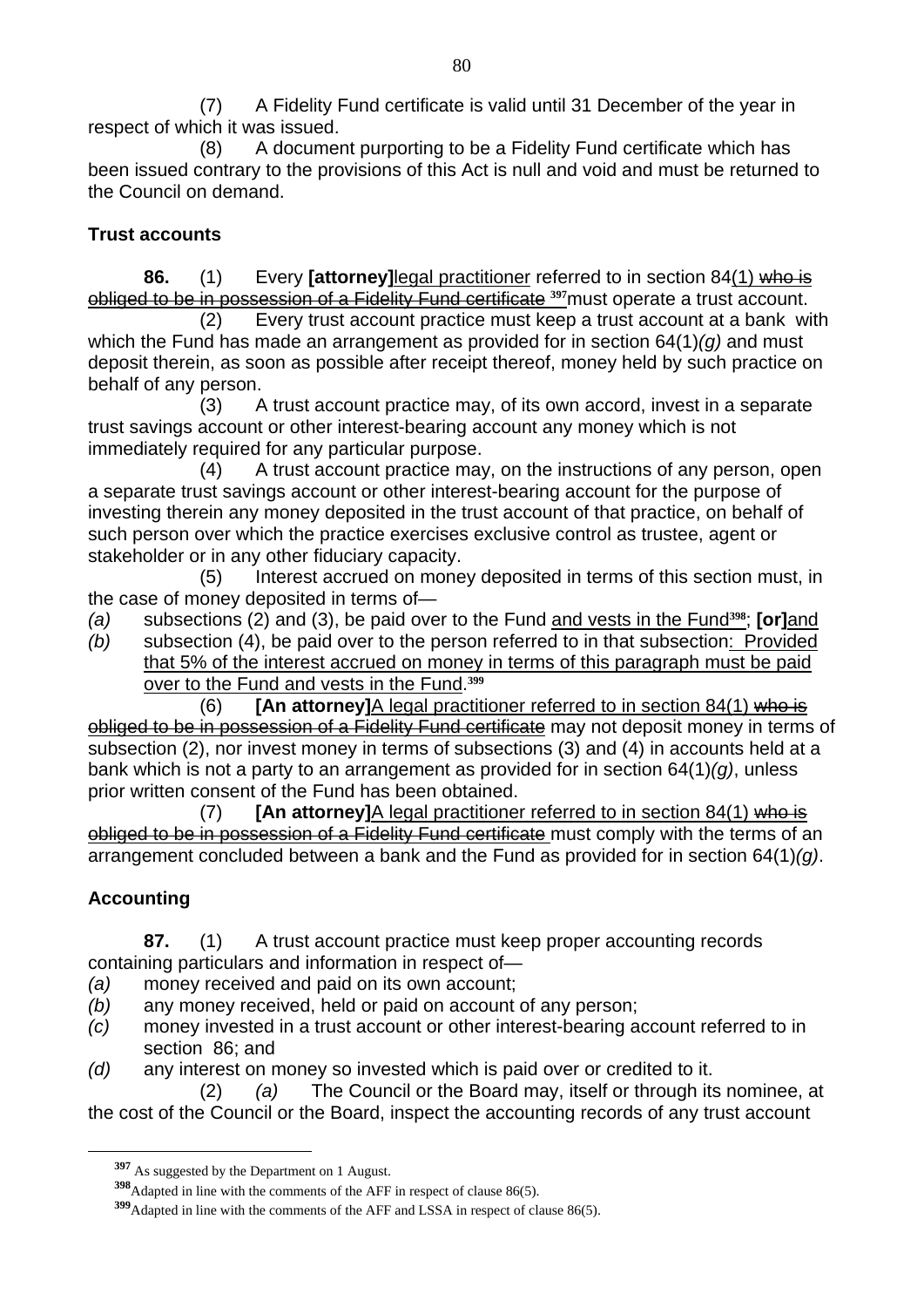practice in order to satisfy itself that the provisions of section 86 and subsection (1) are being complied with.

*(b)* If on an inspection it is found that these provisions have not been complied with, the Council or the Board may write up the accounting records of the trust account practice and recover the costs of the inspection and the writing up of the accounting records from the trust account practice concerned.

 (3) For the purposes of subsections (1) and (2), "accounting records" include any record or document kept by or in the custody or under the control of any trust account practice which relates to—

- *(a)* money held in trust;
- *(b)* money invested in terms of section 86(2), (3) or (4) and interest thereon;
- *(c)* any estate of a deceased person or any insolvent estate or any estate placed under curatorship, in respect of which an attorney or advocate referred to in section 34(2)*(b)***400** in the trust account practice is the executor, trustee or curator or which he or she administers on behalf of the executor, trustee or curator; or
- *(d)* the affairs of the trust account practice.

 (4) *(a)* Any money held in the trust account of a trust account practice in respect of which the identity of the owner is unknown or which is unclaimed after one year<sup>401</sup>, must, after the second annual closing of the accounting records of the trust account practice following the date upon which those funds were deposited in the trust account of the trust account practice, be paid over to the Fund by the trust account practice.

 *(b)* Nothing in this subsection deprives the owner of the money contemplated in paragraph *(a)* of the right to claim from the Fund any portion as he or she may prove an entitlement to.

 (5) *(a)* Despite section 37(1A), **[A]**an attorney or advocate referred to in section 34(2)*(b)* or an employee of a trust account practice must, at the request of the Council or the Board, or the person authorised thereto by the Council or the Board, produce for inspection a book, document or article which is in the possession, custody or under the control of that legal practitioner or such employee, which book, document or article relates to the trust account practice or former trust account practice of such attorney or advocate: Provided that the Council or the Board or person authorised by the Council or the Board may make copies of such book, document or article and remove the copies from the premises of that attorney, advocate or trust account practice.**<sup>402</sup>**

*(b)* The **[attorney]** legal practitioner referred to in paragraph *(a)* or employee in question may not, subject to the provisions of any other law, refuse to produce the book, document or article, even though he or she is of the opinion that it contains confidential information belonging to or concerning his or her client.

 (6) Any person who performs any function under this section, may not disclose any information which he or she obtained in the performance of such a function except—

- *(a)* for the purposes of an investigation or hearing by a disciplinary body;
- *(b)* to any person authorised thereto by the Council or the Board who of necessity requires it for the performance of his or her functions under this Act;
- *(c)* if he or she is a person who of necessity supplies it in the performance of his or her functions under this Act;

**<sup>400</sup>**This insertion is dependent on the PC's decision in respect of clause 34(2)(b). On 1 August the PC agreed that this should be deleted. It relates to the work of attorneys.

**<sup>401</sup>**Adapted in line with the comments of the AFF in respect of clause 87(4)(a).

**<sup>402</sup>** Mr Swart requested the Department to revisit clause 87(5) in light of the comments of the LSSA in respect of that provision, to the effect that it is not sufficiently wide to enable the Council to inspect a legal practitioner/practice for alleged misconduct other than trust account-related misconduct. See clause 37(1A) for consideration by the PC and also clause 93(8).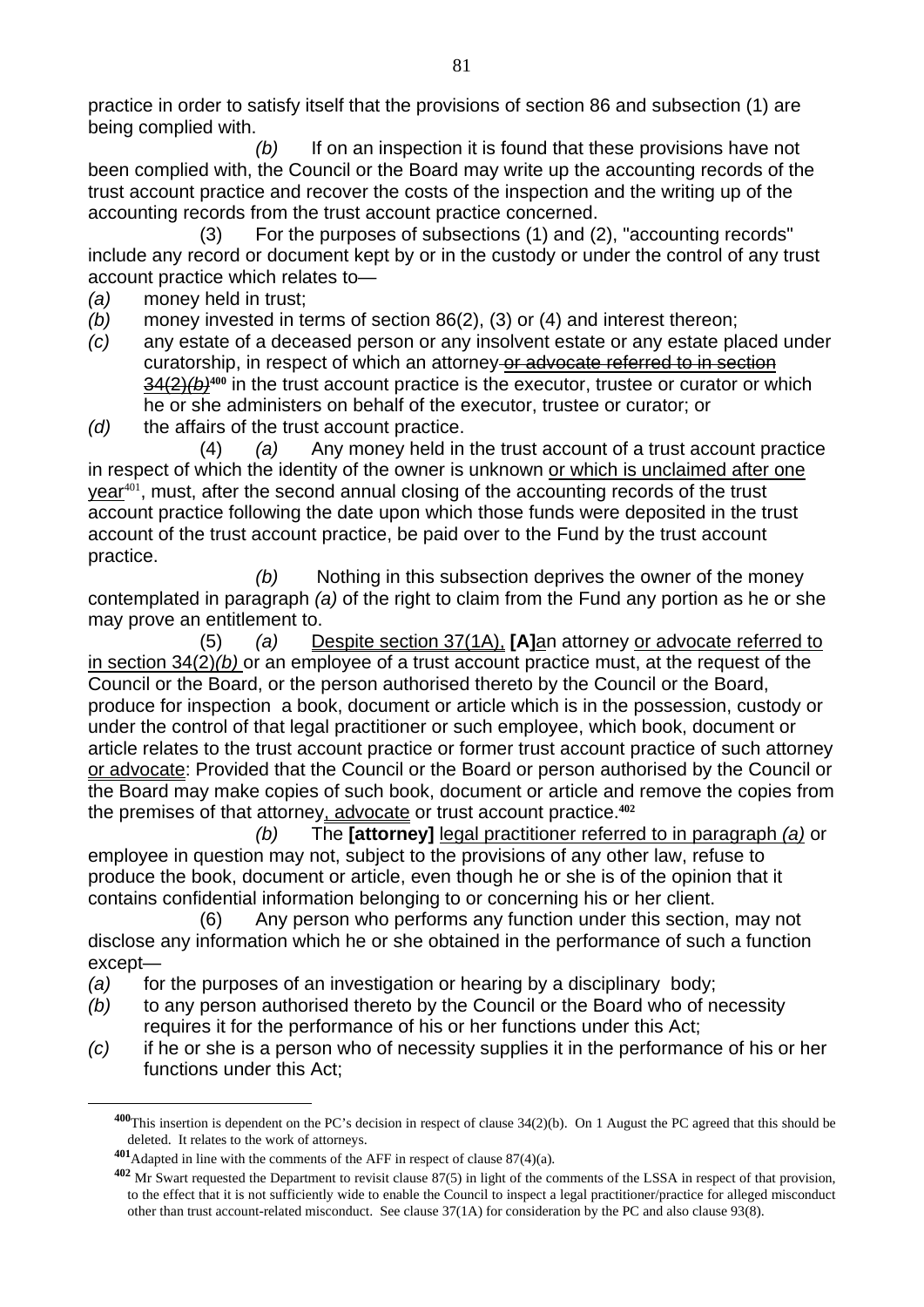- *(d)* when required to do so by order of a court of law;
- *(e)* at the written request of the Ombud; or
- *(f)* at the written request of the National Prosecution Prosecuting Authority or any competent authority which requires it for the institution or an investigation with a view to the institution of any criminal prosecution.**<sup>403</sup>**

(7)**404** Any person who—

- *(a)* refuses or fails to produce a book, document or any article in terms of subsection  $(5)$ :
- *(b)* contravenes subsection (6); or
- *(c)* obstructs or hinders any person in the performance of his or her functions under this section,

is guilty of an offence and is liable on conviction to a fine or to imprisonment for a period not exceeding one year.

# **Trust money and trust property of trust account practice**

**88.** (1) *(a)* Subject to paragraph *(b)*, an amount standing to the credit of any trust account of any trust account practice—

- (i) does not form part of the assets of the trust account practice or of any attorney, partner or member thereof or of any advocate referred to in section 34(2)*(b)*; and
- (ii) may not be attached by the creditor of any such trust account practice, attorney, partner or member or advocate.

*(b)* Any excess remaining after all claims of persons whose money has, or should have been deposited or invested in a trust account referred to in paragraph *(a)*, and all claims in respect of interest on money so invested, are deemed to form part of the assets of the trust account practice concerned.

 (2) Trust property which is registered in the name of a trust account practice, or jointly in the name of an attorney or trust account practice and any other person in a capacity as administrator, trustee, curator or agent, does not form part of the assets of that attorney or trust account practice or other person.

# **Court may prohibit operation of trust account**

**89.** The High Court may, on application made by the Council or the Board, and on good cause shown, prohibit any **[trust account practice]** legal practitioner referred to in section 84(1) who is obliged to be in possession of a Fidelity Fund certificate<sup>405</sup> from operating in any way on its trust account, and may appoint a *curator bonis* to control and administer that trust account, with any rights, powers and functions in relation thereto as the court may deem fit.

# **Appointment of** *curator bonis* **in respect of trust account**

**90.** (1) If any **[attorney, practising on his or her own account or as a partner or member of a trust account practice]** legal practitioner referred to in section 84(1) who is obliged to be in possession of a Fidelity Fund certificate—

*(a)* dies;

 $\overline{a}$ 

*(b)* becomes insolvent;

**<sup>403</sup>** Clause 87(5) and (6) could also be made applicable with the changes required by the context, to clause 37(1A). For the PC's consideration.

**<sup>404</sup>**On 31 July the PC indicated all offences in the Bill should be consolidated in clause 93.

**<sup>405</sup>**Adapted in line with the comments of the LSSA in respect of clause 89.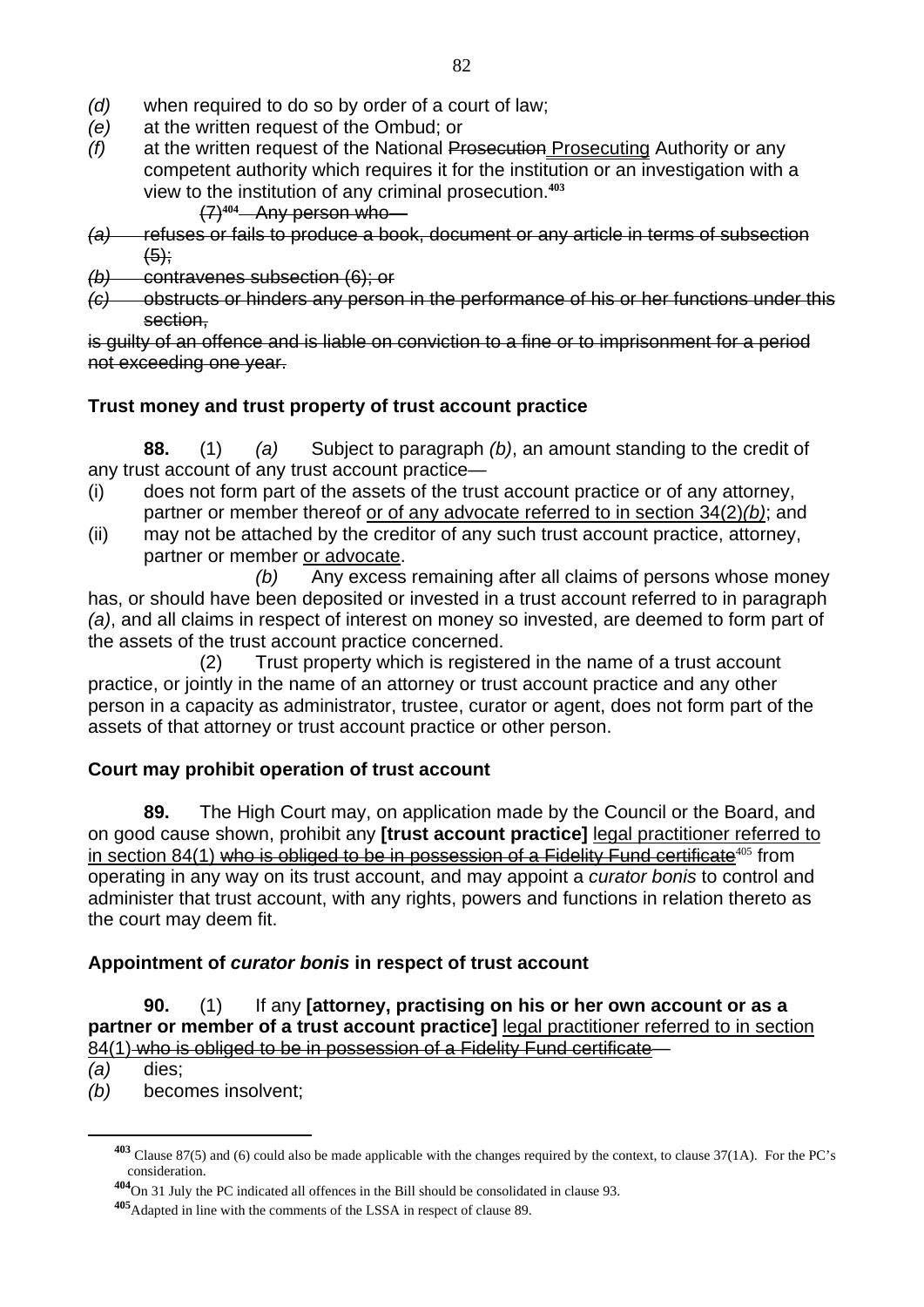- *(c)* is struck off the Roll or suspended from practice;
- *(d)* is declared by a competent court to be incapable of managing his or her own affairs; or
- *(e)* abandons his or her practice or ceases to practise,

the**[Master]** High Court may, on application made by the Council, Board or by any person having an interest in the trust account of that **[attorney]** legal practitioner or trust account practice, appoint a *curator bonis* to control and administer that account, with any rights, powers and functions as the **[Master]** court may deem fit.**<sup>406</sup>**

 (2) Where the **[attorney]** legal practitioner contemplated in subsection (1) is an attorney and was practising in partnership or as a member of a company with another attorney or attorneys, the **[Master]** court must allow the trust account to remain under the control of the remaining partners or members, unless there is good reason not to do so.

 (3) If a trust account practice is sequestrated, liquidated or placed under**[judicial management]** business rescue procedures, whether provisionally or finally, the **[Master]** court may, on application made by the Council, Board or by any person having an interest in the trust account of that practice, appoint a *curator bonis* to control and administer that account, with any rights, powers and functions as the **[Master]** court may deem fit.

 (4) The **[Master]** court may only grant an application provided for in subsection (1) or (2), on good cause shown by the Council, Board or any other person concerned, and after having given the trust account practice an opportunity to respond in writing to the application.

 **[(5) Any person who is prejudiced by a decision of a Master in terms of subsection (1), (2) or (3), may, within 30 days after obtaining knowledge of the decision, appeal against that decision to [a] the High Court, and the court may confirm or vary the decision or give any other decision as, in its opinion, the Master should have given.]** 

 (6) Nothing in this section or section 89 may be construed as preventing any attorney who was practising in partnership with a legal practitioner **[an attorney]** referred to in subsection (1) who is an attorney, from operating on the trust account of the partnership.

#### **Rights of banks in respect of trust accounts**

**91.** (1) *(a)* Any bank at which a trust account practice keeps its trust account, or any separate account forming part of a trust account, is not, by reason only of the name or style by which the account concerned is distinguished, deemed to have knowledge that the trust account practice is not entitled to all money paid into that account or with which that account is credited.

 *(b)* The provisions of paragraph *(a)* do not relieve the bank from any liability or obligation which legally exists and to which it would be subject apart from the provisions of this Act.

 (2) Despite subsection (1), a bank at which a trust account practice keeps its trust account, or any separate account forming part of a trust account, does not, in respect of any liability of the trust account practice to that bank not being a liability arising out of, or in connection with, any such account, have or obtain any recourse or right, whether by way of set-off, counter-claim, charge or otherwise, against money standing to the credit of that account.

(3) This section does not—

**<sup>406</sup>**See LSSA's comments in respect of clause 90.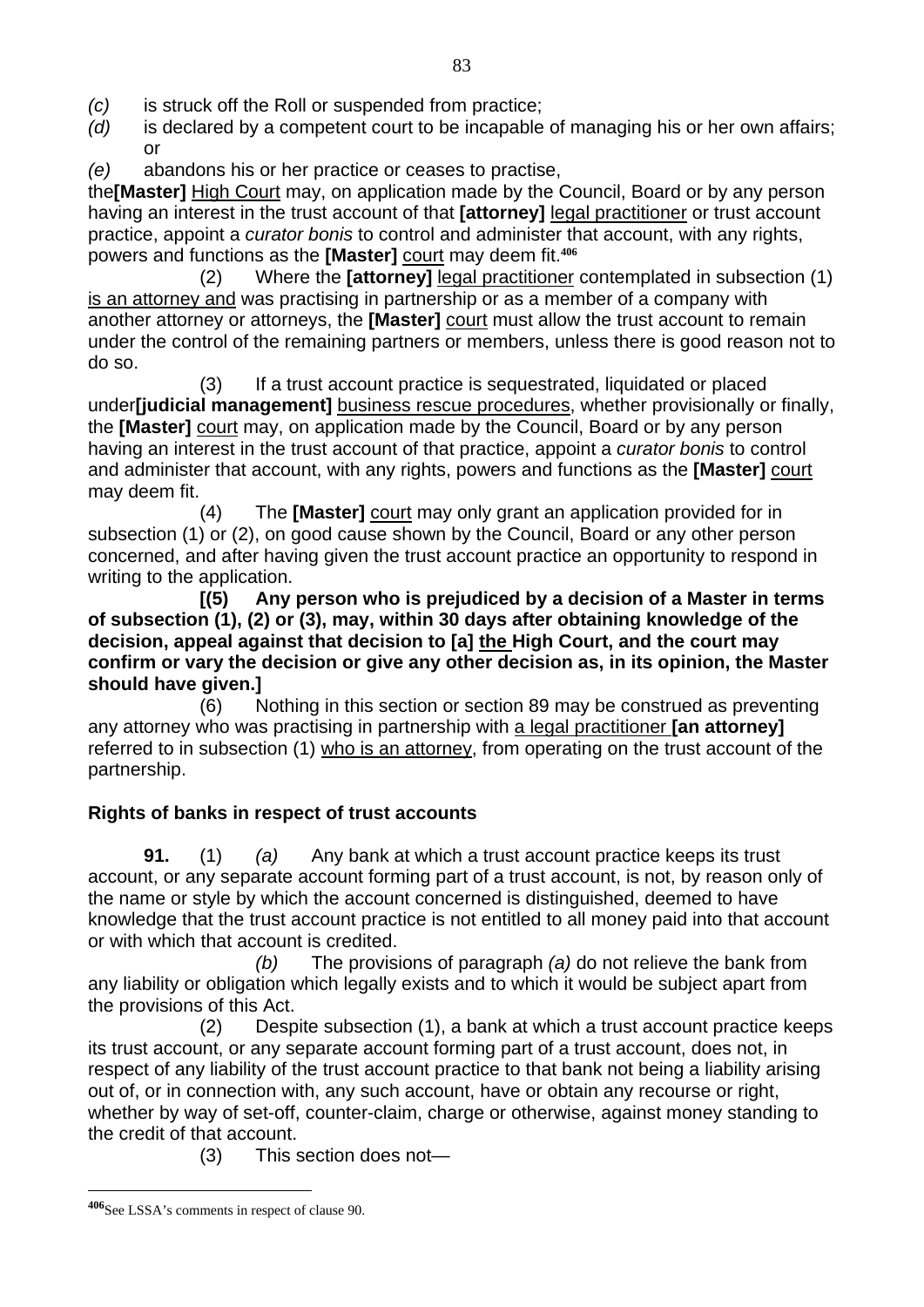- *(a)* deprive any bank of any existing right;
- *(b)* take away or affect any claim, lien, counter-claim, right of set-off, or charge of any kind which a trust account practice has against, or on, any money held or received on account of any person; or
- *(c)* relieve any trust account practice which has invested any money referred to in subsection (1) in a trust or other interest-bearing account referred to in section 86, of any liability in respect thereof.

 (4) Any bank at which a trust account practice keeps its trust account or any separate account forming part of its trust account, must, if so directed by the Council or the Board, furnish the Council or the Board with a signed statement of that account for the period determined by the Council.

#### **CHAPTER 8 GENERAL PROVISIONS**

#### **Recovery of costs by [attorneys] legal practitioners rendering free legal services**<sup>407</sup>

**92.** (1) Whenever in any legal proceedings or any dispute in respect of which legal services are rendered for free to a litigant or other person by **[an attorney]**a legal practitioner or law clinic**408**, and costs become payable to that litigant or other person in terms of a judgment of the court or a settlement, or otherwise, that litigant or other person must be deemed to have ceded his or her rights to the costs to that **[attorney]**legal practitioner or practice.

 (2) *(a)* A litigant or person referred to in subsection (1) or the **[attorney]** legal practitioner or law clinic concerned may, at any time before payment of the costs referred to in subsection (1), give notice in writing to—

(i) the person liable for those costs; and

(ii) the registrar or clerk of the court concerned,

that the legal services are being or have been rendered for free by that **[attorney]**legal practitioner, law clinic or practice.

*(b)* Where notice has been given as provided for in paragraph *(a)*, the**[attorney]**legal practitioner, law clinic or practice concerned may proceed in his or her or its own name, or the name of his or her practice, to have those costs taxed, where appropriate, and to recover them, without being formally substituted for the litigant or person referred to in subsection (1).

 (3) The costs referred to in subsection (1) must be calculated and the bill of costs, if any, must be taxed as if the litigant or person to whom the legal services were rendered by the **[attorney]**legal practitioner, law clinic or practice actually incurred the costs of obtaining the services of the **[attorney]**legal practitioner, law clinic or practice acting on his or her or its behalf in the proceedings or dispute concerned.

#### **Offences and penalties**

 $\overline{a}$ 

**93.** (1) Any person who, in a practice, without the written consent of the Council, employs in any capacity any person who has been struck off the Roll or suspended from practice, while that person remains struck off or suspended, is guilty of an offence and is liable on conviction to a fine or imprisonment for a period not exceeding one year.

**<sup>407</sup>**Adapted in line with the comments of the GCB in respect of clause 92.

**<sup>408</sup>**Adapted in line with the comments of the GCB, Wits Law Clinic and LRC in respect of clause 92.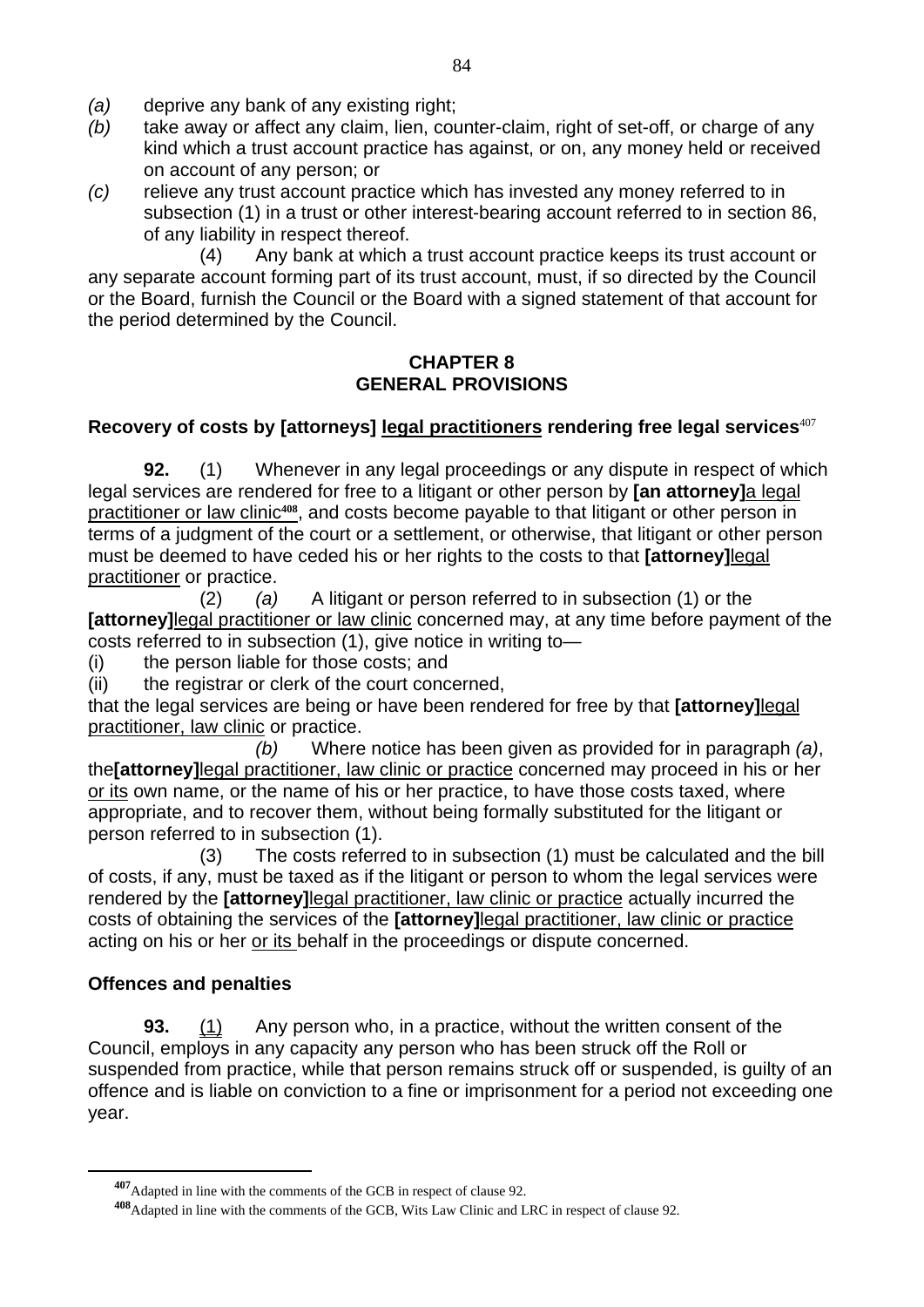(2)**409** Any person who contravenes the provisions of section 33 is guilty of an offence and is liable on conviction to a fine or to imprisonment for a period not exceeding two years or to both such fine and imprisonment.

(3)**410** Any legal practitioner/person who contravenes any of the provisions of section 34 is guilty of an offence and is liable on conviction to a fine or to imprisonment for a period not exceeding two years or to both such fine and imprisonment

(4) Any person who—

*(a)* fails to comply with the provisions of section 39(7)*(a)*(i), (ii), (iii) or (iv);

- $\overline{(b)}$  contravenes section 39(7) $(b)$ ,  $(e)$  or  $(f)$ ; or
- *(c)* obstructs or hinders any person in the performance of his or her functions under section 39.

is guilty of an offence and is liable on conviction to a fine or to imprisonment for a period not exceeding one year.**<sup>411</sup>**

(5)**412** Any attorney or advocate who contravenes section 57(7) is guilty of an offence and on conviction is liable to a fine or to imprisonment for a period not exceeding two years.

(6)**413** A claimant who fails to co-operate with the Fund in the exercise of its subrogated rights is quilty of an offence and is liable on conviction to a fine or to imprisonment for a period not exceeding two years.

(7)**414** Any person who contravenes sections 84(1) or (2) or section 34<sup>415</sup>, in rendering legal services is—

- *(a)* guilty of an offence and is liable on conviction to a fine or to imprisonment for a period not exceeding two years or to both such fine and imprisonment;
- *(b)* on conviction liable to be struck off the Roll; and
- *(c)* not entitled to any fee, reward or reimbursement in respect of the legal services rendered.

(8)**416** Any person who—

- *(a)* refuses or fails to produce a book, document or any article in terms of section 37(1A)*(a)* or *(b)* or 87(5);
- *(b)* contravenes section 37(1A)*(c)* or 87(6); or
- *(c)* obstructs or hinders any person in the performance of his or her functions under those provisions.

is guilty of an offence and is liable on conviction to a fine or to imprisonment for a period not exceeding one year.

#### **CHAPTER 9 REGULATIONS AND RULES**

#### **Regulations**<sup>417</sup>

 $\overline{a}$ 

**<sup>412</sup>**Previously clause 57(9)

**<sup>413</sup>**Previously clause 80(2)

**<sup>414</sup>**Previously clause 84(4)

**<sup>415</sup>**See clause 34(10). The question arises whether clause 34(10) is necessary in light of this sanction. It might therefore be appropriate in this clause 84(4) to make reference to clause 34. For the PC's guidance.

**<sup>416</sup>**Previously clause 87(7)

**<sup>409</sup>**Previously clause 33(5).On 31 July the PC indicated that all offences in the Bill should be consolidated in one clause, clause 93.

**<sup>410</sup>**Previously clause 34(10).On 31 July the PC indicated all offences in the Bill should be consolidated in clause 93.

**<sup>411</sup>**Previously clause 39(8).On 31 July the PC indicated all offences in the Bill should be consolidated in clause 93.

<sup>&</sup>lt;sup>417</sup>The PC has requested the Department to do an audit of all aspects which require regulations to be made by the Minister and to indicate which of those should be done in consultation with the Council and of those which should be done after consultation with the Council. This exercise would best be done once most of the issues in the Bill have been settled by the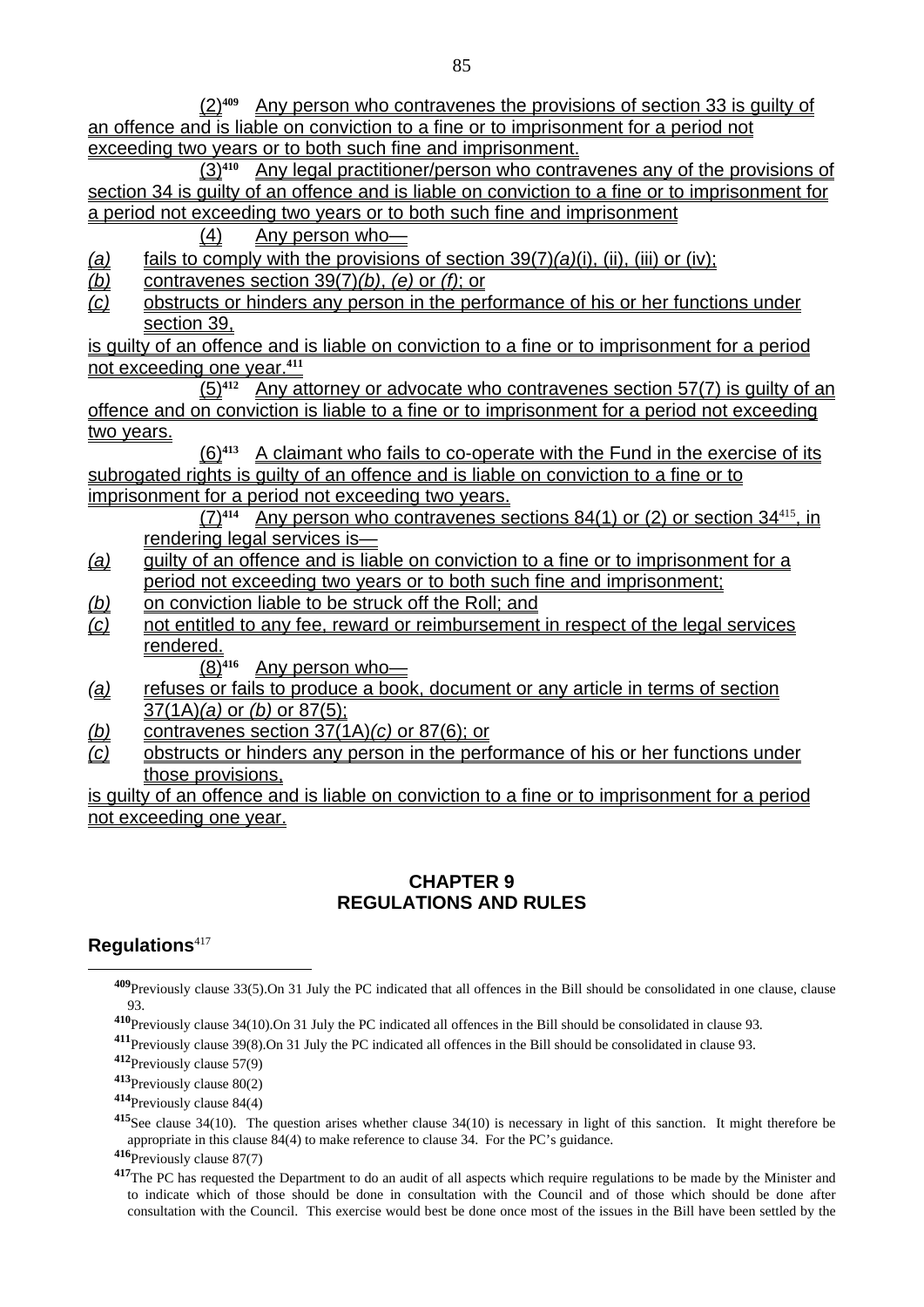**94.** (1) The Minister may, and where required in the circumstances, must, after consultation with the Council make regulations relating to—

- *(a)* the areas of jurisdiction of Regional Councils;
- *(b)* the practical vocational training requirements and conditions of employment/engagement for candidate legal practitioners, including the remuneration of pupils;**<sup>418</sup>**
- *(c)* compulsory post-qualification professional development of legal practitioners;
- *(d)* a framework for the creation and recognition of limited liability legal practices and the terms and condition applicable to such practices;
- *(e)* Government and other securities into which the Board can invest surplus funds;
- *(f)* matters which must be included in the annual report of the Board;
- *(g)* the establishment of a mechanism to provide **[transformational]** legal education and training;
- *(h)* the right of appearance of candidate legal practitioners in court or another institution;
- *[(i)* **fee structure of legal practitioners;**
- *(j)* **the manner in which a notice of application for review must be lodged with the Ombud;**
- *(k)* **the form of a summons issued by the Ombud;**
- *(l)* **the manner of service of a summons issued by the Ombud;]**
- *(m)* the form of the annual report of the Ombud;
- *(n)* the rendering of community service;
- *[(o)* **the establishment of a mechanism to monitor and evaluate the implementation of the Charter;]**
- *(o)* the procedure and criteria relating to the ranking or status of legal practitioners (after consultation with the Council);**<sup>419</sup>**
- *(p)* the instruction of advocates by a member of the public; or
- *(q)* any other ancillary or administrative matter that it is necessary to prescribe for the proper implementation or administration of this Act.

 (2) Any regulation made under subsection (1) must, before publication thereof in the *Gazette*, be approved by Parliament.

#### **Rules**

**95.** (1) The Council may, and where required in the circumstances, must, by publication in the *Gazette*, make rules relating to—

- *(a)* the fees and charges which are payable to the Council;
- *(b)* the fee to be paid by a person applying to the Council for **[registration and]** enrolment;
- *(c)* the manner in which an application for **[registration and]** enrolment must be submitted to the Council through the Regional Council in question;
- *(d)* the fee payable by a legal practitioner to the Council when applying to convert his or her **[registration]**enrolment;

PC. During the drafting process to date, we are finding additional aspects in respect of which rules and regulations are required and these need to be considered and approved by the PC. The final decision of the PC on what the regulatory framework of the profession will be, will also have an impact on the rules and regulations. The index to the Bill, the long title of the Bill, the purpose and objects clauses, the provisions dealing with rules and regulations, renumbering and crossreferencing are technical matters which ideally should be left to the end of the drafting process. For the PC's consideration and guidance.

**<sup>418</sup>** As suggested by the PC; see however, also clause 6(1)(n) and clause 27.

**<sup>419</sup>**An enabling provision for the Minister to possibly make regulations in respect of the conferment of honours by the President/Chief Justice (senior counsel/senior legal practitioner status) as requested by the PC, for consideration.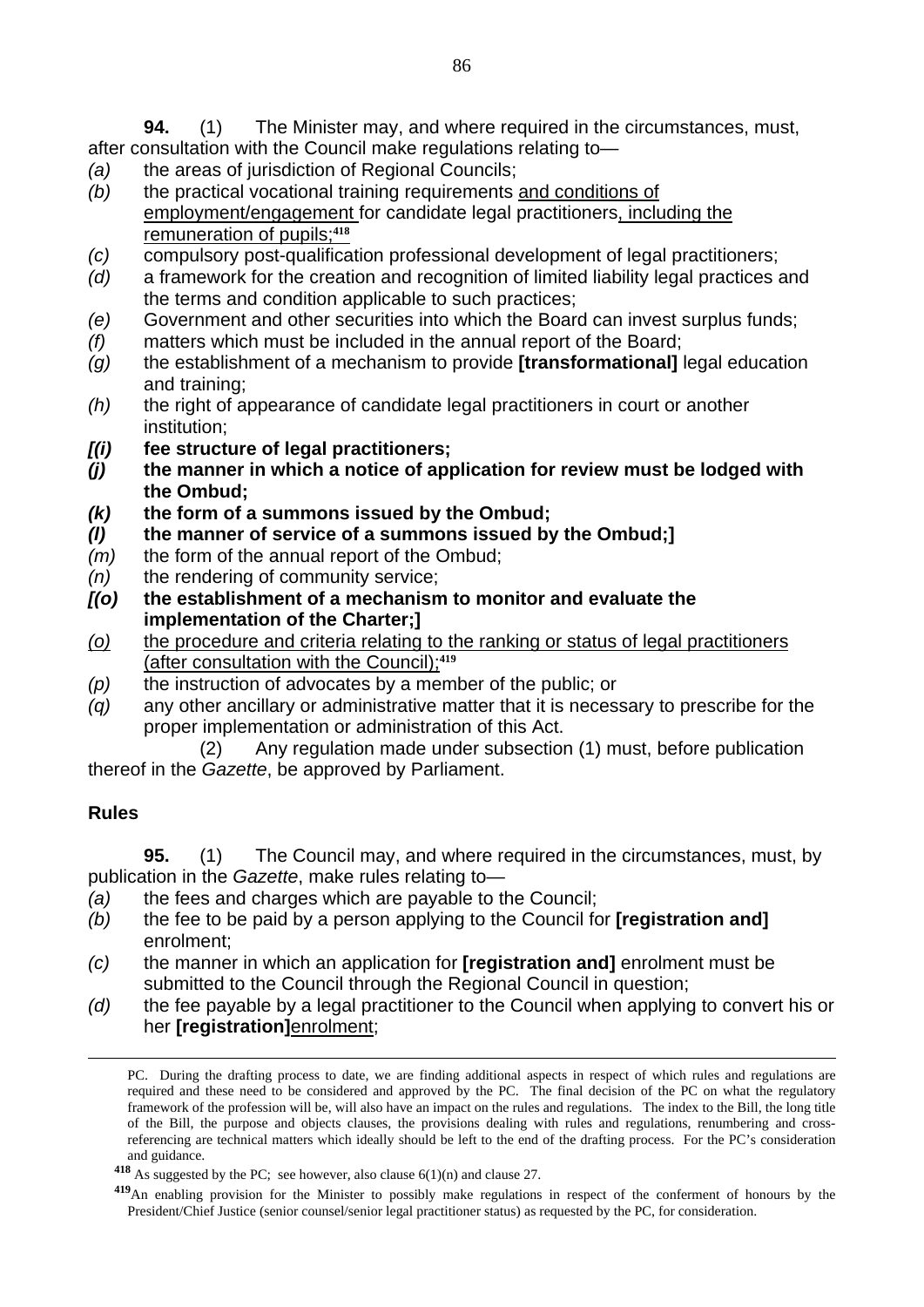- *(e)* the manner in which an application must be made by a legal practitioner for the conversion of his or her **[registration]**enrolment;
- *(f)* the procedure for the election of Council members, for convening meetings of the Council and the procedure for the conduct of meetings;
- *(g)* the procedure for the conduct of meetings of committees of the Council;
- *(h)* the procedure for the appointment of the executive officer and other employees of the Council;
- *(i)* the conditions of service of the executive officer and other employees of the Council;
- *((j)* competency-based examinations or assessments for candidate legal practitioners, conveyancers or notaries;
- *(k)* the minimum conditions and procedures for the registration and administration of practical vocational training;
- *(l)* procedures and directions pertaining to the assessment of persons undergoing practical vocational training;
- *(m)* the level of competence to be achieved for admission and enrolment as a legal practitioner;
- *(n)* the information which must be submitted to the Council when a person applies to court for admission as a legal practitioner and the time period within which that information must be submitted;
- *(o)* the criteria for a person, institution, organisation or association to qualify to conduct the assessment of practical vocational training;
- *(p)* service which qualifies as community service;
- *(q)* the instruction of attorneys and the instruction of advocates by attorneys;
- *(r)* the procedures to be followed by disciplinary bodies;
- *(s)* the manner and form in which complaints of misconduct relating to legal practitioners, candidate legal practitioners or juristic entities must be lodged with the Regional Council and dealt with, **and the time period in which a** complaint must be so lodged;**<sup>420</sup>**

- *(t)* an application for a Fidelity Fund certificate;
- *(u)* the form of the Fidelity Fund certificate issued by the Council;
- *(v)* the contribution to be paid to the Council when applying for a Fidelity Fund certificate.
- *(w)* the manner in which the Council must **[register and]** enrol a duly admitted legal practitioner;
- *(x)* the manner in which the Council must keep the Roll of **[registered]** legal practitioners;
- *(y)* the manner in which an admitted legal practitioner must apply to the Council for **[registration and]** enrolment;
- *(z)* the manner in which a legal practitioner must apply to the Council to convert his or her **[registration]**enrolment as an attorney to that of an advocate and *vice versa*;
- *(zA)* the certificate issued by a registrar of **[a]**the High Court to an attorney who has acquired the right to appear in **[a]**the High Court, the Supreme Court of Appeal and the Constitutional Court and the information to be submitted by the registrar to the Council;
- *(zB)* the form of a subpoena issued by the Council;
- *(zC)* the manner of service of a subpoena;
- *(zD)* the manner in which a legal practitioner, candidate legal practitioner or juristic entity may lodge an appeal to an appeal tribunal;

**<sup>420</sup>** For the PC's consideration, as discussed on 13 Aug.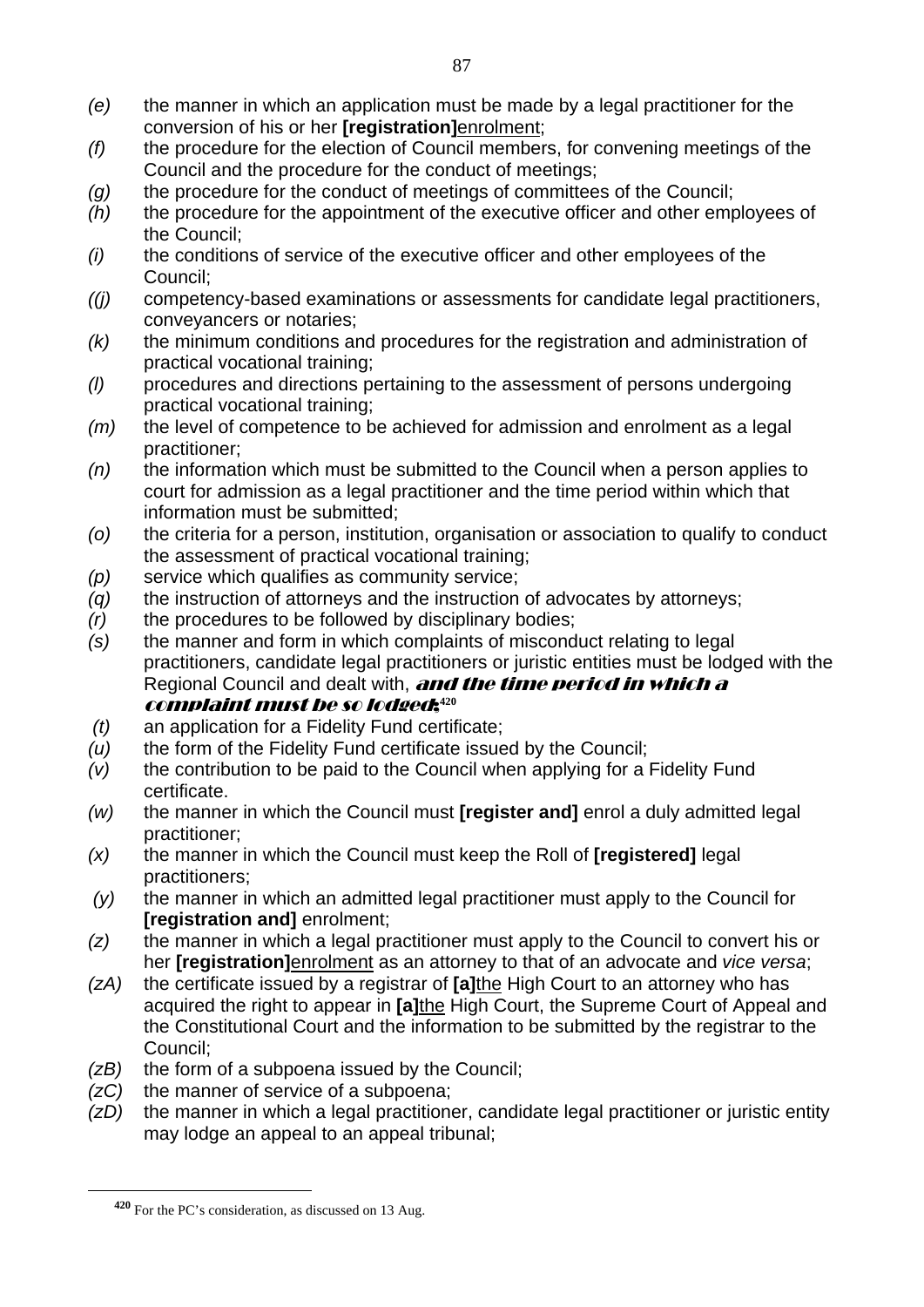- *(zE)* the inspection of the accounts of an attorney: Provided that rules made in terms of this paragraph must be made in consultation with the Board;**<sup>421</sup>**
- *(zF)* the powers and functions of the executive committee of the Council established in terms of section 20; **[or]**
- *(zG)* the manner of investment of any monies of the Council which are not required for immediate use; **[and]**
- *(zH)* the procedures to be followed before a member of the Council is removed from office as provided for in section  $12(4)$ ; and.<sup>422</sup>
- (zI) any other matter in respect of which rules must be made in terms of this Act. (2) *(a)* Before the Council makes any rule under this section, the

Council must publish a draft of the proposed rule in the *Gazette* together with a notice, calling on interested persons to comment in writing within a period stated in the notice, which may not be less than 30 days from the date of publication of the notice.

 *(b)* If the Council alters the draft rules as a result of any comments, it need not publish those alterations before making the rule.

 (3) The Council may, if circumstances necessitate the publication of a rule without giving notice provided for in subsection (2)*(a)*, publish that rule without prior publication of a draft as provided for in subsection (2), provided that the notice of publication states—

- *(a)* the reason why circumstances necessitated that publication without prior publication of a draft as provided for in subsection (2); and
- *(b)* that any person who is aggrieved by the rule may make representations to the Council within a period stated in the notice, which may not be less than 30 days from the date of publication of the notice.

#### **CHAPTER 10 TRANSITIONAL PROVISIONS NATIONAL CONSULTATIVE FORUM**  *Part 1*

#### **Transitional South African Legal Practice Council**<sup>423</sup> **National Consultative Forum on the Legal Profession**<sup>424</sup>

**96.** (1) A Transitional South African Legal Practice Council National Consultative Forum on the Legal Profession (hereafter referred to as the "Consultative Forum") is hereby established as a body corporate with full legal capacity and comprising of the following members:

- *(a)* 16 legal practitioners, namely—
	- (i) eight attorneys **[nominated]** designated/elected by the Law Society of South Africa, two of which represent the Black Lawyers Association, two of which represent the National Association of Democratic Lawyers, one of which represents the Law Society of the Cape of Good Hope, one of which represents the Law Society of the Orange Free State, one of which represents the Law Society of the Transvaal and one of which represents the Natal Law Society;

**<sup>421</sup>**As requested by the AFF in respect of clause 64(1)(e) above.

**<sup>422</sup>**See clause 12(4).

**<sup>423</sup>**The proposed amendments in this clause mirror, to a large extent, the proposed amendments in clause 7, dealing with the composition of the Council. For the PC's consideration. The final composition of the TC, like the final composition of the Council, is still subject debate and decision by the PC.

**<sup>424</sup>** On 1 August the PC agreed to consider a change in the name of the TC. For the PC's consideration. Should this or any other name change be accepted, the other many references in the Bill to the TC will require consequential amendments.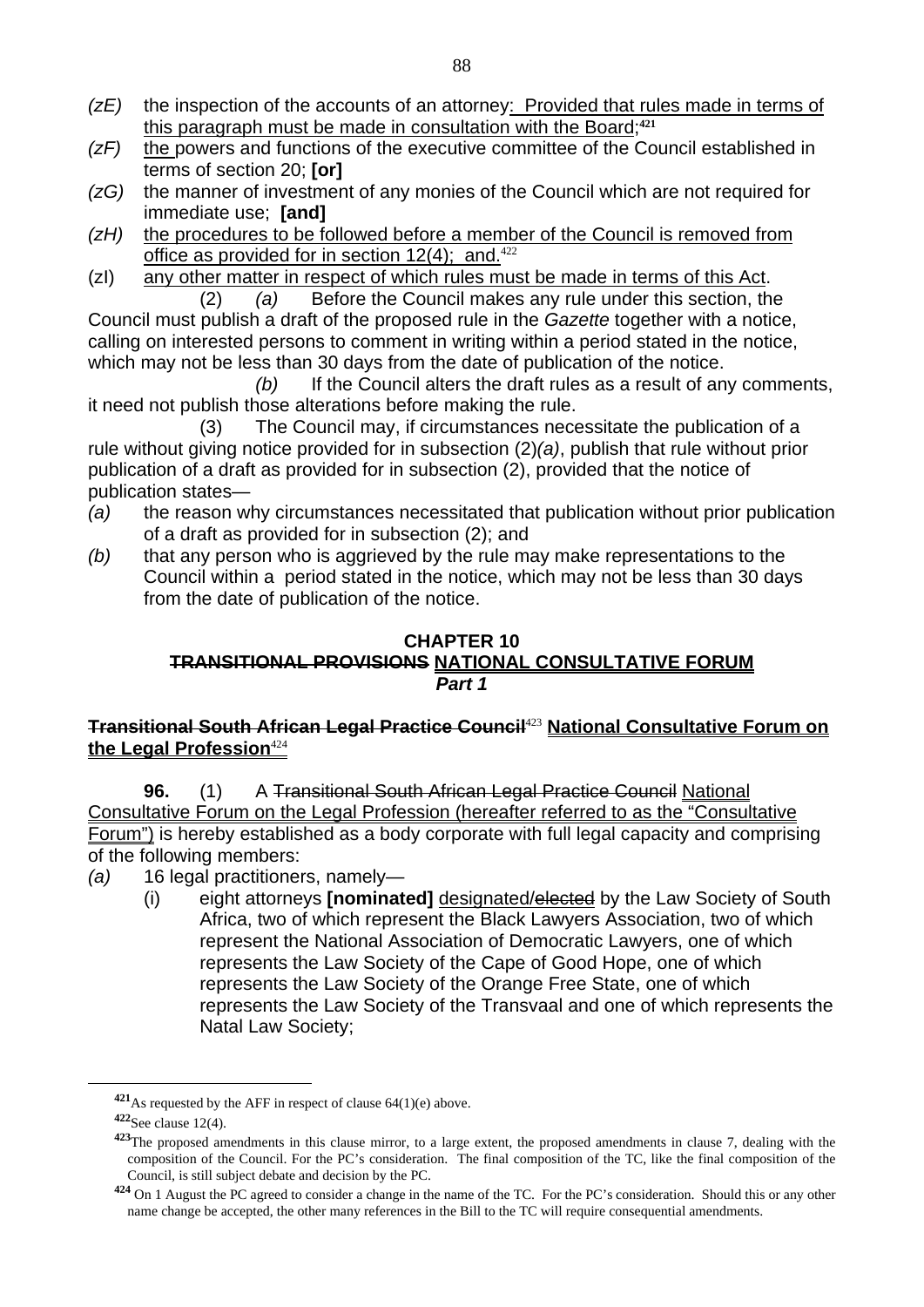- (ii) five six advocates **[nominated]** designated by the General Council of the Bar of South Africa; **<sup>425</sup>**
- (iii) one advocate **[nominated]** designated by the Independent Advocates Association National Bar Council of South Africa**426**;and
- (iv) one advocate **[nominated]** designated by the National Forum of Advocates; and
- (v) one advocate **[nominated]** designated by Advocates for Transformation;
- *(b)*  $\overline{6}$   $\overline{1}$   $\overline{1}$   $\overline{6}$   $\overline{4}$  teachers of law **[or legal academic nominated]**, <u>one representing law</u> deans at South African universities and the other representing lecturers in law at South African universities, designated by **[law teachers, legal academics or organisations representing law teachers or legal academics]** the South African Law Deans Association and the other designated by the Society of Law Teachers of Southern Africa;**<sup>428</sup> <sup>429</sup>**
- *(c)* subject to subsection (2A),two persons who, in the opinion of the Minister, are fit and proper persons who have knowledge of the legal profession, designated by the Minister;
- *(d)* one person **[nominated]**designated by Legal Aid South Africa; and
- *(e)* one person **[nominated]**designated by the Board, who may not be a legal practitioner.**<sup>430</sup>**
	- (2) In constituting the Transitional Council as provided for in subsection
- (1), regard must be given to—
- *(a)* the terms of reference of the Transitional Council;
- *(b)* achieving representivity with regard to—
	- (i) race;
	- (ii) gender; and
	- (iii) disability; and
- *(c)* ensuring adequate regional representation when making a nomination in respect of subsection (1)*(a).*

#### **ALTERNATIVE OPTION FOR SUBCLAUSE (2):**

- (2) The need for the Transitional Council to reflect broadly –
- *(a)* the racial and gender composition of South Africa;
- *(b)* representation of persons with disabilities; and
- *(c)* regional representation,

must, as far as is practicable,<sup>431</sup> be considered when the Transitional Council is established in terms of this section, in addition to the terms of reference of the Transitional Council.

 (2A) A person referred to in subsection (1)*(c)* may not be designated as a member of the Transitional Council if he or she –

*(a)* is a public servant;

 $\overline{a}$ 

*(b)* is a member of Parliament, any provincial legislature or any municipal council; or

*(c)* is an office-bearer or employee of any party, movement or organization of a partypolitical nature.

**<sup>430</sup>**On 1 August the PC instructed that the Board's nominee should not be restricted as suggested.

**<sup>425</sup>**On 31 July the PC recommended that the GCB represented by 6 advocates because Advocates for Transformation is also part of the GCB. This would entail the deletion of subparagraph (v) which also refers to the Advocates for Transformation.

**<sup>426</sup>**On 31 July the PC was informed by letter that the Independent Advocates Association of South Africa had changed its name to the National Bar Council of South Africa.

**<sup>427</sup>**The PC raised the question whether there should not be two teachers of law.

**<sup>428</sup>**On 24 July the PC indicated that one of the law teachers should be designated by the law deans of SA universities and that the other should come from the ranks of law teachers.

**<sup>429</sup>** On 1 August the PC inquired regarding the status of the Society of Law Teachers of Southern Africa and raised the question whether the South African Law Deans Association should not designate both teachers of law, if it is indeed decided to proceed with two law teachers, one representing law deans and the other representing law teachers.

**<sup>431</sup>** In line with discussion of the PC on 1 August.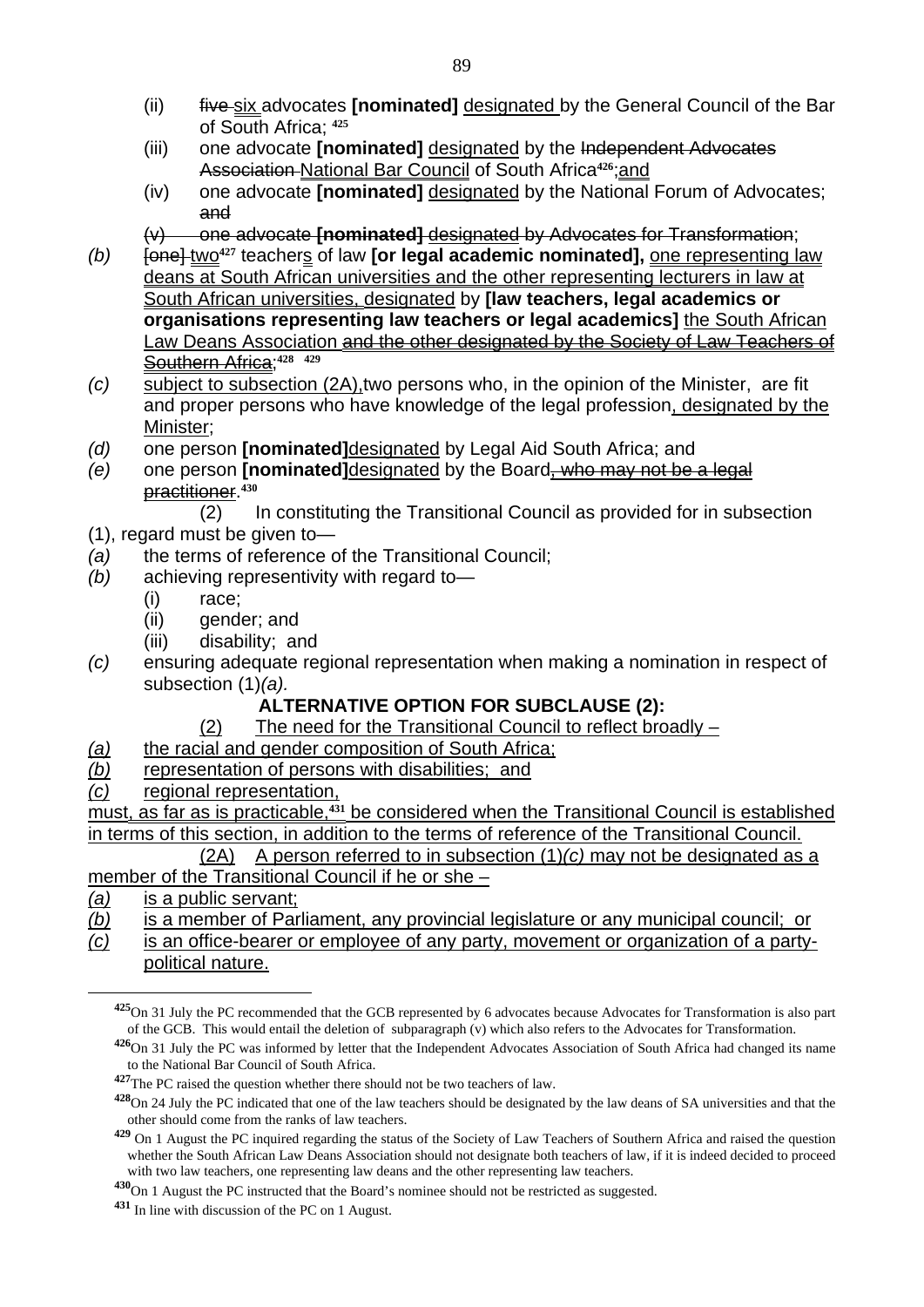(3) The duration of the Transitional Council is for a period not exceeding<sup>432</sup> three years and it ceases to exist on the date of commencement of Chapter  $\mathcal{P}$ 

 (4) Subject to sections 99, 101 and 102, members of the Transitional Council hold office for the three year duration of the Transitional Council.

#### **Terms of reference of Transitional Council**<sup>433</sup>

**97.** (1) The Transitional Council must, within 24 months after the commencement of this Chapter—

*(a)* make recommendations to the Minister on the following:

(i) An election procedure for purposes of constituting the first**434** Council,

#### ALTERNATIVE TO (i) An election procedure for purposes of constituting the

# Council, consisting of a chamber for advocates and a chamber for attorneys**; <sup>435</sup>** *436*

- (ii) the establishment of the first**437** Regional Councils and their areas of jurisdiction, taking into account the factors referred to in section 23(2)*(a)*;
- (iii) the composition, **438**powers and functions of the first Regional Councils;
- (iv) the manner in which the first Regional Councils must be elected:
- (v) all the practical vocational training requirements that candidate attorneys or pupils must comply with before they can be admitted by the court as a legal practitioners;
- **[(vi) a fee structure of legal practitioners;]**<sup>439</sup>
- (vii) the right of appearance of a candidate legal practitioner in court or any other institution;**<sup>440</sup>**
- (viii) a mechanism to wind up the affairs of the Transitional Council; and
- **[(ix) all the requirements necessary for the implementation of compulsory post-qualification professional development;]**<sup>441</sup>
- *(b)* prepare and publish a code of conduct for legal practitioners, candidate legal practitioners and juristic entities; and
- *(c)* make rules, as provided for in section 108(2).

**<sup>432432</sup>** As suggested by the PC on 1 August.

**<sup>433</sup>**The question is raised whether the regulations made by the TC, for instance the election procedure for the purposes of constituting the first Council, the establishment of the first Regional Councils, the powers and functions of the first Regional Councils and the manner in which the first Regional Councils must be elected, should not continue to apply after the commencement of Chapter 2 if there is no need to change them. The Bill, in clauses 7 and 23, require the Council to make rules on these aspects, which may not be necessary. The transition phase requires regulations for these aspects while the Bill, after the commencement of Chapter 2, requires these aspects to be regulated by rules made by the Council. The PC's guidance would be appreciated. The current arrangements might give rise to unnecessary new rules and regulations after the commencement of Chapter 2. This is pointed out in the interests of a smooth transition from the TC to the Council phase.

**<sup>434</sup>** As agreed to tentatively by the PC on 1 August.

**<sup>435</sup>** As suggested by Ms Smuts on 1 August.

**<sup>436</sup>** On 13 Aug the PC requested that the chambers provision be reflected as an option

**<sup>437</sup>** As agreed to tentatively by the PC on 1 August.

**<sup>438</sup>** As requested by Ms Smuts on 1 August.

**<sup>439</sup>**The PC requested the Department to consider reducing the areas of responsibility (terms of reference) of the TC . For PC's consideration, esp in light of alternative proposal in respect of clause 35 dealing with fees.

**<sup>440</sup>**The PC requested the Department to consider reducing the areas of responsibility (terms of reference) of the TC. However, see clause 25 which has been revised in light of comments of PC relating to right of appearance in courts by candidate legal practitioners.

**<sup>441</sup>**The PC requested the Department to consider reducing the areas of responsibility (terms of reference) of the TC.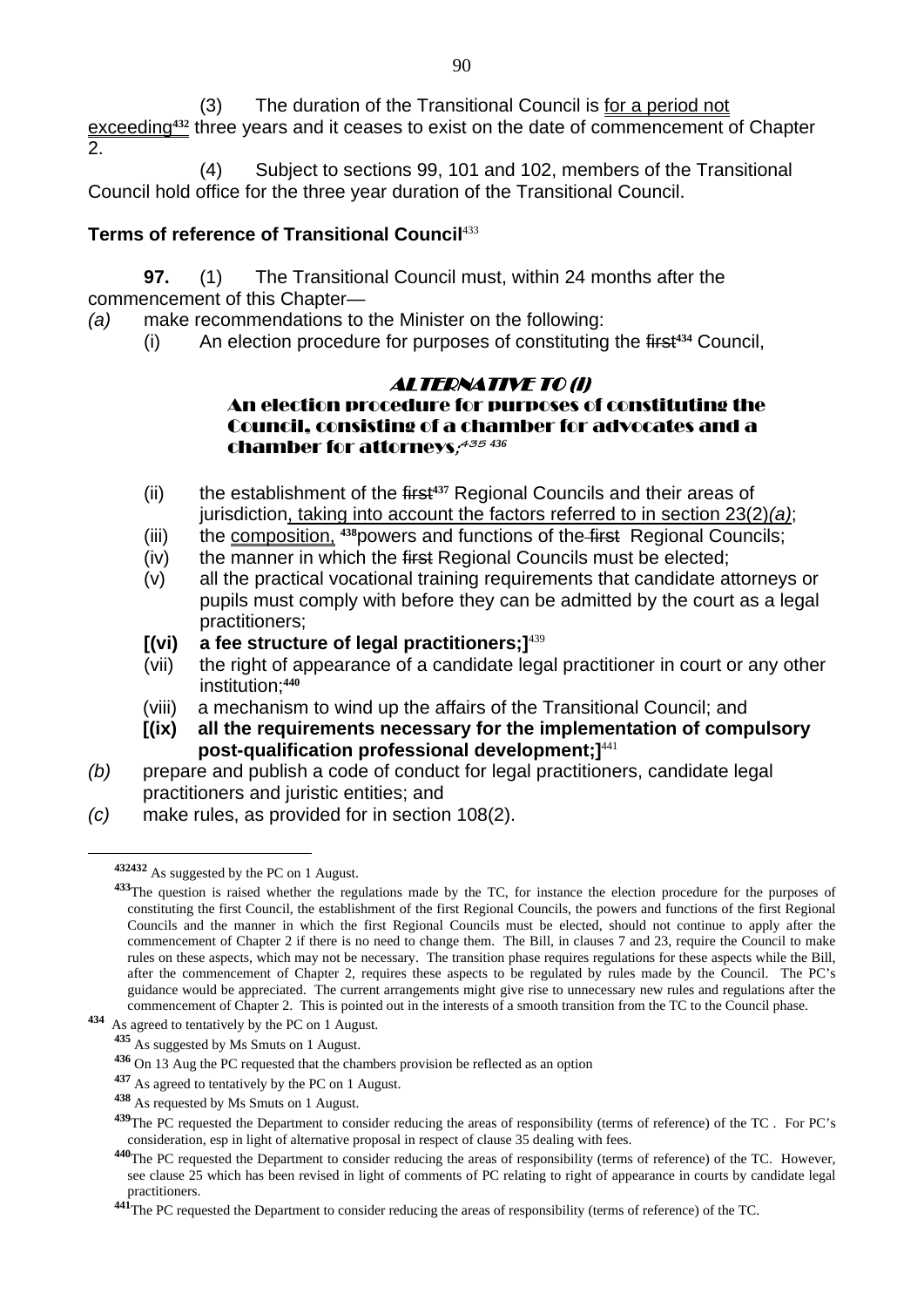(2) *(a)* The Transitional Council must, within 24 months of the commencement of this Chapter, negotiate with and reach an agreement with the **[attorneys' and advocates' professions]** law societies referred to in section 56 of the Attorneys Act and any other similar statutory bodies still regulating the legal profession established in the former homelands $442$ , in respect of the transfer of their assets, rights, liabilities, obligations and staff, to the Council or Regional Councils.

 *(b)* The provisions of paragraph *(a)* do not preclude any nonstatutory bodies or voluntary associations which are involved in the regulation of legal practitioners or matters dealt with in this Act, from negotiating and reaching an agreement with the Transitional Council in respect of the transfer of their assets, rights, liabilities, obligations and staff, to the Council or Regional Councils.**<sup>443</sup>**

 (3) Section 197 of the Labour Relations Act, 1995 (Act No. 66 of 1995), applies in respect of the transfer of the staff contemplated in subsection (2).**<sup>444</sup>**

 (4) If an agreement contemplated in subsection (2) cannot be reached by the parties concerned, any party any of the parties may agree to refer the matter to arbitration in terms of the Arbitration Act, 1965 (Act No. 42 of 1965).**<sup>445</sup>**

 (5) The Minister may extend the period of 24 months contemplated in subsections (1) and (2) if he or she deems it necessary.

#### **Powers and functions of Transitional Council**

**98.** (1) The Transitional Council may do all that is necessary or expedient to carry out its terms of reference referred to in section 97, including the following, having due regard to the Constitution and applicable legislation where appropriate and relevant:

- *(a)* Establish one or more committees, including an executive committee, consisting of members of the Transitional Council only, or members of the Transitional Council and staff members or other persons, to assist the Transitional Council in—
	- (i) the performance or exercise of its powers and functions;
	- (ii) determining the powers and functions of a committee;
	- (iii) appointing a chairperson and deputy chairperson of a committee; and
	- (iv) determining procedures for the functioning of committees; and
- *(b)* delegate any of its powers and functions to its committees, subject to any conditions it may impose, which delegation does not—
	- (i) divest the Transitional Council of the power or function so delegated; and
	- (i) preclude the Transitional Council from varying or setting aside any decision made under a delegation.
		- (2) The Transitional Council must, in consultation with the Director-

General —

 $\overline{a}$ 

*(a)* appoint an executive officer to perform or exercise the powers and functions determined by the Transitional Council and supervise the staff of the Transitional Council;

**<sup>442</sup>**The PC requested that the application of this provision be restricted to statutory bodies. The proposed amendment is also in line with the comments of the LSSA in respect of clause 97(2).

**<sup>443</sup>**The PC requested a provision to allow non-statutory bodies to dissolve and participate in the negotiations referred to in clause 97(2) regarding the transfer of assets, etc.

**<sup>444</sup>**The PC requested the insertion of a provision in terms of which the staff of the disbanding bodies get preference to posts in the new regulatory structures. This is already provided for in section 197 of the LRA.

**<sup>445</sup>**On 31 July Mr Swart requested information regarding the use of the Arbitration Act, 1965, in view of the GCB comment that arbitration cannot determine status and cannot be compulsory. Sec 2 of the Act provides for matters not subject to arbitration, inter alia any matter relating to the status of a person. There must also be an agreement between the parties to refer the matter for arbitration. The Department is of the view that the clause does not relate to the status of a person but to practical matters. The change in wording is for the PC's consideration.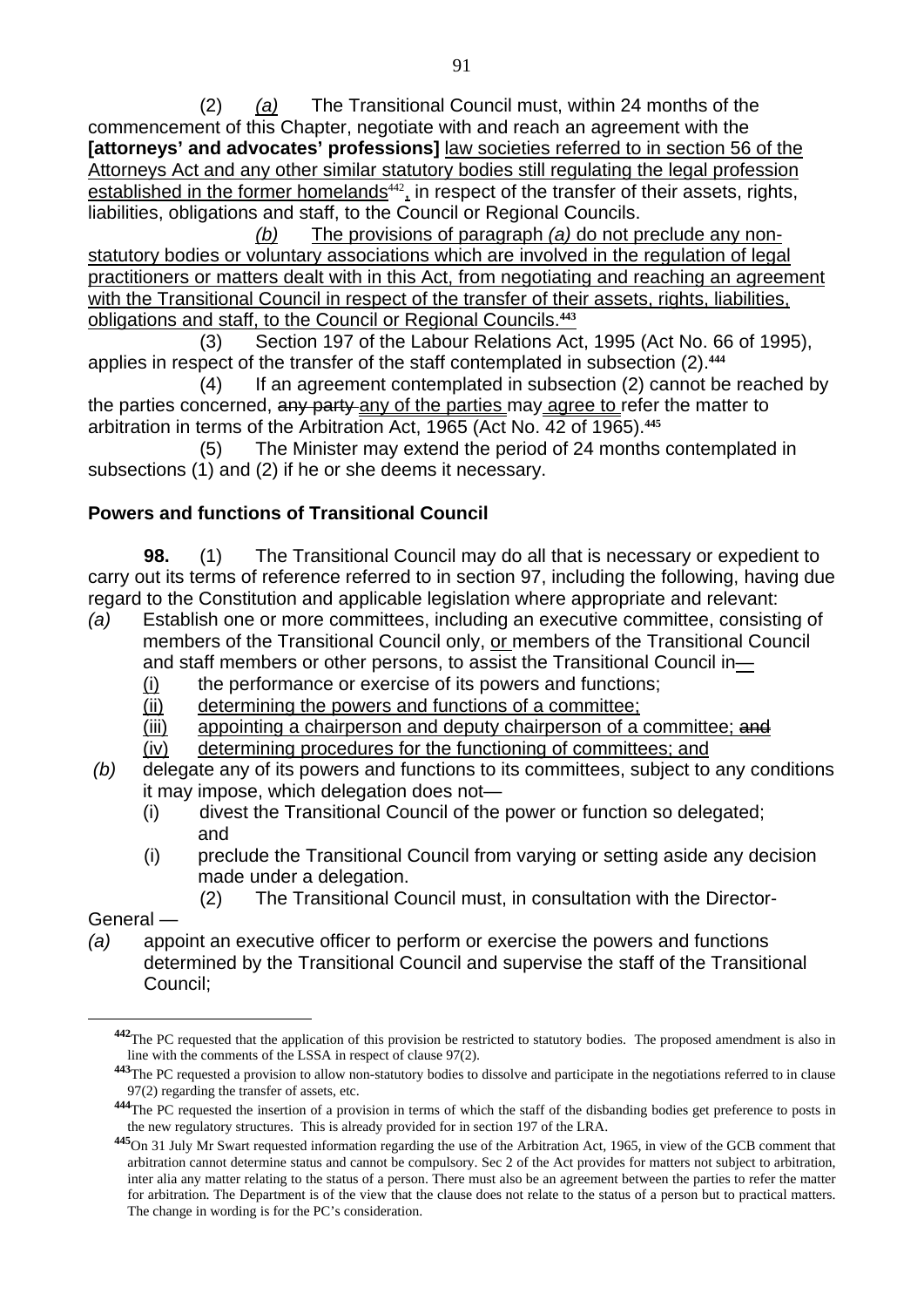- *(b)* employ or second from existing governance structures in the legal profession, so many staff members as may be necessary to enable it to carry out its functions;
- *(c)* conclude agreements with any person or organisation for the performance of any particular act or any particular work or the rendering of services for the purpose of furthering the objects of the Transitional Council;
- *(d)* enter into contracts in connection with the performance of its functions or the exercise of its powers;
- *(e)* determine the remuneration and other conditions of service of staff members; and
- *(f)* pay an honorarium or an allowance to any person to cover expenses reasonably incurred by him or her in connection with any act performed at the request of the Transitional Council or in terms of its directions on behalf of the Transitional Council and the furtherance of its objects.

#### (3)446 The Transitional Council must, taking into account the provisions of this Act, conduct a cost analysis of the operation of the Council and Regional Councils and make recommendations to the Council/Minister for consideration by Parliament as contemplated in subsection (4), on the funding thereof, with a view to the effective and efficient implementation of the Act.

 (3 4) The Transitional Council must, after its establishment, report to the Minister every six months on its activities and the Minister must, immediately on receipt thereof, submit the report to Parliament.

#### **Membership of Transitional Council**<sup>447</sup>

- **99.** (1) A member of the Transitional Council must—
- *(a)* be a South African citizen; and
- *(b)* be a fit and proper person.

 $\overline{a}$ 

 (2) The following persons are disqualified from becoming or remaining members of the Transitional Council:

- *(a)* An unrehabilitated insolvent**[s]**;
- *(b)* a person declared to be of unsound mind by a court of the Republic;
- *(c)* a person who has been convicted in a court of first instance**448**of an offence and sentenced to more than 12 months' imprisonment without the option of a fine, either in the Republic, or outside the Republic if the conduct constituting the offence would have been an offence in the Republic, other than a conviction for an offence committed prior to 27 April 1994 associated with political objectives; or
- *(d)* a person who has **[vacated his or her]**been removed from office in terms of section 102.

#### **Chairperson and deputy chairperson of Transitional Council**<sup>449</sup>

**100.** (1) At the first meeting of the Transitional Council, the members of the Transitional Council must, in consultation with the Minister, elect and appoint a chairperson and deputy chairperson of the Transitional Council from among themselves.

**<sup>446</sup>** On 15 Aug the PC requested this insertion, as it would be best if the Transitional Council come up with a funding model for the new structures.

**<sup>447</sup>**The technical amendments are intended to promote uniformity: See clauses 8 and 65.

**<sup>448</sup>**On 24 July the PC requested to stipulate the conviction must be in a court of first instance since appeal procedures could take longer than the 3 year terms of office of the members. Department to address the PC on this.

**<sup>449</sup>**The technical amendments in this clause are intended to promote uniformity: see clause 9 dealing with the chairperson and deputy chairperson of the Council.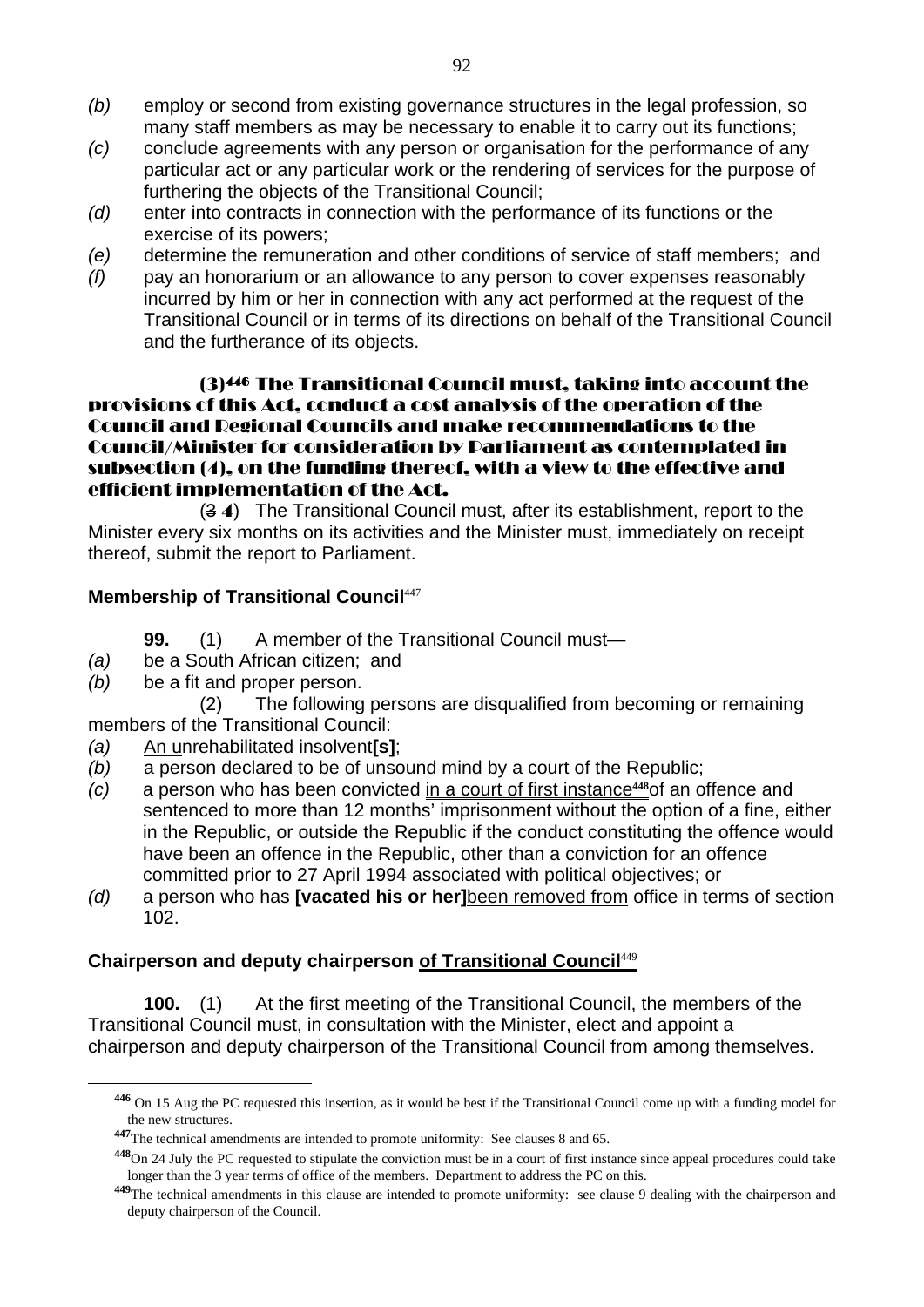#### **ALTERNATIVE OPTION:**

 (1) The Minister must, in/after consultation with the members of the Transitional Council, at its first meeting, designate one of the members as chairperson and another as deputy chairperson.

 (2) The chairperson and the deputy chairperson, subject to section 99, hold office for the duration of the Transitional Council.

 (3) The deputy chairperson may/must**450**, if the chairperson is absent or is for any reason unable to act as chairperson, perform all the functions and exercise all the powers of the chairperson.

 (4) If both the chairperson and deputy chairperson are absent from any meeting, the members present must elect **[one of their number]**a person from among themselves**451** to preside at that meeting and the person so presiding may/must**452**, during that meeting and until the chairperson and deputy chairperson resumes duty, perform all the functions and exercise all the powers of the chairperson.

 (5) If both the chairperson and deputy chairperson have been given leave of absence, the members of the Transitional Council must elect one person from among themselves to act as chairperson until either the chairperson or deputy chairperson resumes duty or is removed from office in terms of section 102.

 (6) If the office of the chairperson **[and]**or deputy chairperson becomes vacant, the members of the Transitional Council must, at the first meeting **[after such vacancy occurs]**thereafter or as soon as possible thereafter, elect from among themselves a new chairperson **[and]**or deputy chairperson, as the case may be. **ALTERNATIVE OPTION:** 

 (6) If the office of the chairperson or deputy chairperson becomes vacant, the Minister must, in/after consultation with the members of the Transitional Council, at the first meeting thereafter or as soon as possible thereafter, designate one of the members of the Transitional Council as chairperson or as deputy chairperson, as the case may be.

 (7) A chairperson and deputy chairperson may vacate office as such, without relinguishing his or her membership of the Transitional Council, unless his or her membership has been terminated in accordance with section 101.**<sup>453</sup>**

# **Term of office**

**100A.** A member of the Transitional Council holds office for the duration of the Transitional Council.<sup>454</sup>

#### **Termination of office**<sup>455</sup>

**101.** (1) A person ceases to be a member of the Transitional Council when that person—

*(a)* is no longer eligible in terms of section 99 to be a member;

- *(b)* resigns; **[or]**
- *(c)* **[vacates his or her]**is removed from office in terms of section 102;
- *(d)* in the case of a legal practitioner referred to in section 96(1)*(a)*, ceases to be a practising legal practitioner, for whatever reason; or<sup>456</sup>

**<sup>450</sup>**See clause 9(3).

**<sup>451</sup>**See clause 9(4).

**<sup>452</sup>**See clause 9(4)

**<sup>453</sup>**Aligned with clause 9(7) for the PC's consideration.

**<sup>454</sup>**For the PC's consideration to align it with provisions of the Council: see clause 10.

**<sup>455</sup>**Aligned with clause 11 dealing with the termination of the Council, for the PC's consideration.

**<sup>456</sup>**Pursuant to the comments of UNISA in respect of clause 12.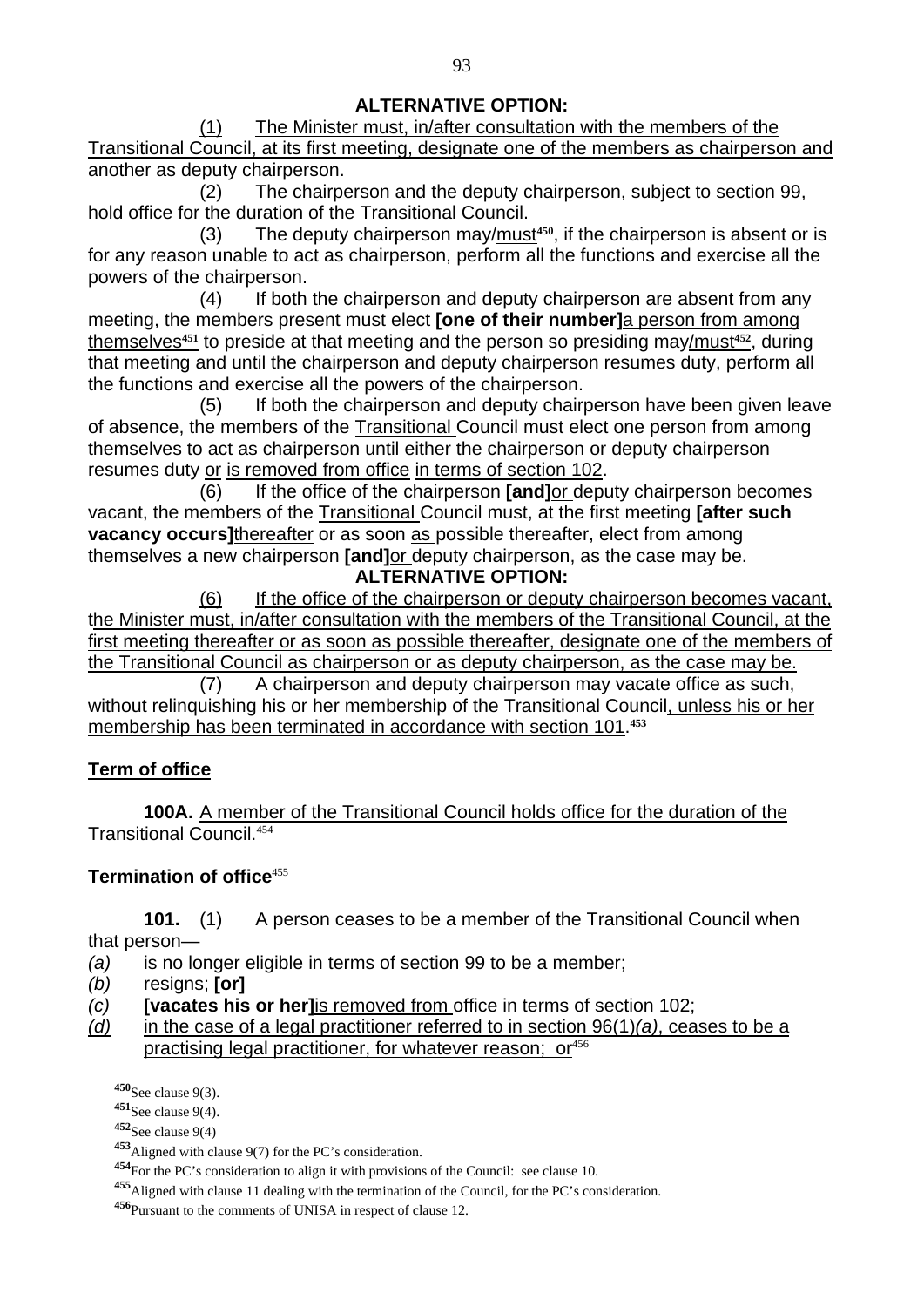*(e)* is appointed as a judicial officer.

 (2) A member may resign after giving at least three months' written notice to the Transitional Council, but the Transitional Council may, on good cause shown, accept a shorter period.

#### **[Vacation of] Removal from office**<sup>457</sup>

**102.** (1) **[A member of the]**The Transitional Council**[must vacate]** may /must remove a member from**[his or her]**office on account of—

- *(a)* a conviction for finding of any misconduct/offence under this Act any Act or code which regulates the conduct of the member in question or a conviction for any offence, which, in the opinion of the Transitional Council, debars him or her from serving as a member of the Transitional Council;**<sup>458</sup>**
- *(b)* incapacity or incompetency which, in the opinion of the Transitional Council, debars him or her from serving as a member of the Transitional Council;
- *(c)* absence from three consecutive meetings of the Transitional Council without the permission of the chairperson, except on good cause shown; or
- *(d)* a request by the body which or person who **[nominated]** designated or elected that member in terms of section 96, on good cause shown by the body or person in question;

#### **ALTERNATIVE OPTION TO PARAGRAPH (d):**

- *(d)* a request by the body which or person who **[nominated]** designated or elected that member in terms of section 96, on good cause shown by the body or person in question, upon confirmation thereof by the High Court;**<sup>459</sup>**
- *(e)* engaging in any activity that may, in the opinion of the Transitional Council, undermines the integrity of the Transitional Council; or**<sup>460</sup>**
- *(f)* the sequestration of his or her estate.**<sup>461</sup>**
- (2) If the Transitional Council has commenced proceedings for the removal of a member it may suspend that member from office.

 (3) A member who is suspended from office may not perform or exercise any of the powers or functions of that office or receive any allowances.

 (4) The Transitional Council must follow due process of law if it intends to remove a member for office, as determined by the Transitional Council in the rules.

# **[Filling of v] Vacancies in Transitional Council and filling thereof**<sup>462</sup>

**103.** (1) A vacancy in the Transitional Council occurs when—

*(a)* a member dies;

 $\overline{a}$ 

*(b)* a member terminates office in terms of section 101;

- *(c)* a member **[vacates his or her]** is removed from office in terms of section 102; or
- *(d)* a member's resignation takes effect.

**<sup>457</sup>**Aligned with clause 12, dealing with the removal from office of members of the Council, for the PC's consideration.

**<sup>458</sup>** Clause 99(2)(c) already deals with convictions for any offence. Chapter 4 dealing with misconduct will not have come into operation during the life of the Transitional Council so paragraph (a) is not relevant and can be removed. However, the various members of the TC may be subject to codes of conduct in the organisations which they represent on the TC, for instance attorneys will be subject to the disciplinary conduct provisions in the Attorneys Act, 1979..For the PC's consideration.

**<sup>459</sup>**While other similar clauses replace the intervention of the court with the Ombud, the Ombud may not be in operation during the life of the TC.

**<sup>460</sup>**On 31 July the PC indicated that paragraph (e) should be deleted in this clause and elsewhere in the Bill because there is already provision for a TC councillor to be removed on account of conviction for an offence or a finding of misconduct.

**<sup>461</sup>**On 24 July the PC pointed out that the sequestration of a member's estate is already addressed in clause 99(2)(a)

**<sup>462</sup>**Aligned with clause 13, dealing with vacancies in the Council, for the PC;s consideration.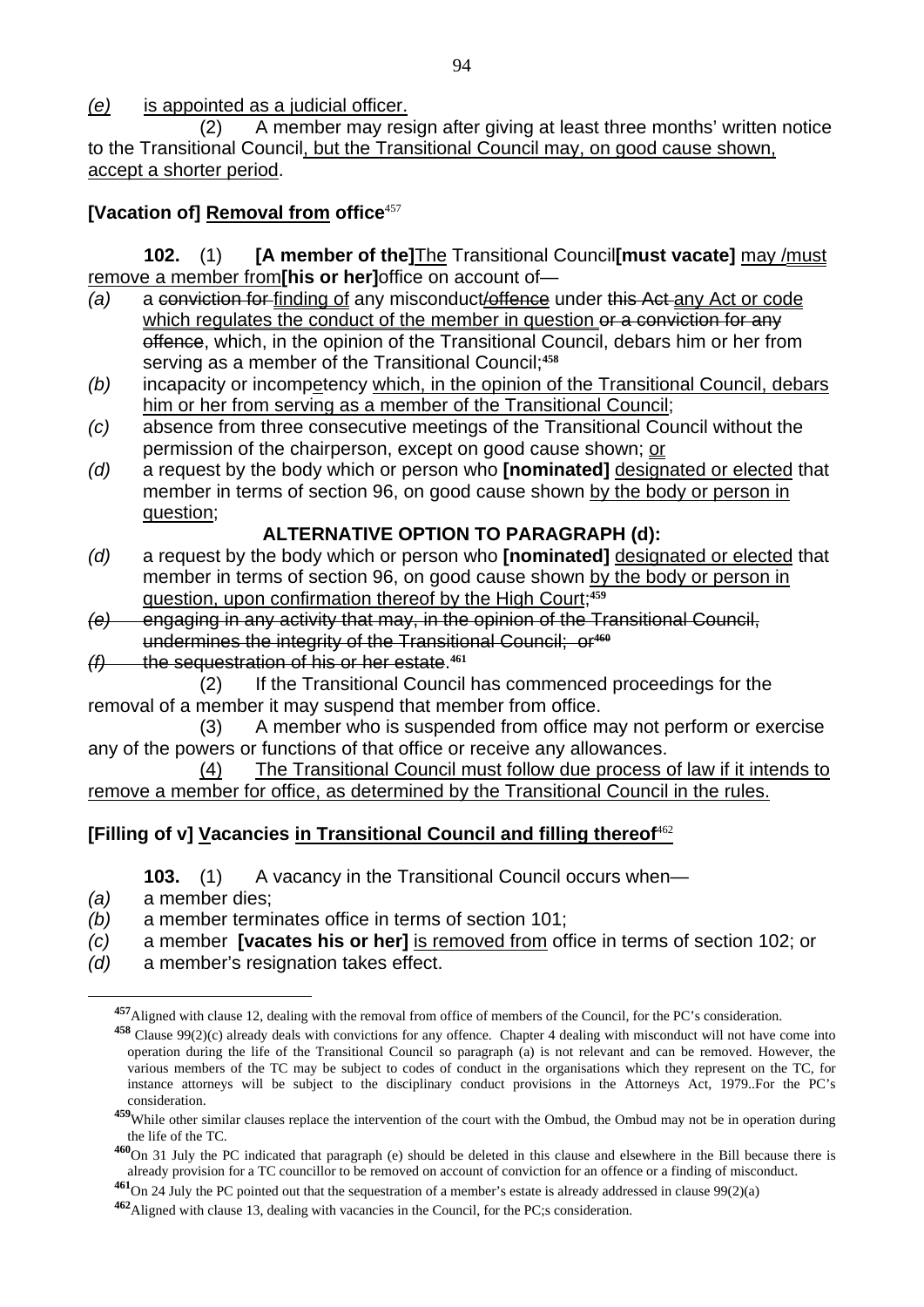(2) A vacancy must be filled as soon as practicably possible in accordance with the **[procedure referred to in]** provisions of section 96.

 (3) Any person appointed to fill a vacancy holds office for the unexpired portion of the term of the vacating member.

## **Meetings of Transitional Council**

**104.** (1) The Transitional Council must hold at least four meetings in each year at venues to be determined by the Transitional Council and may, in addition, hold any further meetings as the Transitional Council may, from time to time, determine.

 (2) The Transitional Council must, as soon as practicable after the appointment of its members, meet for the first time at the time and place determined by the **Minister** 

(3) The Transitional Council must, before its dissolution, meet with the Council contemplated in section 7 for the purposes of handing over.

#### **Quorum and procedure at meetings of Transitional Council**

**105.** (1) The majority of the members of the Transitional Council constitutes a quorum at any meeting of the Transitional Council.

 (2) The Transitional Council must determine a procedure in the rules**463**for convening meetings and the procedure for the conduct of meetings.

(3) The Transitional Council must keep a record of its proceedings.

#### **Decisions of Transitional Council**<sup>464</sup>

**106.** (1) The decision of the majority of the members constitutes a decision of the Transitional Council**[: Provided that the Chairperson has a casting vote, in addition to a deliberative vote, in the event of a deadlock]**.

 (2) In the event of a deadlock in the voting the chairperson has a casting vote in addition to a deliberative vote.**<sup>465</sup>**

# **Finances, expenditure and accountability of Transitional Council**

**107.** (1) Expenditure incidental to the exercise of the powers or the performance of the powers and functions of the Transitional Council must be defrayed from the funds of the Transitional Council.

(2) The funds of the Transitional Council consist of—

- *(a)* monies defrayed from the budget vote of the Department for the purpose contemplated in subsection (1); and
- *(b)* any other monies received by the Transitional Council or accruing to the Transitional Council from any other source, including disbursements made by existing law societies as may be agreed upon.

 (3) Out-of-pocket expenses incurred by members of the Transitional Council in exercising their powers or carrying out their powers and functions under this Chapter are borne by the body which or person who, **[nominated]**designated or elected **[or appointed]** that member.

**<sup>463</sup>**Aligned with clause 16, dealing with meetings of the Council, for the PC's consideration.

**<sup>464</sup>**Aligned with clause 17, dealing with decisions of the Council for the PC's consideration.

**<sup>465</sup>**Technical amendment for consideration by the PC.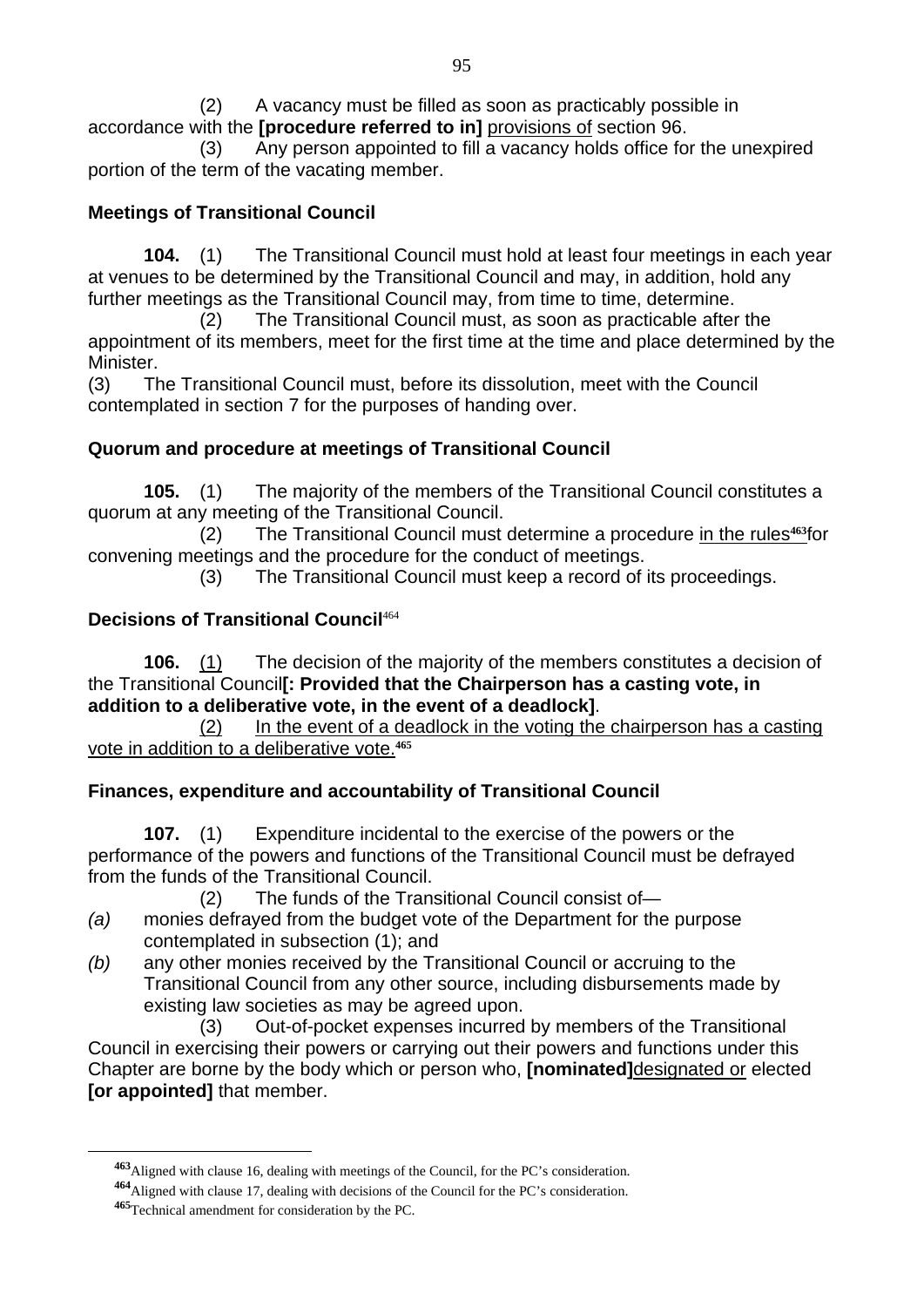(4) The Director-General, as the accounting officer of the Department, is responsible for the funds referred to in subsection (2)(a).

#### *Part 2*

#### **Rules and regulations**

**108.** (1) *(a)* The Minister must, within six months after receiving recommendations from the Transitional Council as provided for in section 97(1)*(a)*, make regulations by publication in the *Gazette,* in consultation with the Transitional Council, in order to give effect to the recommendations of the Transitional Council as contemplated in section 97(1)*(a)*.

 *(b)* If the Transitional Council fails to make recommendations as provided for in paragraph *(a)*, within the timeframe provided for in section 97, the Minister must, within six months, make the regulations in question, after consultation with the Transitional Council.

 *(c)* Any regulation made under this subsection must, before publication thereof in the *Gazette*, be approved by Parliament.

 (2) *(a)* The Transitional Council must, within 24 months after the commencement of this Chapter, make rules by publication in the *Gazette* in respect of the following:

- (i) A competency-based examination or assessment for candidate legal practitioners, conveyancers and notaries;
- (ii) the minimum conditions and procedures for the registration and administration of practical vocational training;
- (iii) the procedure and directions pertaining to the assessment of persons undergoing practical vocational training;
- (iv) the criteria for a person, institution, organisation or association to qualify to conduct an assessment;
- (v) the procedures to be followed by disciplinary bodies;**[and]**
- (vi) the manner and form in which complaints of misconduct relating to legal practitioners, candidate legal practitioners or juristic entities must be lodged with the Regional Council; and
- (vii) any other matter in respect of which rules must be made in terms of this Chapter.

*(b)* Before the Transitional Council makes any rule under this subsection, it must publish a draft of the proposed rule in the *Gazette* together with a notice, calling on interested persons to comment in writing within a period stated in the notice, which may not be less than 30 days from the date of publication of the notice.

 *(c)* If the Transitional Council alters the draft rules as a result of any comments, it need not publish those alterations before making the rule.

 *(d)* The Transitional Council may, if circumstances necessitate the publication of a rule without giving notice, as provided for in paragraph *(b)*, publish that rule without prior publication of a draft as provided for in paragraph*(b)*, provided that the notice of publication states—

- (i) the reason why circumstances necessitated that publication without prior publication of a draft as provided for in paragraph *(b)*; and
- (ii) that any person who is aggrieved by the rule may make representations to the Transitional Council within a period stated in the notice, which may not be less than 30 days from the date of publication of the notice.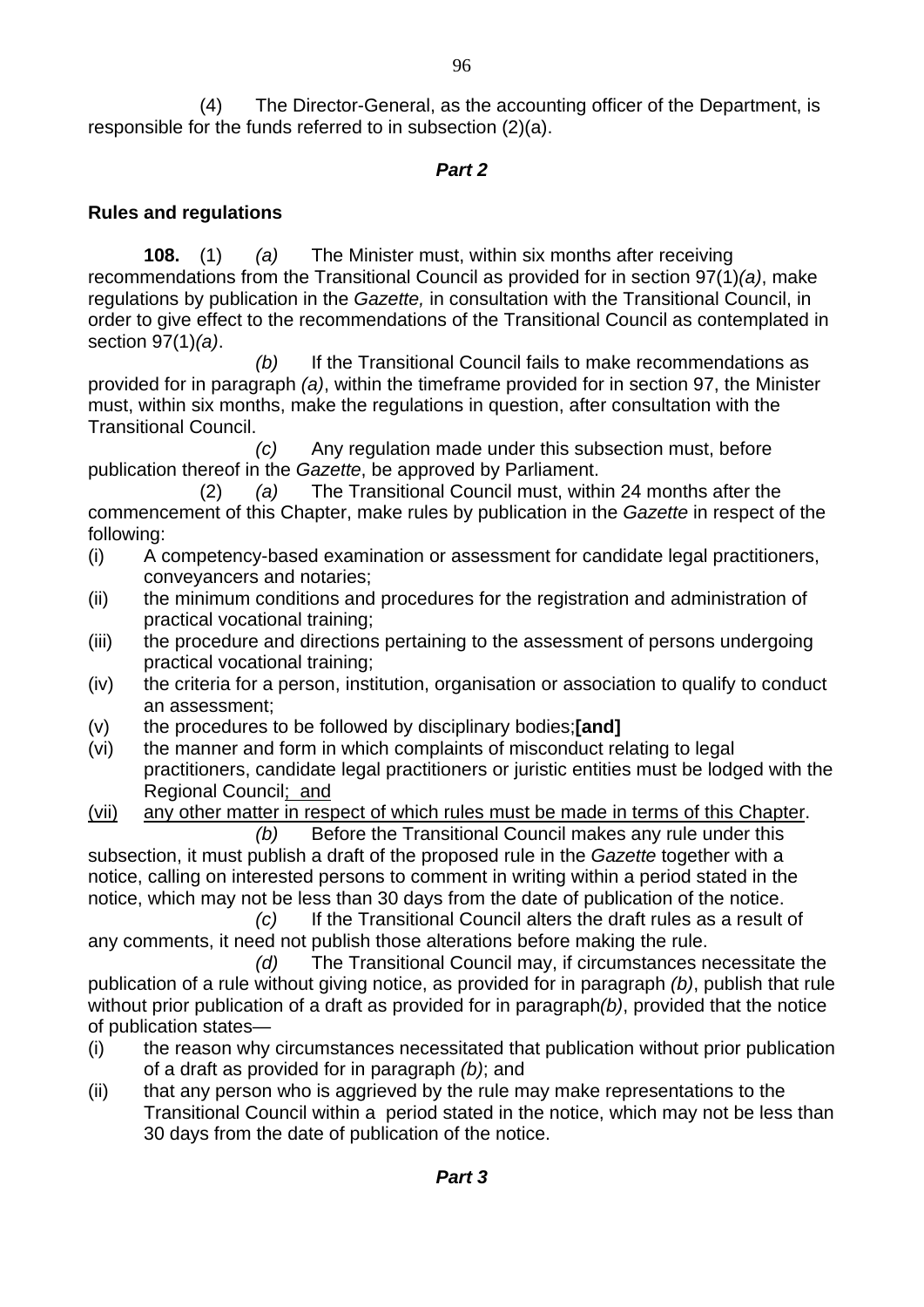#### **Abolition of Fidelity Funds of former TBVC States and transfer of assets, rights, liabilities and obligations to [Attorneys] Legal Practitioners' Fidelity Fund**

**109.** (1) For the purposes of this Part, **"law society"** means a law society referred to in section 56 of the Attorneys Act.

(2) The—

- *(a)* Attorneys Fidelity Fund referred to in section 26(1) of the Attorneys, Notaries and Conveyancers Act, 1984 (Act No. 29 of 1984), of the former Republic of Bophuthatswana; and
- *(b)* Attorneys, Notaries and Conveyancers Fidelity Guarantee Fund referred to in section 25 of the Attorneys Act, 1987 (Act No. 42 of 1987), of the former Republic of Venda,

cease to exist on the date referred to in section 119(4) and all assets, rights, liabilities and obligations which, on that date, vested in any of the said Funds, vest from that date in the Fund referred to in section 54(1).

#### **Transitional provisions in relation to existing Attorneys Fidelity Fund Board of Control**

**110.** The—

 $\overline{a}$ 

- *(a)* Attorneys Fidelity Fund Board of Control referred to in section 27 of the Attorneys Act;
- *(b)* Attorneys Fidelity Fund Board of Control referred to in section 26(3) of the Attorneys, Notaries and Conveyancers Act, 1984 (Act No. 29 of 1984), of the former Republic of Bophuthatswana; and
- *(c)* Attorneys, Notaries and Conveyancers Fidelity Guarantee Fund Board of Control referred to in section 27 of the Attorneys Act, 1987 (Act No. 42 of 1987), of the former Republic of Venda,

and any committee of any such Board of Control appointed in terms of any such law and which existed immediately before the date referred to in section 119(4), cease to exist on that date and all assets, rights, liabilities and obligations which, on that date vested in any of the Boards referred to in paragraphs (*a*), *(b)* and *(c)*, vest in the Board referred to in section 62.

# **Transitional provisions in relation to qualifications**

**111.** (1) Notwithstanding anything to the contrary in this Act—

- *(a)* (i) the training course presented at a Practical Legal Training School of the Law Society of South Africa, for purposes of the Attorneys Act**466**; or
	- (ii) any other training course approved by any existing society or the General Council of the Bar,

before the date referred to in section 119(4) for the purpose of training persons to qualify as legal practitioners must be regarded as having been presented or approved pursuant to the regulations pertaining to practical vocational training; and

*(b)* any period of practical vocational training undergone with an attorney or advocate before the date referred to in section 119(4) must be regarded, as having been a period of practical vocational training under supervision of a legal practitioner.

(2) Any person upon whom the degree *baccalaureus procurationis* was conferred by a university of the Republic, is regarded as being qualified to be enrolled as an attorney by the Council as if he or she held the degree *baccalaureus legum*, if all the

**<sup>466</sup>**Adapted in line with the comments of the LSSA in respect of clause 111(1)(a)(i).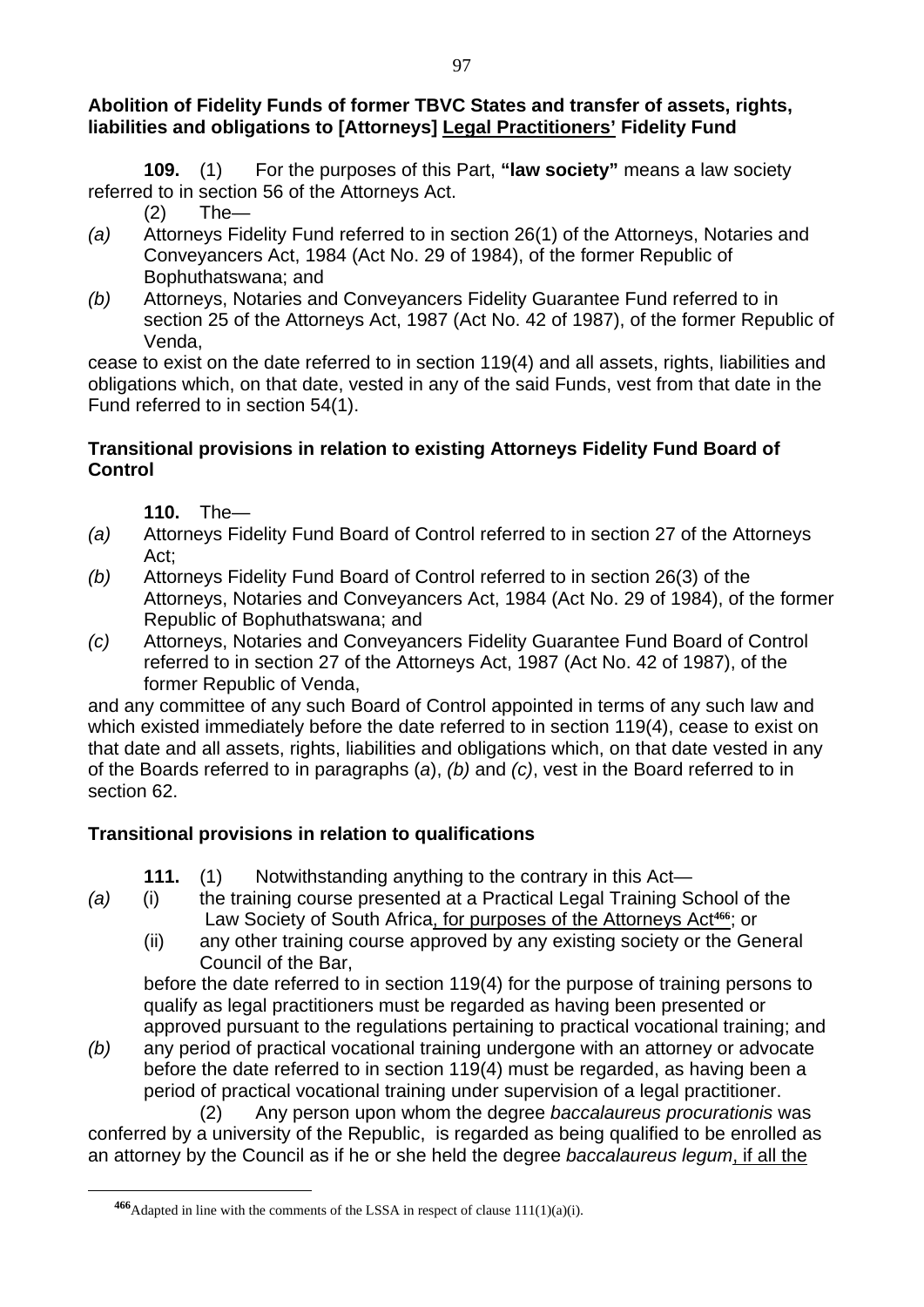other requirements in the Attorneys Act are complied with**467**: Provided that such person has not later than 1 January 1999 registered for the first-mentioned degree.

# **Transitional provisions relating to Fidelity Fund certificates**

**112.** Any attorney who is in terms of section 85(1) required to be in possession of a Fidelity Fund certificate and who, at the date referred to in section 119(4), is not in possession of such a certificate issued in terms of any law repealed by this Act, must, within 60 days after the said date, apply for such a certificate.

#### **Existing advocates, attorneys, conveyancers and notaries**

**113.** (1) Any person **[whose name appears on the roll of advocates, roll of attorneys, roll of conveyancers or roll of notaries of any High Court]**who has been admitted by the High Court and authorised to be enrolled as an advocate, attorney, conveyancer or notary**468** in terms of any Act in the former RSA and former homelands which is still applicable**469[at]**before**470** the date referred to in section 119(4), must be regarded as having been admitted to practice and, where applicable, subject to any condition imposed by the High Court, must be enrolled as a legal practitioner, conveyancer or notary in terms of this Act, subject to the terms of any order of court whereby any such person has been suspended from practice as an advocate, attorney, conveyancer or notary.

 (2) Every person who, in terms of subsection (1), is regarded as having been admitted and authorised to practise and to be enrolled as a legal practitioner, conveyancer or notary, must be enrolled as a legal practitioner, conveyancer or notary on the Roll, and for that purpose—

- *(a)* the registrar of every Division of the High Court must as soon as possible after the appointment of the Council's executive officer, furnish him or her with the name of every person whose name appears on the roll of attorneys, roll of conveyancers or roll of notaries of that **[High Court]**Division and with particulars of the order of court in terms of which every such person was admitted to practise as an attorney, conveyancer or notary and of any order of court, if any, in terms of which any such person has been suspended from practice as an attorney, conveyancer or notary;
- *(b)* the Director-General must as soon as possible after the appointment of the Council's executive officer, furnish him or her with the name of every person whose name appears on the roll of advocates and with particulars of the order of court in terms of which every such person was admitted to practise as an advocate and of any order of court, if any, in terms of which any such person has been suspended from practice as an advocate; and
- *(c)* the law societies existing immediately prior to the date referred to in section 119(4) in terms of the Attorneys Act or any other law, must as soon as possible after the appointment of the Council's executive officer, furnish him or her with the name of every person whose name appears on the roll of attorneys, roll of conveyancers or roll of notaries of that society and with particulars of the order of court in terms of which every such person was admitted to practise as an attorney, conveyancer or notary and of any order of court, if any, in terms of which any such person has been suspended from practice as an attorney, conveyancer or notary.

**<sup>467</sup>**Adapted in line with the comments of the LSSA in respect of clause 111(2).

**<sup>468</sup>**Adapted in line with the comments of the GCB in respect of clause 113(1) and agreed to by the PC.

**<sup>469</sup>NB:**The question is raised whether the Bill should not specifically make mention of admission in terms of the former RSA and former homeland legislation in this clause and possibly also in other transitional provisions?

**<sup>470</sup>**Technical amendment for consideration by the PC.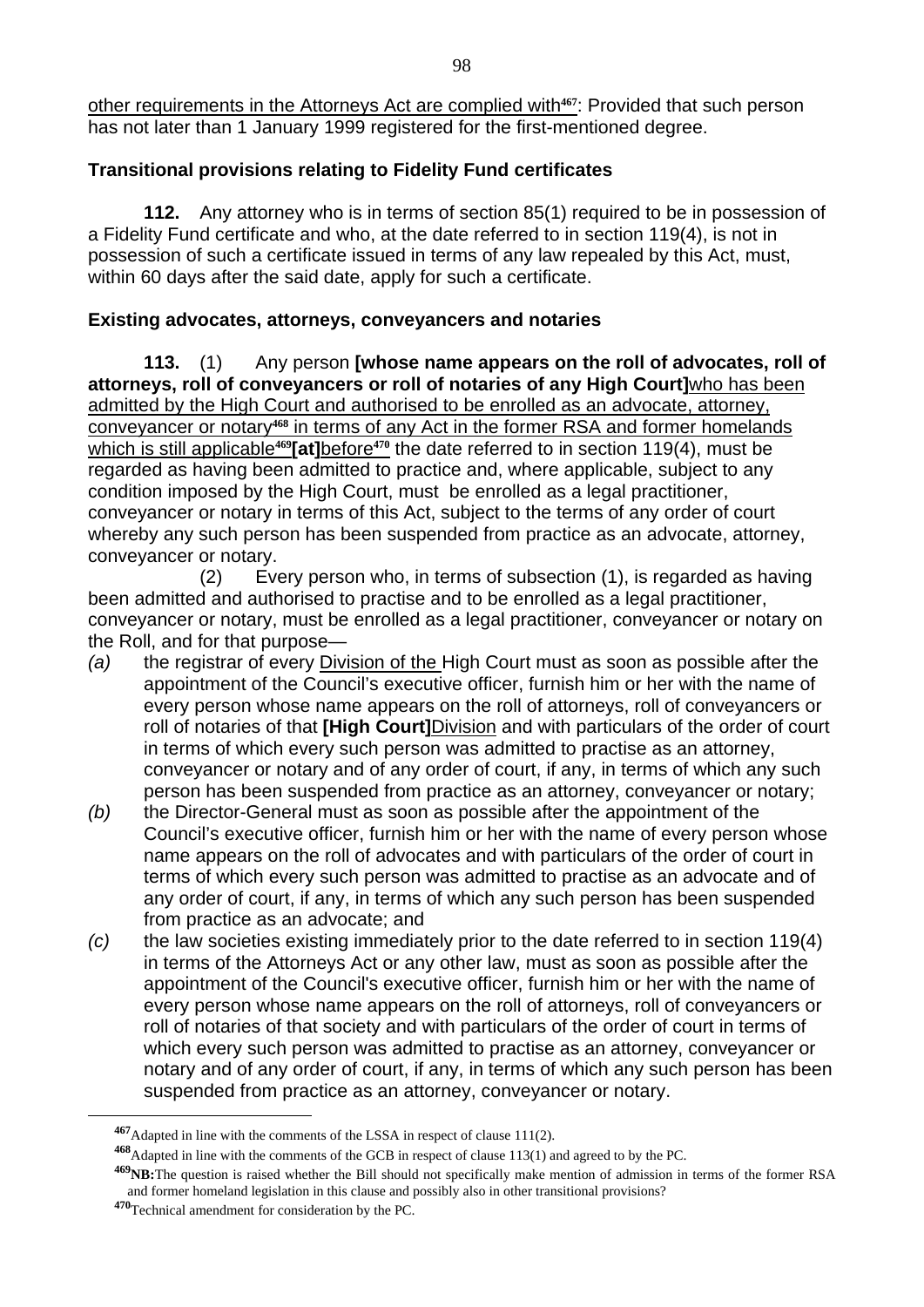(3) The Council must compile and consolidate the rolls of the existing practising and non-practising advocates, attorneys, conveyancers and notaries contemplated in subsection (2)*(a)*, *(b)* or (*c*) into the Roll referred to in section 30(3). (4) Every person who, on the date referred to in section 119(4), has the status of senior counsel retains that status after the commencement of this Act.

#### **Persons entitled to be admitted and enrolled as advocates, attorneys, conveyancers or notaries**

**114.** Any person who, immediately before the date referred to in section 119(4), was entitled to be admitted and enrolled as an advocate, attorney, conveyancer or notary is, after that date, entitled to be admitted and enrolled as such in terms of this Act.**<sup>471</sup>**

#### **Pending proceedings**

**115.** (1) Any enquiry in terms of any law repealed by this Act into the alleged unprofessional or dishonourable or unworthy conduct of a legal practitioner which has not been concluded at the date referred to in section 119(4), must be referred to the Council which must treat the matter as it deems appropriate.

 (2) Any proceedings in respect of the suspension of any person from practice as an advocate, attorney, conveyancer or notary or **[for]**in respect of the removal of the name of any person from the roll of advocates, attorneys, conveyancers or notaries which have been instituted in terms of any law repealed by this Act, and which have not been concluded at the date referred to in section 119(4), must be continued and concluded as if that law had not been repealed, and for that purpose a reference in the provisions relating to such suspension or removal, to the General Council of the Bar of South Africa, any Bar Council, any Society of Advocates, any society or the State Attorney must be construed as a reference to the Council.

#### **Transitional provisions relating to existing law societies and voluntary associations of advocates**

**116.** The existing law societies and any voluntary association of advocates must continue to perform their powers and functions until the commencement of Chapter 2.

#### **Interpretation of certain references in laws**

**117.** Subject to the provisions of this Act, a reference in any other law to—

- *(a)* an advocate, a counsel or an attorney, must be construed as a reference to a legal practitioner in this Act;
- *(b)* a conveyancer admitted in terms of any law repealed by this Act, must be construed as a reference to a conveyancer**[registered**] enrolled in terms of section 30;
- *(c)* a notary admitted in terms of any law repealed by this Act, must be construed as a reference to a notary **[registered]**enrolled in terms of section 30;
- *(d)* senior counsel, must be construed as a reference to the status of senior counsel as it existed prior to the commencement of this Act; and
- *(e)* the General Council of the Bar of South Africa, the Association of Law Societies of the Republic of South Africa, the Law Society of South Africa, a law society or similar reference made in any law repealed by this Act, must be construed as a reference to the Council.

**<sup>471</sup>**The GCB's comments in respect of clause 114 are not clear.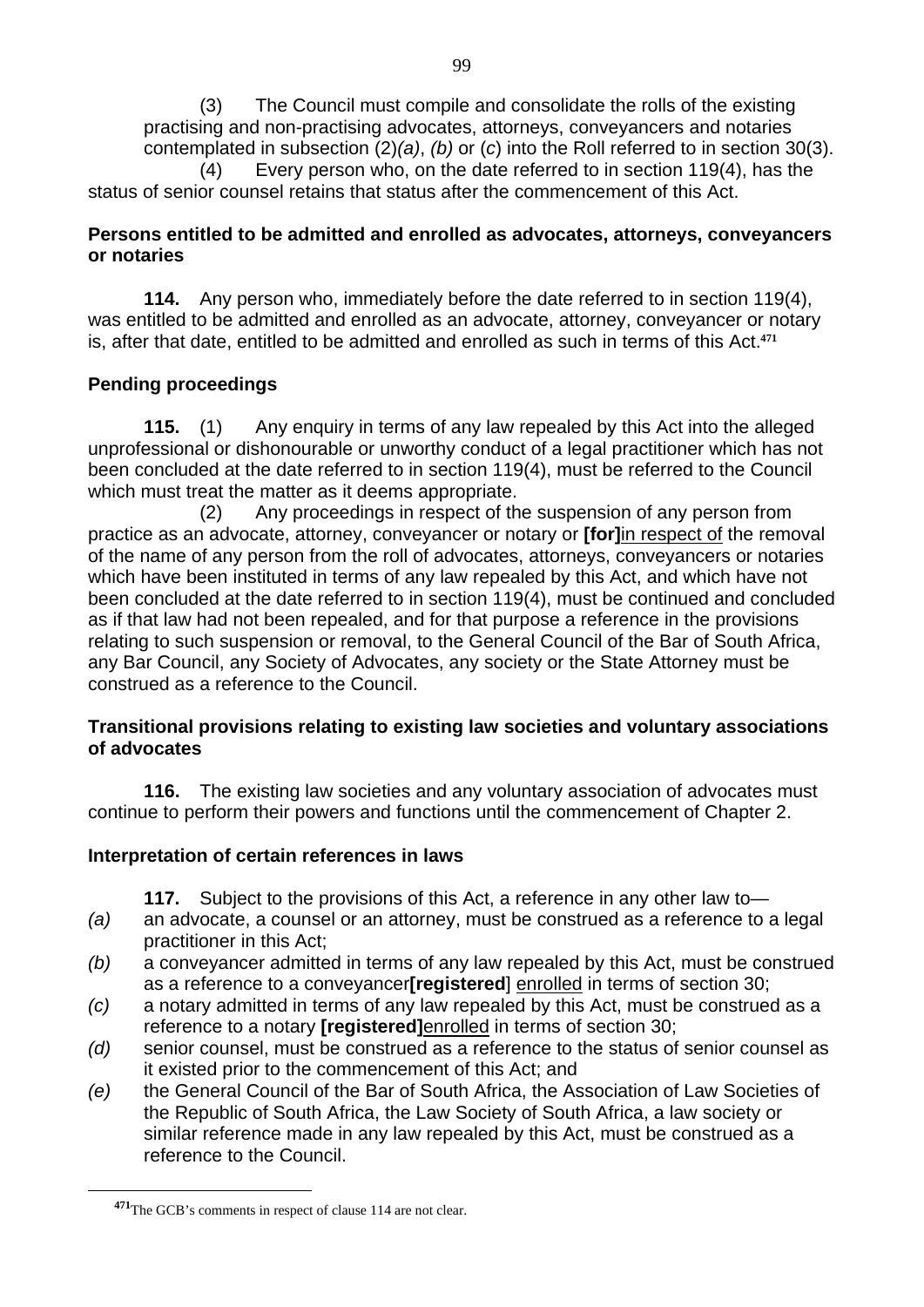#### *Part 4*

#### **Repeal and amendment of laws, and savings**

**118.** (1) *(a)* Subject to paragraph *(b)* and subsection (2), the laws specified in the Schedule are hereby repealed or amended to the extent indicated in the third column thereof.

119(4).

*(b)* Paragraph *(a)* takes effect on the date referred to in section

 $(2)$  Any-

- *(a)* regulation made under any law referred to in subsection (1) and in force immediately before the date referred to in section 119(4); and
- *(b)* rule, code, notice, order, instruction, prohibition, authorisation, permission, consent, exemption, certificate or document promulgated, issued, given or granted and any other steps taken in terms of any such law immediately before the date referred to in section 119(4) and having the force of law,

remain in force, except in so far as it is inconsistent with any of the provisions of this Act, until amended or revoked by the competent authority under the provisions of this Act.

(3) Anything done in terms of a law repealed or amended by this Act—

*(a)* remains valid if it is consistent with this Act, until repealed or overridden; and

*(b)* is deemed to have been done in terms of the corresponding provision of this Act.

 (4) A Regional Council contemplated in section 97(1)(a)(ii) continues to exist and is deemed to have been established by the Council in terms of this Act.

#### **Short title and commencement**

**119.** (1) This Act is called the Legal Practice Act, **[2012]**2013.

(2) Chapter 10 comes into operation on a date fixed by the President by proclamation in the *Gazette*.

(3) Chapter 2 comes into operation three years after the date of commencement of Chapter 10 or on any earlier date fixed by the President by proclamation in the *Gazette*.

(4) The remaining provisions of this Act come into operation on a date, after the commencement of Chapter 2, fixed by the President by proclamation in the *Gazette*.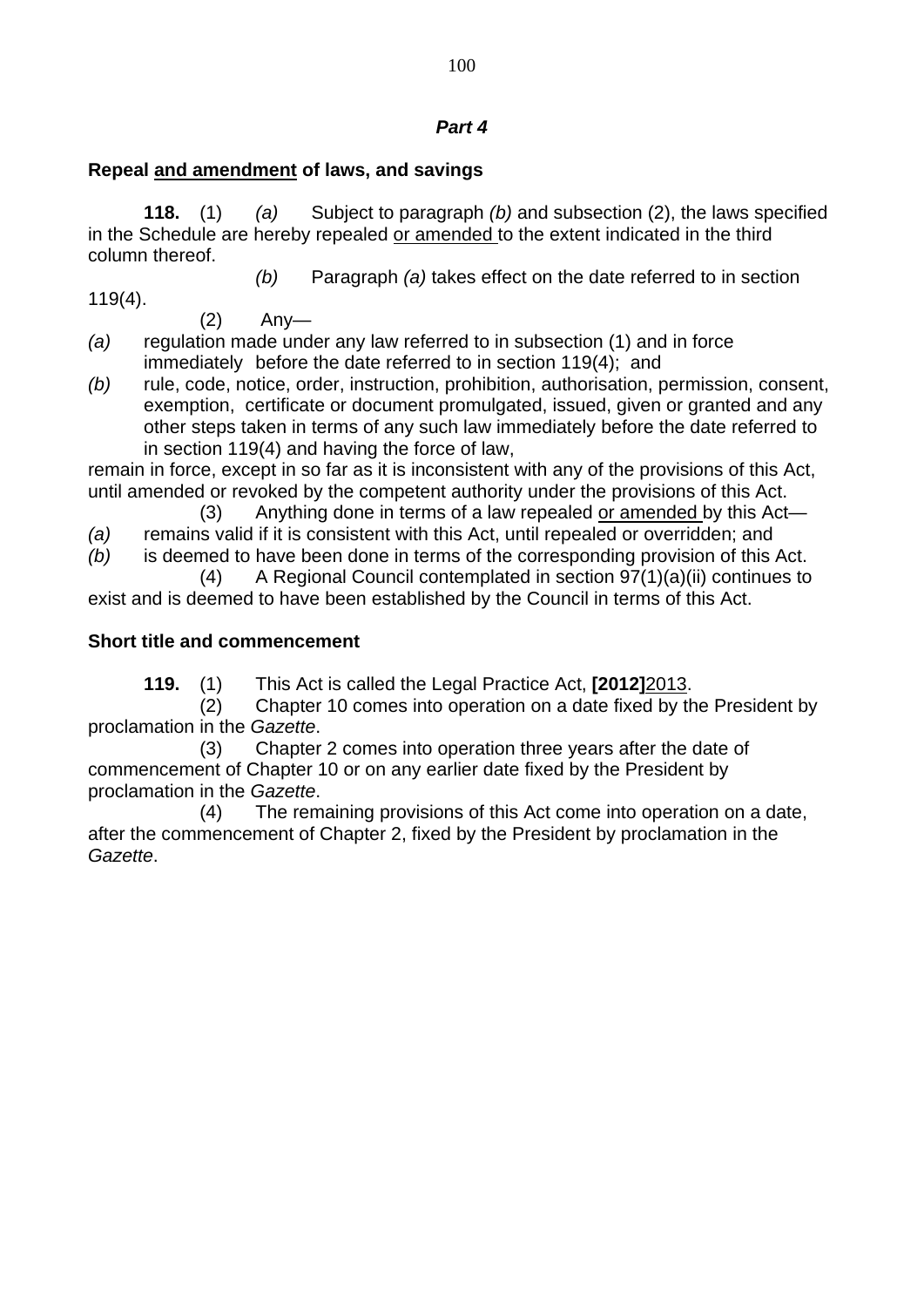# **SCHEDULE**

# *(Laws repealed or amended by section 119)*

| No. and year of law                    | <b>Short title</b>                                                                 | <b>Extent of repeal</b>       |
|----------------------------------------|------------------------------------------------------------------------------------|-------------------------------|
| Act No. 24 of 1926                     | Natal Conveyancers Act, 1926                                                       | The whole                     |
| Act No. 23 of 1934<br>(Transkei)       | Attorneys, Notaries and Conveyancers<br>Admission, 1934                            | The whole                     |
| Act No. 19 of 1941                     | Attorneys' Admission Amendment and Legal<br>Practitioners' Fidelity Fund Act, 1941 | The whole                     |
| Act No. 93 of 1962                     | General Law Further Amendment Act, 1962                                            | Sections 35, 36,<br>37 and 38 |
| Act No. 74 of 1964                     | Admission of Advocates Act, 1964                                                   | The whole                     |
| Act No. 74 of 1964<br>(Transkei)       | Admission of Advocates Act, 1964                                                   | The whole                     |
| Act No. 74 of 1964<br>(Bophuthatswana) | Admission of Advocates Act, 1964                                                   | The whole                     |
| Act No. 74 of 1964<br>(Venda)          | Admission of Advocates Act, 1964                                                   | The whole                     |
| Act No. 74 of 1964<br>(Ciskei          | Admission of Advocates Act, 1964                                                   | The whole                     |
| Act No. 53 of 1979                     | Attorneys Act, 1979                                                                | The whole                     |
| Act No. 53 of 1979<br>(Ciskei)         | Attorneys Act, 1979                                                                | The whole                     |
| Act No. 29 of 1984<br>(Bophuthatswana) | Attorneys, Notaries and Conveyancers Act,<br>1984                                  | The whole                     |
| Act No. 42 of 1987<br>(Venda)          | Attorneys Act, 1987                                                                | The whole                     |
| Act No. 114 of 1993                    | Recognition of Foreign Legal Qualifications and<br>Practice Act, 1993              | The whole                     |
| Act No. 33 of 1995                     | Admission of Legal Practitioners Act, 1995                                         | The whole                     |
| Act No. 62 of 1995                     | Right of Appearance in Courts Act, 1995                                            | The whole                     |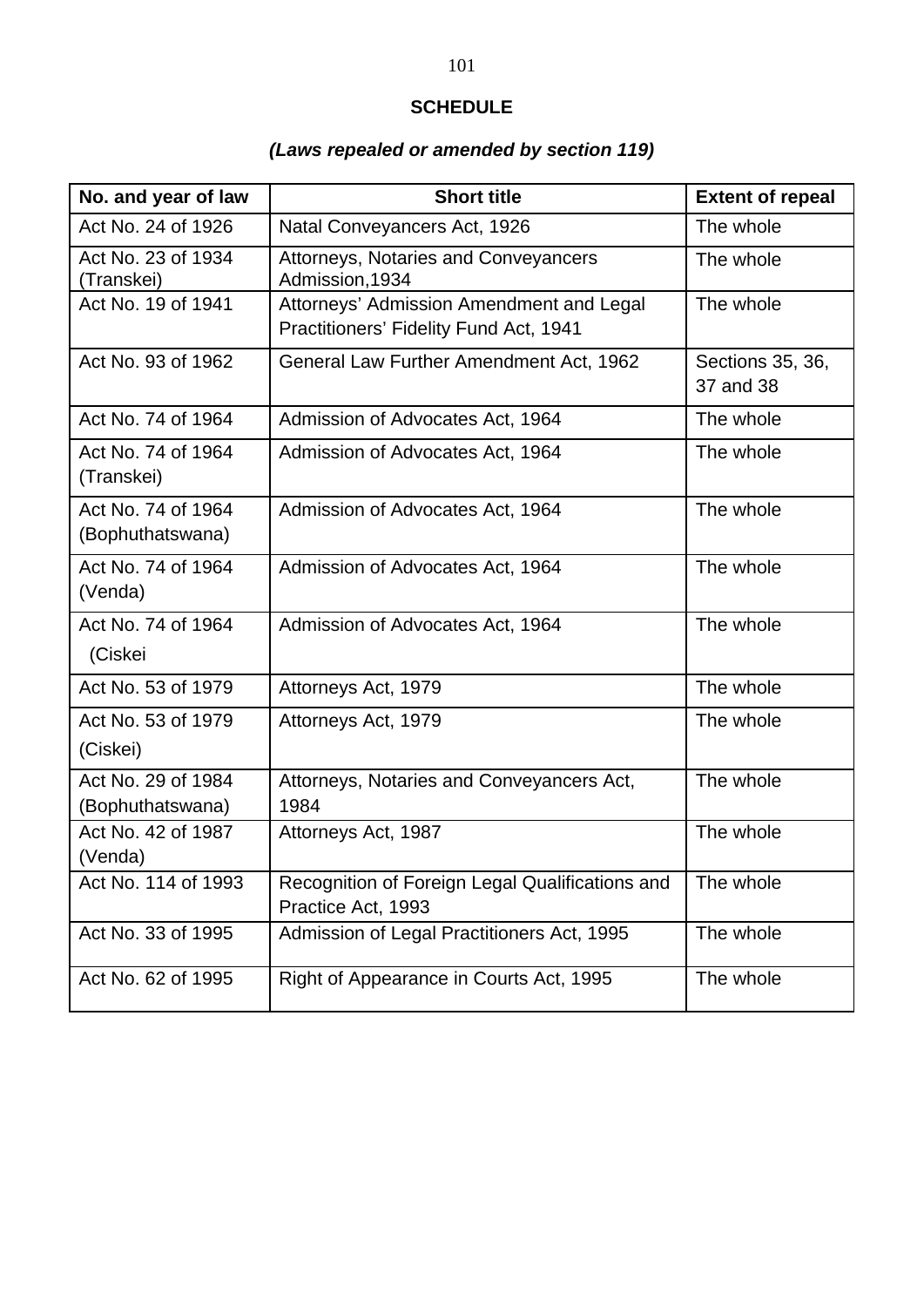#### **MEMORANDUM ON THE OBJECTS OF THE LEGAL PRACTICE BILL, 2012**

#### **1. BACKGROUND**

1.1 Current legislation pertaining to advocates and attorneys is fragmented as it is regulated by different laws which apply in different parts of the country. The legal profession is also not representative of the demographics of South Africa and entry into the profession is, in many instances, determined by outdated, unnecessary, and overly restrictive prescripts. Access to legal services, especially by the poor, is limited. The Bill seeks to correct these shortcomings through a unified legal profession by means of a single statute. While seeking to attain these objectives, the Bill recognises the independence of the legal profession and seeks to strengthen this independence.

1.2 The Bill proposes an incremental approach as far as its implementation is concerned. A Transitional South African Legal Practice Council (the Transitional Council) will fulfil a key role in the first phase of implementation, paving the way for the establishment of the permanent South African Legal Practice Council (the Council) and putting systems and procedures in place for the second and subsequent phases of the implementation process. The powers and functions of the Transitional Council relate largely to aspects in respect of which there are still differing views between the various categories of legal practitioners among themselves, on the one hand, and between the Government and the legal profession, on the other. The responsibilities of the Transitional Council will become apparent as the Bill is discussed in greater detail below.

#### **2. PURPOSE OF BILL**

Some of the main goals of the Bill, as set out in the purpose clause, are to—

- *(a)* provide a legislative framework for the transformation and restructuring of the legal profession that embraces the values underpinning the Constitution;
- *(b)* broaden access to justice—
	- (i) by putting in place a mechanism to determine fees chargeable by legal practitioners for legal services rendered that are affordable and within the reach of the citizenry;
	- (ii) by putting in place measures to provide for the rendering of community service by candidate legal practitioners and practising legal practitioners;
	- (iii) by putting in place measures that provide equal opportunities for all aspirant legal practitioners in order to have a legal profession that reflects the demographics of the Republic;
- *(c)* create a single unified statutory body, the Council, in order to regulate the affairs of all legal practitioners in pursuit of the goal of a unified, accountable, efficient and independent legal profession;
- *(d)* protect and promote the public interest; and
- *(e)* protect and promote the interests of consumers of legal services by the establishment of an Office of the Legal Services Ombud.

#### **3. CLAUSE BY CLAUSE ANALYSIS**

#### **3.1 Clause 1: Definitions**

3.1.1 While most of the definitions are self-explanatory, the following definitions are highlighted:

3.1.2 An **"advocate"** is defined as a legal practitioner practising without a Fidelity Fund certificate and an **"attorney"** is defined as a legal practitioner practicing with a Fidelity Fund certificate. A **"legal practitioner"** is defined as an advocate or attorney registered as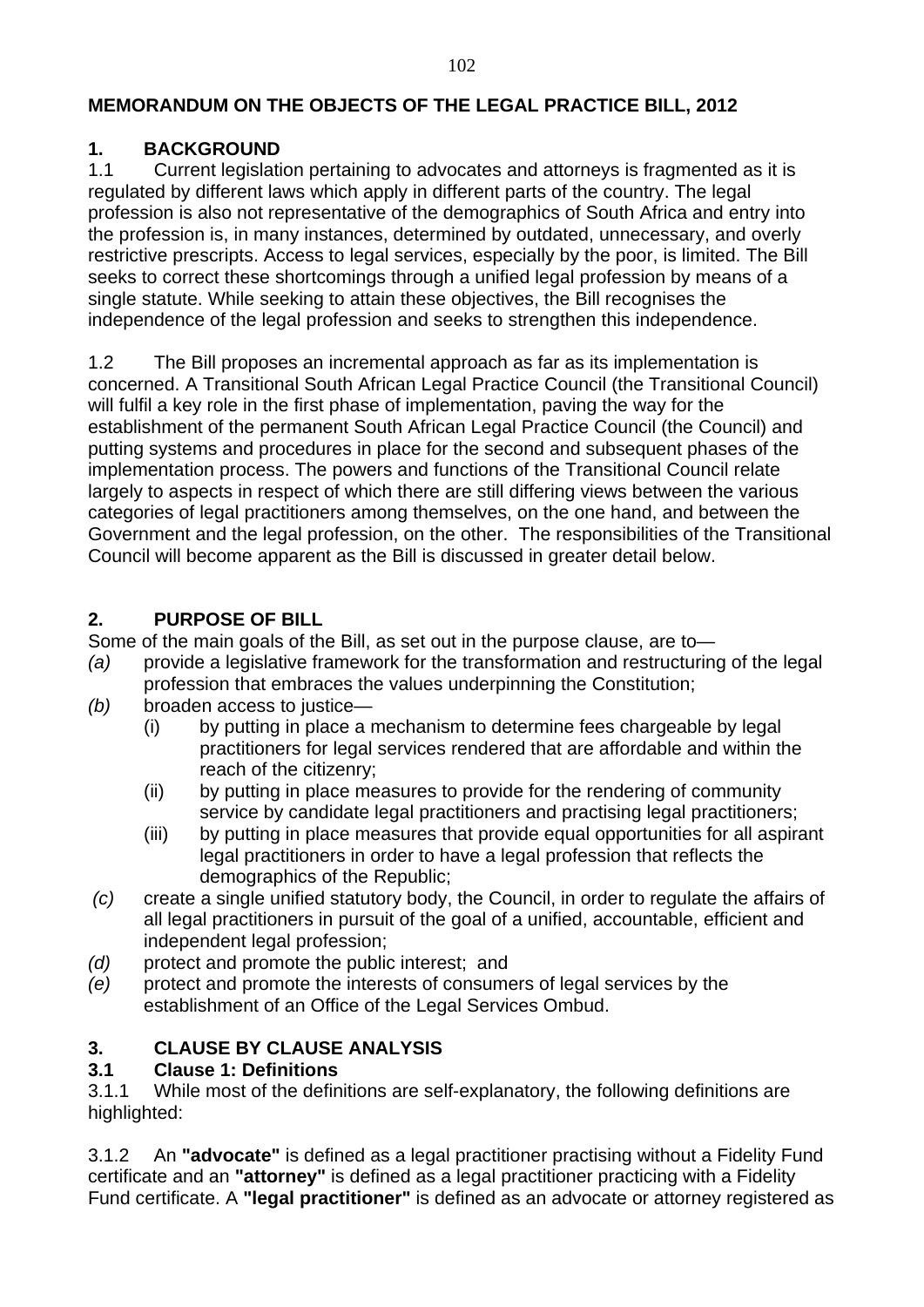such in terms of section 30. These definitions are noteworthy in the sense that the Bill gives continued recognition to the two main categories of legal practitioners.

3.1.3 **"Charter"** is defined as the Legal Services Sector Charter as adopted by the legal profession and the Minister in December 2007. One of the functions of the Council established in terms of clause 5 is to monitor and evaluate the implementation of the Legal Services Sector Charter.

3.1.4 **"Code of conduct"** is defined as a written code, setting out rules and standards relating to ethics, conduct and practice for legal practitioners and its enforcement through the Council and its structures.

# **3.2 Clause 2: Application of Act**

The Act will be applicable to all legal practitioners.

# **3.3 Clause 3: Purpose of Act**

Clause 3 sets out the purpose of the proposed Act, as discussed in paragraph 2 above.

#### **3.4 Clauses 4 and 5: Establishment of Council and objects of Council**

3.4.1 Clause 4 of the Bill establishes the Council, as a body corporate with full legal capacity, to regulate all legal practitioners.

3.4.2 Clause 5 sets out the objects of the Council. The objects are, among others, to facilitate the realisation of the goal of a transformed and restructured legal profession, to ensure that fees chargeable by legal practitioners for legal services are reasonable and promote access to legal services, to promote and protect the public interest, to preserve and uphold the independence of the legal profession, to enhance and maintain the integrity and status of the legal profession, and to promote access to the legal profession in pursuit of a profession that reflects the demographics of the Republic.

# **3.5 Clause 6: Powers and functions of Council**

3.5.1 Clause 6 extensively sets out the powers and functions of Council. Clause 6(1) sets out the powers and functions which are necessary for the operation of the Council, such as acquiring property and insuring against risks.

3.5.2 In terms of clause 6(1)(*j*), the Council may delegate any of its powers and functions to its committees or Regional Councils. However, such delegation does not divest the Council of any power or function so delegated.

3.5.3 Clause 6(1)*(k)* states that the Council may develop norms and standards that must guide the conduct of legal practitioners and the legal profession.

3.5.4 Clauses 6(1)(*o*) to (*s*) deals with the provision of financial support by the Council to organisations providing legal education and training, to non-profit organisations and to institutions promoting access to justice for poor people, considering and granting bursaries and loans to students and candidate legal practitioners.

3.5.5 Clause 6(2) sets out matters relating to the administration of the Council. In clause 6(2)(*a*), the Council, in order to perform its functions properly, must employ an executive officer and officials and staff in order to carry out its functions. In terms of clause 6(2)(*g*) the Council may publish periodicals, pamphlets and other printed material for the benefit of practitioners and the public.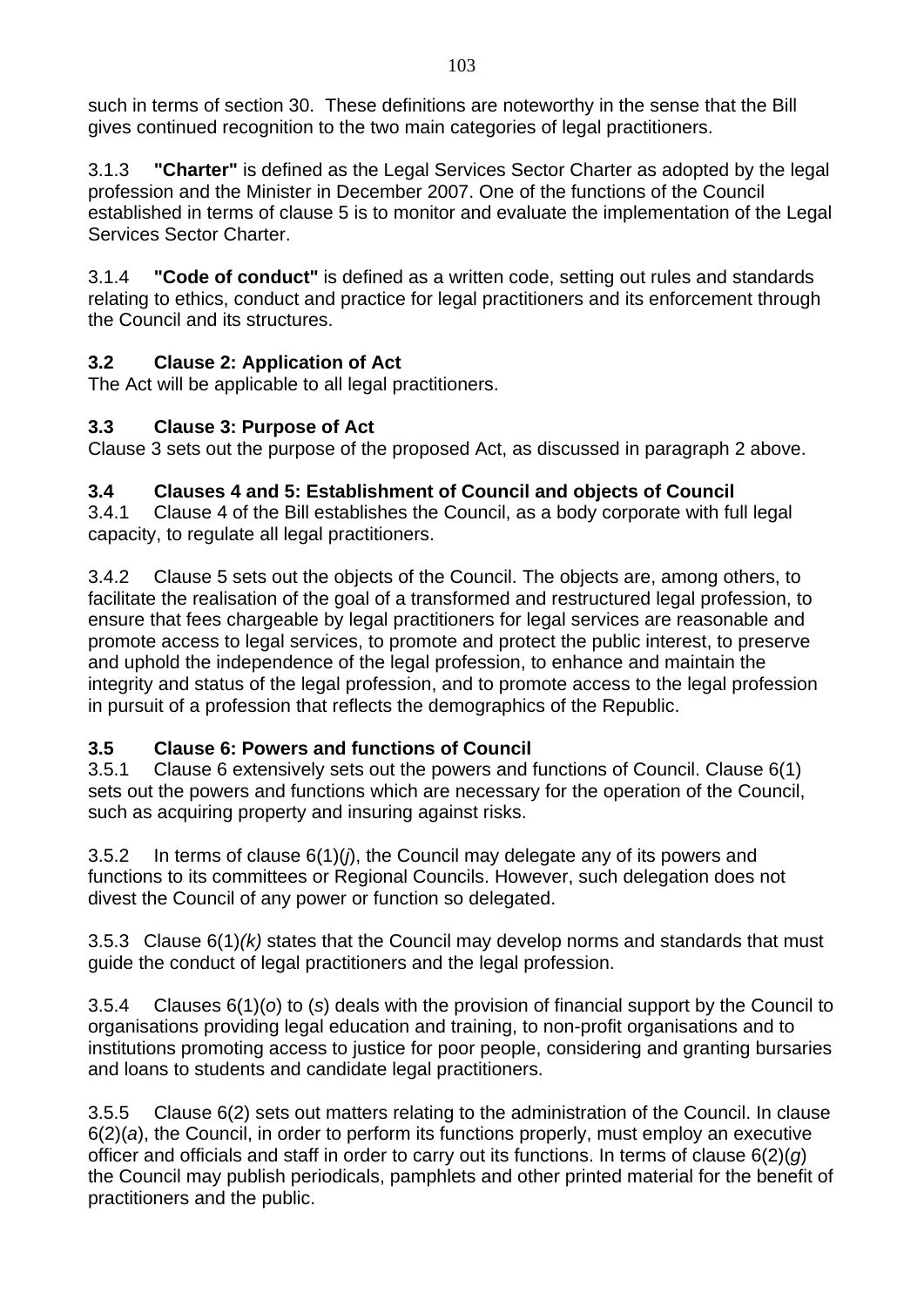3.5.6 In terms of clause 6(3) the Council must register and enroll all legal practitioners after their admission by the court. Current legislation provides for the keeping of a roll by provincial law societies in respect of attorneys and by the Director-General: Justice and Constitutional Development in respect of advocates.

3.5.7 Clause 6(4) empowers the Council to determine certain categories of fees.

3.5.8 Clause 6(5) deals with the powers and functions of the Council vis-à-vis education in law and legal practice generally. Clause 6(5)(*f*), for instance states that the Council, must, in the prescribed manner, establish a mechanism to provide proper and appropriate transformational legal education and training having due regard to our inherited legacy and new constitutional dispensation. Legal education must extend to aspiring as well as experienced legal practitioners. Training is recognised in the Bill as a key transformational imperative, as legal practitioners are the main source of candidates for the judiciary, the transformation of which is of paramount importance.

3.5.9 Clause 6(5)(*h*) provides that the Council must report to the Minister on its activities, with particular reference to measures to enhance access to justice, for instance on the fee structure for legal services, the number of new graduates registered with the Council, the effectiveness of the training requirements for entry into the profession and measures adopted to enhance entry into the profession, including the remuneration of candidate legal practitioners and continuing education to enhance skills of legal practitioners. The purpose of this report is to make recommendations to the Minister regarding legislative and other interventions to improve access to the profession and access to justice generally. Barriers to entry into the profession in light of current entry requirements have prevented historically disadvantaged individuals from entering the profession. This clause is therefore in support of the broader transformative goal of improving access to the profession and justice, generally.

3.5.10 Clause 6(5)(*i*) provides that the Council must advise the Minister on multidisciplinary legal practices, also with the view to promoting legislative and other interventions on multi-disciplinary legal practices.

# **3.6 Clause 7: Composition of Council**

3.6.1 Clause 7(1) provides for the composition of the Council which consists of a total of 16 legal practitioners, namely 10 attorneys and six advocates. They are to be elected in accordance with the procedure determined by the Council in the rules.

3.6.2 The ratio of attorneys to advocates is larger, as the legal profession is comprised of more attorneys than advocates.

3.6.3 In terms of non-legal practitioners, the Council will consist of one legal academic, three fit and proper persons appointed by the Minister who, by virtue of their knowledge and experience, are able to assist the Council in achieving its objects, and a person nominated by Legal Aid South Africa.

#### **3.7 Clauses 8 to 14: Qualification for membership of Council, chairperson and deputy chairperson of Council, term of office, termination of office, vacation of office, filling of vacancies and dissolution of Council.**

3.7.1 Clause 8 sets out the criteria for persons who qualify to be members of the Council. Clause 9 provides for the appointment of the chairperson and deputy chairperson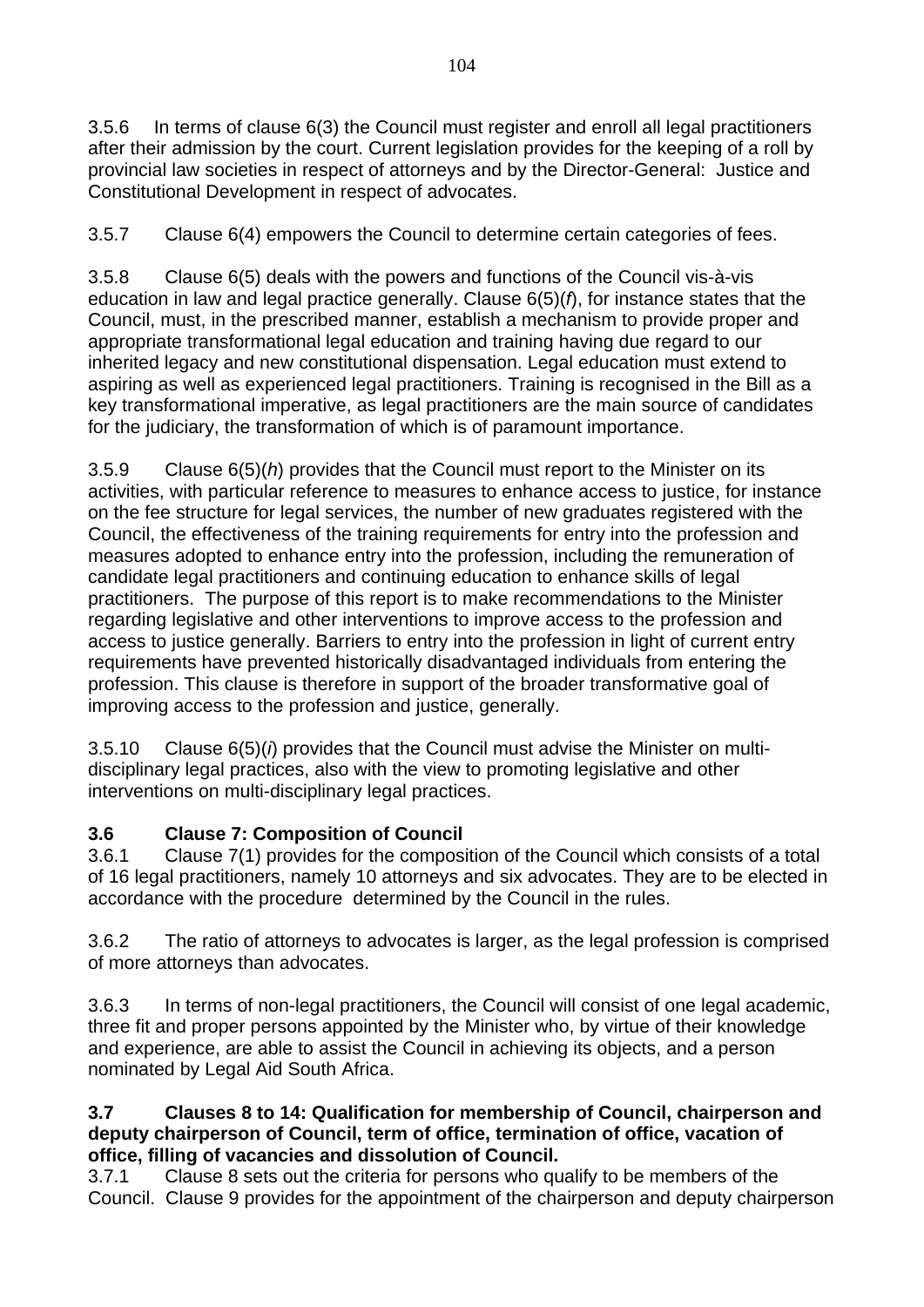of the Council, who in terms of clause 9(1), are elected by members of the Council, from among its members.

3.7.2 Clauses 10 to 13 deal with the term of office of members of the Council, the termination of office of members of the Council, vacation of office and the filling of vacancies on the Council.

3.7.3 Clause 12 provides that a member must vacate his or her office on account of misconduct, inability to perform the powers and functions of office, absence from three consecutive meetings of the Council, a request by the body which or person who nominated, elected or appointed that member, engaging in any activity that may undermine the integrity of the Council and the sequestration of his or her estate.

3.7.4 Clause 14 provides for the dissolution of the Council and the appointment of an interim Council by the Minister.

# **3.8 Clauses 15 to 22: Operation of Council**

Clauses 15 to 22 deal with operational matters relating to the Council, such as meetings, the quorum for meetings of the Council, decisions at meetings, procedures, the establishment of committees, the appointment of an executive office and staff members, the delegation of powers and assignment of powers and functions and the finances, expenditure and accountability of the Council.

# **3.9 Clause 23: Regional Councils**

3.9.1 Clause 23provides for the establishment of Regional Councils by the Council.

3.9.2 The areas of jurisdiction will be prescribed by the Minister.

3.9.3 The Regional Councils carry out the powers and functions as determined by the Council or in terms of the Act.

3.9.4 The first Regional Councils are to be elected in accordance with a procedure to be prescribed by the Minister on the advice of the Transitional Council.

3.9.5 In constituting the Regional Councils the composition of the Council, the efficient attainment of the objects of the Council, cost effectiveness, resources and the interests of the public, among others, must be taken into account. The Minister must, for the first Regional Councils, on the advice of the Transitional Council, prescribe several matters regarding their operation.

#### **3.10 Clauses 24to 28: Admission, enrolment, right of appearance, legal qualifications, practical vocational training and assessment of practical vocational training**

3.10.1 Clause 24 provides that only a legal practitioner admitted and enrolled to practise as such is entitled to practise in terms of the Bill. The Minister may make regulations in respect of admission and enrolment.

3.10.2 Clause 25 provides that legal practitioners may practise throughout the Republic in any court and that all legal practitioners have a right to appear in any court on behalf of any person in the Republic. This provision unconditionally abolishes the current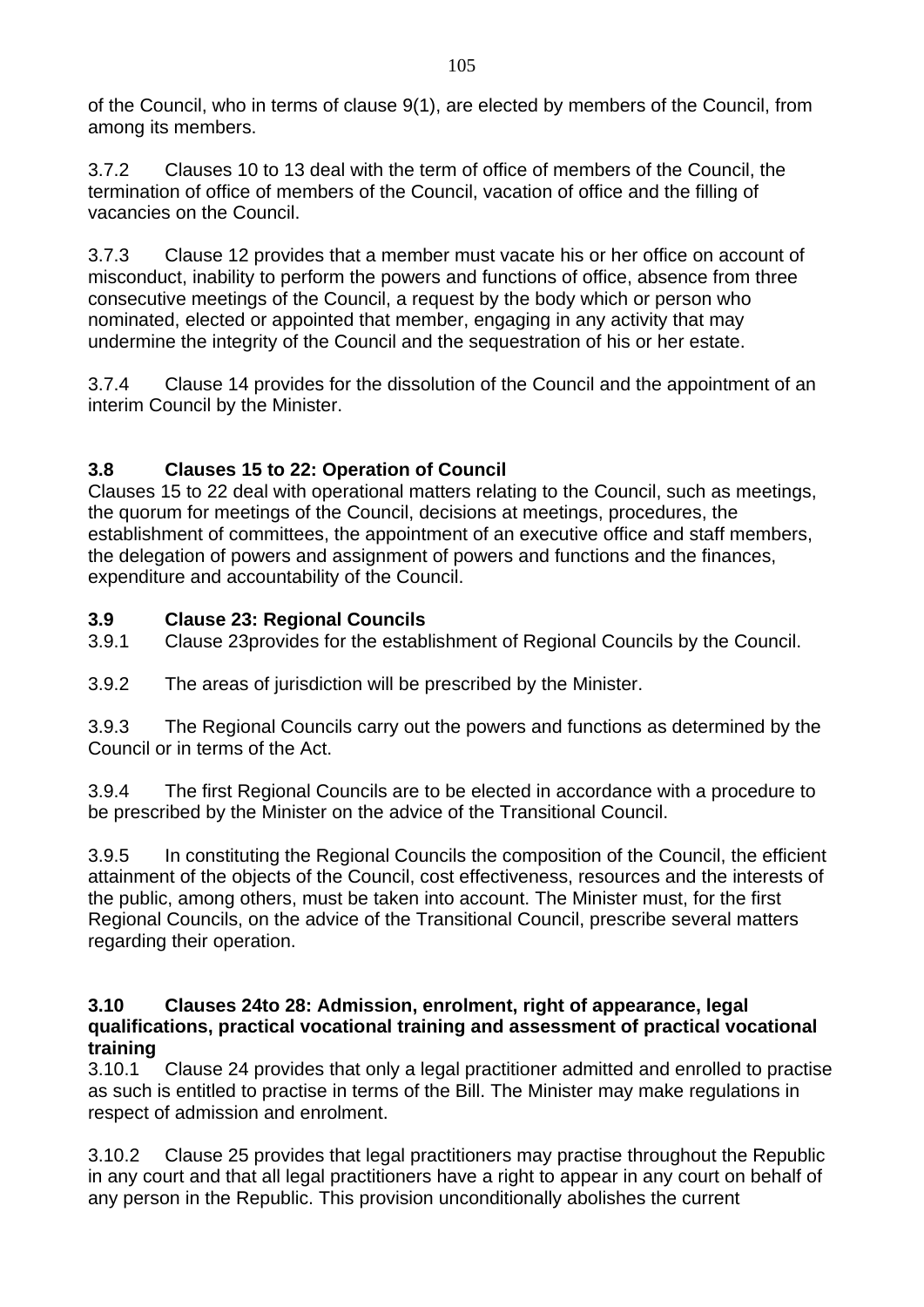discrimination on the right of appearance in the High Court, between advocates and attorneys.

3.10.3 Clause 26 provides for the minimum qualifications, namely the LLB degree, and practical vocational training that a person needs to be admitted and enrolled as a legal practitioner.

3.10.4 In terms of clause 27 the Council makes rules in respect of conditions and procedures for the registration of practical vocational training requirements, and in terms of clause 28 the Council makes rules for the procedure pertaining to the assessment of persons undergoing practical vocational training.

# **3.11 Clause 29: Prescription of community service**

3.11.1 Clause 29(1) provides that the Minister must, after consultation with the Council, prescribe the requirements for community service. Community service may be a component of practical vocational training or a minimum period of recurring service by practising legal practitioners upon which continued registration as a legal practitioner is required.

3.11.2 In terms of clause 29(2), "community service", may, among others, include the delivery of free legal services to the public, the provision of training on behalf of the Council, service as a judicial officer and service in the small claims courts, and service to the State.

## **3.12 Clauses 30 to 32: Registration, cancellation and suspension of registration and conversion of registration of legal practitioners**

3.12.1 Clause 30 deals with the registration of legal practitioners with the Council. All legal practitioners who are admitted by the court must be registered with the Council. The Council must keep a Roll of Legal Practitioners (the Roll). The purpose of the Roll is to reflect the particulars of practising and non-practising legal practitioners.

3.12.2 In terms of clause 30(5), the Regional Councils play a role in the enrolment of legal practitioners, as the registrar of the High Court, where a legal practitioner has been admitted, must forward the details of the admission to the Council, through the Regional Council in question.

3.12.3 Clause 31 deals with the cancellation or suspension of registration of a legal practitioner. A legal practitioner may be suspended or have his registration cancelled if a High Court orders that the legal practitioner's name be struck off the Roll or that he or she be suspended from practice, or if the Council erroneously registered the legal practitioner.

3.12.4 Clause 32 deals with conversion of registration. A legal practitioner who has been registered as an attorney or advocate may convert his or her registration from that of an attorney to advocate and *vice versa*. The Council must make rules setting out the circumstances and criteria to be complied with when applying for a conversion of registration. The aim of this provision is to provide for an easier mechanism for legal practitioners to change direction in their careers, either as attorneys or advocates.

# **3.13 Clause 33: Authority to render legal services**

Clause 33 provides that no person other than a legal practitioner may render legal services for reward, unless he or she is admitted and enrolled as a legal practitioner in terms of this Bill. A person contravening this provision is guilty of an offence.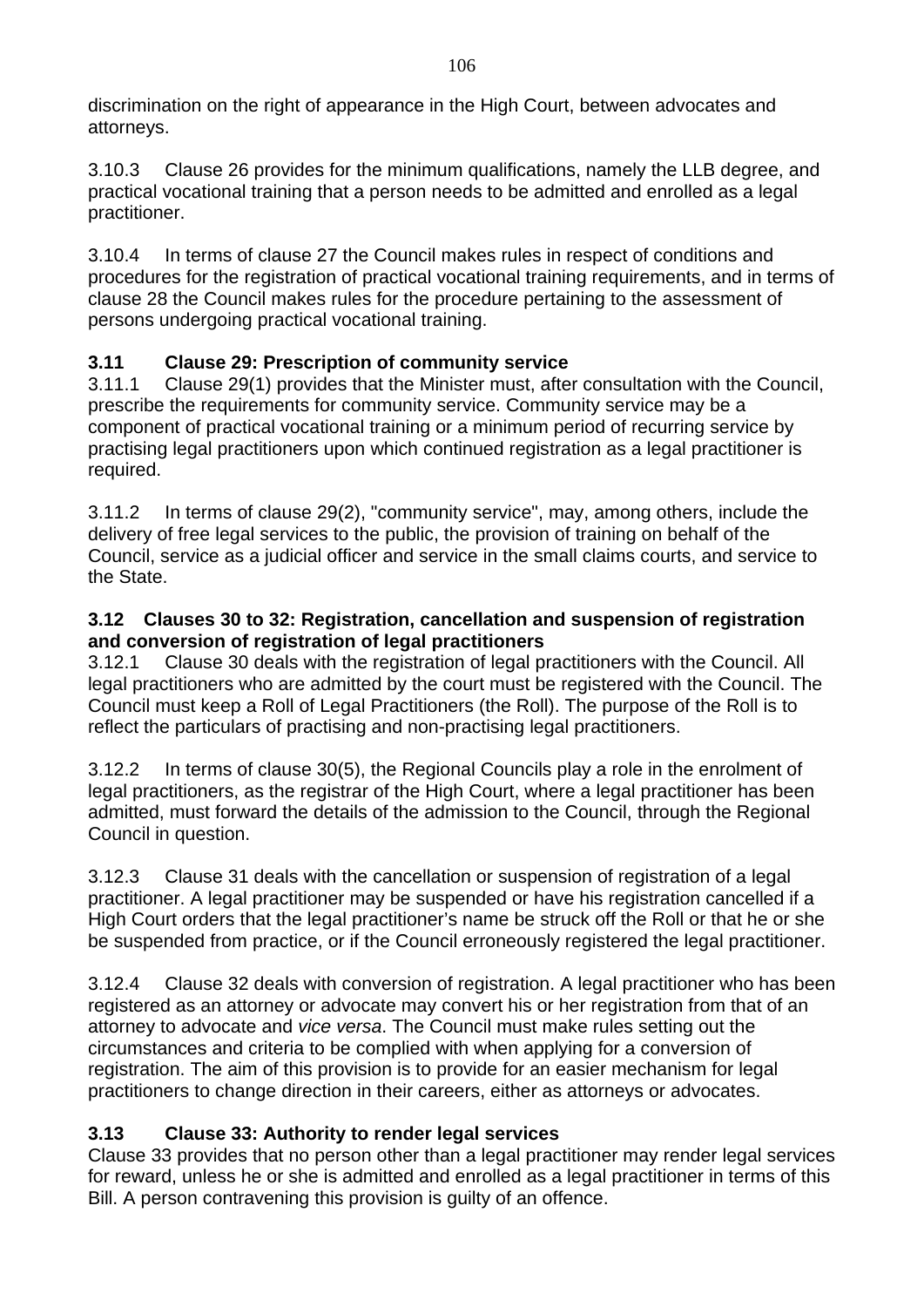# **3.14 Clause 34: Forms of legal practice**

3.14.1 Clause 34(1) provides that an attorney may render legal services in expectation of a fee, commission, gain or reward directly from the public.

3.14.2 Clause 34(2) provides that an advocate may only render legal services in expectation of a fee upon receipt of a brief from an attorney. The current referral rule of practice, as applicable to advocates, is retained. The retention of this rule is considered to be in the public interest, as advocates do not hold Fidelity Fund certificates, which protects the public against the theft of money paid to a legal practitioner with a Fidelity Fund certificate.

3.14.3 A further provision has been included that an advocate may also render legal services in expectation of a fee, commission, gain or reward determined in accordance with this Act or any other applicable law upon receipt of a request directly from a member of the public for that service: Provided that such request complies with any regulations made by the Minister.

3.14.4 Clause 34(4) provides that attorneys may either practise for their own account, in a commercial juristic entity with other attorneys, in a non-profit juristic entity, at Legal Aid South Africa or as part of the State Attorney.

3.14.5 In terms of clause 34(5), advocates are precluded from practising in a partnership and may only practise—

- (a) for their own account and as such may not make over to, share or divide any portion of their professional fee whether by way of partnership, commission, allowance or otherwise;
- (b) as part of a non-profit juristic entity established in terms of subsection (7);
- (c) as part of Legal Aid South Africa;
- (d) at a public interest legal centre; or
- (e) as a State Advocate.

#### **3.15 Clause 35: Fee structure of legal practitioners, juristic entities and justice centres**

Clause 35 provides that fees for legal services may be charged by legal practitioners (including juristic entities and Legal Aid South Africa) in accordance with the fee structure as determined in the proposed Act or as may be determined in law. The importance, significance and complexity of the service rendered, the volume of work done and the financial implications of the matter can be taken into account when the fees are determined.

# **3.16 Clauses 36 to 45: Code of conduct and establishment of disciplinary bodies**

3.16.1 Clause 36 requires the Council to draw up a code of conduct. In terms of clause 36(4) the code must be published in the *Gazette*. This provision supports the principle of transparency. Clause 36(3) states that the Council must publish the code to inform members of the public of the existence of the code. The Council must also publish the draft code of conduct for public comments before issuing it to legal practitioners.

3.16.2 Clause 37 deals with the establishment of disciplinary bodies. In terms of clause 37(1), each Regional Council must establish investigating committees to conduct investigations into complaints against legal practitioners. If such a committee finds that the legal practitioner may be guilty of misconduct, then the matter is referred to a disciplinary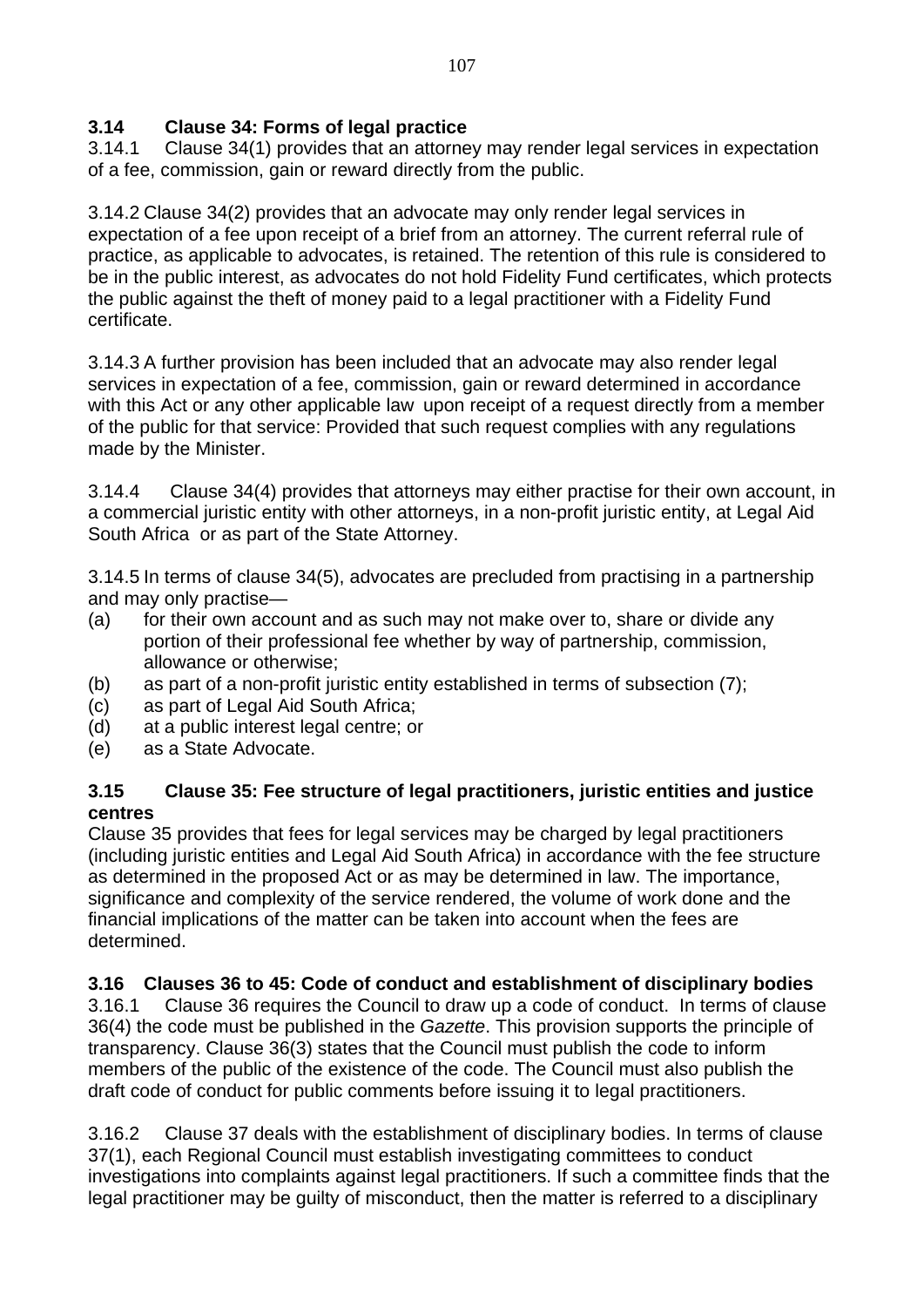committee for a full hearing. The purpose of the investigating committee is to obtain and consider evidence of alleged misconduct and to decide whether a full enquiry is warranted.

3.16.3 Clause 37(4) provides for the composition of disciplinary bodies (in relation to both investigating committees and disciplinary committees). These bodies must be accessible to the public, must promote the efficient resolution of complaints and must be representative in respect of race, gender, national and regional demographics and include members of the public.

3.16.4 Clauses 37(5) and (6) provides for an appeal mechanism for legal practitioners aggrieved by an outcome of a disciplinary hearing, an appeal tribunal.

3.16.5 Clause 37(7) provides that the Council may in the rules determine procedures to be followed by disciplinary bodies.

3.16.6 Clause 37(8) provides that where a complainant is aggrieved by the outcome of a complaint, he or she may lodge an application for a review with the Ombud. A legal practitioner has a right of appeal, which implies that the legal practitioner may challenge the facts presented at a hearing, whereas a complainant has a right of review with the Ombud, where only procedural matters relating to the hearing of a complaint and the outcome thereof may be challenged.

3.16.7 Clause 38 provides that complaints against legal practitioners, candidate legal practitioners and juristic entities (meaning the legal practice itself) must be lodged with the Regional Council having jurisdiction and must be dealt with in the manner and form determined in the rules by the Council.

3.16.8 Clause 39 sets out the provisions for the requirements of a disciplinary hearing, such as subpoenas, representation of the legal practitioner charged and the examination and cross examination of witnesses.

3.16.9 In terms of clause 40, a disciplinary committee must, within 30 days after the conclusion of a disciplinary hearing, decide whether the legal practitioner is guilty of misconduct. The legal practitioner, candidate legal practitioner or representative of the juristic entity must be informed of the outcome, if found guilty. Clause 40(3)(*a*) sets out the sanctions which a disciplinary committee may impose. These range from the payment of compensation to a complainant, the imposition of a fine, temporary suspension or advising the Council to apply for the striking off of a legal practitioner or other appropriate relief. It is important to note that the Council applies to court for the striking off of a legal practitioner.

3.16.10 Clause 41 sets out the powers of the Ombud when he or she reviews a matter at the request of a complainant. A hearing on review must be done in accordance with the procedure determined by the Ombud. A late filing of a review may be condoned. The Ombud may confirm the findings of a disciplinary committee, set aside the findings if the procedure was substantially unfair, or, if there has been an unreasonable delay on the part of the disciplinary body, substitute the decision of the disciplinary body for his or her own decision. Where the outcome of a disciplinary hearing is taken on review, the Ombud may confirm the outcome or substitute the decision of a disciplinary body if there was a substantial miscarriage of justice.

3.16.11 Clause 42 deals with appeals, which must be done in the manner prescribed in the rules.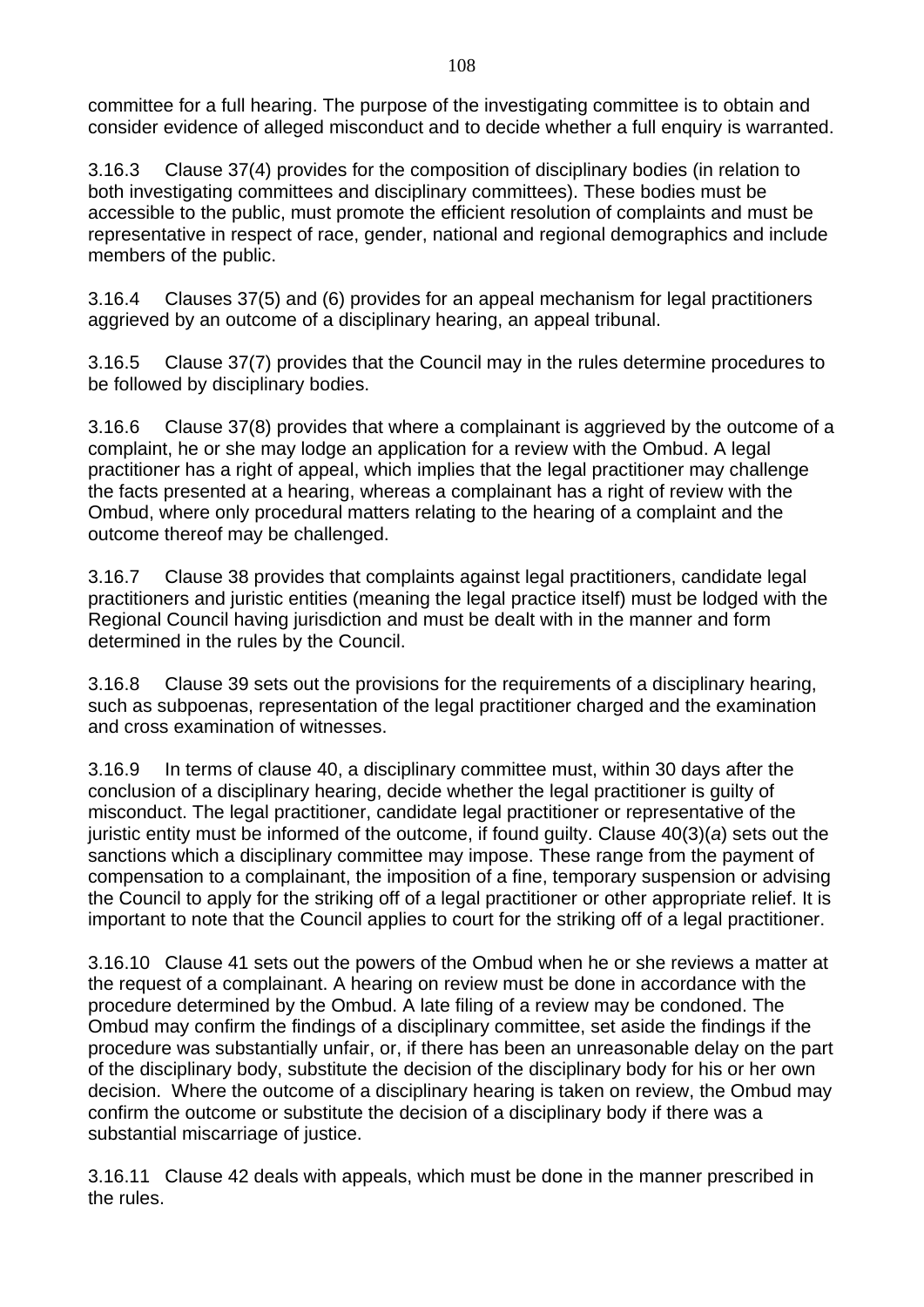3.16.12 Clause 43 sets out the further role of the Ombud which is to monitor the investigation of complaints and the conduct of a disciplinary body during a hearing.

3.16.13 Clause 44 provides that the Council may apply to court for the suspension of a legal practitioner where there is evidence that he or she misappropriated trust money or is guilty of other serious misconduct.

3.16.14 In terms of clause 45, the High Court retains the ultimate power to adjudicate upon matters relating to the conduct of legal practitioners.

3.16.15 The clauses regarding disciplinary matters relating to legal practitioners are transformational in that the current regime does not provide for the oversight of disciplinary matters relating to legal practitioners by an independent body, except through a court process. The clauses relating to the oversight role of the Ombud provide for greater accountability on the part of the legal profession to the public.

### **3.17 Clauses 46 to 53: Legal Services Ombud**

3.17.1 Clause 46 establishes the Office of Legal Services Ombud.

3.17.2 The objects of the Ombud, which are set out in clause 47, are, among others, to protect and promote the public interest, ensure the fair, efficient and effective investigation of complaints and promote the independence of the legal profession.

3.17.3 In terms of clause 48 the Ombud must be a South African citizen, a fit and proper person, with an accumulative period of at 10 years in the administration of justice, the law and legal profession. The Ombud is independent and subject only to the Constitution and the law. No person may interfere with the functioning of the Ombud.

3.17.4 Clause 49 sets out the powers and functions of the Ombud. Apart from the matters relating to discipline, the Ombud may make recommendations to the Council on any matter which he or she considers may affect the integrity of the legal profession. In terms of clause 49(1)(*b*), the Ombud may of his or her own accord or on receipt of a complaint, investigate the alleged failure of the Council or Regional Council to effectively deal with a complaint. The Ombud may, in such an instance, report and make recommendations to the Minister on the failure on the part of the Council or Regional Council. The Ombud may also review a decision of the Attorneys Fidelity Fund Board in respect of a rejection of a claim arising out of theft of trust money.

3.17.5 The other clauses relating to the Ombud deal with operational matters, such as staff and remuneration, among others. Clause 52(6) provides that the expenditure of the Ombud will be defrayed from money appropriated by Parliament. In terms of clause 52(14) the Office commences to function as from a date fixed by the Minister by notice in the *Gazette*. Before this date the necessary arrangements must be made for the Office to be accommodated, equipped and staffed.

3.17.6 Clause 53 provides that the office of the Ombud must prepare and submit to the Minister, an annual report containing the audited financial statements, the auditor's report and a statement on its activities during the year. The Minister must table the report in Parliament.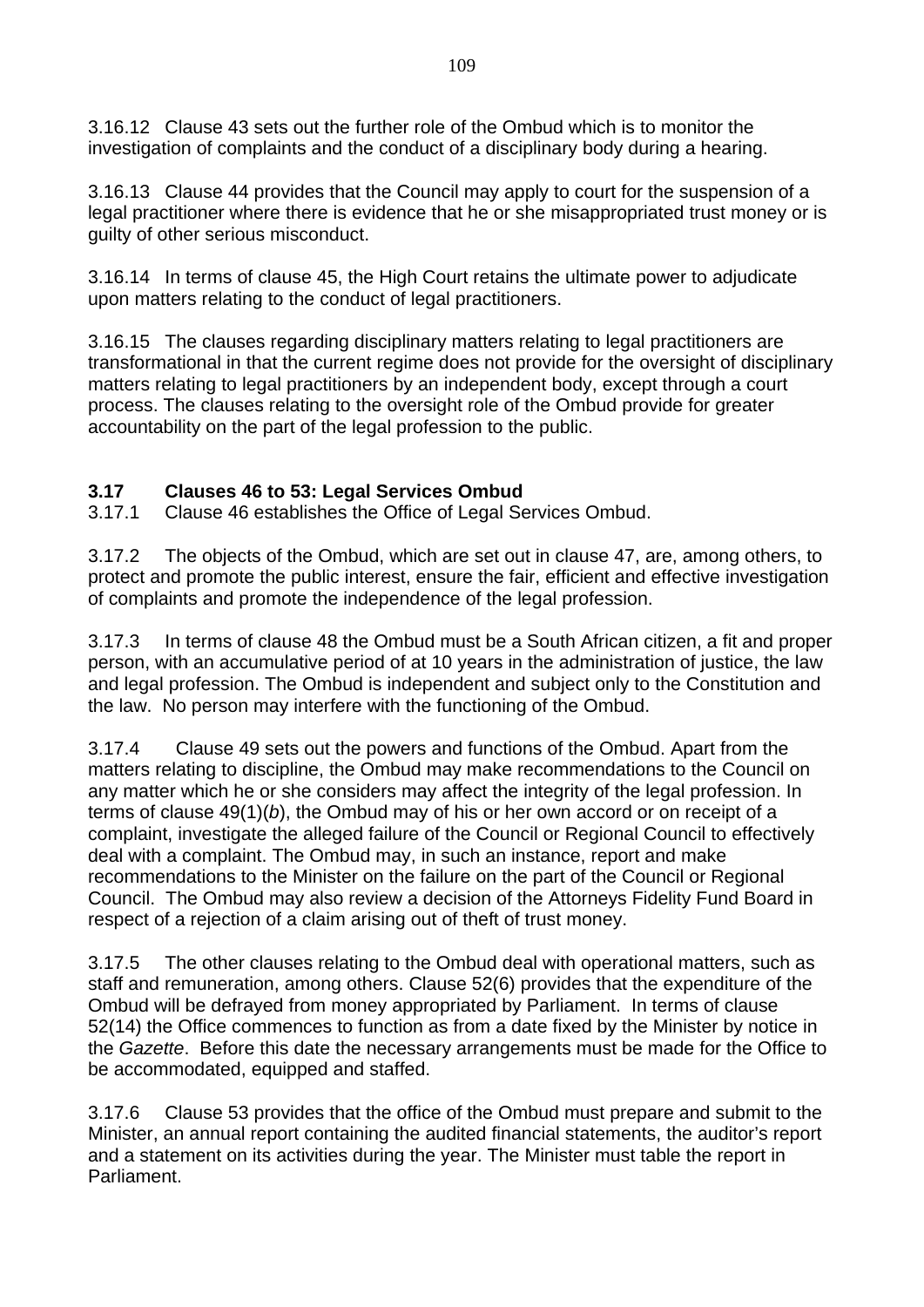#### **3.18 Clauses 54 to 83: Attorneys Fidelity Fund and Attorneys Fidelity Fund Board**

3.18.1 Chapter 6 of the Bill deals with the Attorneys Fidelity Fund (the Fund) and the and Attorneys Fidelity Fund Board. The provisions of this Chapter largely replicate the current dispensation in the Attorneys Act, 1979 (Act No.53 of 1979).

3.18.2 Clause 54 provides for the continued existence of the Attorneys Fidelity Fund established by the Attorneys Act. All rights, liabilities and obligations which vest in the current Attorneys Fidelity Fund will vest in the Fund created in the Bill.

3.18.3 Clause 55 deals with the revenue of the Fund, which is essentially from interest earned in trust accounts of attorneys, investments and money received from insurers.

3.18.4 Clause 56 sets out the liability of the Fund. The Fund is liable to reimburse persons who suffer loss as a result of theft of any money or other property given in trust to an attorney. Clause 57 sets out the circumstances under which the liability of the Fund is limited. For instance, clause 57(1)(*a*) provides that a family member or member of the household of an attorney found guilty of theft, cannot claim reimbursement from the Fund. Also, in terms of clause 57(1)(*d*), a person who received notice from the Council or the Board against the continued use of the services of a practice found guilty of theft, may not claim against the Fund when that person becomes a victim of theft by that practice.

3.18.5 Clause 58 regulates the purpose and application of the Fund. The Fund may be utilised for meeting its liabilities, paying the operating costs of the Board and the Fund and paying the costs incurred in investigating and establishing the validity of claims referred to in clause 56, among others. It is also to be noted that the Fund contributes toward the expenses of the Council.

3.18.6 Clauses 62 to 83 deal with the establishment of a Board to manage and administer the Fund, and claims against the Fund. These clauses relate to operational matters. In terms of clause 63, the Board is composed of five legal practitioners nominated by the Council, two persons nominated by the Council who have expertise in the field of finance and two fit and proper persons nominated by the Minister.

3.18.7 Clause 74 to 77 provide that every attorney must pay to the Fund annually an amount required for professional indemnity insurance, re-insurance, insurance cover and suretyship, and an annual non-refundable amount determined by the Board.

3.18.8 Clause 78 provides that no person may claim against the Fund unless notice of the claim is given to the Board and the Council within three months after the claimant became aware of the theft or within six months of the Board having sent a written demand to him or her. The Board may in its discretion extend these periods.

# **3.19 Clauses 84 to 91: Handling of trust monies and trust accounts**

3.19.1 These clauses deal with handling of trust monies and are only applicable to attorneys. In terms of clause 84, every attorney who practises for his or her own account or as a director and who receives or holds money or property belonging to any person must be in possession of a Fidelity Fund certificate. Any person who contravenes this clause is guilty of an offence and is liable on conviction to a fine, or striking off, among others. This clause does not apply to attorneys who practice in the full time employ of the State.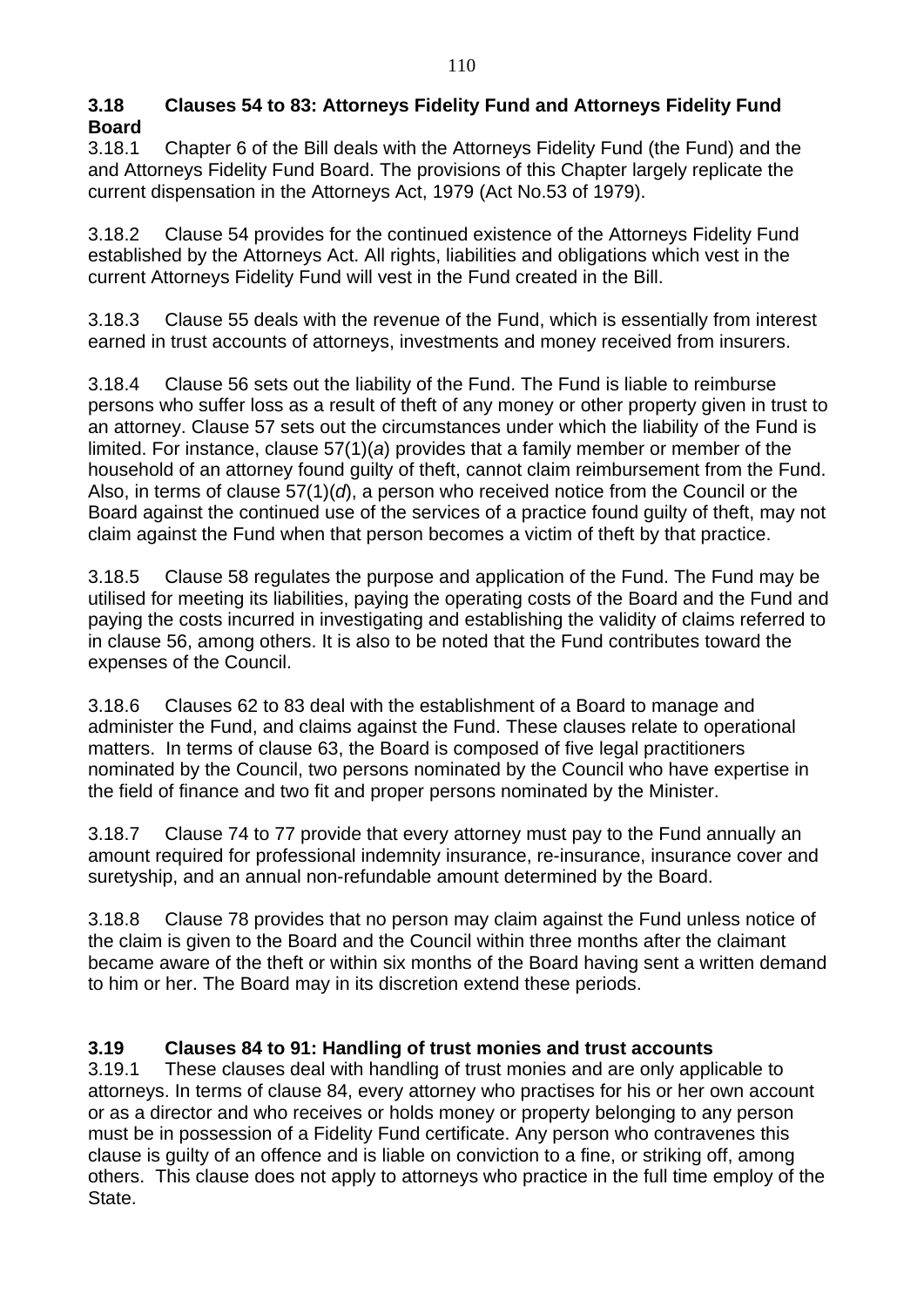3.19.2 Clause 85 provides for the application by an attorney of a Fidelity Fund certificate, which is determined in the rules by Council. In terms of clause 85(5), the Council may exempt categories of attorneys from paying the annual fee for a certificate.

3.19.3 Clause 86 requires attorneys to open and operate trust accounts. Money held on account of anybody must be deposited in the bank as soon as possible after receipt thereof. Money may, on the instruction of any person, be held in a separate trust account. In instances where money is held in a trust account, the interest earned in those accounts must be paid over to the Fidelity Fund.

3.19.4 Clauses 87 to 91 deal with technical provisions relating to trust accounts and are virtually the same as the current regime relating to the keeping of trust accounts in the Attorneys Act. These provisions have been retained as they protect the interests of the public.

### **3.20 Clauses 92 and 93: General provisions**

3.20.1 Clause 92 provides for the recovery of costs by attorneys rendering free legal services.

3.20.2 Clause 93 provides for offences and penalties. A practice may not employ a person who has been suspended or struck off the Roll, while that person remains suspended or struck off, without the consent of the Council. A contravention of this provision renders a person guilty of an offence and liable to a fine or imprisonment not exceeding one year.

### **3.21 Clauses 94 and 95: Regulations and Rules**

3.21.1 Clause 94 sets out the matters in respect of which the Minister may, or where required in the circumstances, must, make regulations.

3.21.2 Clause 95 sets out the matters in respect of which rules may, or where required in the circumstances, must, be made by Council.

# **3.22 Clauses 96 to 119: Transitional provisions**

3.22.1 As already indicated the transitional provisions are extensive and seek to cater for all matters that may arise in regard to the regulation of legal practitioners under the new dispensation during the transition from the current regime to the new one. Clause 96 provides for the establishment of the Transitional Council as a body corporate with full legal capacity.

3.22.2 The Transitional Council comprises of representatives of all the current statutory bodies and voluntary associations in the legal profession, as well as nominees of the Minister, law teachers at universities and Legal Aid South Africa, and the Board must designate other councillors.

3.22.3 The Transitional Council is made up of a majority of legal practitioners, namely 16 in total. In constituting the Transitional Council regard must be had to the terms of reference of the Transitional Council and representivity. The duration of the Transitional Council is three years.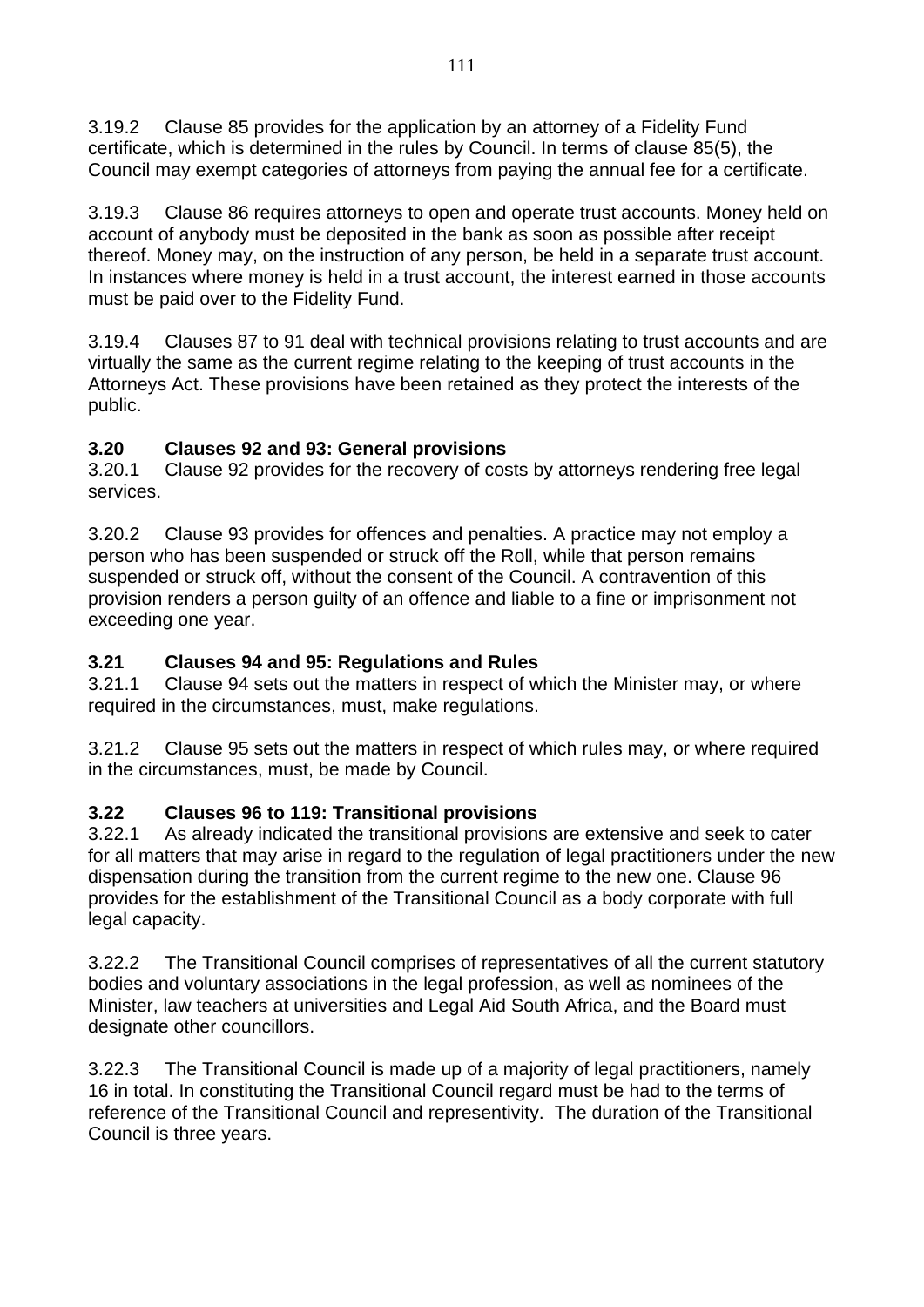3.22.4 Clause 97 provides extensively for the terms of reference of the Transitional Council. It must, within 24 months after the commencement of this Chapter, make recommendations to the Minister on the following:

- (i) an election procedure for purposes of constituting the first Council;
- (ii) the establishment of the first Regional Councils and their areas of jurisdiction;
- (iii) the powers and functions of the first Regional Councils;
- (iv) the manner in which the first Regional Councils must be elected;
- (v) all the practical vocational training requirements candidate attorneys or pupils must comply with before they can be admitted by the court as a legal practitioner;
- (vi) a fees structure for legal practitioners;
- (vii) the right of appearance of a candidate legal practitioner in court or any other institution;
- (viii) a mechanism to wind up the affairs of the Transitional Council; and
- (ix) all the requirements necessary for the implementation of compulsory postqualification professional development.

3.22.5 Clause 97(2) provides for negotiations between the Transitional Council and the legal profession in respect of the transfer of assets, rights, liabilities, obligations and staff of existing law societies and other regulatory bodies in the legal profession to the Council or Regional Councils. Section 197 of the Labour Relations Act, 1995 (Act No. 66 of 1995), has also been brought in to ensure the protection of the existing labour law rights of any staff that may be affected by the transfer. These negotiations and agreement on the transfer must occur within 24 months of the commencement of the Chapter. The Minister may extend this period, if necessary.

3.22.6 Clauses 98 to 107 provide for the powers and functions of the Transitional Council and other organisational and operational matters in similar fashion to the same provisions relating to the Council.

3.22.7 Clause 107 provides that the funds of the Transitional Council consist of—

- (a) money appropriated by Parliament; and
- (b) any other monies received by the Transitional Council or accruing to the Transitional Council from any other source, including disbursements made by existing law societies as may be agreed upon.

3.22.8 Clause 107(3) provides that out-of-pocket expenses incurred by members of the Transitional Council in exercising their powers or carrying out their powers and functions under this Chapter are borne by the body which or person who, nominated, elected or appointed that member.

3.22.9 Clause 108(1) provides that the Minister must, within six months after receiving recommendations from the Transitional Council as provided for in section 97, make regulations, in consultation with the Transitional Council, in order to give effect to the recommendations of the Transitional Council as contemplated in section 97. Should the Transitional Council fail to make recommendations within the timeframe set, the Minister is empowered to make regulations as required, after consultation with the Transitional Council.

3.22.10 In addition, the Transitional Council must make and publish rules as set out in clause 108(2), also within the 24 month period referred to above.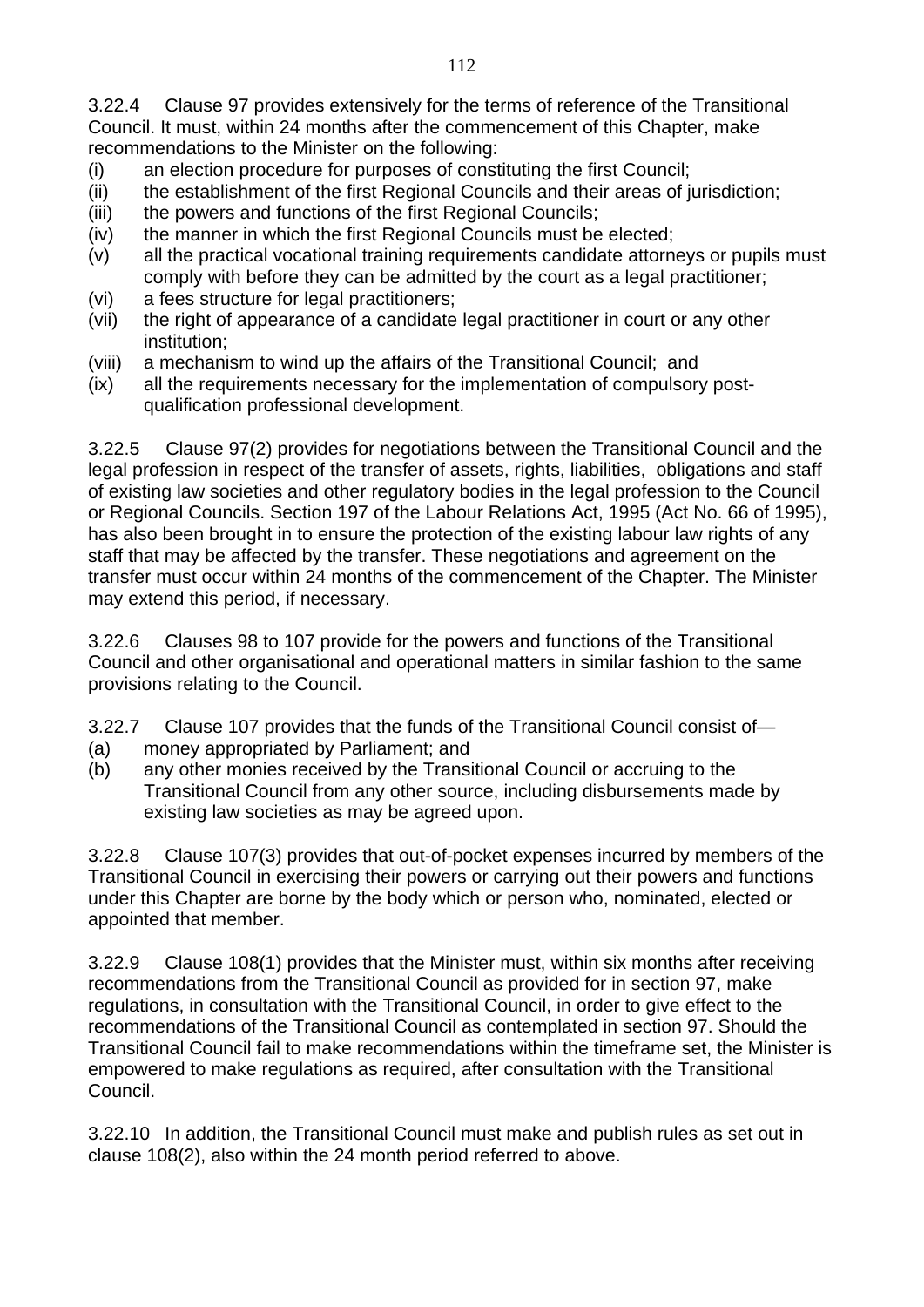3.22.11 Clause 109 deals with the abolition of Fidelity Funds of the former TBVC States, to the extent to which they still exist, and the transfer of their assets, rights, liabilities and obligations to the Attorneys Fidelity Fund.

3.22.12 Clause 110 contains transitional provisions in relation to the Board of Control of the Attorneys Fidelity Fund established by the Attorneys Act, and the corresponding Acts of the former Bophuthatswana and Venda referred to above. When the Board of the Fund is created in terms of the Bill, all assets, rights and liabilities of the existing Boards of Control will vest in the Board created in terms of the Bill.

3.22.13 Clause 111deals with transitional provisions in relation to qualifications. This clause recognises degrees and training courses in existence.

3.22.14 Clause 112 provides that attorneys, who are not in possession of a Fidelity Fund certificate at the date of commencement of the Bill, must apply for one within 60 days in terms of the Bill.

3.22.15 Clause 113 provides that the names of all existing attorneys and advocates whose names appears on the relevant existing rolls, must be regarded as having been unconditionally admitted to practice and authorised to be enrolled as legal practitioners under the Bill, subject to any court order suspending them from practice.

3.22.16 Clause 115 regulates pending proceedings, clause 117 deals with the interpretation of certain references, and clause 118 provides for the repeal of existing laws and savings. On the repeal of the existing laws, it is important to note that clause 118(1) keeps these laws intact and operational until virtually all the transitional arrangements have been implemented.

3.22.17 Clause 119 contains the short title and commencement dates. The Act will come into operation incrementally. Clause 119(2) provides that Chapter 10, which contains the provisions regarding the Transitional Council, comes into operation on a date fixed by the President by proclamation in the *Gazette*. Clause 119(3) provides that Chapter 2 comes into operation three years after the date of commencement of Chapter 10 or on any earlier date fixed by the President by proclamation in the *Gazette*. Clause 119(4) provides that the remaining provisions of this Act come into operation on a date, after the commencement of Chapter 2, fixed by the President by proclamation in the *Gazette*.

# **4. PARTIES CONSULTED**

The process of consultation on the Bill was extensive and lengthy. The legal profession represented by the Law Society of South Africa, the General Council of the Bar, the Independent Advocates Association of South Africa and the National Forum of Advocates were consulted. Organisations representing paralegals were also consulted, namely the National Alliance of Advice Offices.

#### **5. FINANCIAL IMPLICATIONS FOR STATE**

5.1 The legal profession will be responsible for the costs arising out of the implementation of the Act, with the exception of the implementation of Chapter 5 dealing with the establishment of an Office of Legal Services Ombud. The implementation of this Chapter will have financial implications for the State. However, clause 52(14) provides that this Office will only commence with its operations as from a date fixed by the Minister in the *Gazette*, before which the necessary arrangements will be made for it to be